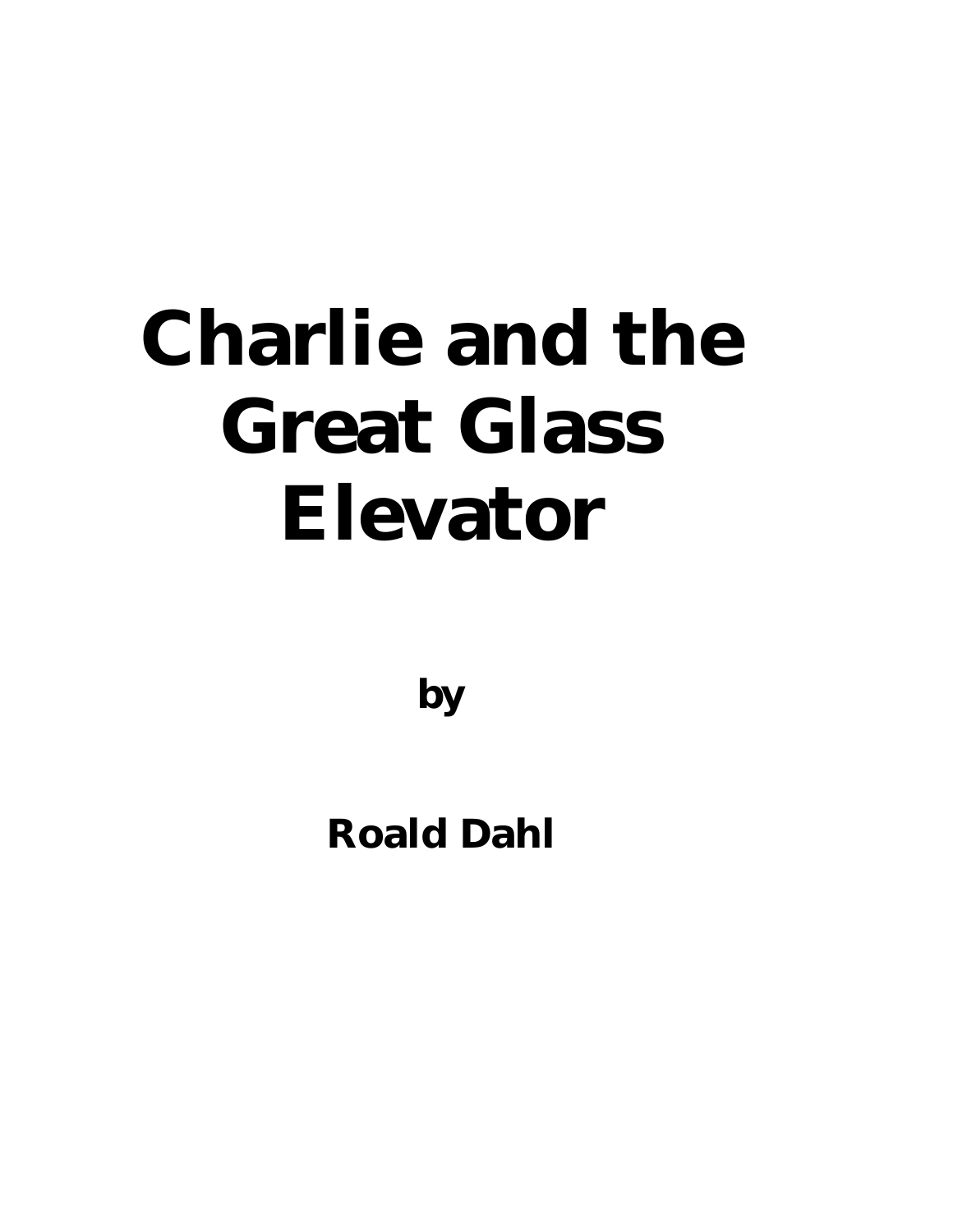**1 Mr Wonka Goes Too Far**

The last time we saw Charlie, he was riding high above his home town in the Great Glass Lift. Only a short while before, Mr Wonka had told him that the whole gigantic fabulous Chocolate Factory was his, and now our small friend was returning in triumph with his entire family to take over. The passengers in the Lift (just to remind you) were:

Charlie Bucket, our hero.

Mr Willy Wonka, chocolate-maker extraordinary.

Mr and Mrs Bucket, Charlie's father and mother.

Grandpa Joe and Grandma Josephine, Mr Bucket's father and mother.

Grandpa George and Grandma Georgina, Mrs Bucket's father and mother.

Grandma Josephine, Grandma Georgina and Grandpa George were still in bed,

the bed having been pushed on board just before take-off. Grandpa Joe, as you remember, had got out of bed to go around the Chocolate Factory with Charlie.

The Great Glass Lift was a thousand feet up and cruising nicely. The sky was brilliant blue. Everybody on board was wildly excited at the thought of going to live in the famous Chocolate Factory.

Grandpa Joe was singing. Charlie was jumping up and down. Mr and Mrs Bucket were smiling for the first time in years, and the three old ones in the bed were grinning at one another with pink toothless gums.

'What in the world keeps this crazy thing up in the air?' croaked Grandma Josephine.

'Madam,' said Mr Wonka, 'it is not a lift any longer. Lifts only go up and down inside buildings. But now that it has taken us up into the sky, it has become an ELEVATOR. It is THE GREAT GLASS ELEVATOR.'

'And what keeps it up?' said Grandma Josephine.

'Skyhooks,' said Mr Wonka.

'You amaze me,' said Grandma Josephine.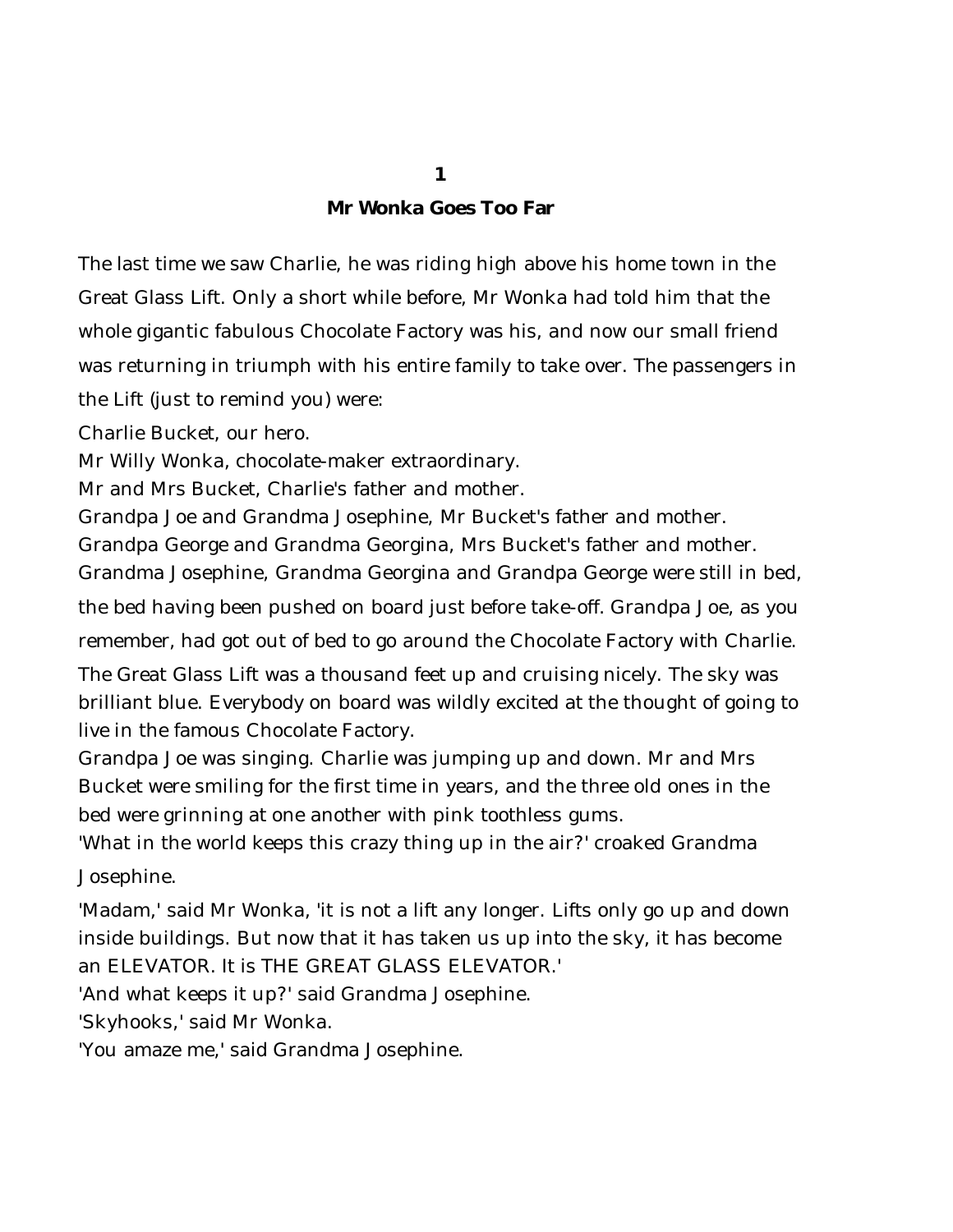'Dear lady,' said Mr Wonka, 'you are new to the scene. When you have been with us a little longer, nothing will amaze you.'

'These skyhooks,' said Grandma Josephine. 'I assume one end is hooked on to this contraption we're riding in. Right?'

'Right,' said Mr Wonka.

'What's the other end hooked on to?' said Grandma Josephine.

'Every day,' said Mr Wonka, 'I get deafer and deafer. Remind me, please, to call

up my ear doctor the moment we get back.'

'Charlie,' said Grandma Josephine. 'I don't think I trust this gentleman very much.'

'Nor do I,' said Grandma Georgina. 'He footles around.'

Charlie leaned over the bed and whispered to the two old women. 'Please,' he said, 'don't spoil everything. Mr Wonka is a fantastic man. He's my friend. I love him.'

'Charlie's right,' whispered Grandpa Joe, joining the group. 'Now you be quiet, Josie, and don't make trouble.'

'We must hurry!' said Mr Wonka. 'We have so much time and so little to do! No! Wait! Cross that out! Reverse it! Thank you! Now back to the factory!' he cried, clapping his hands once and springing two feet in the air with two feet. 'Back we fly to the factory! But we must go up before we can come down. We must go higher and higher!'

'What did I tell you,' said Grandma Josephine. 'The man's cracked!' 'Be quiet, Josie,' said Grandpa Joe. 'Mr Wonka knows exactly what he's doing.' 'He's cracked as a crab!' said Grandma Georgina.

'We must go higher!' said Mr Wonka. 'We must go tremendously high! Hold on to your stomach!' He pressed a brown button. The Elevator shuddered, and then with a fearful whooshing noise it shot vertically upward like a rocket.

Everybody clutched hold of everybody else and as the great machine gathered speed, the rushing whooshing sound of the wind outside grew louder and louder and shriller and shriller until it became a piercing shriek and you had to yell to make yourself heard.

'Stop!' yelled Grandma Josephine. 'Joe, you make him stop! I want to get off!'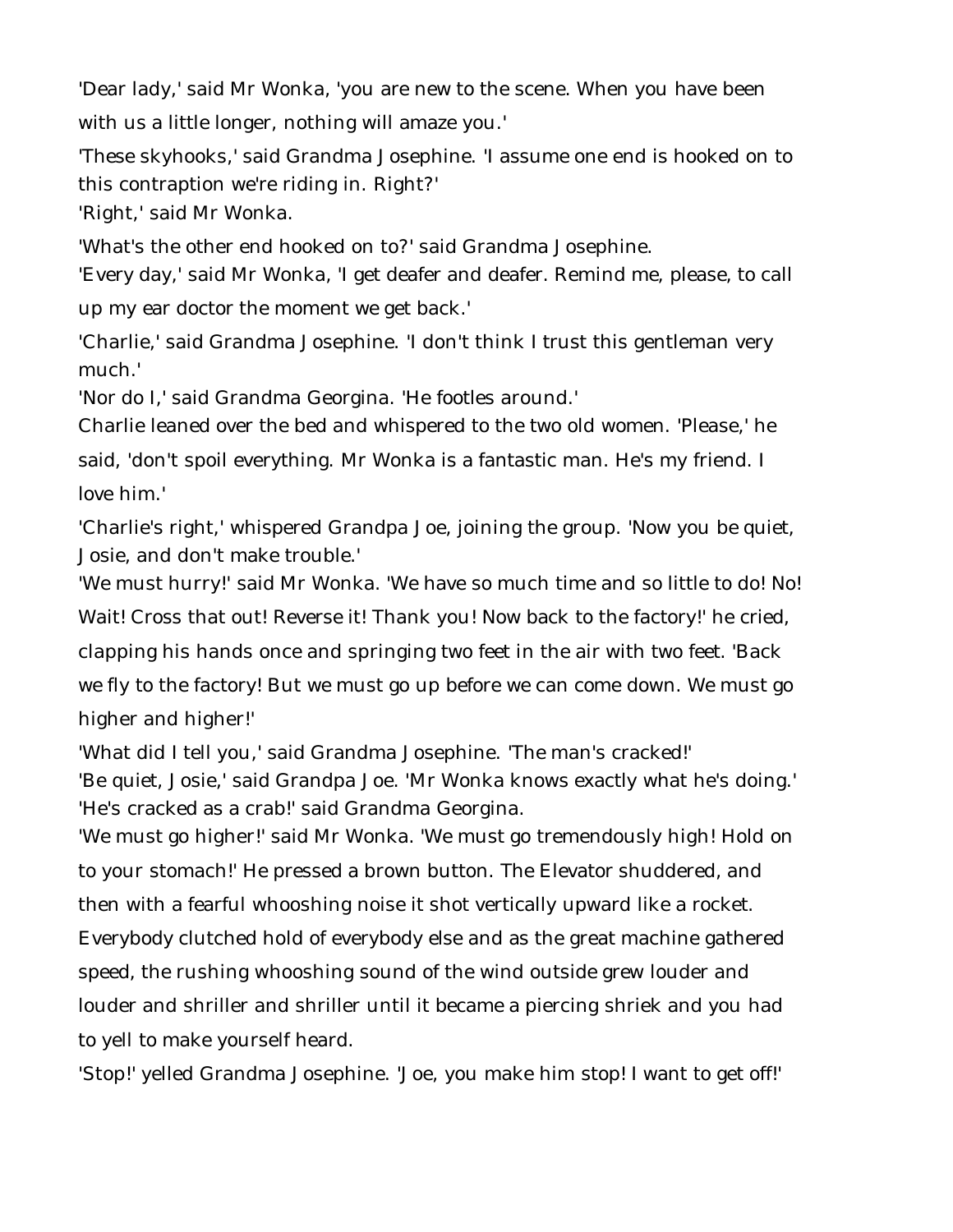'Save us!' yelled Grandma Georgina.

'Go down!' yelled Grandpa George.

'No, no!' Mr Wonka yelled back. 'We've got to go up!'

'But why?' they all shouted at once. 'Why up and not down?'

'Because the higher we are when we start coming down, the faster we'll all be

going when we hit,' said Mr Wonka. 'We've got to be going at an absolutely

sizzling speed when we hit.'

'When we hit what?' they cried.

'The factory, of course,' answered Mr Wonka.

'You must be whackers,' said Grandma Josephine. 'We'll all be pulpified!' 'We'll be scrambled like eggs!' said Grandma Georgina.

'That,' said Mr Wonka, 'is a chance we shall have to take.'

'You're joking,' said Grandma Josephine. 'Tell us you're joking.'

'Madam,' said Mr Wonka, 'I never joke.'

'Oh, my dears!' cried Grandma Georgina. 'We'll be lixivated, every one of us!' 'More than likely,' said Mr Wonka.

Grandma Josephine screamed and disappeared under the bedclothes,

Grandma Georgina clutched Grandpa George so tight he changed shape. Mr and Mrs Bucket stood hugging each other, speechless with fright. Only Charlie and Grandpa Joe kept moderately cool. They had travelled a long way with Mr Wonka and had grown accustomed to surprises. But as the Great Elevator continued to streak upward further and further away from the earth, even Charlie began to feel a trifle nervous. 'Mr Wonka!' he yelled above the noise, 'what I don't understand is why we've got to come down at such a terrific

speed.'

'My dear boy,' Mr Wonka answered, 'if we don't come down at a terrific speed, we'll never burst our way back in through the roof of the factory. It's not easy to punch a hole in a roof as strong as that.'

'But there's a hole in it already,' said Charlie. 'We made it when we came out.' 'Then we shall make another,' said Mr Wonka. 'Two holes are better than one. Any mouse will tell you that.'

Higher and higher rushed the Great Glass Elevator until soon they could see the countries and oceans of the Earth spread out below them like a map. It was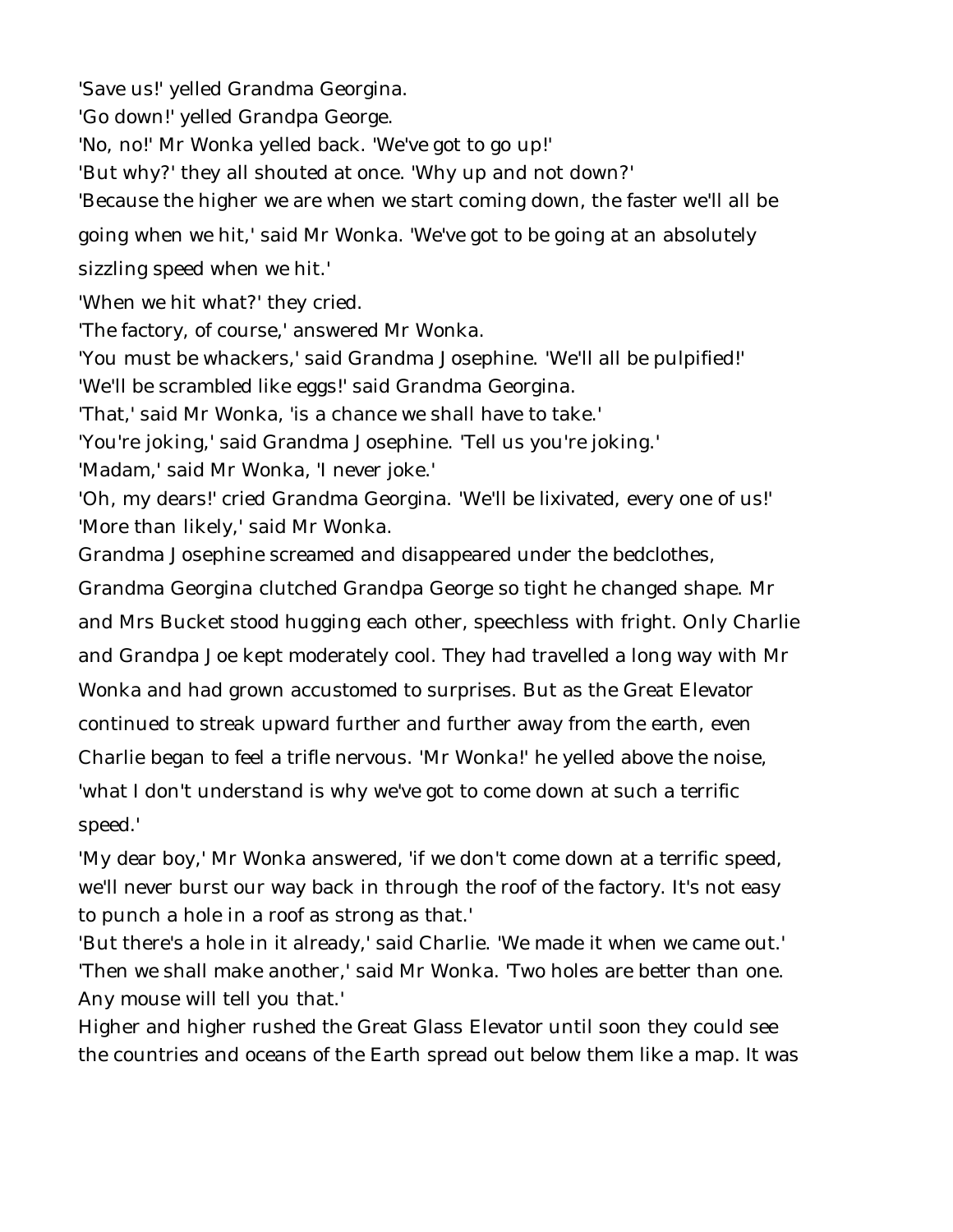all very beautiful, but when you are standing on a glass floor looking down, it gives you a nasty feeling. Even Charlie was beginning to feel frightened now. He hung on tightly to Grandpa Joe's hand and looked up anxiously into the old man's face. 'I'm scared, Grandpa,' he said.

Grandpa Joe put an arm around Charlie's shoulders and held him close. 'So am I, Charlie,' he said.

'Mr Wonka!' Charlie shouted. 'Don't you think this is about high enough?' 'Very nearly,' Mr Wonka answered. 'But not quite. Don't talk to me now, please. Don't disturb me. I must watch things very carefully at this stage. Split-second timing, my boy, that's what it's got to be. You see this green button. I must press it at exactly the right instant. If I'm just half a second late, then we'll go too high!'

'What happens if we go too high?' asked Grandpa Joe.

'Do please stop talking and let me concentrate!' Mr Wonka said.

At that precise moment, Grandma Josephine poked her head out from under the sheets and peered over the edge of the bed. Through the glass floor she saw the entire continent of North America nearly two hundred miles below and looking no bigger than a bar of chocolate. 'Someone's got to stop this maniac!' she screeched and she shot out a wrinkled old hand and grabbed Mr Wonka by the coat-tails and yanked him backwards on to the bed.

'No, no!' cried Mr Wonka, struggling to free himself. 'Let me go! I have things to see to! Don't disturb the pilot!'

'You madman!' shrieked Grandma Josephine, shaking Mr Wonka so fast his head became a blur. 'You get us back home this instant!'

'Let me go!' cried Mr Wonka, 'I've got to press that button or we'll go too high! Let me go! Let me go!' But Grandma Josephine hung on. 'Charlie!' shouted Mr Wonka. 'Press the button! The green one! Quick, quick, quick!'

Charlie leaped across the Elevator and banged his thumb down on the green button. But as he did so, the Elevator gave a mighty groan and rolled over on to its side and the rushing whooshing noise stopped altogether. There was an eerie silence.

'Too late!' cried Mr Wonka. 'Oh, my goodness me, we're cooked!' As he spoke, the bed with the three old ones in it and Mr Wonka on top lifted gently off the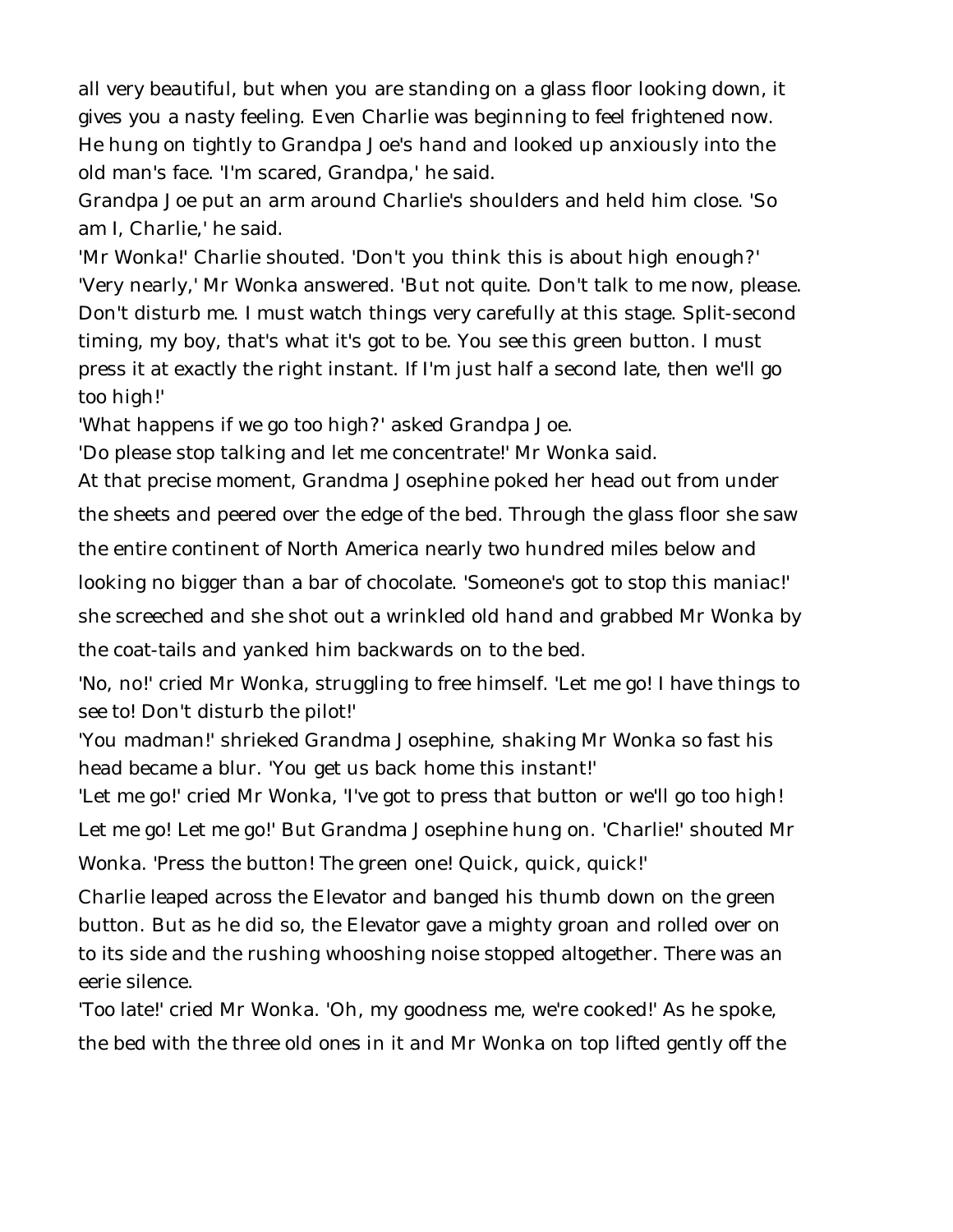floor and hung suspended in mid-air. Charlie and Grandpa Joe and Mr and

Mrs Bucket also floated upwards so that in a twink the entire company, as well

as the bed, were floating around like balloons inside the Great Glass Elevator.

'Now look what you've done!' said Mr Wonka, floating about.

'What happened?' Grandma Josephine called out. She had floated clear of the bed and was hovering near the ceiling in her nightshirt.

'Did we go too far?' Charlie asked.

'Too far?' cried Mr Wonka. 'Of course we went too far! You know where we've gone, my friends? We've gone into orbit!'

They gaped, they gasped, they stared. They were too flabbergasted to speak. 'We are now rushing around the Earth at seventeen thousand miles an hour,' Mr Wonka said. 'How does that grab you?'

'I'm choking!' gasped Grandma Georgina. 'I can't breathe!'

'Of course you can't,' said Mr Wonka. 'There's no air up here.' He sort of swam across under the ceiling to a button marked OXYGEN. He pressed it. 'You'll be all right now,' he said. 'Breathe away.'

'This is the queerest feeling,' Charlie said, swimming about. 'I feel like a bubble.'

'It's great,' said Grandpa Joe. 'It feels as though I don't weigh anything at all.' 'You don't,' said Mr Wonka. 'None of us weighs anything – not even one ounce.' 'What piffle!' said Grandma Georgina. 'I weigh one hundred and thirty-seven pounds exactly.'

'Not now you don't,' said Mr Wonka. 'You are completely weightless.'

The three old ones, Grandpa George, Grandma Georgina and Grandma Josephine, were trying frantically to get back into bed, but without success. The bed was floating about in mid-air. They, of course, were also floating, and every time they got above the bed and tried to lie down, they simply floated up out of it. Charlie and Grandpa Joe were hooting with laughter. 'What's so funny?' said Grandma Josephine.

'We've got you out of bed at last,' said Grandpa Joe.

'Shut up and help us back!' snapped Grandma Josephine.

'Forget it,' said Mr Wonka. 'You'll never stay down. Just keep floating around and be happy.'

'The man's a madman!' cried Grandma Georgina. 'Watch out, I say, or he'll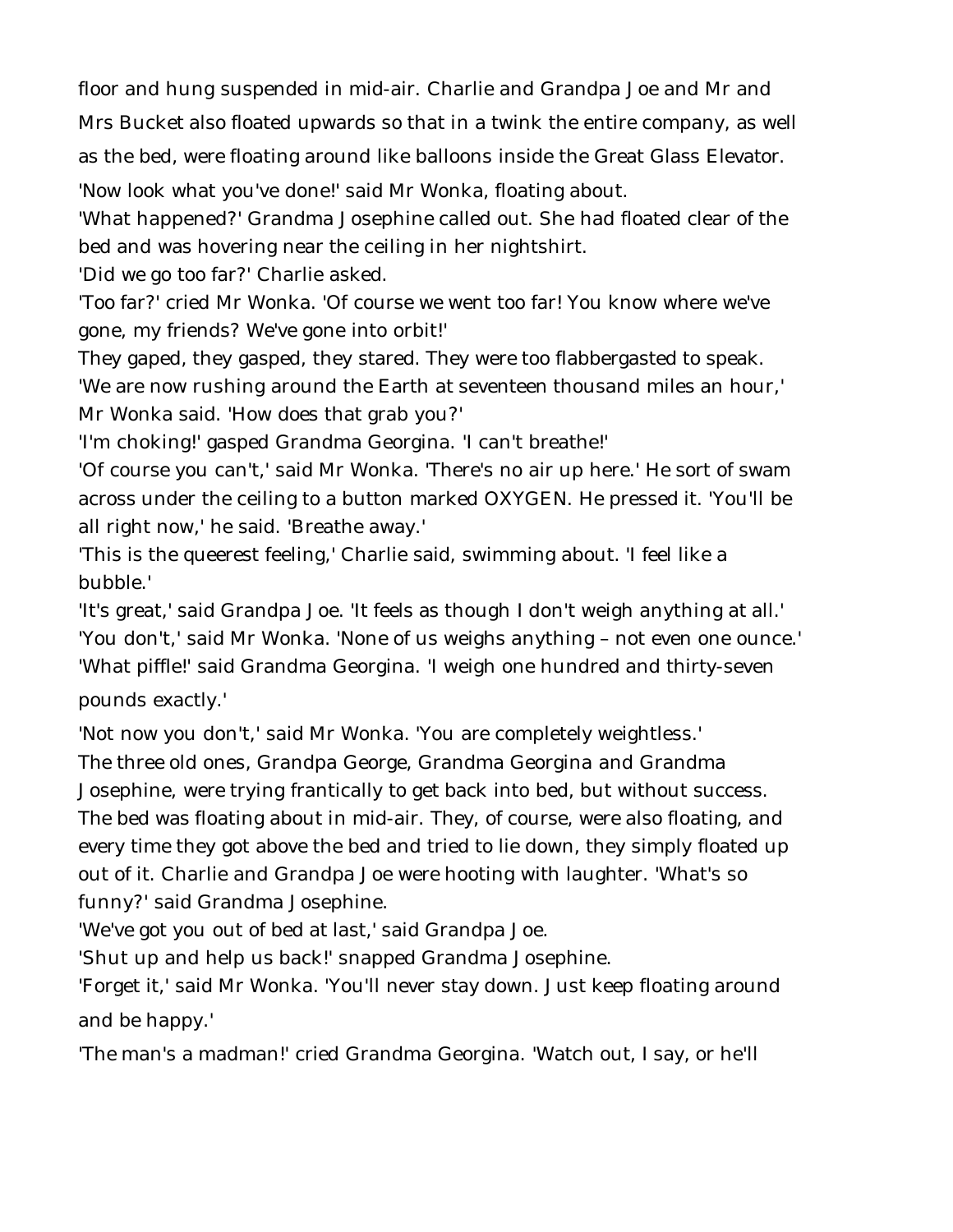lixivate the lot of us!'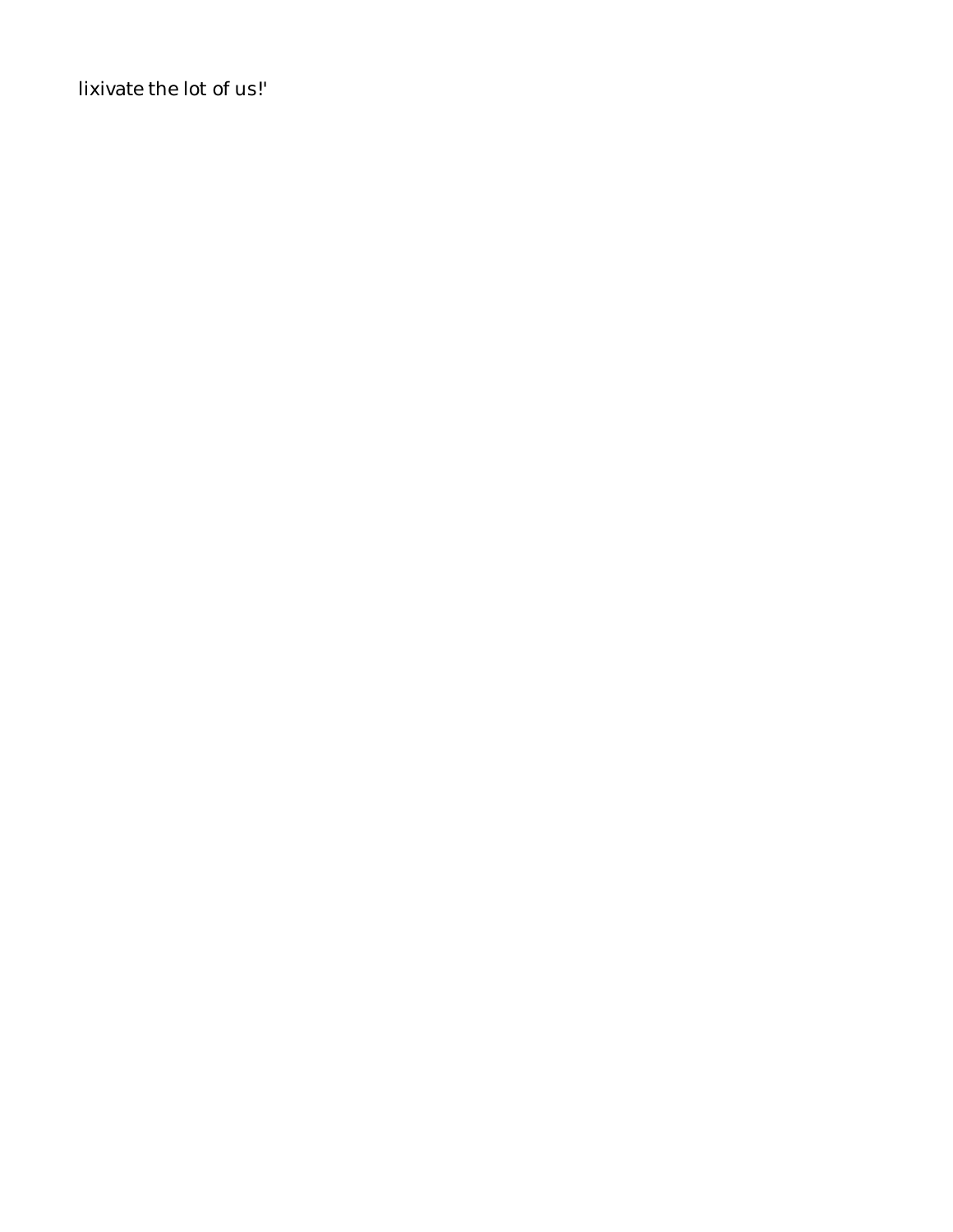**Space Hotel 'U.S.A.'**

Mr Wonka's Great Glass Elevator was not the only thing orbiting the Earth at that particular time. Two days before, the United States of America had successfully launched its first Space Hotel, a gigantic sausage-shaped capsule no less than one thousand feet long. It was called Space Hotel 'U.S.A.' and it was the marvel of the space age. It had inside it a tennis-court, a swimming pool, a gymnasium, a children's playroom and five hundred luxury bedrooms, each with a private bath. It was fully air-conditioned. It was also equipped with a gravity-making machine so that you didn't float about inside it. You walked normally.

This extraordinary object was now speeding round and round the earth at a height of 240 miles. Guests were to be taken up and down by a taxi-service of small capsules blasting off from Cape Kennedy every hour on the hour, Mondays to Fridays. But as yet there was nobody on board at all, not even an astronaut. The reason for this was that no one had really believed such an enormous thing would ever get off the ground without blowing up. But the launching had been a great success and now that the Space Hotel was safely in orbit, there was a tremendous hustle and bustle to send up the first guests. It was rumoured that the President of the United States himself was going to be among the first to stay in the hotel, and of course there was a mad rush by all sorts of other people across the world to book rooms. Several kings and queens had cabled the White House in Washington for reservations, and a Texas millionaire called Orson Cart, who was about to marry a Hollywood starlet called Helen Highwater, was offering one hundred thousand dollars a day for the honeymoon suite.

But you cannot send guests to an hotel unless there are lots of people there to look after them, and that explains why there was yet another interesting object orbiting the earth at that moment. This was the large Transport Capsule containing the entire staff for Space Hotel 'U.S.A.' There were managers, assistant managers, desk-clerks, waitresses, bell-boys, chambermaids, pastry chefs and hall porters. The capsule they were travelling in was manned by the

**2**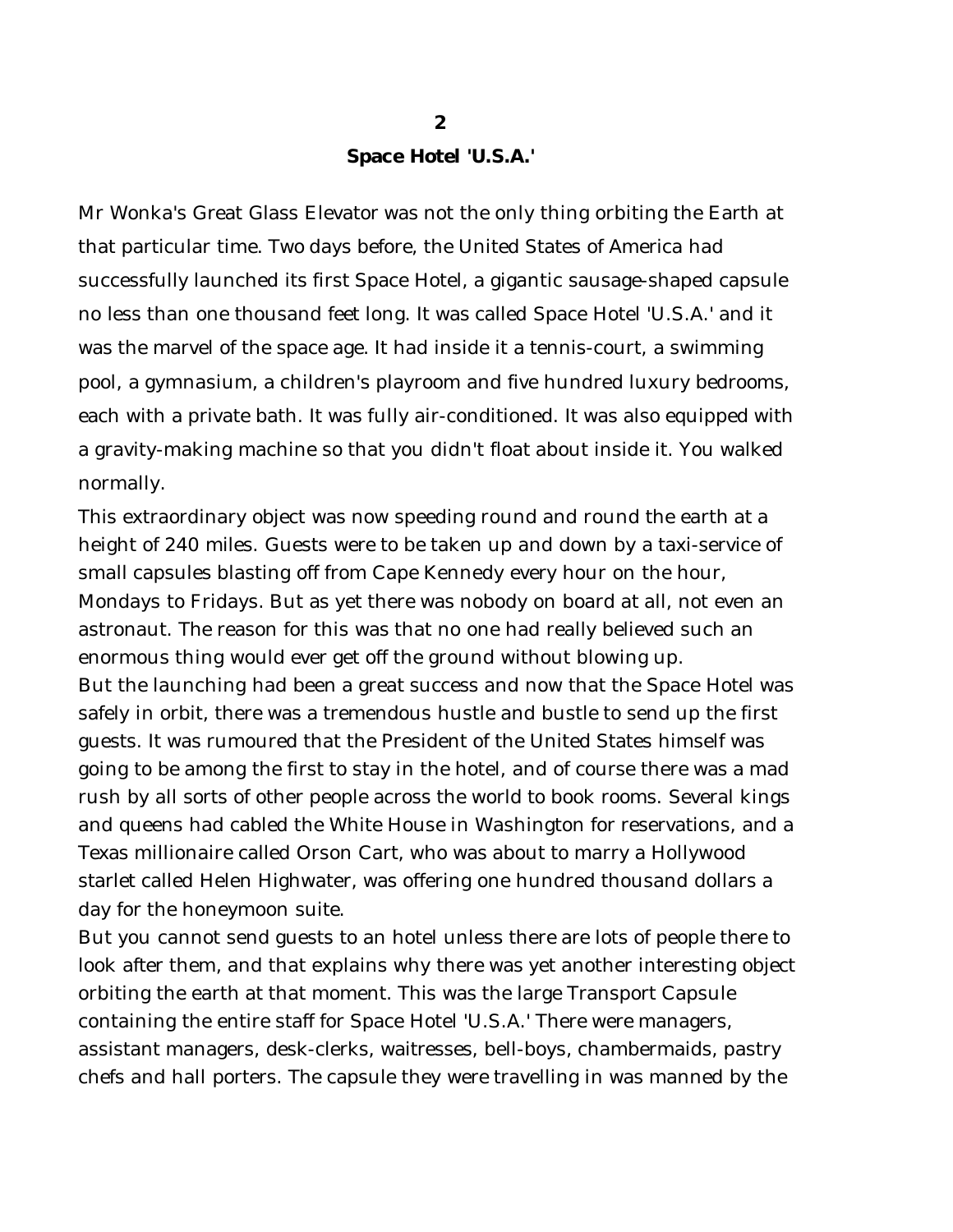three famous astronauts, Shuckworth, Shanks and Showler, all of them handsome, clever and brave.

'In exactly one hour,' said Shuckworth, speaking to the passengers over the loudspeaker, 'we shall link up with Space Hotel "U.S.A.", your happy home for the next ten years. And any moment now, if you look straight ahead, you should catch your first glimpse of this magnificent space-ship. Ah-ha! I see something there! That must be it, folks! There's definitely something up there ahead of us!'

Shuckworth, Shanks and Showler, as well as the managers, assistant managers, desk-clerks, waitresses, bell-boys, chambermaids, pastry chefs and hall porters, all stared excitedly through the windows. Shuckworth fired a couple of small rockets to make the capsule go faster, and they began to catch up very quickly.

'Hey!' yelled Showler. 'That isn't our space hotel!'

'Holy rats!' cried Shanks. 'What in the name of Nebuchadnezzar is it!' 'Quick! Give me the telescope!' yelled Shuckworth. With one hand he focused

the telescope and with the other he flipped the switch connecting him to

Ground Control.

'Hello, Houston!' he cried into the mike. 'There's something crazy going on up here! There's a thing orbiting ahead of us and it's not like any space-ship I've ever seen, that's for sure!'

'Describe it at once,' ordered Ground Control in Houston.

'It's . . . it's all made of glass and it's kind of square and it's got lots of people inside it! They're all floating about like fish in a tank!'

'How many astronauts on board?'

'None,' said Shuckworth. 'They can't possibly be astronauts.'

'What makes you say that?'

'Because at least three of them are in nightshirts!'

'Don't be a fool, Shuckworth!' snapped Ground Control. 'Pull yourself together, man! This is serious!'

'I swear it!' cried poor Shuckworth. 'There's three of them in nightshirts! Two old women and one old man! I can see them clearly! I can even see their faces! Jeepers, they're older than Moses! They're about ninety years old!'

'You've gone mad, Shuckworth!' shouted Ground Control. 'You're fired! Give me Shanks!'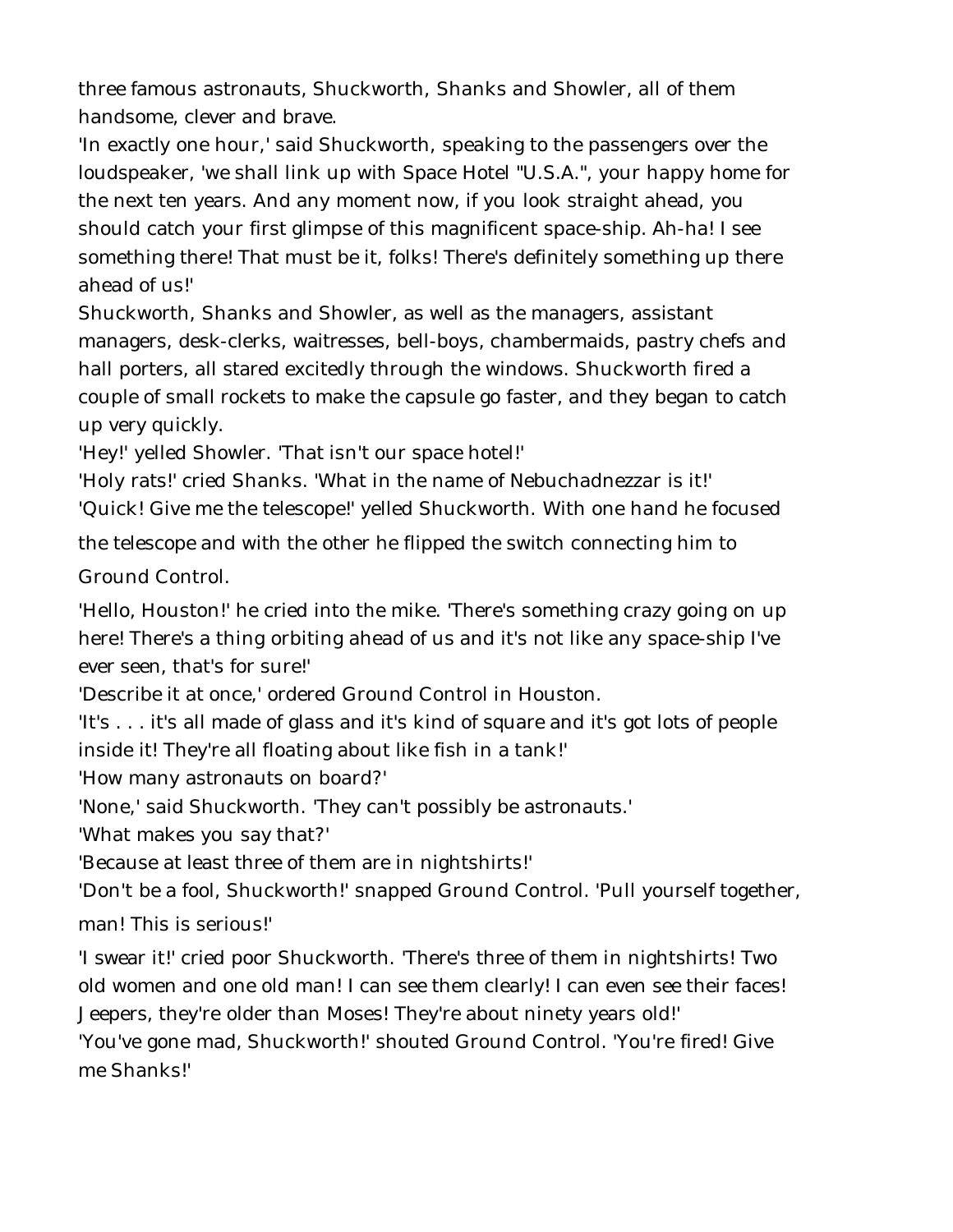'Shanks speaking,' said Shanks. 'Now listen here, Houston. There's these three old birds in nightshirts floating around in this crazy glass box and there's a funny little guy with a pointed beard wearing a black top-hat and a plum-coloured velvet tail-coat and bottle-green trousers . . .'

'Stop!' screamed Ground Control.

'That's not all,' said Shanks. 'There's also a little boy about ten years old . . .' 'That's no boy, you idiot!' shouted Ground Control. 'That's an astronaut in disguise! It's a midget astronaut dressed up as a little boy! Those old people are astronauts too! They're all in disguise!'

'But who are they?' cried Shanks.

'How the heck would I know?' said Ground Control. 'Are they heading for our Space Hotel?'

'That's exactly where they are heading!' cried Shanks. 'I can see the Space Hotel now about a mile ahead.'

'They're going to blow it up!' yelled Ground Control. 'This is desperate! This is .

. .' Suddenly his voice was cut off and Shanks heard another quite different

voice in his earphones. It was deep and rasping.

'I'll take charge of this,' said the deep rasping voice. 'Are you there, Shanks?' 'Of course I'm here,' said Shanks. 'But how dare you butt in. Keep your big nose out of this. Who are you anyway?'

'This is the President of the United States,' said the voice.

'And this is the Wizard of Oz,' said Shanks. 'Who are you kidding?'

'Cut the piffle, Shanks,' snapped the President. 'This is a national emergency!' 'Good grief!' said Shanks, turning to Shuckworth and Showler. 'It really is the

President. It's President Gilligrass himself . . . Well, hello there, Mr President,

sir. How are you today?'

'How many people are there in that glass capsule?' rasped the President.

'Eight,' said Shanks. 'All floating.'

'Floating?

'We're outside the pull of gravity up here, Mr President. Everything floats. We'd be floating ourselves if we weren't strapped down. Didn't you know that?'

'Of course I knew it,' said the President. 'What else can you tell me about that glass capsule?'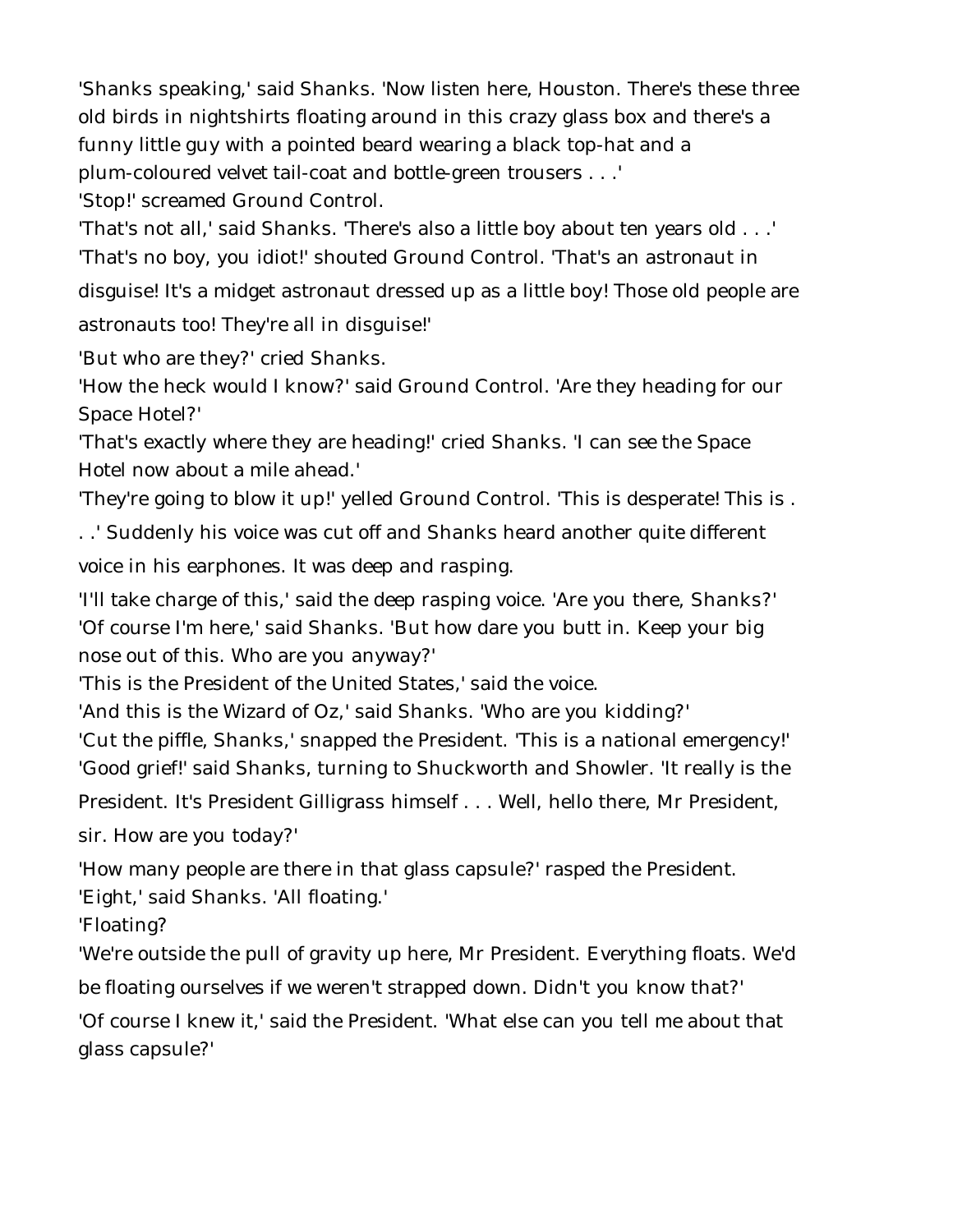'There's a bed in it,' said Shanks. 'A big double bed and that's floating too.'

'A bed!' barked the President. 'Whoever heard of a bed in a spacecraft!' 'I swear it's a bed,' said Shanks.

'You must be loopy, Shanks,' declared the President. 'You're dotty as a doughnut! Let me talk to Showler!'

'Showler here, Mr President,' said Showler, taking the mike from Shanks. 'It is a great honour to talk to you, Mr President, sir.'

'Oh, shut up!' said the President. 'Just tell me what you see.'

'It's a bed all right, Mr President. I can see it through my telescope. It's got sheets and blankets and a mattress . . .'

'That's not a bed, you drivelling thickwit!' yelled the President. 'Can't you understand it's a trick! It's a bomb. It's a bomb disguised as a bed! They're going to blow up our magnificent Space Hotel!'

'Who's they, Mr President, sir?' said Showler.

'Don't talk so much and let me think,' said the President.

There were a few moments of silence. Showler waited tensely. So did Shanks

and Shuckworth. So did the managers and assistant managers and desk-clerks

and waitresses and bell-boys and chambermaids and pastry chefs and hall

porters. And down in the huge Control Room at Houston, one hundred

controllers sat motionless in front of their dials and monitors, waiting to see what orders the President would give next to the astronauts.

'I've just thought of something,' said the President. 'Don't you have a television camera up there on the front of your spacecraft, Showler?' 'Sure do, Mr President.'

'Then switch it on, you nit, and let all of us down here get a look at this object!' 'I never thought of that,' said Showler. 'No wonder you're the President. Here

goes . . .' He reached out and switched on the TV camera in the nose of the spacecraft, and at that moment, five hundred million people all over the world who had been listening in on their radios rushed to their television sets.

On their screens they saw exactly what Shuckworth and Shanks and Showler were seeing – a weird glass box in splendid orbit around the earth, and inside the box, seen not too clearly but seen none the less, were seven grown-ups and one small boy and a big double bed, all floating. Three of the grown-ups were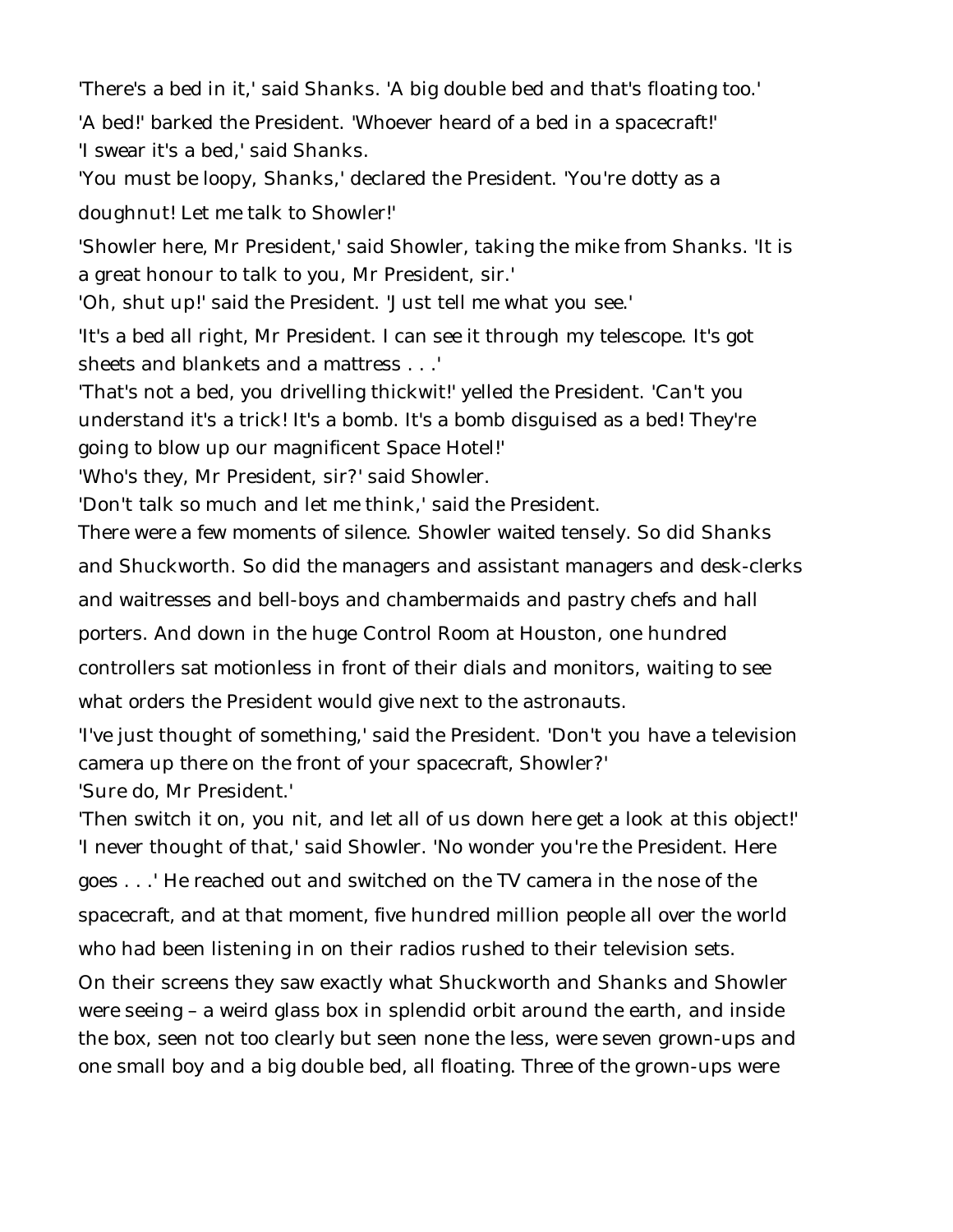barelegged and wearing nightshirts. And far off in the distance, beyond the glass box, the TV watchers could see the enormous, glistening, silvery shape of Space Hotel 'U.S.A.'

But it was the sinister glass box itself that everyone was staring at, and the cargo of sinister creatures inside it – eight astronauts so tough and strong they didn't even bother to wear space-suits. Who were these people and where did they come from? And what in heaven's name was that big evil-looking thing disguised as a double bed? The President had said it was a bomb and he was probably right. But what were they going to do with it? All across America and Canada and Russia and Japan and India and China and Africa and England and France and Germany and everywhere else in the world a kind of panic began to take hold of the television watchers.

'Keep well clear of them, Showler!' ordered the President over the radio link. 'Sure will, Mr President!' Showler answered. 'I sure will!'

# **3 The Link-Up**

Inside the Great Glass Elevator there was also a good deal of excitement. Charlie and Mr Wonka and all the others could see clearly the huge silvery shape of Space Hotel 'U.S.A.' about a mile ahead of them. And behind them was the smaller (but still pretty enormous) Transport Capsule. The Great Glass Elevator (not looking at all great now beside these two monsters) was in the middle. And of course everybody, even Grandma Josephine, knew very well what was going on. They even knew that the three astronauts in charge of the Transport Capsule were called Shuckworth, Shanks and Showler. The whole world knew about these things. Newspapers and television had been shouting about almost nothing else for the past six months. Operation Space Hotel was the event of the century.

'What a load of luck!' cried Mr Wonka. 'We've landed ourselves slap in the middle of the biggest space operation of all time!'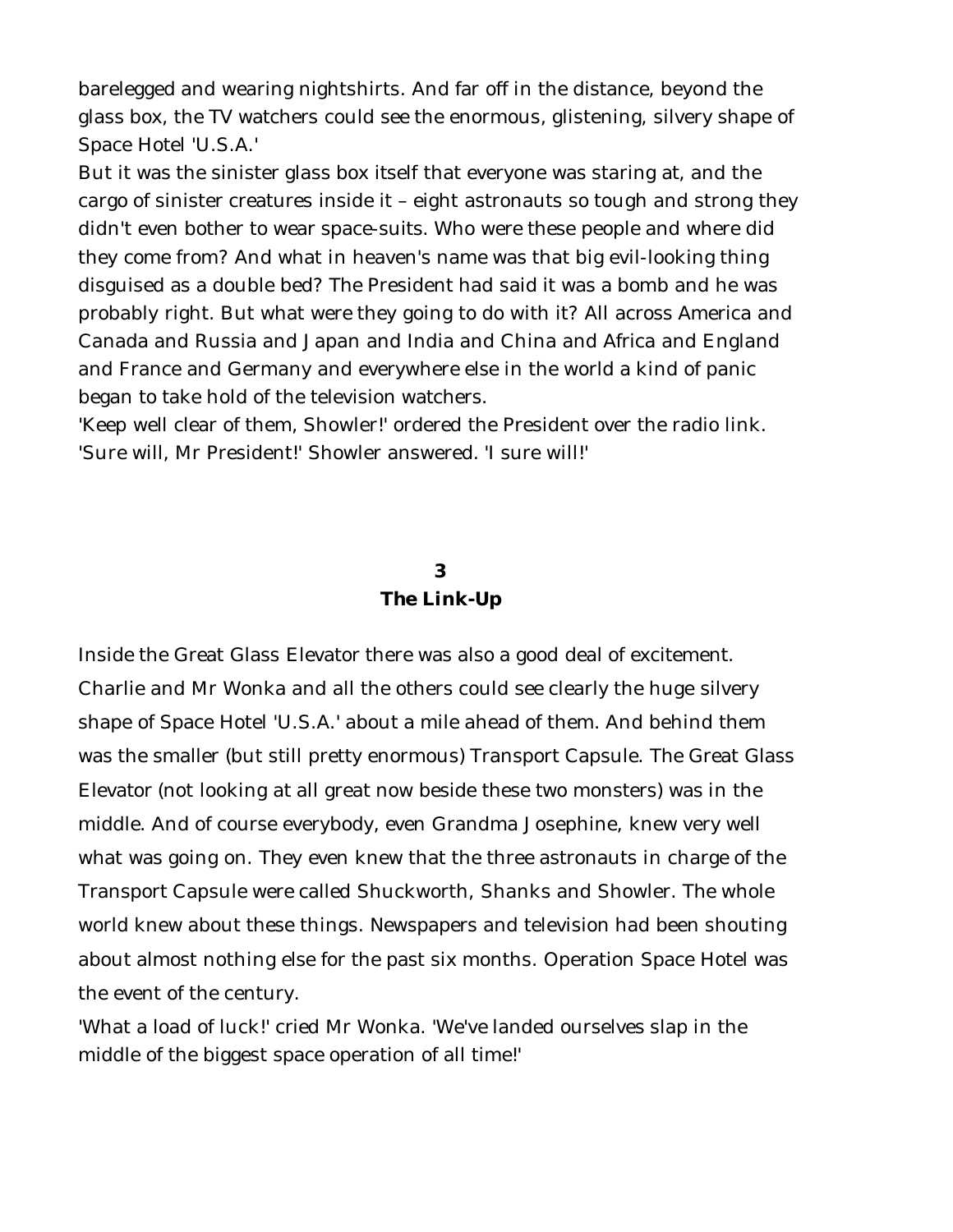'We've landed ourselves in the middle of a nasty mess,' said Grandma Josephine. 'Turn back at once!'

'No, Grandma,' said Charlie. 'We've got to watch it now. We must see the Transport Capsule linking up with the Space Hotel.'

Mr Wonka floated right up close to Charlie. 'Let's beat them to it, Charlie,' he whispered. 'Let's get there first and go aboard the Space Hotel ourselves!' Charlie gaped. Then he gulped. Then he said softly, 'It's impossible. You've got to have all sorts of special gadgets to link up with another spacecraft, Mr Wonka.'

'My Elevator could link up with a crocodile if it had to,' said Mr Wonka. 'Just leave it to me, my boy!'

'Grandpa Joe!' cried Charlie. 'Did you hear that? We're going to link up with the Space Hotel and go on board!'

'Yippeeeeee!' shouted Grandpa Joe. 'What a brilliant thought, sir! What a staggering idea!' He grabbed Mr Wonka's hand and started shaking it like a thermometer.

'Be quiet, you balmy old bat!' said Grandma Josephine. 'We're in a hot enough stew already. I want to go home.'

'Me, too!' said Grandma Georgina.

'What if they come after us?' said Mr Bucket, speaking for the first time. 'What if they capture us?' said Mrs Bucket.

'What if they shoot us?' said Grandma Georgina.

'What if my beard were made of green spinach?' cried Mr Wonka. 'Bunkum and tummyrot! You'll never get anywhere if you go about what-iffing like that.

Would Columbus have discovered America if he'd said "What if I sink on the

way over? What if I meet pirates? What if I never come back?" He wouldn't even

have started. We want no what-iffers around here, right, Charlie? Off we go,

then. But wait . . . this is a very tricky manoeuvre and I'm going to need help.

There are three lots of buttons we have to press all in different parts of the

Elevator. I shall take those two over there, the white and the black.' Mr Wonka

made a funny blowing noise with his mouth and glided effortlessly, like a huge

bird, across the Elevator to the white and black buttons, and there he hovered.

'Grandpa Joe, sir, kindly station yourself beside that silver button there . . .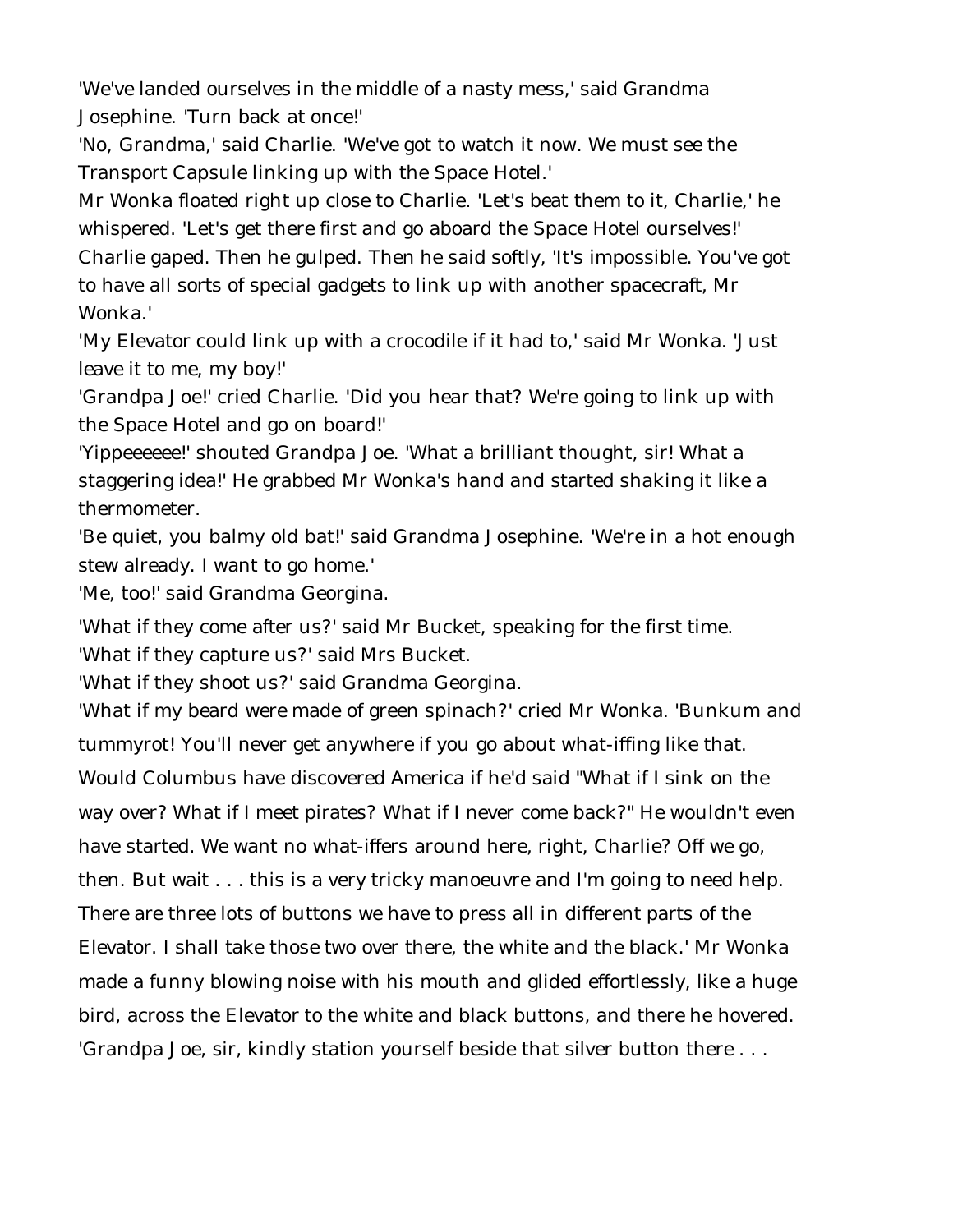yes, that's the one . . . And you, Charlie, go up and stay floating beside that little golden button near the ceiling. I must tell you that each of these buttons fires booster rockets from different places outside the Elevator. That's how we change direction. Grandpa Joe's rockets turn us to starboard, to the right. Charlie's turn us to port, to the left. Mine make us go higher or lower or faster or slower. All ready?'

'No! Wait!' cried Charlie, who was floating exactly midway between the floor and the ceiling. 'How do I get up? I can't get up to the ceiling!' He was thrashing his arms and legs violently, like a drowning swimmer, but getting nowhere. 'My dear boy,' said Mr Wonka. 'You can't swim in this stuff. It isn't water, you know. It's air and very thin air at that. There's nothing to push against. So you have to use jet propulsion. Watch me. First, you take a deep breath, then you make a small round hole with your mouth and you blow as hard as you can. If you blow downward, you jet-propel yourself up. If you blow to the left, you shoot off to the right and so on. You manoeuvre yourself like a spacecraft, but using your mouth as a booster rocket.'

Suddenly everyone began practising this business of flying about, and the whole Elevator was filled with the blowings and snortings of the passengers. Grandma Georgina, in her red flannel nightgown with two skinny bare legs sticking out of the bottom, was trumpeting and spitting like a rhinoceros and flying from one side of the Elevator to the other, shouting 'Out of my way! Out of my way!' and crashing into poor Mr and Mrs Bucket with terrible speed. Grandpa George and Grandma Josephine were doing the same. And well may you wonder what the millions of people down on earth were thinking as they watched these crazy happenings on their television screens. You must realize they couldn't see things very clearly. The Great Glass Elevator was only about the size of a grapefruit on their screens, and the people inside, slightly blurred through the glass, were no bigger than the pips of the grapefruit. Even so, the watchers below could see them buzzing about wildly like insects in a glass box. 'What in the world are they doing?' shouted the President of the United States, staring at the screen.

'Looks like some kind of a war-dance, Mr President,' answered astronaut Showler over the radio.

'You mean they're Red Indians!' said the President.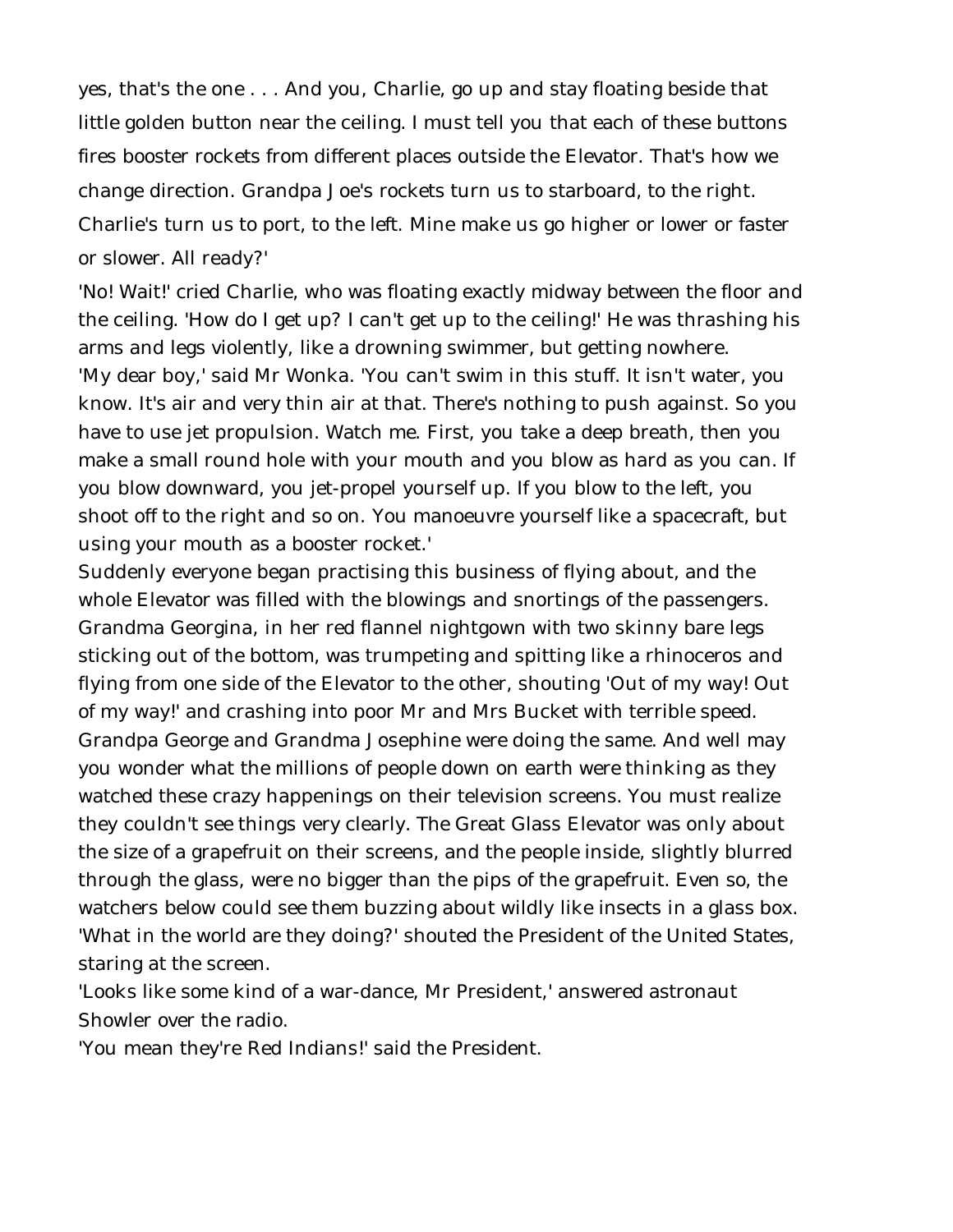'I didn't say that, sir.'

'Oh, yes you did, Showler.'

'Oh, no I didn't, Mr President.'

'Silence!' said the President. 'You're muddling me up.'

Back in the Elevator, Mr Wonka was saying, 'Please! Please! Do stop flying

about! Keep still everybody so we can get on with the docking!'

'You miserable old mackerel!' said Grandma Georgina, sailing past him. 'Just when we start having a bit of fun, you want to stop it!'

'Look at me, everybody!' shouted Grandma Josephine. 'I'm flying! I'm a golden eagle!'

'I can fly faster than any of you!' cried Grandpa George, whizzing round and round, his nightgown billowing out behind him like the tail of a parrot. 'Grandpa George!' cried Charlie. 'Do please calm down. If we don't hurry, those astronauts will get there before us. Don't you want to see inside the Space Hotel, any of you?'

'Out of my way!' shouted Grandma Georgina, blowing herself back and forth. 'I'm a jumbo jet!'

'You're a balmy old bat!' said Mr Wonka.

In the end, the old people grew tired and out of breath, and everyone settled quietly into a floating position.

'All set, Charlie and Grandpa Joe, sir?' said Mr Wonka.

'All set, Mr Wonka,' Charlie answered, hovering near the ceiling.

'I'll give the orders,' said Mr Wonka. 'I'm the pilot. Don't fire your rockets until I tell you. And don't forget who is who. Charlie, you're port. Grandpa Joe, you're starboard.' Mr Wonka pressed one of his own two buttons and immediately booster rockets began firing underneath the Great Glass Elevator. The Elevator leaped forward, but swerved violently to the right. 'Hard a-port!' yelled Mr Wonka. Charlie pressed his button. His rockets fired. The Elevator swung back into line. 'Steady as you go!' cried Mr Wonka. 'Starboard ten degrees! . . .

Steady! . . . Steady! . . . Keep her there! . . .'

Soon they were hovering directly underneath the tail of the enormous silvery Space Hotel. 'You see that little square door with the bolts on it?' said Mr Wonka. 'That's the docking entrance. It won't be long now . . . Port a fraction! .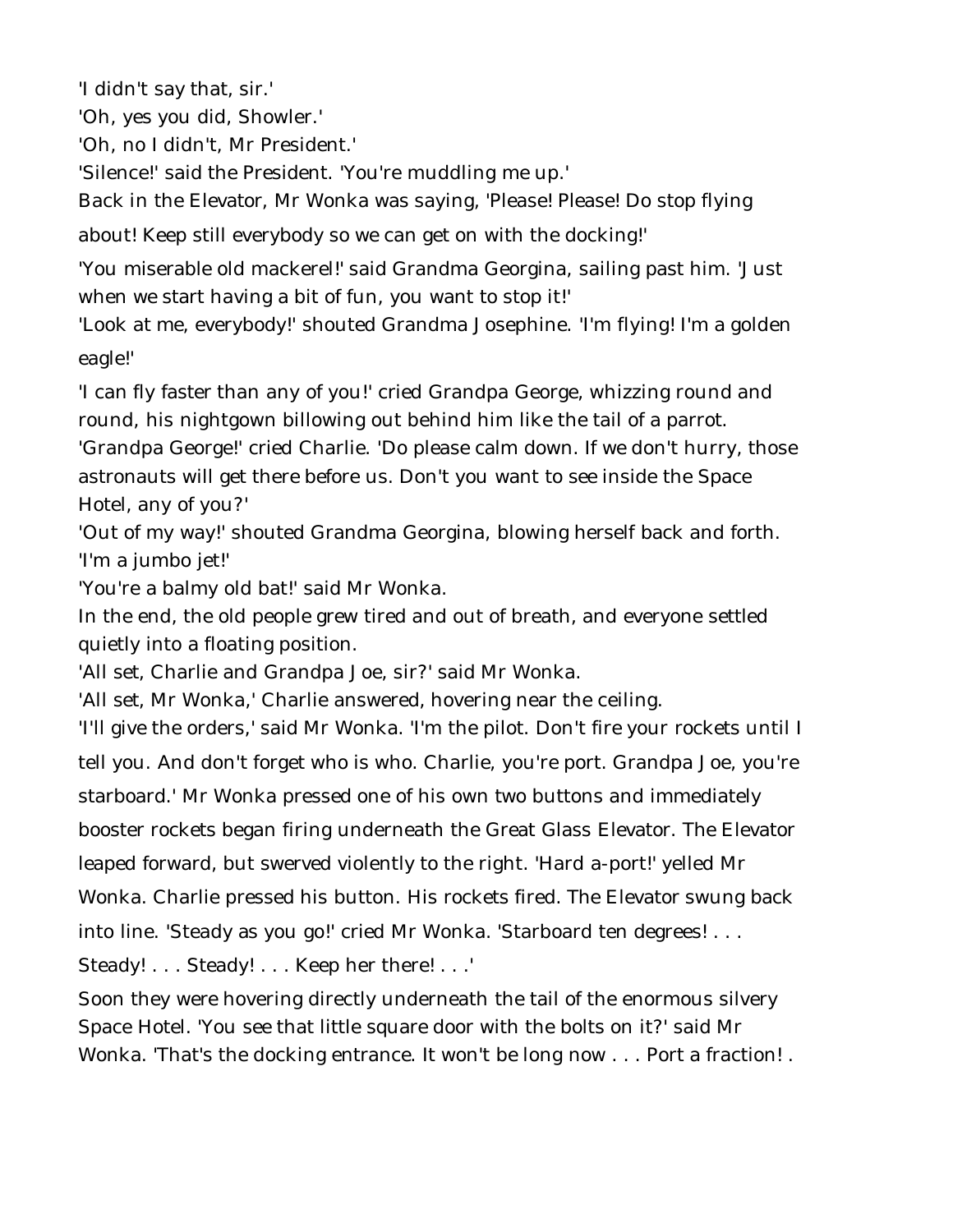.. Steady! ... Starboard a bit! ... Good ... Good ... Easy does it ... we're nearly there . . .'

To Charlie, it felt rather as though he were in a tiny row-boat underneath the stern of the biggest ship in the world. The Space Hotel towered over them. It was enormous. 'I can't wait,' thought Charlie, 'to get inside and see what it's like.'

## **4**

#### **The President**

Half a mile back, Shuckworth, Shanks and Showler were keeping the television camera aimed all the time at the Glass Elevator. And across the world, millions and millions of people were clustered around their TV screens, watching tensely the drama being acted out two hundred and forty miles above the earth. In his study in the White House sat Lancelot R. Gilligrass, President of the United States of America, the most powerful man on Earth. In this moment of crisis, all his most important advisers had been summoned urgently to his presence, and there they all were now, following closely on the giant television screen every move made by this dangerous-looking glass capsule and its eight desperate-looking astronauts. The entire Cabinet was present. The Chief of the Army was there, together with four other generals. There was the Chief of the Navy and the Chief of the Air Force and a sword-swallower from Afghanistan, who was the President's best friend. There was the President's Chief Financial Adviser, who was standing in the middle of the room trying to balance the budget on top of his head, but it kept falling off. Standing nearest of all to the President was the Vice-President, a huge lady of eighty-nine with a whiskery chin. She had been the President's nurse when he was a baby and her name was Miss Tibbs. Miss Tibbs was the power behind the throne. She stood no nonsense from anyone. Some people said she was as strict with the President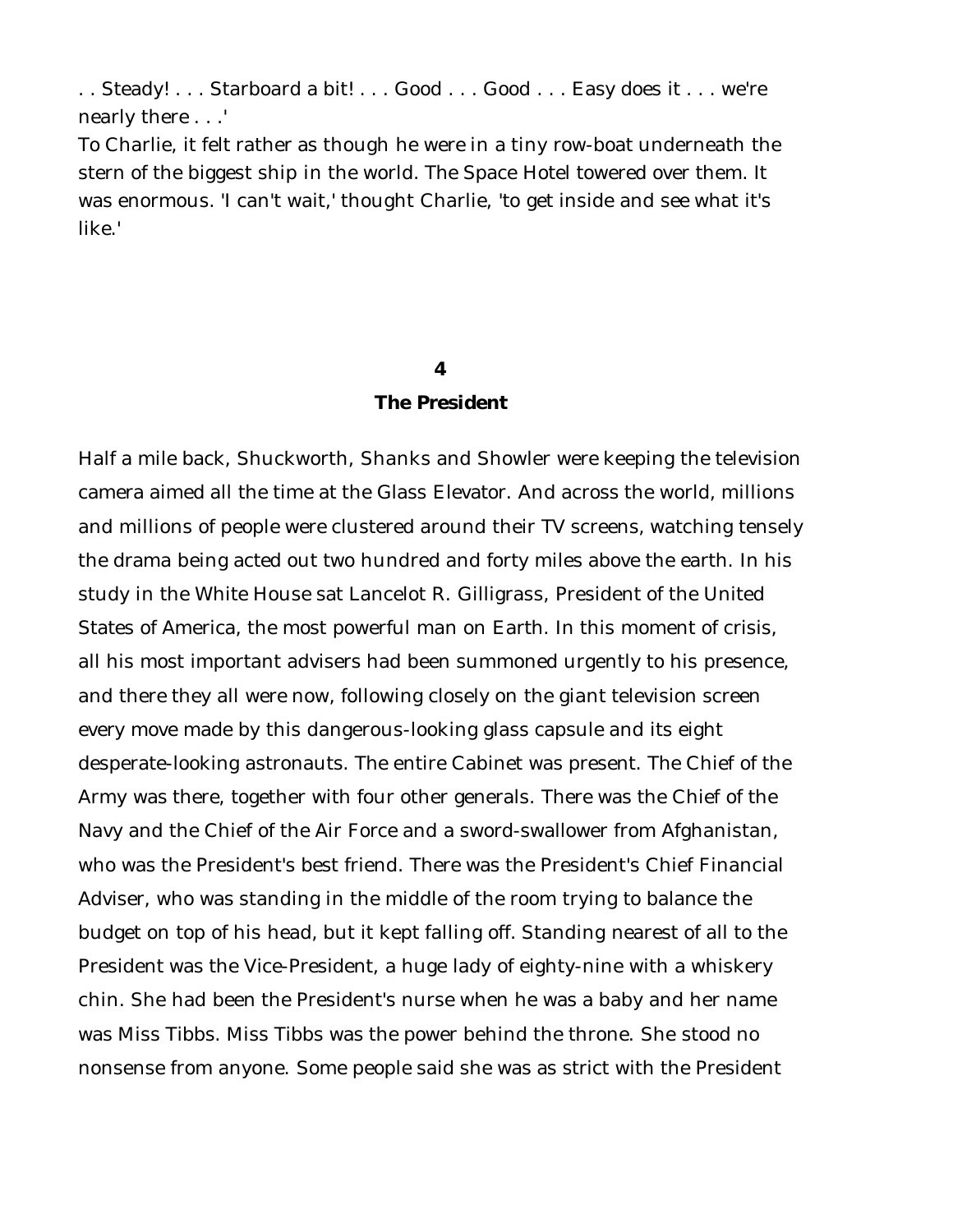now as when he was a little boy. She was the terror of the White House and even the Head of the Secret Service broke into a sweat when summoned to her presence. Only the President was allowed to call her Nanny. The President's famous cat, Mrs Taubsypuss, was also in the room.

There was absolute silence now in the Presidential study. All eyes were riveted on the TV screen as the small glass object, with its booster-rockets firing, slid smoothly up behind the giant Space Hotel.

'They're going to link up!' shouted the President. 'They're going on board our Space Hotel!'

'They're going to blow it up!' cried the Chief of the Army. 'Let's blow them up first, crash bang wallop bang-bang-bang-bang.' The Chief of the Army was wearing so many medal-ribbons they covered the entire front of his tunic on both sides and spread down on to his trousers as well. 'Come on, Mr P.,' he said. 'Let's have some really super-duper explosions!'

'Silence, you silly boy!' said Miss Tibbs, and the Chief of the Army slunk into a corner.

'Listen,' said the President. 'The point is this. Who are they? And where do they come from? Where's my Chief Spy?'

'Here, sir, Mr President, sir!' said the Chief Spy.

He had a false moustache, a false beard, false eyelashes, false teeth and a falsetto voice.

'Knock-Knock,' said the President.

'Who's there?' said the Chief Spy.

'Courteney.'

'Courteney who?'

'Courteney one yet?' said the President.

There was a brief silence. 'The President asked you a question,' said Miss Tibbs

in an icy voice. 'Have you Courteney one yet?'

'No, ma'am, not yet,' said the Chief Spy, beginning to twitch.

'Well, here's your chance,' snarled Miss Tibbs.

'Quite right,' said the President. 'Tell me immediately who those people are in that glass capsule!'

'Ah-ha,' said the Chief Spy, twirling his false moustache. 'That is a very difficult question.'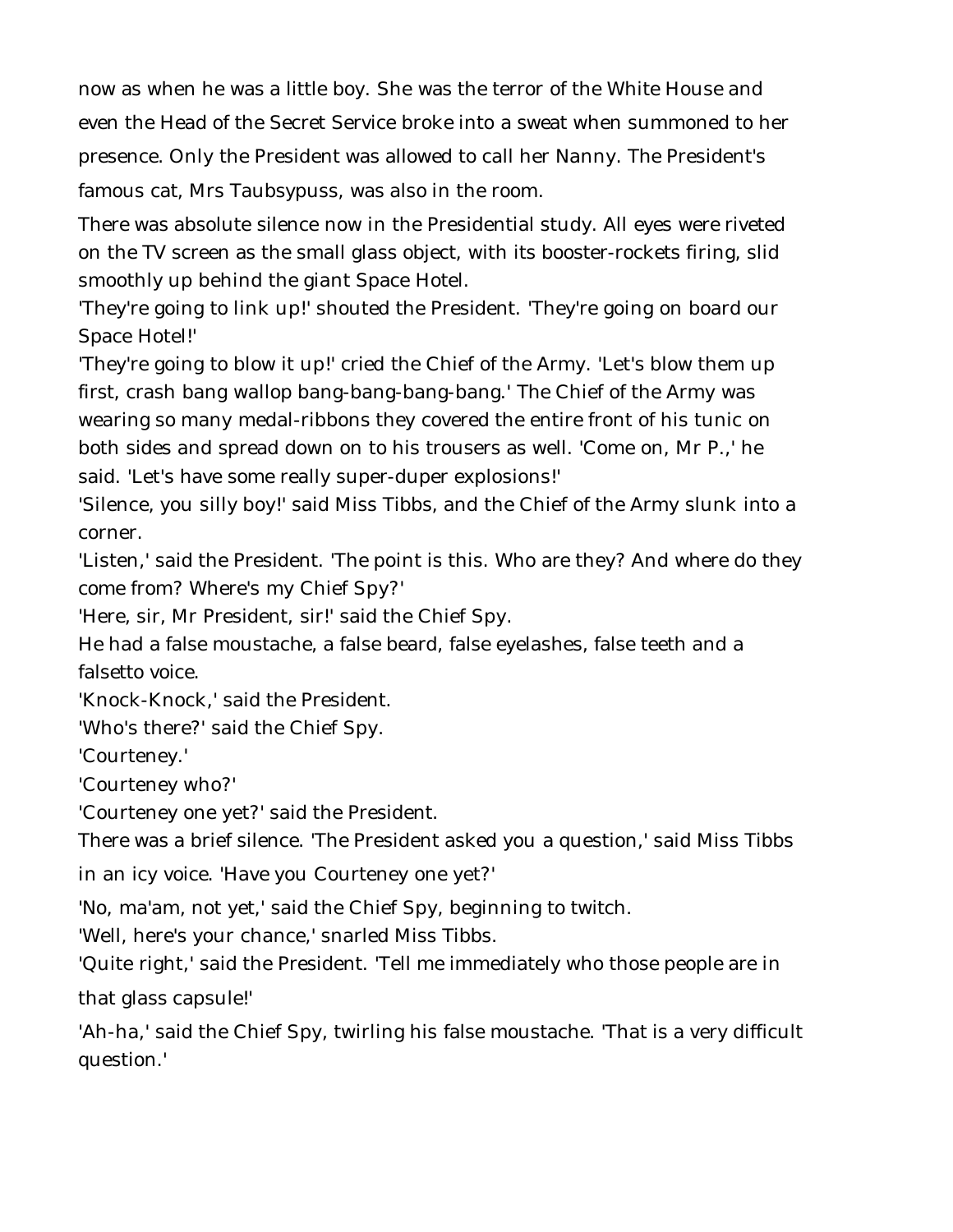'You mean you don't know?'

'I mean I do know, Mr President. At least I think I know. Listen. We have just launched the finest hotel in the world. Right?'

'Right!'

'And who is so madly jealous of this wonderful hotel of ours that he wants to blow it up?'

'Miss Tibbs,' said the President.

'Wrong,' said the Chief Spy. 'Try again.'

'Well,' said the President, thinking deeply. 'In that case, could it not perhaps be

some other hotel owner who is envious of our lovely hotel?'

'Brilliant!' cried the Chief Spy. 'Go on, sir! You're getting warm!'

'It's Mr Savoy!' said the President.

'Warmer and warmer, Mr President!'

'Mr Ritz!'

'You're hot, sir! You're boiling hot! Go on!'

'I've got it!' cried the President. 'It's Mr Hilton!'

'Well done, sir!' said the Chief Spy.

'Are you sure it's him?'

'Not sure, but it's certainly a warm possibility, Mr President. After all, Mr

Hilton's got hotels in just about every country in the world but he hasn't got

one in space. And we have. He must be madder than a maggot!'

'By gum, we'll soon fix this!' snapped the President, grabbing one of the eleven telephones on his desk. 'Hello!' he said into the phone. 'Hello hello hello! Where's the operator?' He jiggled furiously on the little thing you jiggle when you want the operator. 'Operator, where are you?'

'They won't answer you now,' said Miss Tibbs. 'They're all watching television.' 'Well, this one'll answer!' said the President, snatching up a bright red telephone. This was the hot line direct to the Premier of Soviet Russia in Moscow. It was always open and only used in terrible emergencies. 'It's just as likely to be the Russians as Mr Hilton,' the President went on. 'Don't you agree, Nanny?'

'It's bound to be the Russians,' said Miss Tibbs.

'Premier Yugetoff speaking,' said the voice from Moscow. 'What's on your mind, Mr President?'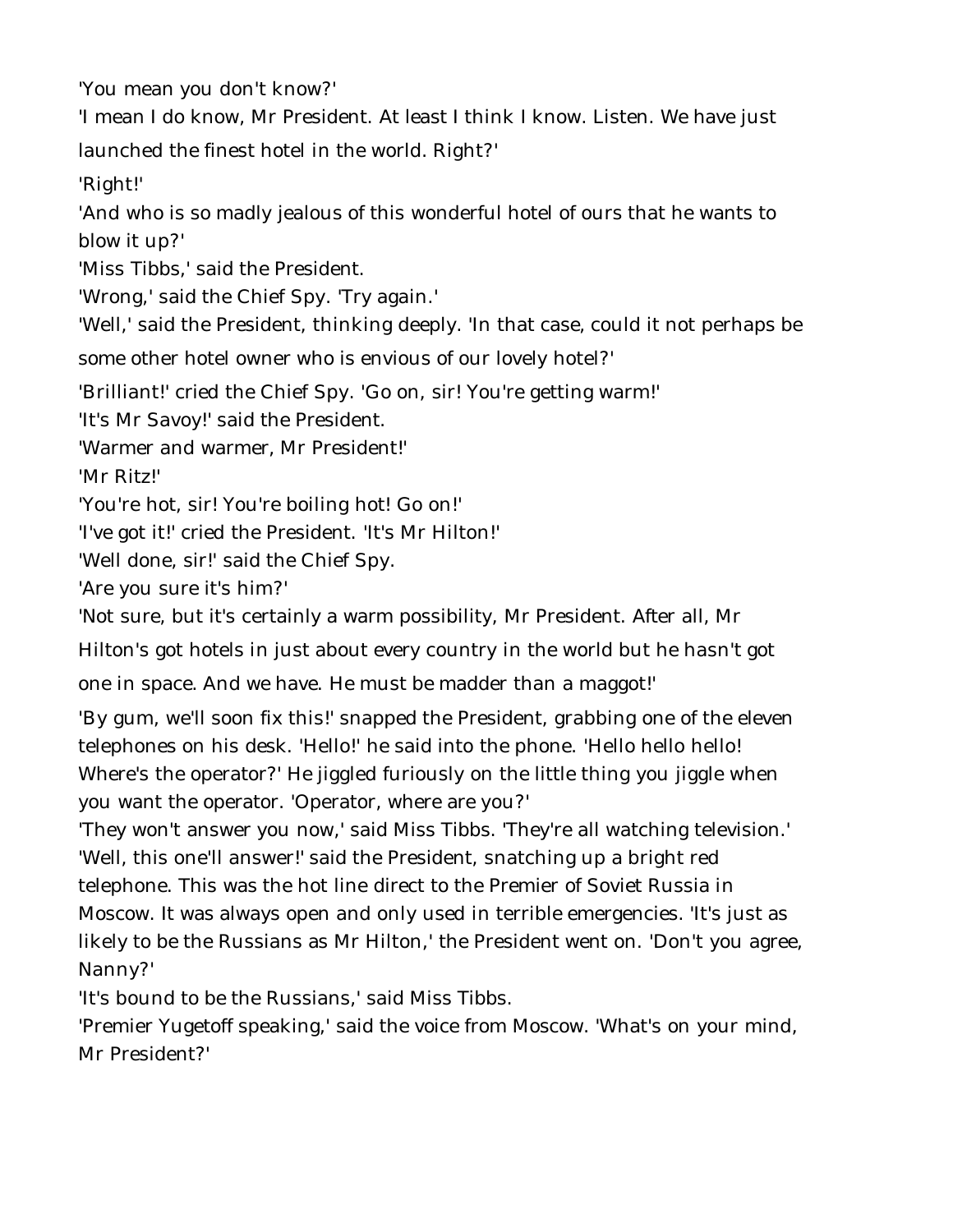'Knock-Knock,' said the President.

'Who's there?' said the Soviet Premier.

'Warren.'

'Warren who?'

'Warren Peace by Leo Tolstoy,' said the President. 'Now see here, Yugetoff! You

get those astronauts of yours off that Space Hotel of ours this instant!

Otherwise, I'm afraid we're going to have to show you just where you get off,

Yugetoff!'

'Those astronauts are not Russians, Mr President.'

'He's lying,' said Miss Tibbs.

'You're lying,' said the President.

'Not lying, sir,' said Premier Yugetoff. 'Have you looked closely at those

astronauts in the glass box? I myself cannot see them too clearly on my TV

screen, but one of them, the little one with the pointed beard and the top hat,

has a distinctly Chinese look about him. In fact, he reminds me very much of

my friend the Prime Minister of China . . .'

'Great garbage!' cried the President, slamming down the red phone and picking up a porcelain one. The porcelain phone went direct to the Head of the Chinese Republic in Peking.

'Hello hello hello!' said the President.

'Wing's Fish and Vegetable Store in Shanghai,' said a small distant voice. 'Mr Wing speaking.'

'Nanny!' cried the President, banging down the phone. 'I thought this was a direct line to the Premier!'

'It is,' said Miss Tibbs. 'Try again.'

The President picked up the receiver. 'Hello!' he yelled.

'Mr Wong speaking,' said a voice at the other end.

'Mister Who?' screamed the President.

'Mr Wong, assistant stationmaster, Chungking, and if you asking about ten

o'clock tlain, ten o'clock tlain no lunning today. Boiler burst.'

The President threw the phone across the room at the Postmaster General. It hit him in the stomach. 'What's the matter with this thing?' shouted the President.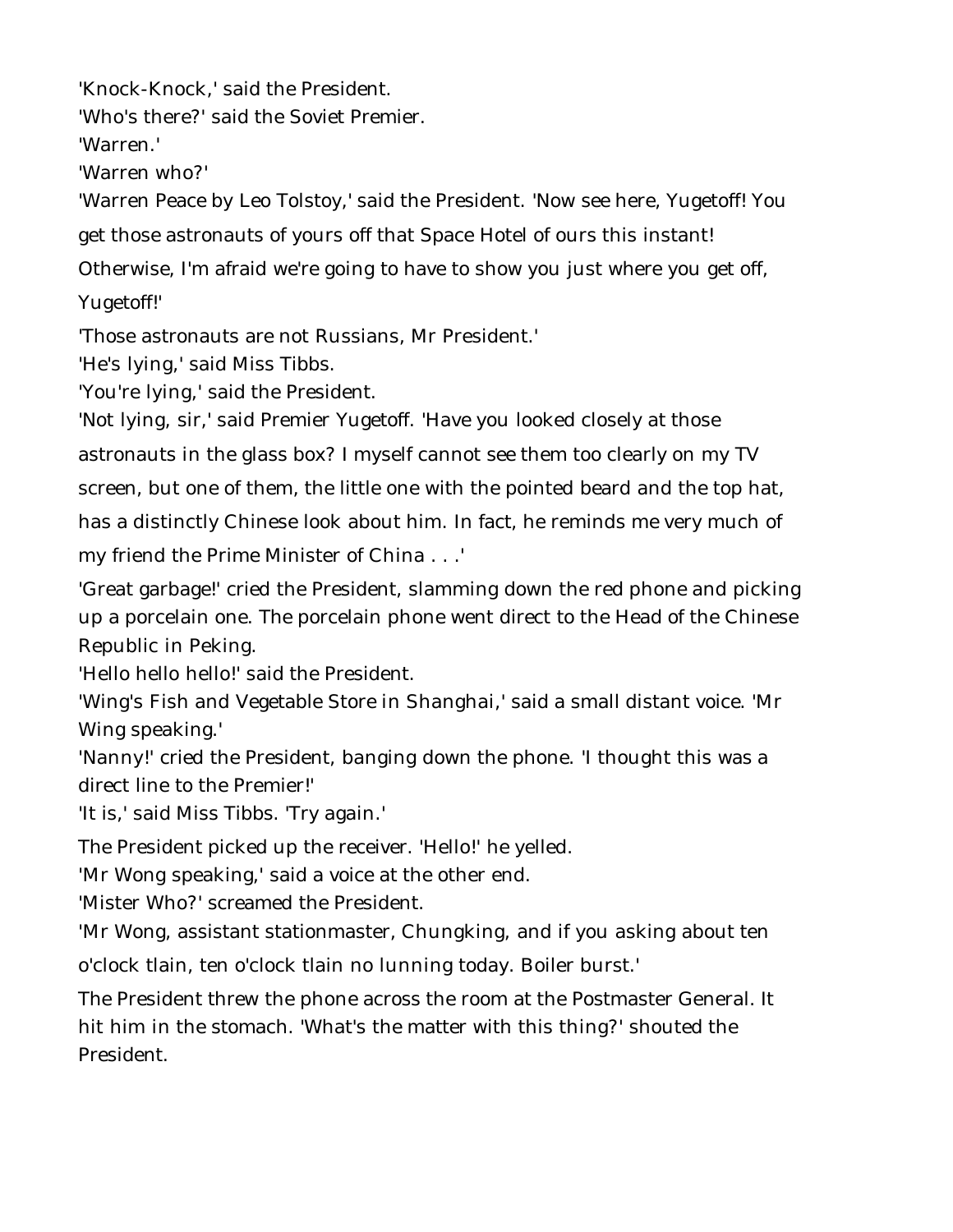'It is very difficult to phone people in China, Mr President,' said the Postmaster General. 'The country's so full of Wings and Wongs, every time you wing you get the wong number.'

'You're not kidding,' said the President.

The Postmaster General replaced the telephone on the desk. 'Try it just once more, Mr President, please,' he said. 'I've tightened the screws underneath.' The President again picked up the receiver.

'Gleetings, honourable Mr Plesident,' said a soft faraway voice. 'Here is Assistant-Plemier Chu-On-Dat speaking. How can I do for you?'

'Knock-Knock,' said the President.

'Who der?'

'Ginger.'

'Ginger who?'

'Ginger yourself much when you fell off the Great Wall of China?' said the

President. 'Okay, Chu-On-Dat. Let me speak to Premier How-Yu-Bin.'

'Much regret Plemier How-Yu-Bin not here just this second, Mr Plesident.' 'Where is he?'

'He outside mending a puncture on his bicycle.'

'Oh no he isn't,' said the President. 'You can't fool me, you crafty old

mandarin! At this very minute he's boarding our magnificent Space Hotel with seven other rascals to blow it up!'

'Excuse pleese, Mr Plesident. You make big mistake . . .'

'No mistake!' barked the President. 'And if you don't call them off right away I'm going to tell my Chief of the Army to blow them all sky high! So chew on that, Chu-On-Dat!'

'Hooray!' said the Chief of the Army. 'Let's blow everyone up! Bang-bang! Bang-bang!'

'Silence!' barked Miss Tibbs.

'I've done it!' cried the Chief Financial Adviser. 'Look at me, everybody! I've balanced the budget!' And indeed he had. He stood proudly in the middle of the room with the enormous 200 billion dollar budget balanced beautifully on the top of his bald head. Everyone clapped. Then suddenly the voice of astronaut Shuckworth cut in urgently on the radio loudspeaker in the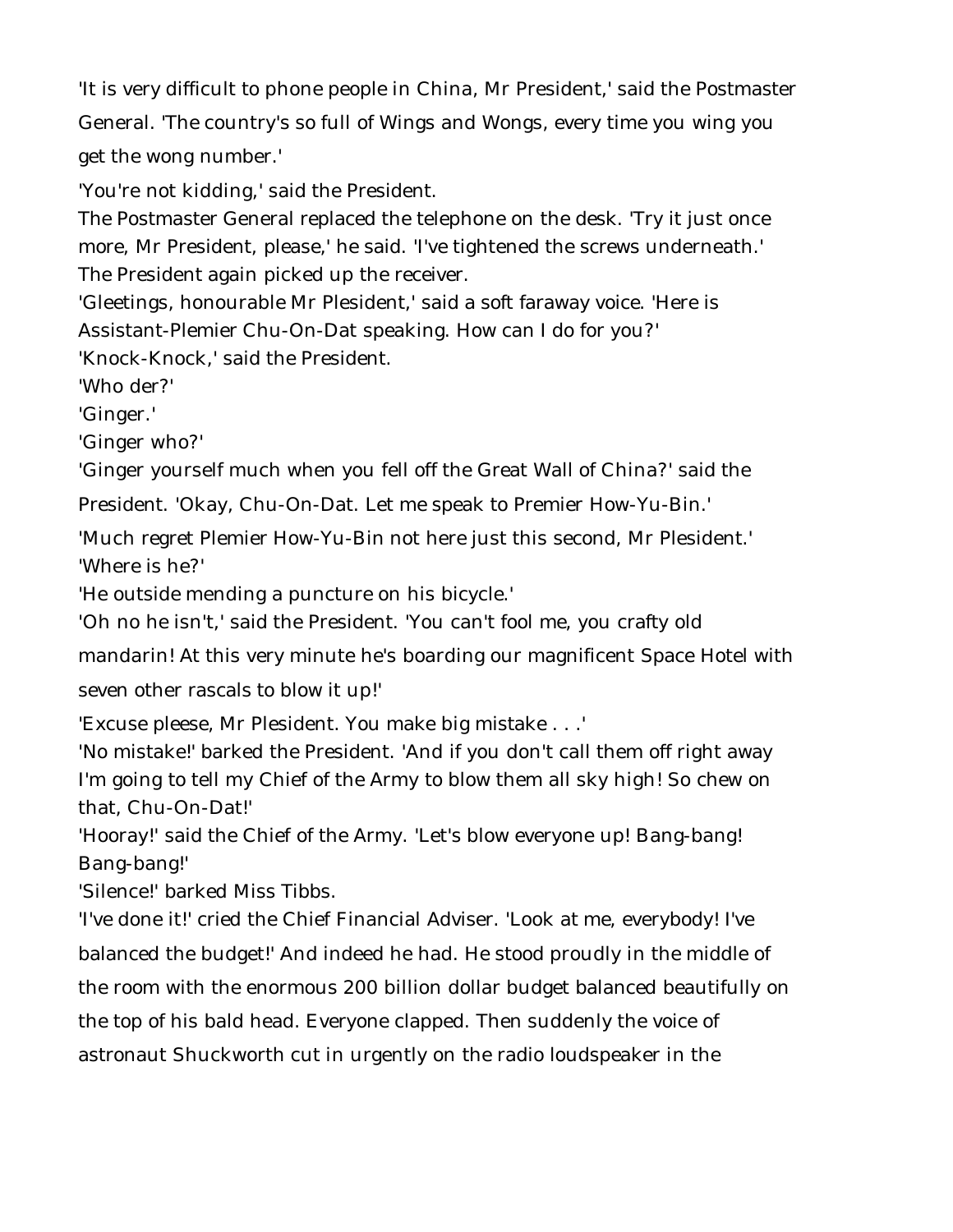President's study. 'They've linked up and gone on board!' shouted Shuckworth. 'And they've taken in the bed . . . I mean the bomb!'

The President sucked in his breath sharply. He also sucked in a big fly that happened to be passing at the time. He choked. Miss Tibbs thumped him on the back. He swallowed the fly and felt better. But he was very angry. He seized pencil and paper and began to draw a picture. As he drew, he kept muttering, 'I won't have flies in my office! I won't put up with them!' His advisers waited eagerly. They knew that the great man was about to give the world yet another of his brilliant inventions. The last had been the Gilligrass Left-handed Corkscrew which had been hailed by left-handers across the nation as one of the greatest blessings of the century.

'There you are!' said the President, holding up the paper. 'This is the Gilligrass Patent Fly-Trap!' They all crowded round to look.

'The fly climbs up the ladder on the left,' said the President. 'He walks along the plank. He stops. He sniffs. He smells something good. He peers over the edge and sees the sugar-lump. "Ah-ha!" he cries. "Sugar!" He is just about to climb down the string to reach it when he sees the basin of water below.

"Ho-ho!" he says. "It's a trap! They want me to fall in!" So he walks on, thinking what a clever fly he is. But as you see, I have left out one of the rungs in the ladder he goes down by, so he falls and breaks his neck.'

'Tremendous, Mr President!' they all exclaimed. 'Fantastic! A stroke of genius!' 'I wish to order one hundred thousand for the Army immediately,' said the Chief of the Army.

'Thank you,' said the President, making a careful note of the order.

'I repeat,' said the frantic voice of Shuckworth over the loudspeaker. 'They've gone on board and taken the bomb with them!'

'Stay well clear of them, Shuckworth,' ordered the President. 'There's no point in getting your boys blown up as well.'

And now, all over the world, the millions of watchers waited more tensely than ever in front of their television sets. The picture on their screens, in vivid

colour, showed the sinister little glass box securely linked up to the underbelly of the gigantic Space Hotel. It looked like some tiny baby animal clinging to its mother. And when the camera zoomed closer, it was clear for all to see that the glass box was completely empty. All eight of the desperadoes had climbed into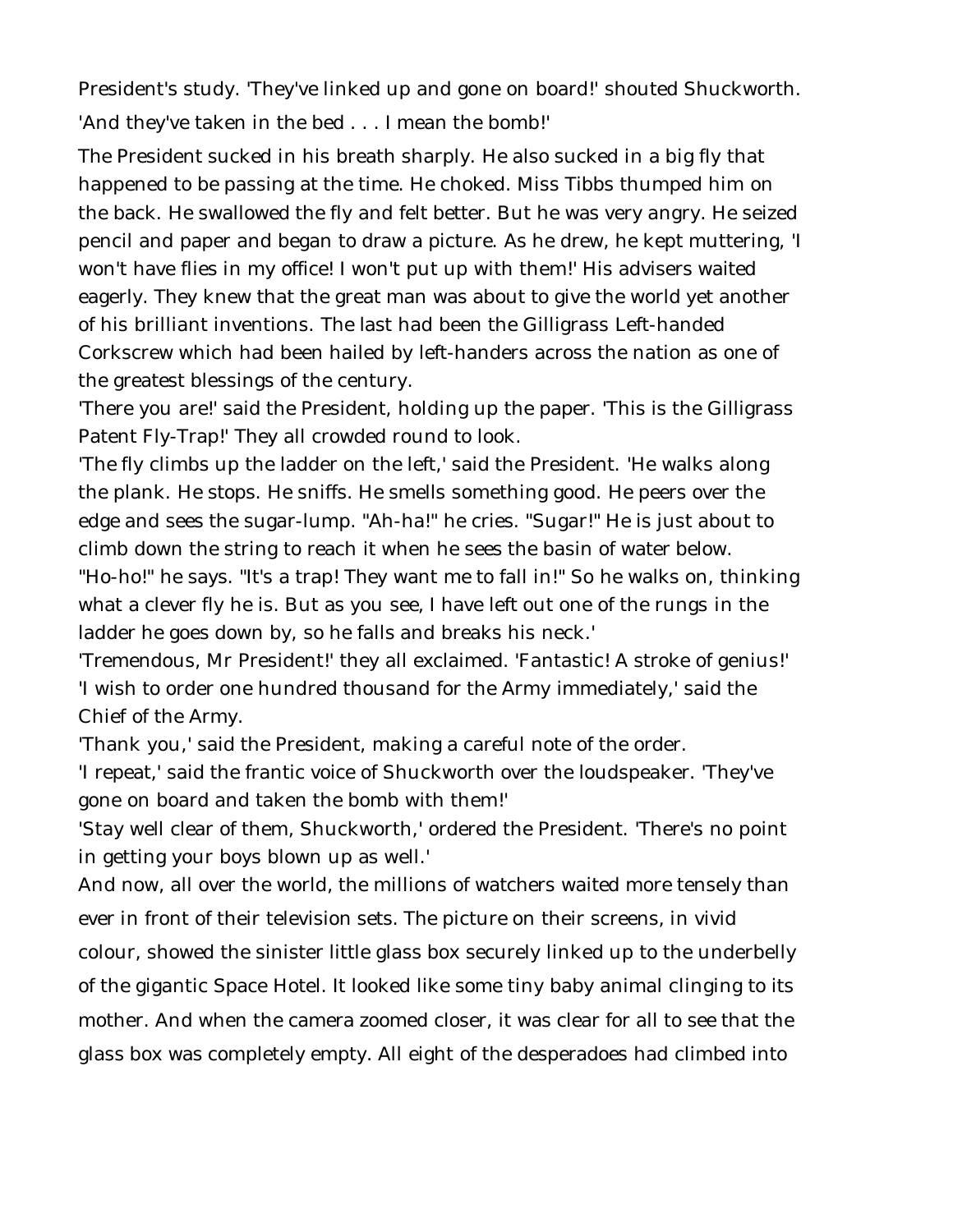the Space Hotel and they had taken their bomb with them.

**5**

### **Men from Mars**

There was no floating inside the Space Hotel. The gravity-making machine saw to that. So once the docking had been triumphantly achieved, Mr Wonka, Charlie, Grandpa Joe and Mr and Mrs Bucket were able to walk out of the Great Glass Elevator into the lobby of the Hotel. As for Grandpa George, Grandma Georgina and Grandma Josephine, none of them had had their feet on the ground for over twenty years and they certainly weren't going to change their habits now. So when the floating stopped, they all three plopped right back into bed again and insisted that the bed, with them in it, be pushed into the Space Hotel.

Charlie gazed around the huge lobby. On the floor there was a thick green carpet. Twenty tremendous chandeliers hung shimmering from the ceiling. The walls were covered with valuable pictures and there were big soft armchairs all over the place. At the far end of the room there were the doors of five lifts. The group stared in silence at all this luxury. Nobody dared speak. Mr Wonka had warned them that every word they uttered would be picked up by Space Control in Houston, so they had better be careful. A faint humming noise came from somewhere below the floor, but that only made the silence more spooky. Charlie took hold of Grandpa Joe's hand and held it tight. He wasn't sure he liked this very much. They had broken into the greatest machine ever built by man, the property of the United States Government, and if they were discovered and captured as they surely must be in the end, what would happen to them then? Jail for life? Yes, or something worse.

Mr Wonka was writing on a little pad. He held up the pad. It said: ANYBODY HUNGRY?

The three old ones in the bed began waving their arms and nodding and opening and shutting their mouths. Mr Wonka turned the paper over. On the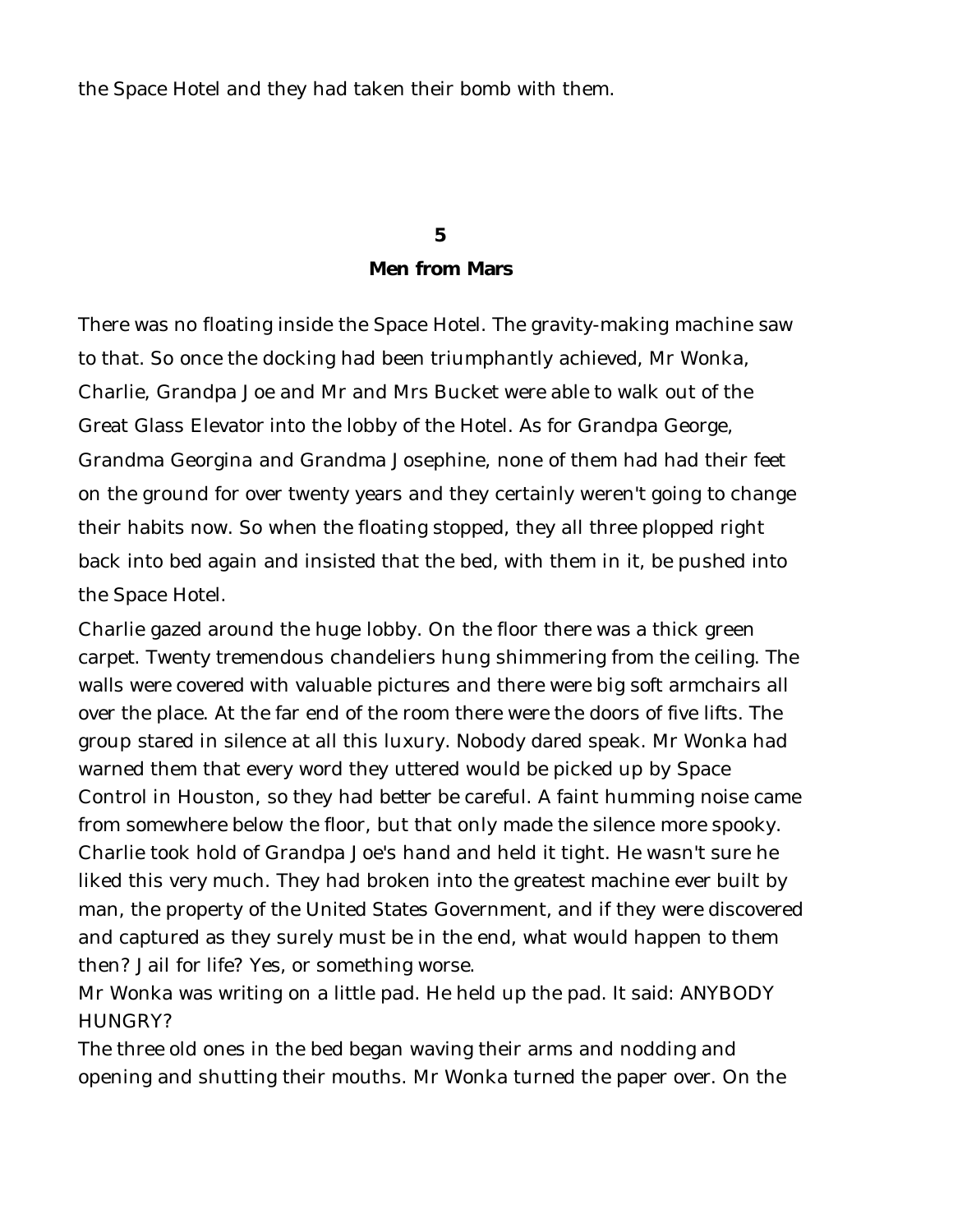other side it said: THE KITCHENS OF THIS HOTEL ARE LOADED WITH LUSCIOUS FOOD, LOBSTERS, STEAKS, ICE-CREAM. WE SHALL HAVE A FEAST TO END ALL FEASTS.

Suddenly, a tremendous booming voice came out of a loudspeaker hidden somewhere in the room. 'ATTENTION!' boomed the voice and Charlie jumped. So did Grandpa Joe. Everybody jumped, even Mr Wonka. 'ATTENTION THE EIGHT FOREIGN ASTRONAUTS! THIS IS SPACE CONTROL IN HOUSTON, TEXAS, U.S.A.! YOU ARE TRESPASSING ON AMERICAN PROPERTY! YOU ARE ORDERED TO IDENTIFY YOURSELVES IMMEDIATELY! SPEAK NOW!' 'Ssshhh!' whispered Mr Wonka, finger to lips.

There followed a few seconds of awful silence. Nobody moved except Mr Wonka who kept saying 'Ssshhh! Ssshhh!'

'WHO . . . ARE . . . YOU?' boomed the voice from Houston, and the whole world heard it. 'I REPEAT . . . WHO . . . ARE . . . YOU?' shouted the urgent angry voice, and five hundred million people crouched in front of their television sets waiting for an answer to come from the mysterious strangers inside the Space Hotel. The television was not able to show a picture of these mysterious strangers. There was no camera in there to record the scene. Only the words came through. The TV watchers saw nothing but the outside of the giant hotel in orbit, photographed of course by Shuckworth, Shanks and Showler who were following behind. For half a minute the world waited for a reply. But no reply came.

'SPEAK!' boomed the voice, getting louder and louder and ending in a fearful frightening shout that rattled Charlie's eardrums. 'SPEAK! SPEAK! SPEAK!' Grandma Georgina shot under the sheet. Grandma Josephine stuck her fingers in her ears. Grandpa George buried his head in the pillow. Mr and Mrs Bucket, both petrified, were once again in each other's arms. Charlie was clutching Grandpa Joe's hand, and the two of them were staring at Mr Wonka and begging him with their eyes to do something. Mr Wonka stood very still, and although his face looked calm, you can be quite sure his clever inventive brain was spinning like a dynamo.

'THIS IS YOUR LAST CHANCE!' boomed the voice. 'WE ARE ASKING YOU ONCE MORE . . . WHO . . . ARE . . . YOU? REPLY IMMEDIATELY! IF YOU DO NOT REPLY WE SHALL BE FORCED TO REGARD YOU AS DANGEROUS ENEMIES. WE SHALL THEN PRESS THE EMERGENCY FREEZER SWITCH AND THE TEMPERATURE IN THE SPACE HOTEL WILL DROP TO MINUS ONE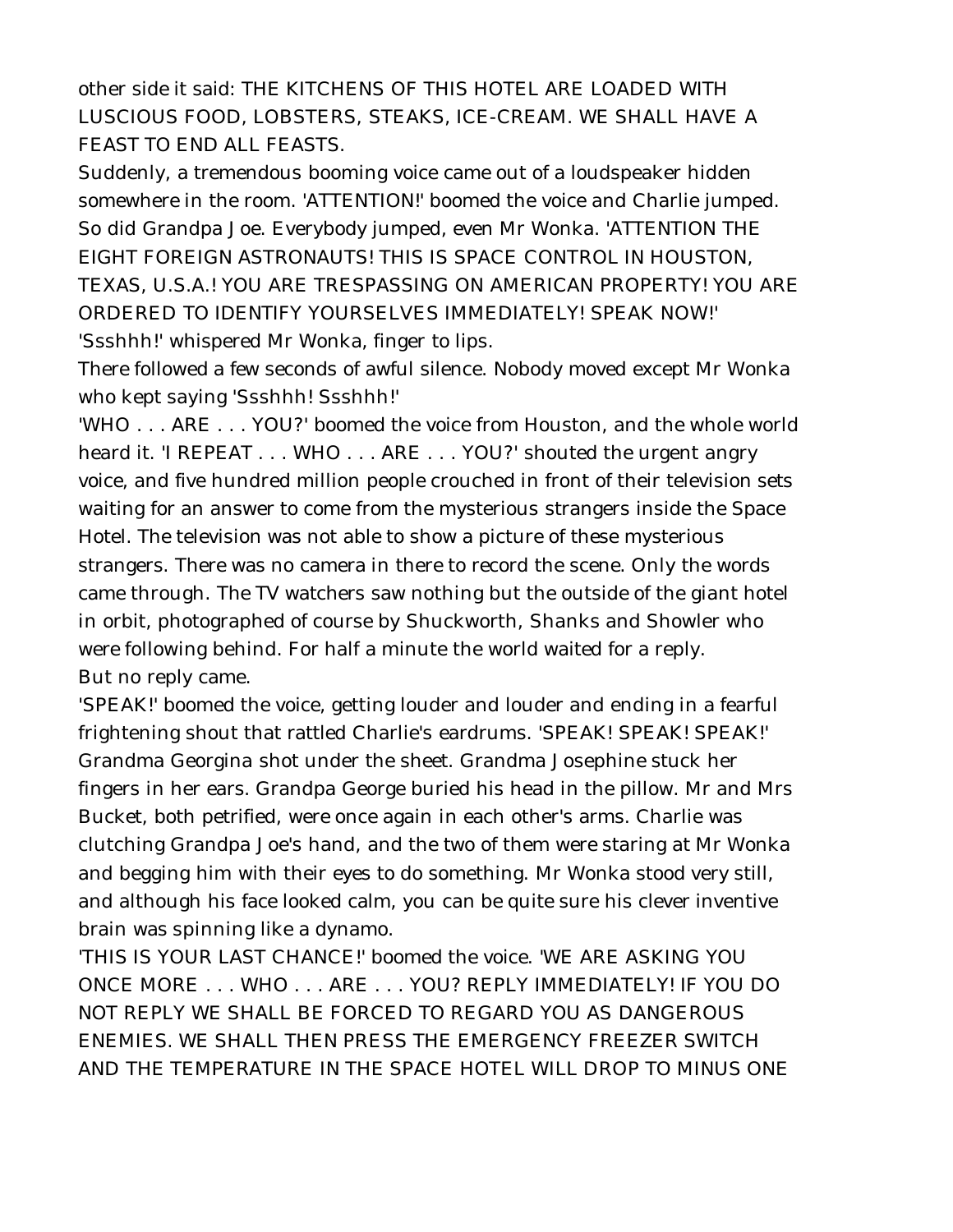HUNDRED DEGREES CENTIGRADE. ALL OF YOU WILL BE INSTANTLY DEEP FROZEN. YOU HAVE FIFTEEN SECONDS TO SPEAK. AFTER THAT YOU WILL TURN INTO ICICLES . . . ONE . . . TWO . . . THREE . . .'

'Grandpa!' whispered Charlie as the counting continued, 'we must do something! We must! Quick!'

'SIX!' said the voice. 'SEVEN! . . . EIGHT! . . . NINE! . . .'

Mr Wonka had not moved. He was still gazing straight ahead, still quite cool, perfectly expressionless. Charlie and Grandpa Joe were staring at him in horror. Then, all at once, they saw the tiny twinkling wrinkles of a smile appear around the corners of his eyes. He sprang to life. He spun round on his toes, skipped a few paces across the floor and then, in a frenzied unearthly sort of scream he cried, 'FIMBO FEEZ!'

The loudspeaker stopped counting. There was silence. All over the world there was silence.

Charlie's eyes were riveted on Mr Wonka. He was going to speak again. He was taking a deep breath. 'BUNGO BUNI!' he screamed. He put so much force into his voice that the effort lifted him right up on to the tips of his toes.

'BUNGO BUNI DAFU DUNI YUBEE LUNI!'

Again the silence.

The next time Mr Wonka spoke, the words came out so fast and sharp and loud they were like bullets from a machine-gun.

'ZOONK-ZOONK-ZOONK-ZOONK-ZOONK!' he barked. The noise echoed around and around the lobby of the Space Hotel. It echoed around the world.

Mr Wonka now turned and faced the far end of the lobby where the loudspeaker voice had come from. He walked a few paces forward as a man would, perhaps, who wanted a more intimate conversation with his audience. And this time, the tone was much quieter, the words came more slowly, but there was a touch of steel in every syllable:

'KIRASUKU MALIBUKU,

WEEBEE WIZE UN YUBEE KUKU!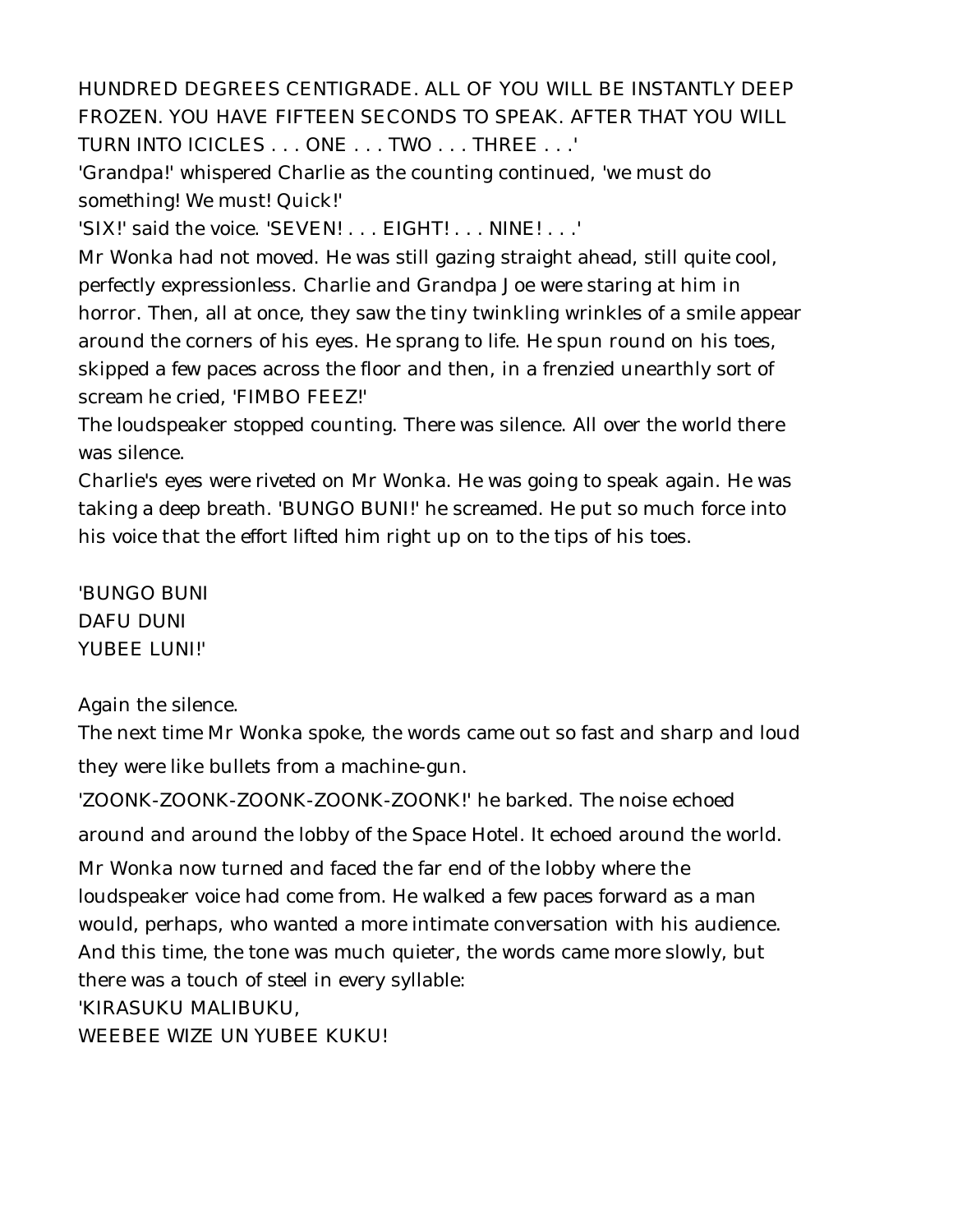ALIPENDA KAKAMENDA, PANTZ FORLDUN IFNO SUSPENDA!

FUIKIKA KANDERIKA, WEEBE STRONGA YUBEE WEEKA!

POPOKOTA BORUMOKA VERI RISKI YU PROVOKA!

KATIKATI MOONS UN STARS FANFANISHA VENUS MARS!'

Mr Wonka paused dramatically for a few seconds. Then he took an enormous deep breath and in a wild and fearsome voice, he yelled out:

'KITIMBIBI ZOONK! FUMBOLEEZI ZOONK! GUGUMIZA ZOONK! FUMIKAKA ZOONK! ANAPOLALA ZOONK ZOONK ZOONK!'

The effect of all this on the world below was electric. In the Control Room in Houston, in the White House in Washington, in palaces and city buildings and mountain shacks from America to China to Peru, the five hundred million people who heard that wild and fearsome voice yelling out these strange and mystic words all shivered with fear before their television sets. Everybody began turning to everybody else and saying, 'Who are they? What language was that? Where do they come from?'

In the President's study in the White House, Vice-President Tibbs, the members of the Cabinet, the Chiefs of the Army and the Navy and the Air Force, the sword-swallower from Afghanistan, the Chief Financial Adviser and Mrs Taubsypuss the cat, all stood tense and rigid. They were very much afraid. But the President himself kept a cool head and a clear brain. 'Nanny!' he cried. 'Oh, Nanny, what on earth do we do now?'

'I'll get you a nice warm glass of milk,' said Miss Tibbs.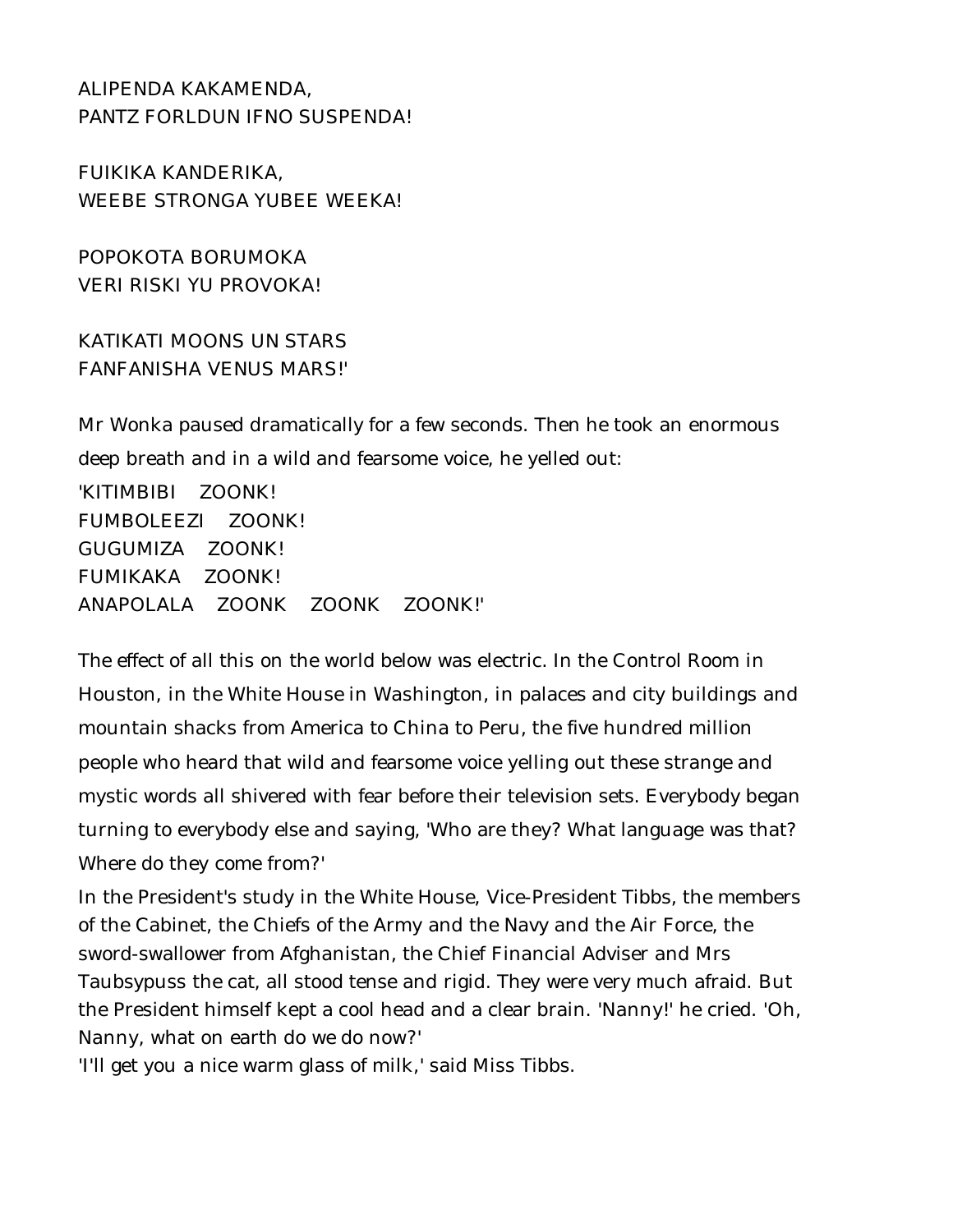'I hate the stuff,' said the President. 'Please don't make me drink it!'

'Summon the Chief Interpreter,' said Miss Tibbs.

'Summon the Chief Interpreter!' said the President. 'Where is he?'

'Right here, Mr President,' said the Chief Interpreter.

'What language was that creature spouting up there in the Space Hotel? Be

quick! Was it Eskimo?'

'Not Eskimo, Mr President.'

'Ha! Then it was Tagalog! Either Tagalog or Ugro!'

'Not Tagalog, Mr President. Not Ugro, either.'

'Was it Tulu, then? Or Tungus or Tupi?'

'Definitely not Tulu, Mr President. And I'm quite sure it wasn't Tungus or Tupi.'

'Don't stand there telling him what it wasn't, you idiot!' said Miss Tibbs. 'Tell

him what it was!'

'Yes, ma'am, Miss Vice-President, ma'am,' said the Chief Interpreter, beginning to shake. 'Believe me, Mr President,' he went on, 'it was not a language I have ever heard before.'

'But I thought you knew every language in the world?'

'I do, Mr President.'

'Don't lie to me, Chief Interpreter. How can you possibly know every language

in the world when you don't know this one?'

'It is not a language of this world, Mr President.'

'Nonsense, man!' barked Miss Tibbs. 'I understood some of it myself!'

'These people, Miss Vice-President, ma'am, have obviously tried to learn just a

few of our easier words, but the rest of it is a language that has never been

heard before on this Earth!'

'Screaming scorpions!' cried the President. 'You mean to tell me they could be coming from . . . from . . . from somewhere else?'

'Precisely, Mr President.'

'Like where?' said the President.

'Who knows?' said the Chief Interpreter. 'But did you not notice, Mr President,

how they used the words Venus and Mars?'

'Of course I noticed it,' said the President. 'But what's that got to do with it? . . . Ah-ha! I see what you're driving at! Good gracious me! Men from Mars!'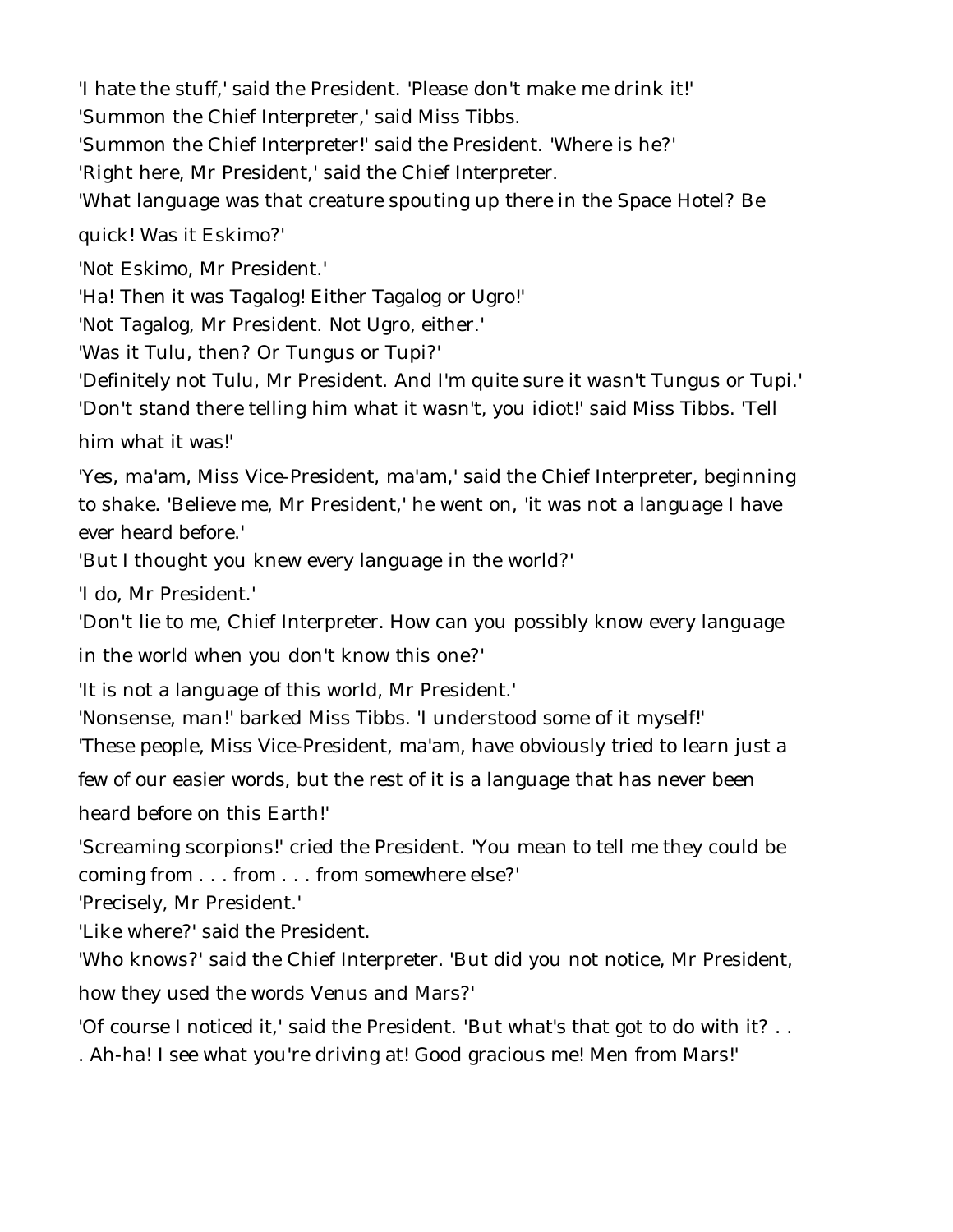'And Venus,' said the Chief Interpreter.

'That,' said the President, 'could make for trouble.'

'I'll say it could!' said the Chief Interpreter.

'He wasn't talking to you,' said Miss Tibbs.

'What do we do now, General?' said the President.

'Blow 'em up!' cried the General.

'You're always wanting to blow things up,' said the President crossly. 'Can't you think of something else?'

'I like blowing things up,' said the General. 'It makes such a lovely noise. Woomph-woomph!'

'Don't be a fool!' said Miss Tibbs. 'If you blow these people up, Mars will declare war on us! So will Venus!'

'Quite right, Nanny,' said the President. 'We'd be troculated like turkeys, every one of us! We'd be mashed like potatoes!'

'I'll take 'em on!' shouted the Chief of the Army.

'Shut up!' snapped Miss Tibbs. 'You're fired!'

'Hooray!' said all the other generals. 'Well done, Miss Vice-President, ma'am!' Miss Tibbs said, 'We've got to treat these fellows gently. The one who spoke just now sounded extremely cross. We've got to be polite to them, butter them up, make them happy. The last thing we want is to be invaded by men from Mars! You've got to talk to them, Mr President. Tell Houston we want another direct radio link with the Space Hotel. And hurry!'

**6**

## **Invitation to the White House**

'The President of the United States will now address you!' announced the loudspeaker voice in the lobby of the Space Hotel.

Grandma Georgina's head peeped cautiously out from under the sheets. Grandma Josephine took her fingers out of her ears and Grandpa George lifted his face out of the pillow.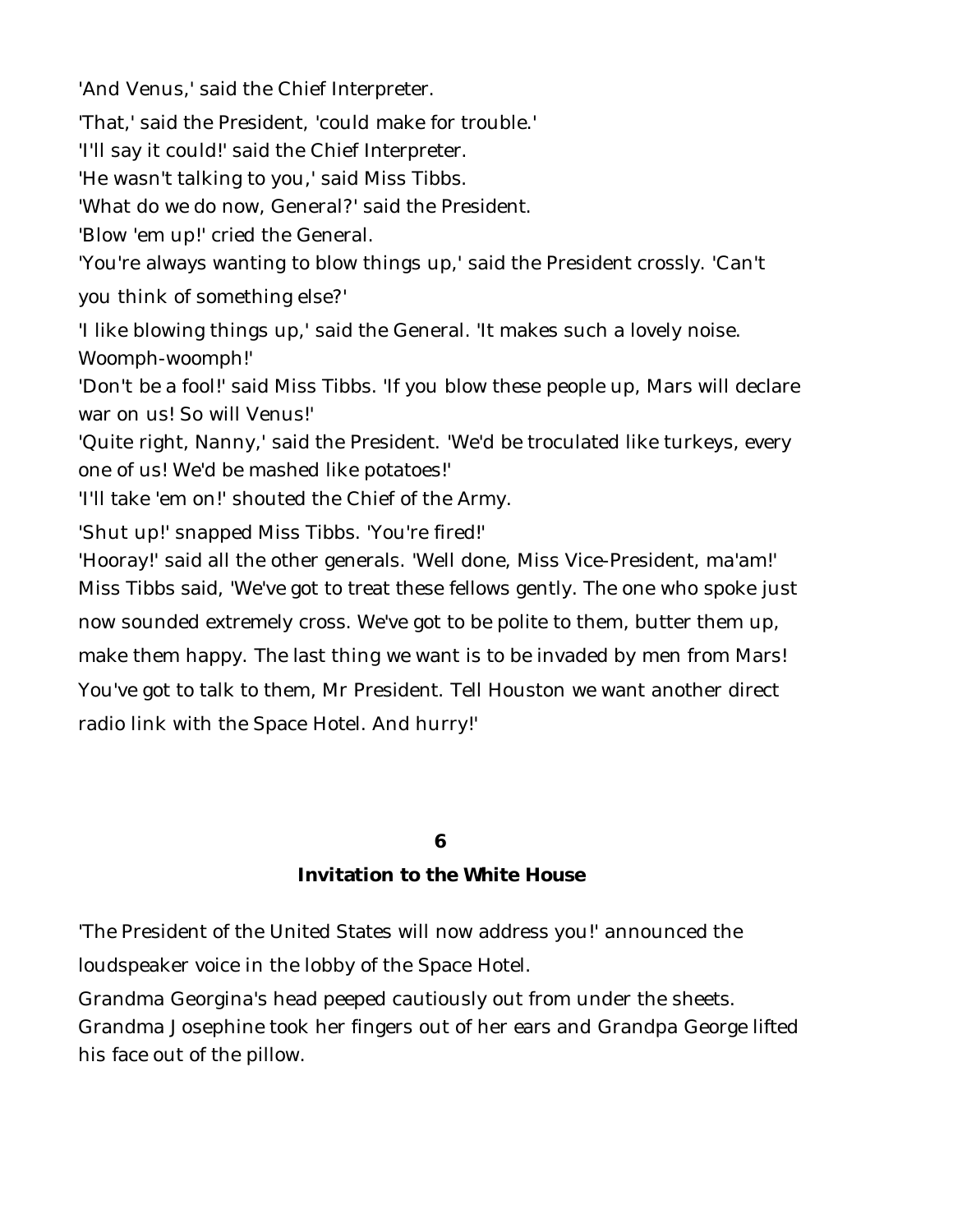'You mean he's actually going to speak to us?' whispered Charlie. 'Ssshhh!' said Mr Wonka. 'Listen!'

'Dear friends!' said the well-known Presidential voice over the loudspeaker.

'Dear, dear friends! Welcome to Space Hotel "U.S.A." Greetings to the brave astronauts from Mars and Venus . . .'

'Mars and Venus!' whispered Charlie. 'You mean he thinks we're from . . .' 'Ssshh-ssshh-ssshh!' said Mr Wonka. He was doubled up with silent laughter, shaking all over and hopping from one foot to the other.

'You have come a long way,' the President continued, 'so why don't you come just a tiny bit farther and pay us a visit down here on our humble little Earth? I invite all eight of you to stay with me here in Washington as my honoured guests. You could land that wonderful glass air-machine of yours on the lawn in back of the White House. We shall have the red carpet out and ready. I do hope you know enough of our language to understand me. I shall wait most anxiously for your reply . . .'

There was a click and the President went off the air.

'What a fantastic thing!' whispered Grandpa Joe. 'The White House, Charlie! We're invited to the White House as honoured guests!'

Charlie caught hold of Grandpa Joe's hands and the two of them started dancing round and round the lobby of the hotel. Mr Wonka, still shaking with laughter, went and sat down on the bed and signalled everyone to gather round close so they could whisper without being heard by the hidden microphones.

'They're scared to death,' he whispered. 'They won't bother us any more now. So let's have that feast we were talking about and afterwards we can explore the hotel.'

'Aren't we going to the White House?' whispered Grandma Josephine. 'I want to go to the White House and stay with the President.'

'My dear old dotty dumpling,' said Mr Wonka. 'You look as much like a man

from Mars as a bedbug! They'd know at once they'd been fooled. We'd be

arrested before we could say how d'you do.'

Mr Wonka was right. There could be no question of accepting the President's invitation and they all knew it.

'But we've got to say something to him,' Charlie whispered. 'He must be sitting down there in the White House this very minute waiting for an answer.'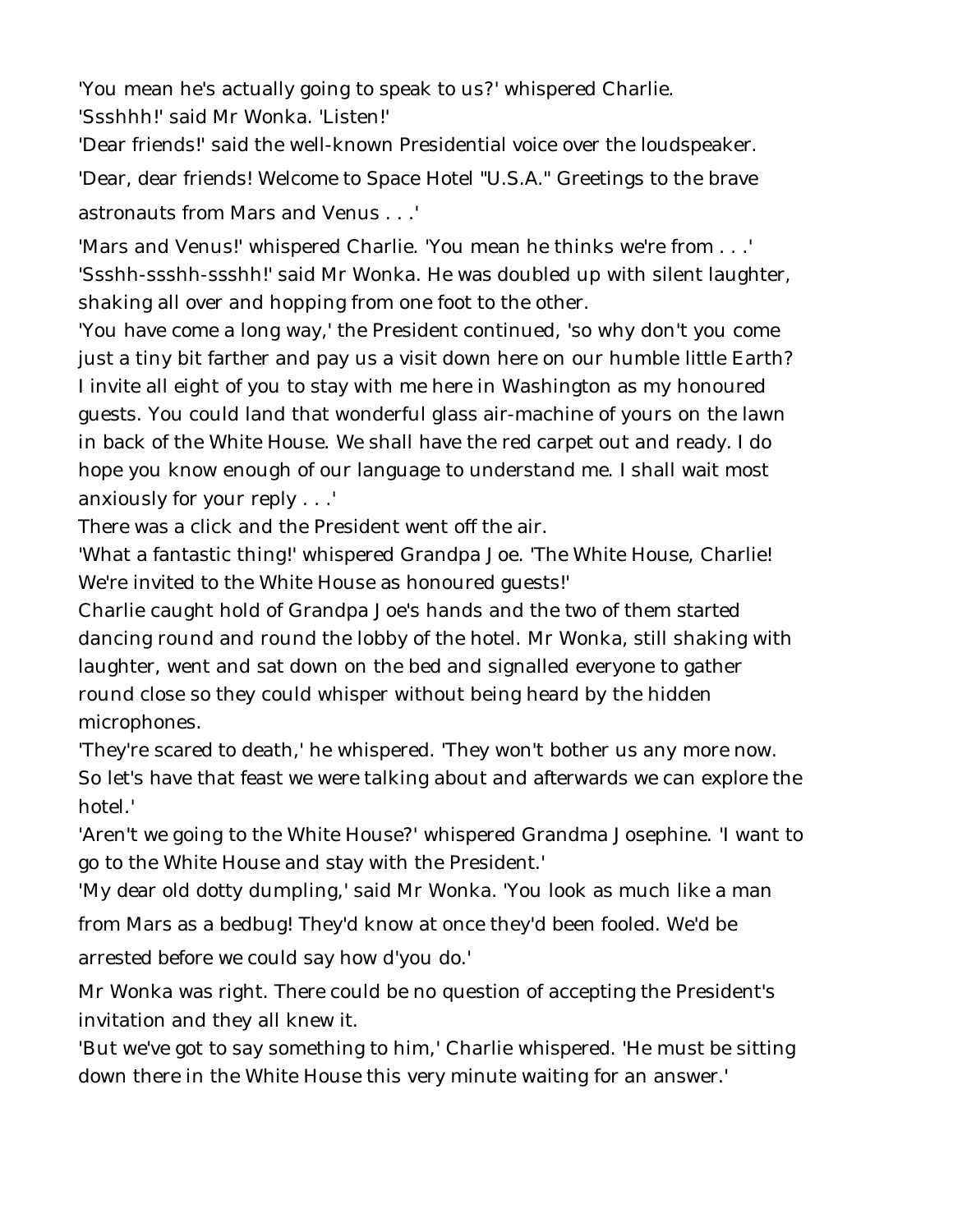'Make an excuse,' said Mr Bucket.

'Tell him we're otherwise engaged,' said Mrs Bucket.

'You are right,' whispered Mr Wonka. 'It is rude to ignore an invitation.' He stood up and walked a few paces from the group. For a moment or two he remained quite still, gathering his thoughts. Then once again Charlie saw those tiny twinkling smiling wrinkles around the corners of the eyes, and when he began to speak, his voice this time was like the voice of a giant, deep and devilish, very loud and very slow:

'In the quelchy quaggy sogmire, In the mashy mideous harshland, At the witchy hour of gloomness, All the grobes come oozing home.

You can hear them softly slimeing, Glissing hissing o'er the slubber, All those oily boily bodies Oozing onward in the gloam.

So start to run! Oh, skid and daddle Through the slubber slush and sossel! Skip jump hop and try to skaddle! All the grobes are on the roam!'

In his study two hundred and forty thousand miles below, the President turned white as the White House. 'Jumping jack-rabbits!' he cried. 'I think they're after us!'

'Oh, please let me blow them up!' said the Ex-Chief of the Army.

'Silence!' said Miss Tibbs. 'Go stand in the corner!'

In the lobby of the Space Hotel, Mr Wonka had merely paused in order to think up another verse, and he was just about to start off again when a frightful piercing scream stopped him cold. The screamer was Grandma Josephine. She was sitting up in bed and pointing with a shaking finger at the lifts at the far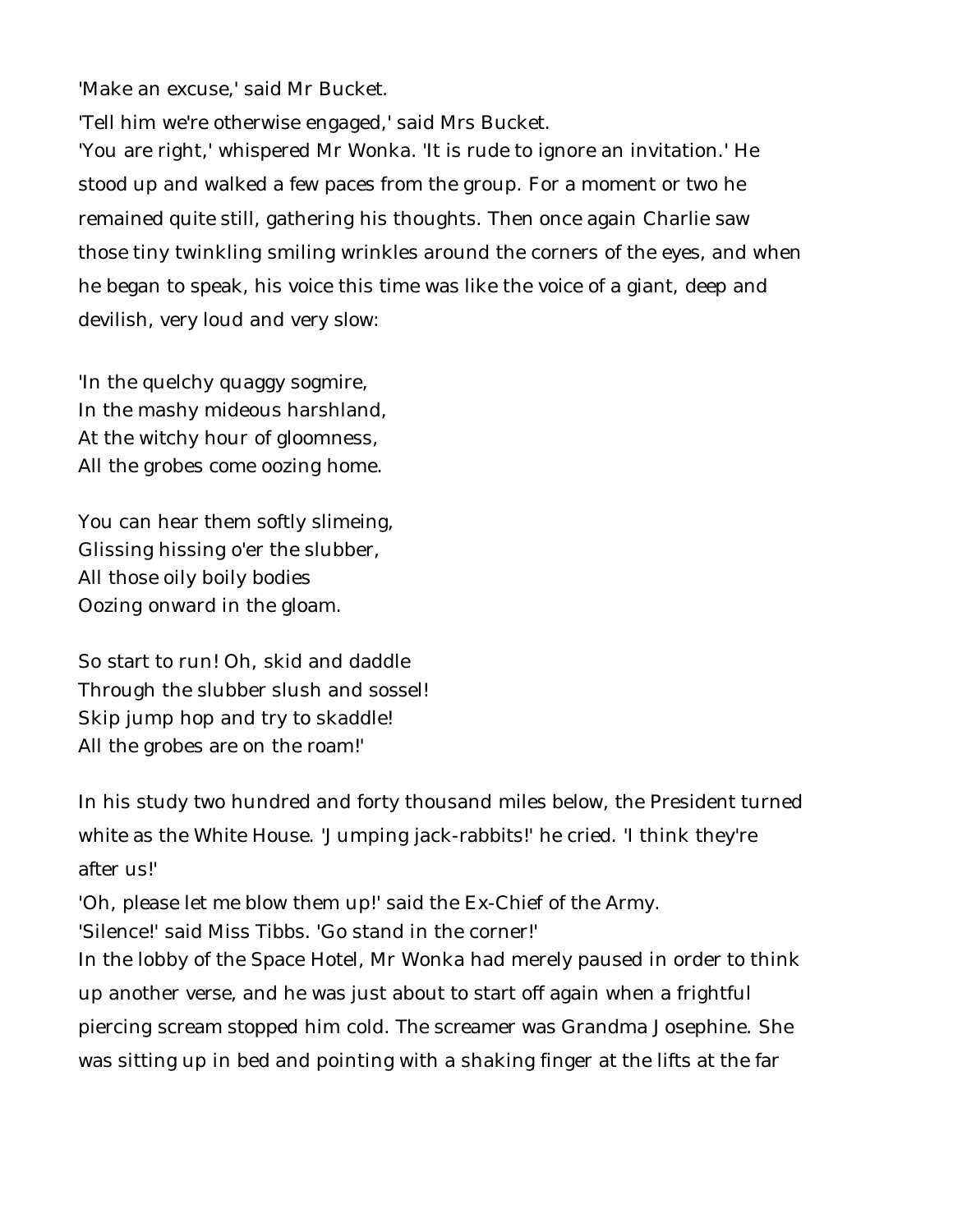end of the lobby. She screamed a second time, still pointing, and all eyes turned toward the lifts. The door of the one on the left was sliding slowly open and the watchers could clearly see that there was something . . . something thick . . . something brown . . . something not exactly brown, but greenish-brown . . . something with slimy skin and large eyes . . . squatting inside the lift!

> **7 Something Nasty in the Lifts**

Grandma Josephine had stopped screaming now. She had gone rigid with shock. The rest of the group by the bed, including Charlie and Grandpa Joe, had become as still as stone. They dared not move. They dared hardly breathe. And Mr Wonka, who had swung quickly around to look when the first scream came, was as dumbstruck as the rest. He stood motionless, gaping at the thing in the lift, his mouth slightly open, his eyes stretched wide as two wheels. What he saw, what they all saw, was this:

It looked more than anything like an enormous egg balanced on its pointed end. It was as tall as a big boy and wider than the fattest man. The greenish-brown skin had a shiny wettish appearance and there were wrinkles in it. About three-quarters of the way up, in the widest part, there were two large round eyes as big as tea-cups. The eyes were white, but each had a brilliant red pupil in the centre. The red pupils were resting on Mr Wonka. But now they began travelling slowly across to Charlie and Grandpa Joe and the others by the bed, settling upon them and gazing at them with a cold malevolent stare. The eyes were everything. There were no other features, no nose or mouth or ears, but the entire egg-shaped body was itself moving very very slightly, pulsing and bulging gently here and there as though the skin were filled with some thick fluid.

At this point, Charlie suddenly noticed that the next lift was coming down. The indicator numbers above the door were flashing . . . 6 . . . 5 . . . 4 . . . 3 . . . 2 . . . 1 . . . L (for lobby). There was a slight pause. The door slid open and there,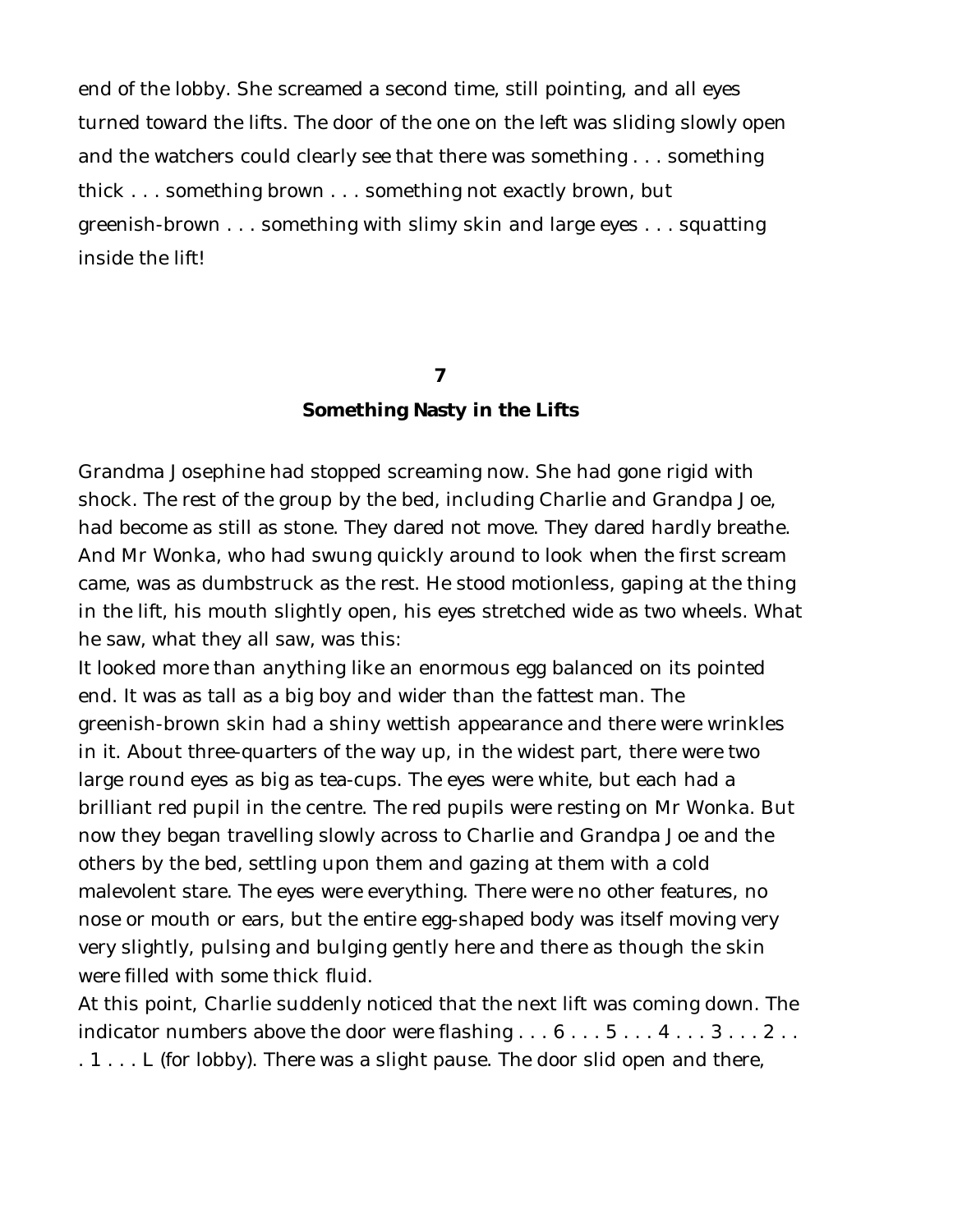inside the second lift, was another enormous slimy wrinkled greenish-brown egg with eyes!

Now the numbers were flashing above all three of the remaining lifts. Down they came . . . down . . . down . . . down . . . And soon, at precisely the same time, they reached the lobby floor and the doors slid open . . . five open doors now . . . one creature in each . . . five in all . . . and five pairs of eyes with brilliant red centres all watching Mr Wonka and watching Charlie and Grandpa Joe and the others.

There were slight differences in size and shape between the five, but all had the same greenish-brown wrinkled skin and the skin was rippling and pulsing. For about thirty seconds nothing happened. Nobody stirred, nobody made a sound. The silence was terrible. So was the suspense. Charlie was so frightened he felt himself shrinking inside his skin. Then he saw the creature in the left-hand lift suddenly starting to change shape! Its body was slowly becoming longer and longer, and thinner and thinner, going up and up towards the roof of the lift, not straight up, but curving a little to the left, making a snake-like curve that was curiously graceful, up to the left and then curling over the top to the right and coming down again in a half-circle . . . and then the bottom end began to grow out as well, like a tail . . . creeping along the floor . . . creeping along the floor to the left . . . until at last the creature, which had originally looked like a huge egg, now looked like a long curvy serpent standing up on its tail.

Then the one in the next lift began stretching itself in much the same way, and what a weird and oozy thing it was to watch! It was twisting itself into a shape that was a bit different from the first, balancing itself almost but not quite on the tip of its tail.

Then the three remaining creatures began stretching themselves all at the same time, each one elongating itself slowly upward, growing taller and taller, thinner and thinner, curving and twisting, stretching and stretching, curling and bending, balancing either on the tail or the head or both, and turned sideways now so that only one eye was visible. When they had all stopped stretching and bending, this was how they finished up:

'Scram!' shouted Mr Wonka. 'Get out quick!'

People have never moved faster than Grandpa Joe and Charlie and Mr and Mrs Bucket at that moment. They all got behind the bed and started pushing like crazy. Mr Wonka ran in front of them shouting 'Scram! Scram! Scram!' and in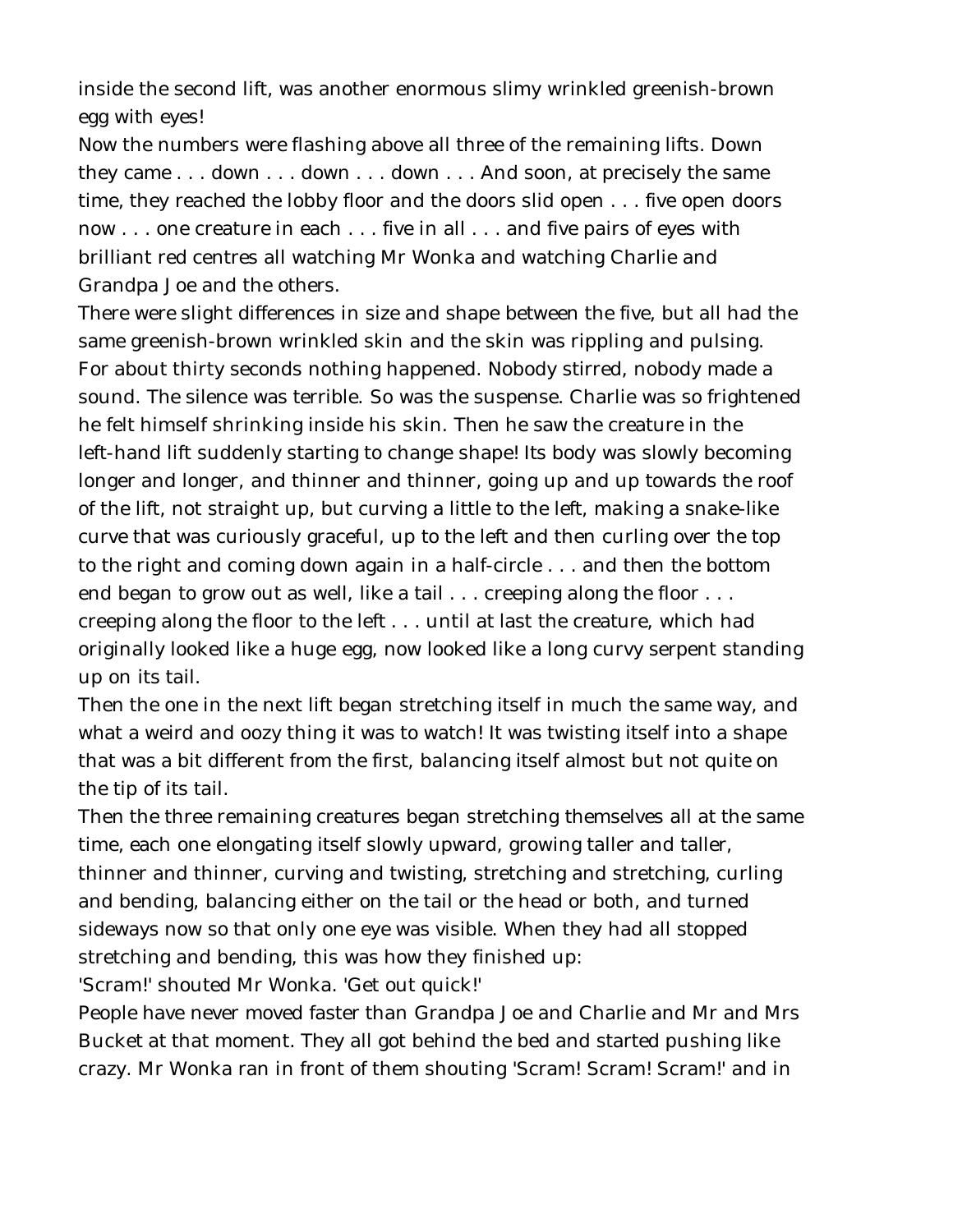ten seconds flat all of them were out of the lobby and back inside the Great Glass Elevator. Frantically, Mr Wonka began undoing bolts and pressing buttons. The door of the Great Glass Elevator snapped shut and the whole thing leaped sideways. They were away! And of course all of them, including the three old ones in the bed, floated up again into the air.

> **8 The Vermicious Knids**

'Oh, my goodness me!' gasped Mr Wonka. 'Oh, my sainted pants! Oh, my painted ants! Oh, my crawling cats! I hope never to see anything like that again!' He floated over to the white button and pressed it. The booster-rockets fired. The Elevator shot forward at such a speed that soon the Space Hotel was out of sight far behind.

'But who were those awful creatures?' Charlie asked.

'You mean you didn't know?' cried Mr Wonka. 'Well, it's a good thing you didn't! If you'd had even the faintest idea of what horrors you were up against, the marrow would have run out of your bones! You'd have been fossilized with fear and glued to the ground! Then they'd have got you! You'd have been a cooked cucumber! You'd have been rasped into a thousand tiny bits, grated like cheese and flocculated alive! They'd have made necklaces from your knucklebones and bracelets from your teeth! Because those creatures, my dear ignorant boy, are the most brutal, vindictive, venomous, murderous beasts in the entire universe!' Here Mr Wonka paused and ran the tip of a pink tongue all the way around his lips. 'VERMICIOUS KNIDS!' he cried. 'That's what they were!' He sounded the K . . . K'NIDS, like that.

'I thought they were grobes,' Charlie said. 'Those oozy-woozy grobes you were telling the President about.'

'Oh, no, I just made those up to scare the White House,' Mr Wonka answered. 'But there is nothing made up about Vermicious Knids, believe you me. They live, as everybody knows, on the planet Vermes, which is eighteen thousand four hundred and twenty-seven million miles away and they are very, very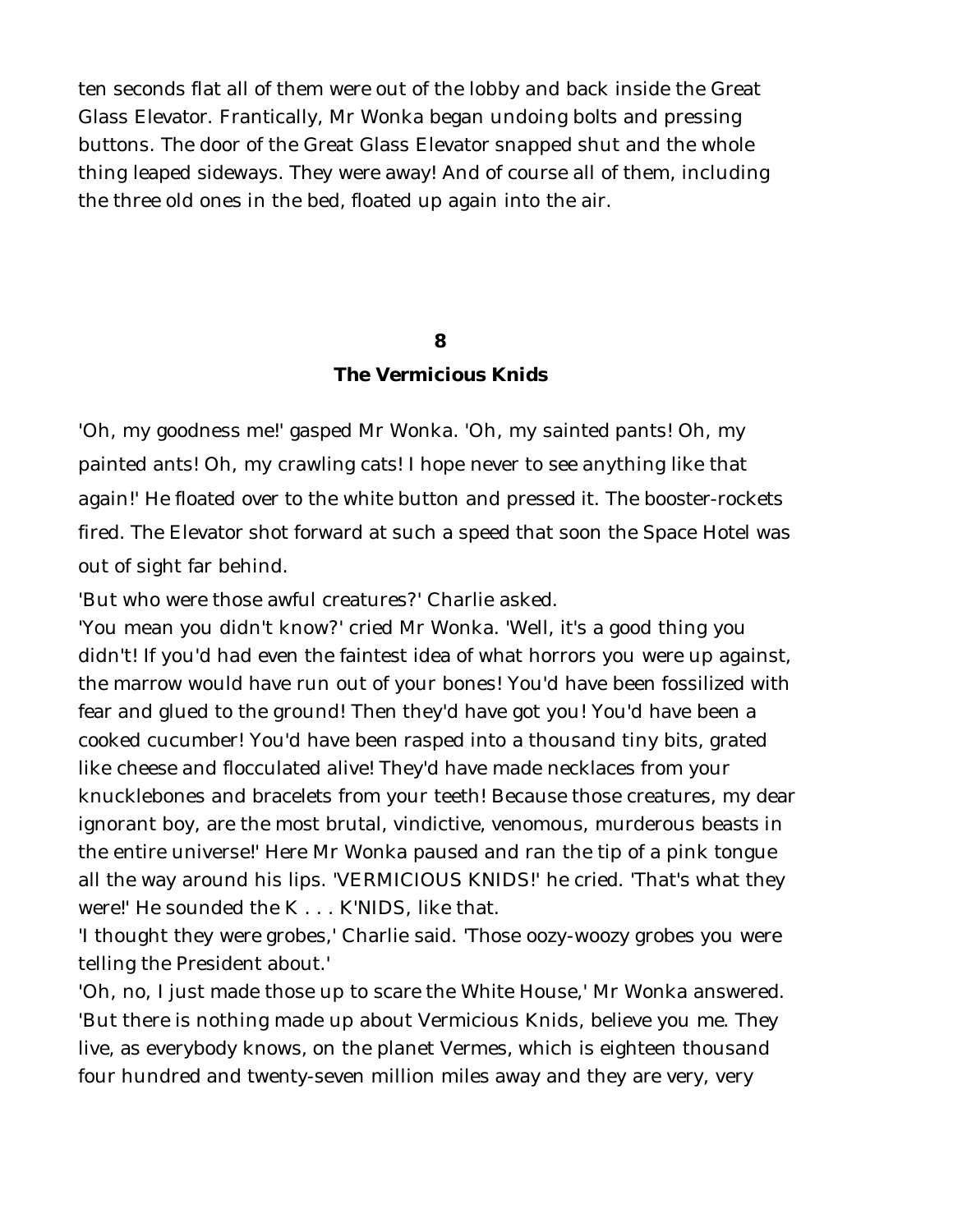clever brutes indeed. The Vermicious Knid can turn itself into any shape it wants. It has no bones. Its body is really one huge muscle, enormously strong, but very stretchy and squishy, like a mixture of rubber and putty with steel wires inside. Normally it is egg-shaped, but it can just as easily give itself two legs like a human or four legs like a horse. It can become as round as a ball or as long as a kite-string. From fifty yards away, a fully grown Vermicious Knid could stretch out its neck and bite your head off without even getting up!' 'Bite off your head with what?' said Grandma Georgina. 'I didn't see any mouth.'

'They have other things to bite with,' said Mr Wonka darkly.

'Such as what?' said Grandma Georgina.

'Ring off,' said Mr Wonka. 'Your time's up. But listen, everybody. I've just had a funny thought. There I was fooling around with the President and pretending we were creatures from some other planet and, by golly, there actually were creatures from some other planet on board!'

'Do you think there were many?' Charlie asked. 'More than the five we saw?' 'Thousands!' said Mr Wonka. 'There are five hundred rooms in that Space Hotel and there's probably a family of them in every room!'

'Somebody's going to get a nasty shock when they go on board!' said Grandpa Joe.

They'll be eaten like peanuts,' said Mr Wonka. 'Every one of them.'

'You don't really mean that, do you, Mr Wonka?' Charlie said.

'Of course I mean it,' said Mr Wonka. 'These Vermicious Knids are the terror of the Universe. They travel through space in great swarms, landing on other stars and planets and destroying everything they find. There used to be some rather nice creatures living on the moon a long time ago. They were called Poozas. But the Vermicious Knids ate the lot. They did the same on Venus and Mars and many other planets.'

'Why haven't they come down to our Earth and eaten us?' Charlie asked. 'They've tried to, Charlie, many times, but they've never made it. You see, all around our Earth there is a vast envelope of air and gas, and anything hitting that at high speed gets red hot. Space capsules are made of special heat-proof metal, and when they make a re-entry, their speeds are reduced right down to about two thousand miles an hour, first by retro-rockets and then by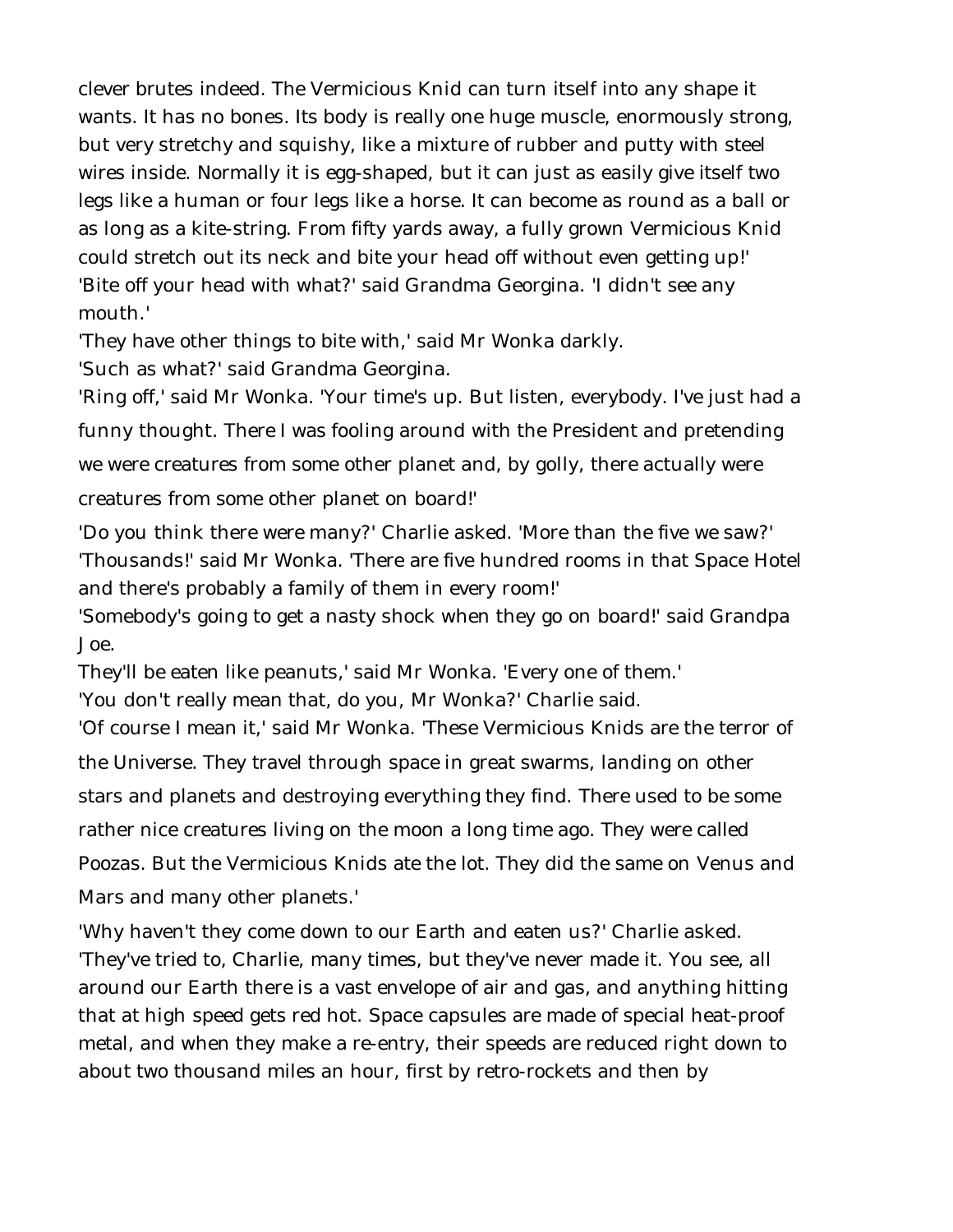something called "friction". But even so, they get badly scorched. Knids, which are not heat-proof at all, and don't have any retro-rockets, get sizzled up completely before they're halfway through. Have you ever seen a shooting star?' 'Lots of them,' Charlie said.

'Actually, they're not shooting stars at all,' said Mr Wonka. 'They're Shooting Knids. They're Knids trying to enter the Earth's atmosphere at high speed and going up in flames.'

'What rubbish,' said Grandma Georgina.

'You wait,' said Mr Wonka. 'You may see it happening before the day is done.' 'But if they're so fierce and dangerous,' Charlie said, 'why didn't they eat us up right away in the Space Hotel? Why did they waste time twisting their bodies into letters and writing SCRAM?'

'Because they're show-offs,' Mr Wonka replied. 'They're tremendously proud of being able to write like that.'

'But why say scram when they wanted to catch us and eat us?'

'It's the only word they know,' Mr Wonka said.

'Look!' screamed Grandma Josephine, pointing through the glass. 'Over there!' Before he even looked, Charlie knew exactly what he was going to see. So did

the others. They could tell by the high hysterical note in the old lady's voice.

And there it was, cruising effortlessly alongside them, a simply colossal Vermicious Knid, as thick as a whale, as long as a lorry, with the most brutal vermicious look in its eye! It was no more than a dozen yards away,

egg-shaped, slimy, greenish-brown, with one malevolent red eye (the only one visible) fixed intently upon the people floating inside the Great Glass Elevator! 'The end has come!' screamed Grandma Georgina.

'He'll eat us all!' cried Mrs Bucket.

'In one gulp!' said Mr Bucket.

'We're done for, Charlie,' said Grandpa Joe. Charlie nodded. He couldn't speak or make a sound. His throat was seized up with fright.

But this time Mr Wonka didn't panic. He remained perfectly calm. 'We'll soon get rid of that!' he said and he pressed six buttons all at once and six booster-rockets went off simultaneously under the Elevator. The Elevator leaped forward like a stung horse, faster and faster, but the great green greasy Knid kept pace alongside it with no trouble at all.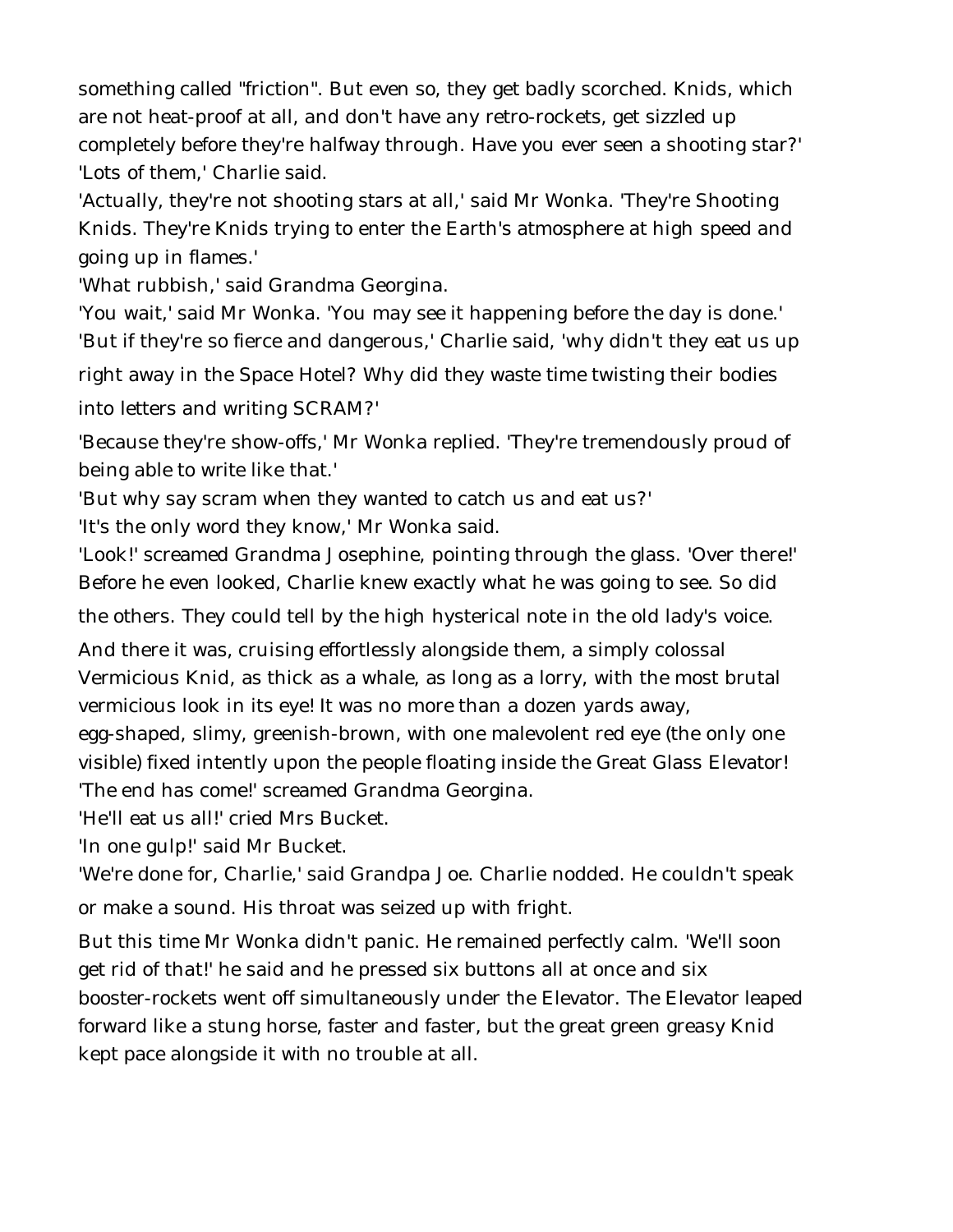'Make it go away!' yelled Grandma Georgina. 'I can't stand it looking at me!' 'Dear lady,' said Mr Wonka, 'it can't possibly get in here. I don't mind admitting I was a trifle alarmed back there in the Space Hotel. And with good reason. But here we have nothing to fear. The Great Glass Elevator is shockproof, waterproof, bombproof, bulletproof and Knidproof! So just relax and enjoy it.'

'Oh you Knid, you are vile and vermicious!'

cried Mr Wonka.

'You are slimy and soggy and squishous! But what do we care 'Cause you can't get in here, So hop it and don't get ambitious!'

At this point, the massive Knid outside turned and started cruising away from the Elevator. 'There you are,' cried Mr Wonka, triumphant. 'It heard me! It's going home!' But Mr Wonka was wrong. When the creature was about a hundred yards off, it stopped, hovered for a moment, then went smoothly into reverse, coming back toward the Elevator with its rear-end (which was the pointed end of the egg) now in front. Even going backwards, its acceleration was unbelievable. It was like some monstrous bullet coming at them and it came so fast nobody had time even to cry out.

CRASH! It struck the Glass Elevator with the most enormous bang and the whole thing shivered and shook but the glass held and the Knid bounced off like a rubber ball.

'What did I tell you!' shouted Mr Wonka, triumphant. 'We're safe as sausages in here!'

'He'll have a nasty headache after that,' said Grandpa Joe.

'It's not his head, it's his bottom!' said Charlie. 'Look, there's a big bump coming up on the pointed end where he hit! It's going black and blue!'

And so it was. A purple bruisy bump the size of a small car was appearing on the pointed rear-end of the giant Knid. 'Hello, you dirty great beast!' cried Mr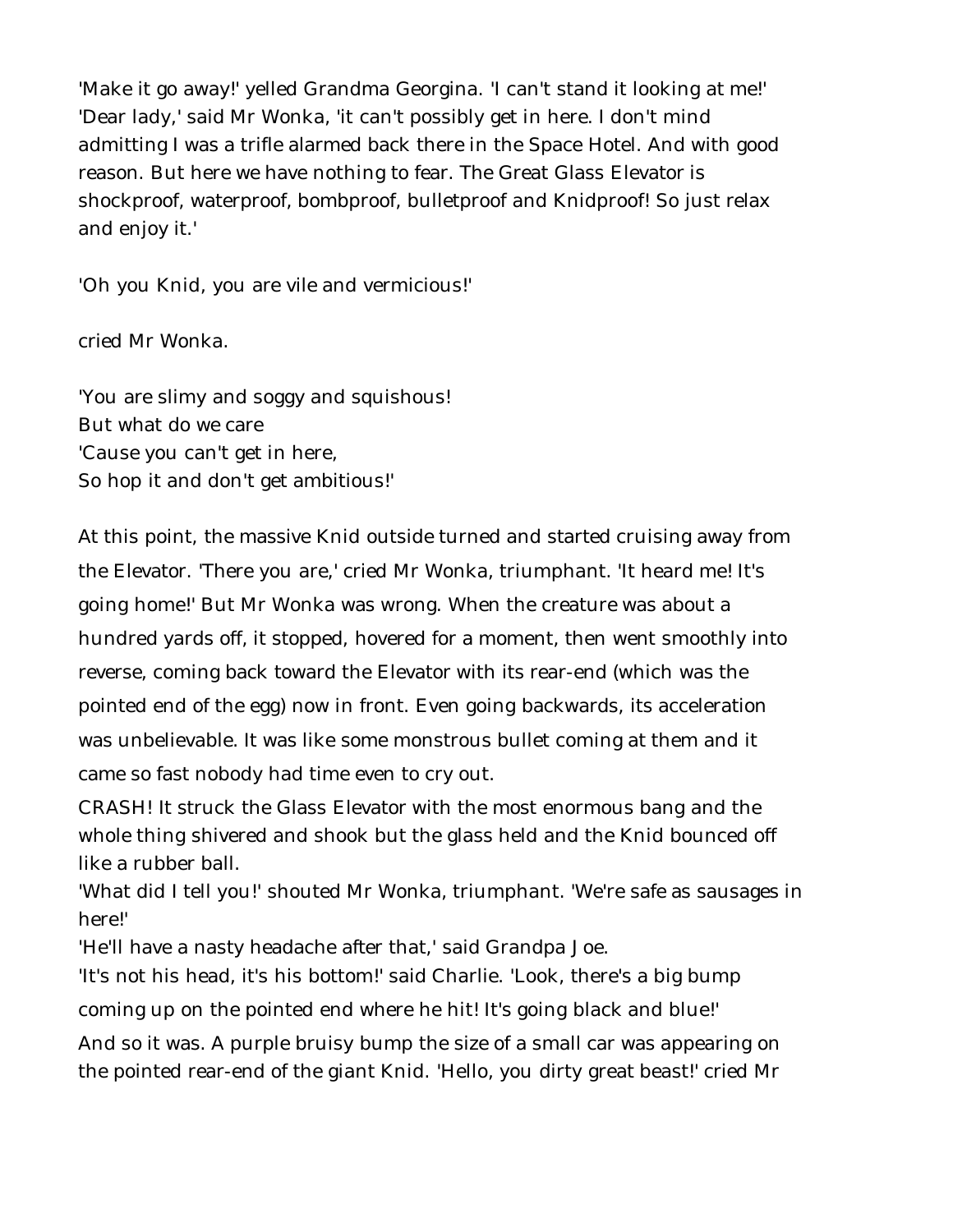Wonka.

'Hello, you great Knid! Tell us, how do you do? You're a rather strange colour today. Your bottom is purple and lavender blue. Should it really be looking that way?

Are you not feeling well? Are you going to faint? Is it something we cannot discuss? It must be a very unpleasant complaint, For your backside's as big as a bus!

Let me get you a doctor. I know just the man For a Knid with a nasty disease. He's a butcher by trade which is not a bad plan, And he charges quite reasonable fees.

Ah, here he is now! "Doc, you really are kind To travel so far into space. There's your patient, the Knid with the purple behind! Do you think it's a desperate case?"

"Great heavens above! It's no wonder he's pale!" Said the doc with a horrible grin. "There's a sort of balloon on the end of his tail! I must prick it at once with a pin!"

So he got out a thing like an Indian spear, With feathers all over the top, And he lunged and he caught the Knid smack in the rear, But alas, the balloon didn't pop!

Cried the Knid, "What on earth am I going to do With this painful preposterous lump? I can't remain standing the whole summer through! And I cannot sit down on my rump!"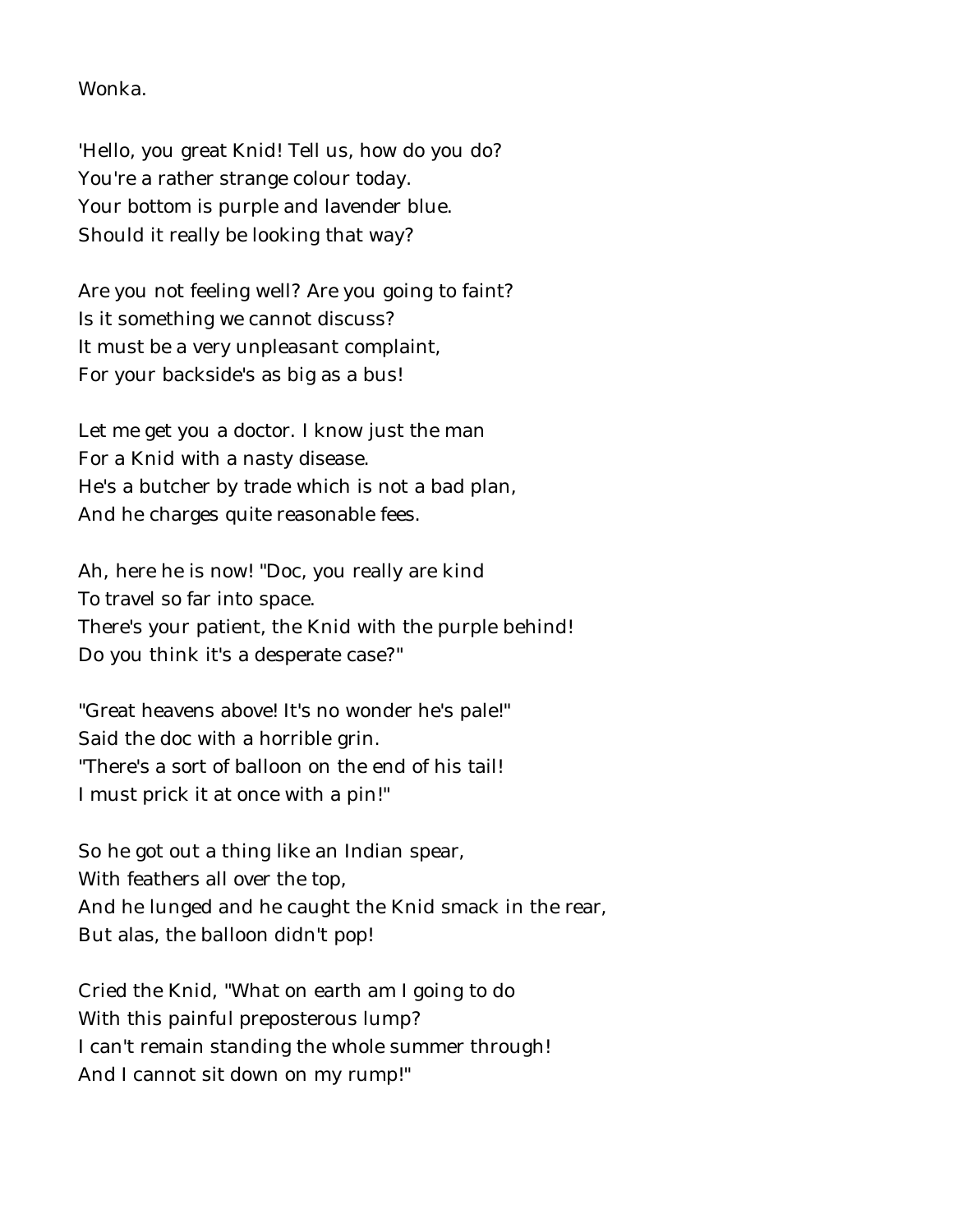"It's a bad case of rear-ache," the medico said, "And it's something I cannot repair. If you want to sit down, you must sit on your head, With your bottom high up in the air!"'

**9**

#### **Gobbled Up**

On the day when all this was happening, no factories opened anywhere in the world. All offices and schools were closed. Nobody moved away from the television screens, not even for a couple of minutes to get a Coke or to feed the baby. The tension was unbearable. Everybody heard the American President's invitation to the men from Mars to visit him in the White House. And they heard the weird rhyming reply, which sounded rather threatening. They also heard a piercing scream (Grandma Josephine), and a little later on, they heard someone shouting, 'Scram! Scram! Scram!' (Mr Wonka). Nobody could make head or tail of the shouting. They took it to be some kind of Martian language. But when the eight mysterious astronauts suddenly rushed back into their glass capsule and broke away from the Space Hotel, you could almost hear the great sigh of relief that rose up from the peoples of the earth. Telegrams and messages poured into the White House congratulating the President upon his brilliant handling of a frightening situation.

The President himself remained calm and thoughtful. He sat at his desk rolling a small piece of wet chewing-gum between his finger and thumb. He was waiting for the moment when he could flick it at Miss Tibbs without her seeing him. He flicked it and missed Miss Tibbs but hit the Chief of the Air Force on the tip of his nose.

'Do you think the men from Mars have accepted my invitation to the White House?' the President asked.

'Of course they have,' said the Foreign Secretary. 'It was a brilliant speech, sir.'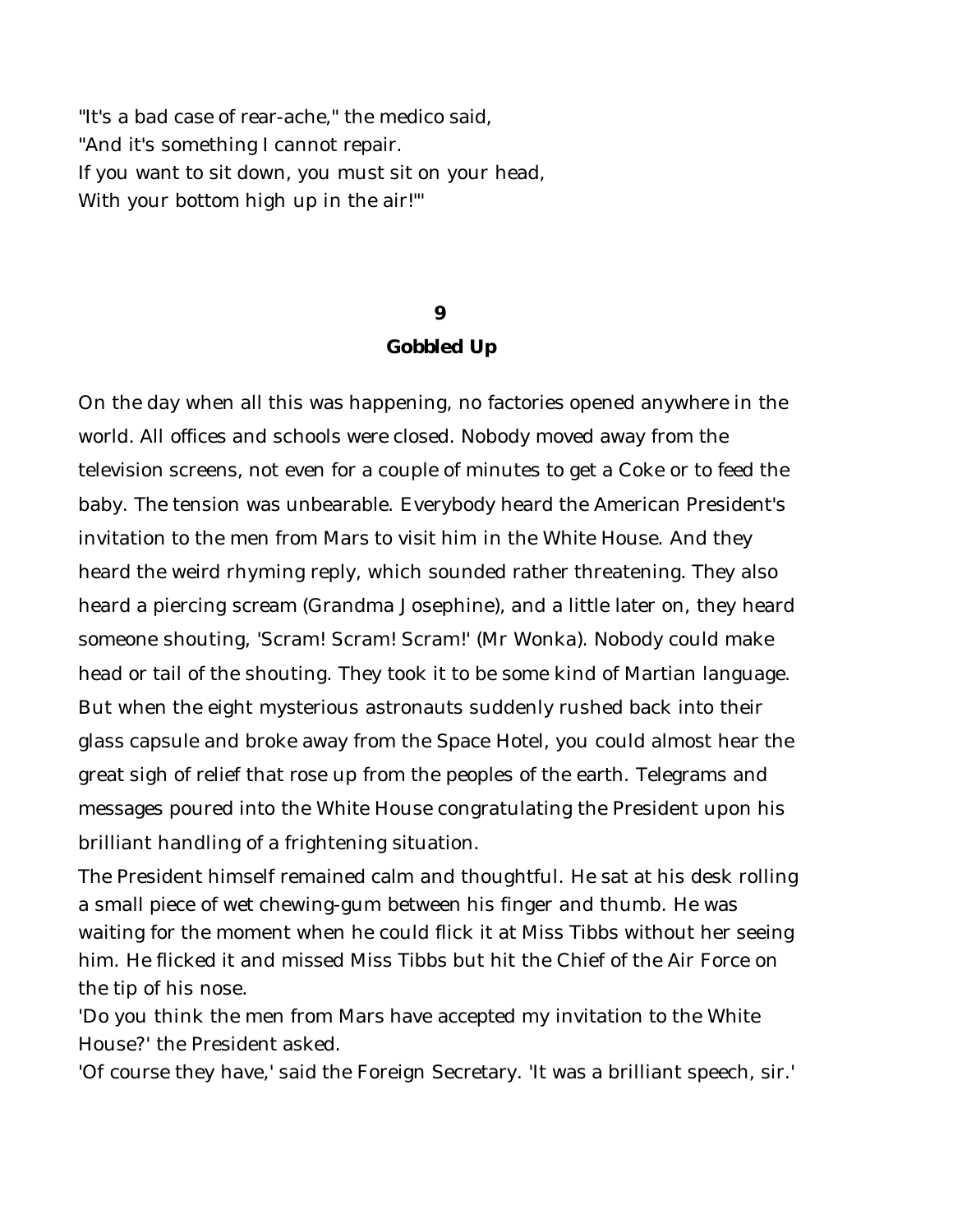'They're probably on their way down here right now,' said Miss Tibbs. 'Go and wash that nasty sticky chewing-gum off your fingers quickly. They could be here any minute.'

'Let's have a song first,' said the President. 'Sing another one about me, Nanny . . . please.'

#### THE NURSE'S SONG

This mighty man of whom I sing, The greatest of them all, Was once a teeny little thing, Just eighteen inches tall.

I knew him as a tiny tot. I nursed him on my knee. I used to sit him on the pot And wait for him to wee.

I always washed between his toes, And cut his little nails. I brushed his hair and wiped his nose And weighed him on the scales.

Through happy childhood days he strayed, As all nice children should. I smacked him when he disobeyed, And stopped when he was good.

It soon began to dawn on me He wasn't very bright, Because when he was twenty-three He couldn't read or write.

'What shall we do?' his parents sobbed. 'The boy has got the vapours! He couldn't even get a job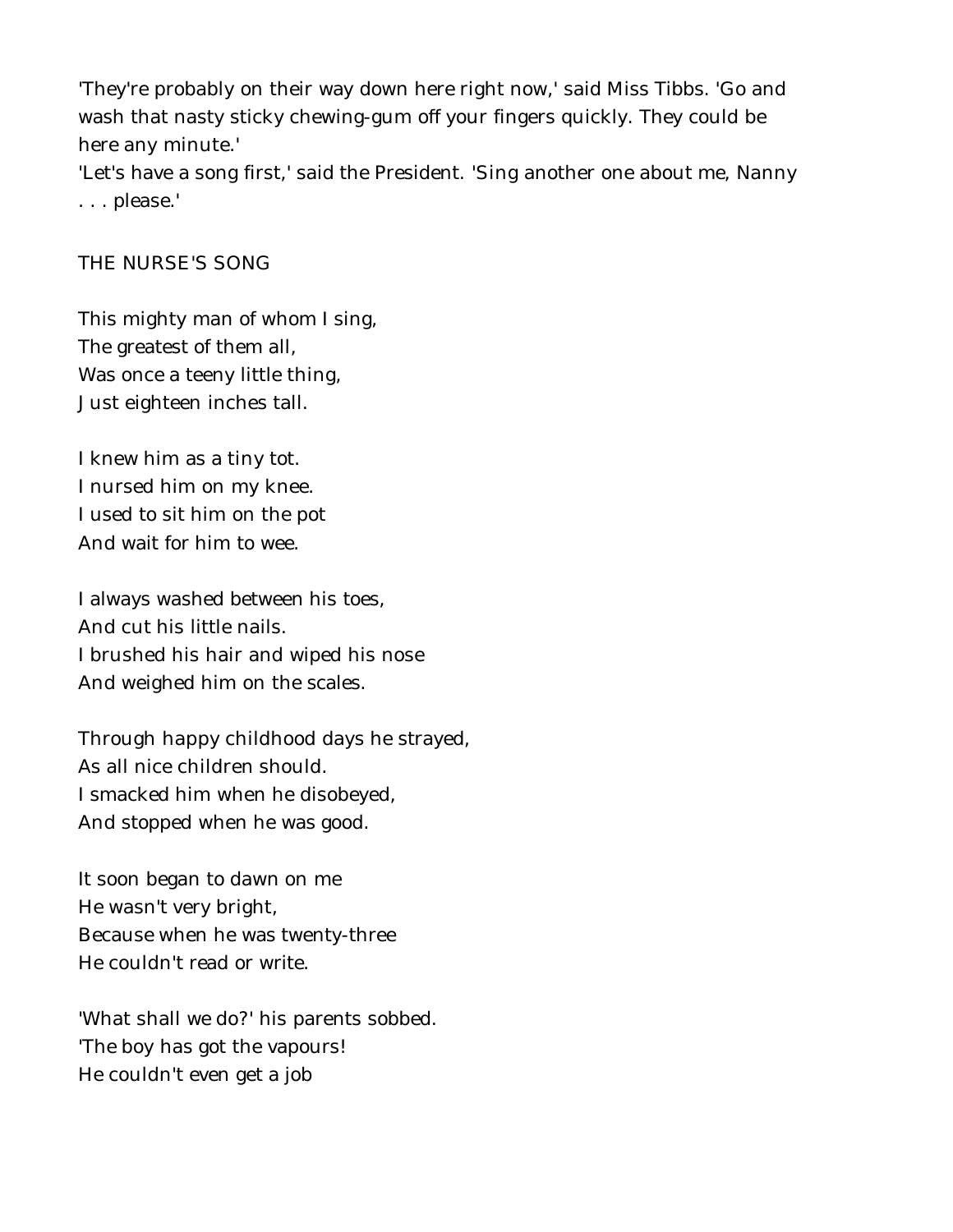Delivering the papers!'

'Ah-ha,' I said. 'This little clot Could be a politician.' 'Nanny,' he cried. 'Oh Nanny, what A super proposition!'

'Okay,' I said. 'Let's learn and note The art of politics. Let's teach you how to miss the boat And how to drop some bricks, And how to win the people's vote And lots of other tricks.

Let's learn to make a speech a day Upon the TV screen, In which you never never say Exactly what you mean.

And most important, by the way, Is not to let your teeth decay, And keep your fingers clean.'

And now that I am eighty-nine, It's too late to repent. The fault was mine the little swine Became the President.

'Bravo, Nanny!' cried the President, clapping his hands. 'Hooray!' shouted the others. 'Well done, Miss Vice-President, ma'am! Brilliant! Tremendous!'

'My goodness!' said the President. 'Those men from Mars will be here any moment! What on earth are we going to give them for lunch? Where's my Chief Cook?'

The Chief Cook was a Frenchman. He was also a French spy and at this moment he was listening at the keyhole of the President's study. 'Ici, Monsieur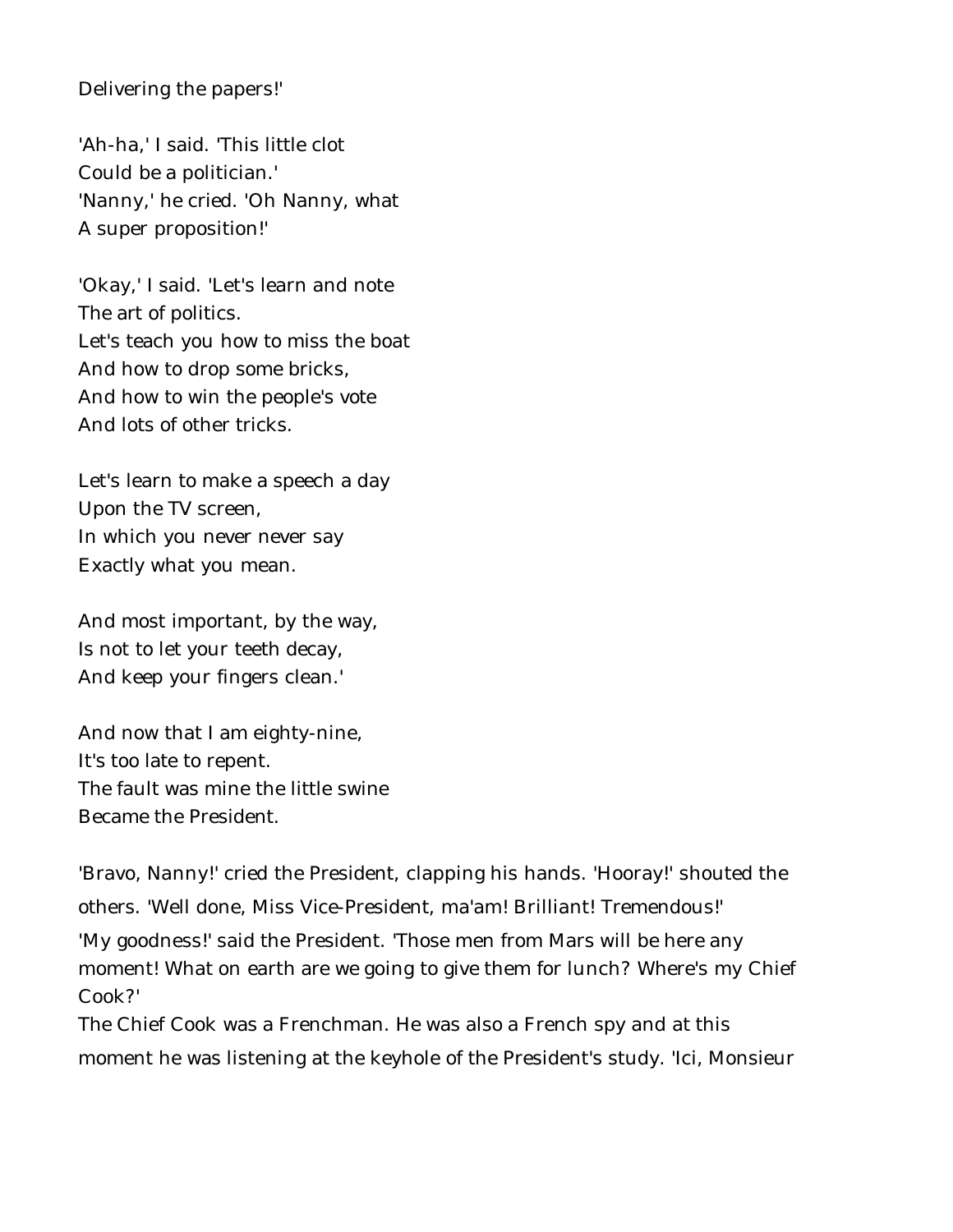le President!' he said, bursting in.

'Chief Cook,' said the President. 'What do men from Mars eat for lunch?' 'Mars Bars,' said the Chief Cook.

'Baked or boiled?' asked the President.

'Oh, baked, of course, Monsieur le President. You will ruin a Mars Bar by boiling!'

The voice of astronaut Shuckworth cut in over the loudspeaker in the President's study. 'Request permission to link up and go aboard Space Hotel?'

he said.

'Permission granted,' said the President. 'Go right ahead, Shuckworth. It's all clear now . . . Thanks to me.'

And so the large Transport Capsule, piloted by Shuckworth, Shanks and

Showler, with all the hotel managers and assistant managers and hall porters

and pastry chefs and bell-boys and waitresses and chambermaids on board,

moved in smoothly and linked up with the giant Space Hotel.

'Hey there! We've lost our television picture,' called the President.

'I'm afraid the camera got smashed against the side of the Space Hotel, Mr President,' Shuckworth replied. The President said a very rude word into the microphone and ten million children across the nation began repeating it gleefully and got smacked by their parents.

'All astronauts and one hundred and fifty hotel staff safely aboard Space Hotel!' Shuckworth reported over the radio. 'We are now standing in the lobby!' 'And what do you think of it all?' asked the President. He knew the whole world was listening in and he wanted Shuckworth to say how wonderful it was. Shuckworth didn't let him down.

'Gee, Mr President, it's just great!' he said. 'It's unbelievable! It's so enormous! And so . . . it's kind of hard to find words to describe it, it's so truly grand, especially the chandeliers and the carpets and all! I have the Chief Hotel Manager, Mr Walter W. Wall, beside me now. He would like the honour of a word with you, sir.'

'Put him on,' said the President.

'Mr President, sir, this is Walter Wall. What a sumptuous hotel this is! The decorations are superb!'

'Have you noticed that all the carpets are wall-to-wall, Mr Walter Wall?' said the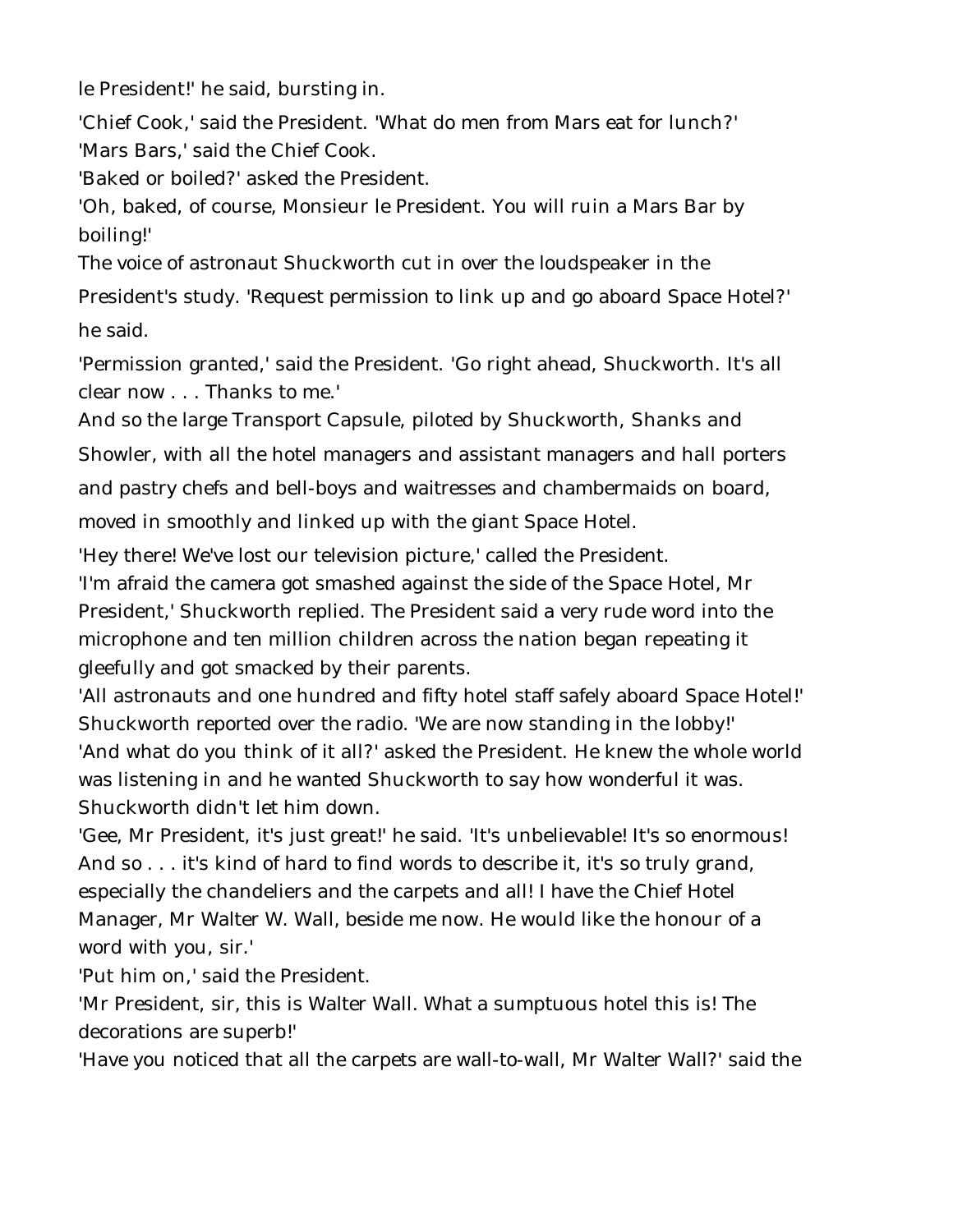President.

'I have indeed, Mr President.'

'All the wallpaper is all wall-to-wall, too, Mr Walter Wall.'

'Yes, sir, Mr President! Isn't that something! It's going to be a real pleasure running a beautiful hotel like this! . . . Hey! What's going on over there?

Something's coming out of the lifts! Help!' Suddenly the loudspeaker in the

President's study gave out a series of the most ghastly screams and yells.

'Ayeeeee! Owwwww! Ayeeeee! Hel-l-l-lp! Hel-l-l-l-l-lp! Hel-l-l-l-l-l-l-l-l-lp!'

'What on earth's going on?' said the President. 'Shuckworth! Are you there, Shuckworth? . . . Shanks! Showler! Mr Walter Wall! Where are you all! What's happening?'

The screams continued. They were so loud the President had to put his fingers in his ears. Every house in the world that had a television or radio receiver heard those awful screams. There were other noises, too. Loud grunts and snortings and crunching sounds. Then there was silence.

Frantically the President called the Space Hotel on the radio. Houston called the Space Hotel. The President called Houston. Houston called the President. Then both of them called the Space Hotel again. But answer came there none. Up there in space all was silent.

'Something nasty's happened,' said the President.

'It's those men from Mars,' said the Ex-Chief of the Army. 'I told you to let me blow them up.'

'Silence!' snapped the President. 'I've got to think.'

The loudspeaker began to crackle. 'Hello!' it said. 'Hello hello hello! Are you receiving me, Space Control in Houston?'

The President grabbed the mike on his desk. 'Leave this to me, Houston!' he shouted. 'President Gilligrass here receiving you loud and clear! Go ahead!' 'Astronaut Shuckworth here, Mr President, back aboard the Transport Capsule . . . thank heavens!'

'What happened, Shuckworth? Who's with you?'

'We're most of us here, Mr President, I'm glad to say. Shanks and Showler are with me, and a whole bunch of other folks. I guess we lost maybe a couple of dozen people altogether, pastry chefs, hall porters, that sort of thing. It sure was a scramble getting out of that place alive!'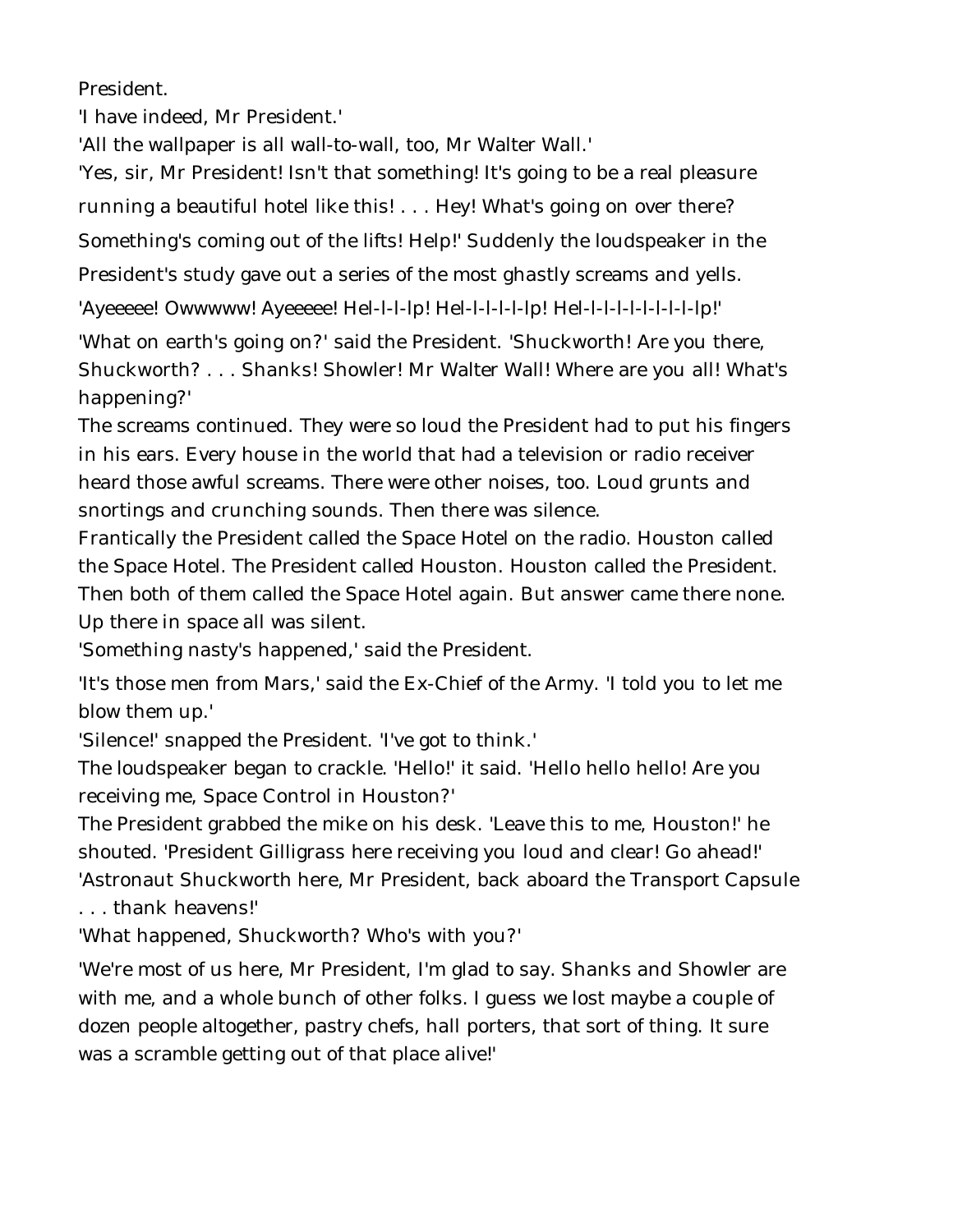'What do you mean you lost two dozen people?' shouted the President. 'How did you lose them?'

'Gobbled up!' replied Shuckworth. 'One gulp and that was it! I saw a big six-foot-tall assistant-manager being swallowed up just like you'd swallow a lump of ice-cream, Mr President! No chewing – nothing! Just down the hatch!' 'But who?' yelled the President. 'Who are you talking about? Who did the swallowing?'

'Hold it!' cried Shuckworth. 'Oh, my lord, here they all come now! They're coming after us! They're swarming out of the Space Hotel! They're coming out in swarms! You'll have to excuse me a moment, Mr President. No time to talk right now!'

# **10 Transport Capsule in Trouble – Attack No. 1**

While Shuckworth, Shanks and Showler were being chased out of the Space Hotel by the Knids, Mr Wonka's Great Glass Elevator was orbiting the Earth at tremendous speed. Mr Wonka had all his booster-rockets firing and the Elevator was reaching speeds of thirty-four thousand miles an hour instead of the normal seventeen thousand. They were trying, you see, to get away from that huge angry Vermicious Knid with the purple behind. Mr Wonka wasn't afraid of it, but Grandma Josephine was petrified. Every time she looked at it, she let out a piercing scream and clapped her hands over her eyes. But of course thirty-four thousand miles an hour is dawdling to a Knid. Healthy young Knids think nothing of travelling a million miles between lunch and supper, and then another million before breakfast the next day. How else could they travel between the planet Vermes and other stars? Mr Wonka should have known this and saved his rocket-power, but he kept right on going and the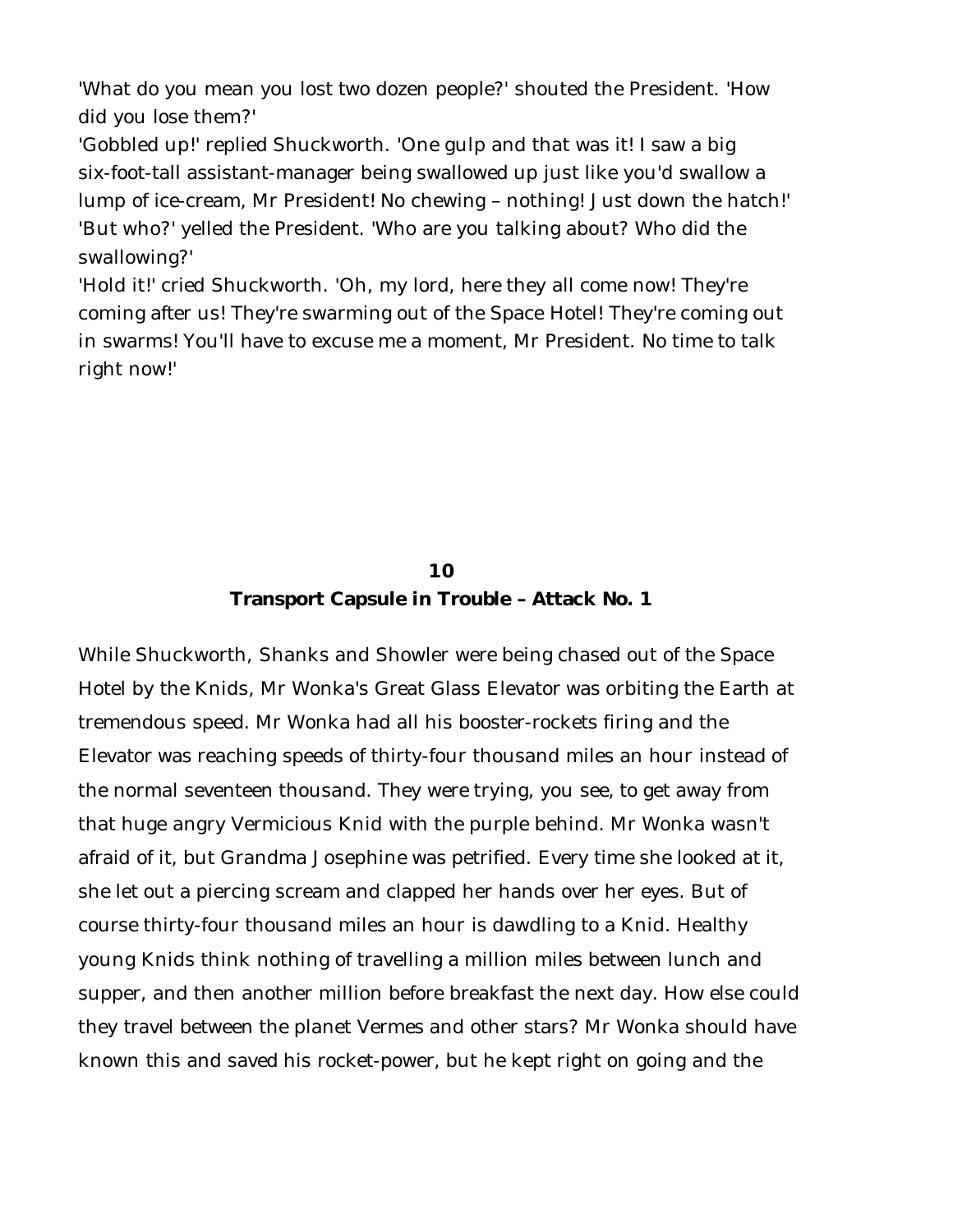giant Knid kept right on cruising effortlessly alongside, glaring into the

Elevator with its wicked red eye. 'You people have bruised my backside,' the

Knid seemed to be saying, 'and in the end I'm going to get you for that.'

They had been streaking around the Earth like this for about forty-five minutes when Charlie, who was floating comfortably beside Grandpa Joe near the ceiling, said suddenly, 'There's something ahead! Can you see it, Grandpa? Straight in front of us!'

'I can, Charlie, I can . . . Good heavens, it's the Space Hotel!'

'It can't be, Grandpa. We left it miles behind us long ago.'

'Ah-ha,' said Mr Wonka. 'We've been going so fast we've gone all the way

around the Earth and caught up with it again! A splendid effort!'

'And there's the Transport Capsule! Can you see it, Grandpa? It's just behind the Space Hotel!'

'There's something else there, too, Charlie, if I'm not mistaken!'

'I know what those are!' screamed Grandma Josephine. 'They're Vermicious Knids! Turn back at once!'

'Reverse!' yelled Grandma Georgina. 'Go the other way!'

'Dear lady,' said Mr Wonka. 'This isn't a car on the motorway. When you are in orbit, you cannot stop and you cannot go backwards.'

'I don't care about that!' shouted Grandma Josephine. 'Put on the brakes! Stop! Back-pedal! The Knids'll get us!'

'Now let's for heaven's sake stop this nonsense once and for all,' Mr Wonka said sternly. 'You know very well my Elevator is completely Knidproof. You have nothing to fear.'

They were closer now and they could see the Knids pouring out from the tail of the Space Hotel and swarming like wasps around the Transport Capsule. 'They're attacking it!' cried Charlie. 'They're after the Transport Capsule!'

It was a fearsome sight. The huge green egg-shaped Knids were grouping themselves into squadrons with about twenty Knids to a squadron. Then each squadron formed itself into a line abreast, with one yard between Knids. Then, one after another, the squadrons began attacking the Transport Capsule. They attacked in reverse with their pointed rear-ends in front and they came in at a fantastic speed.

WHAM! One squadron attacked, bounced off and wheeled away.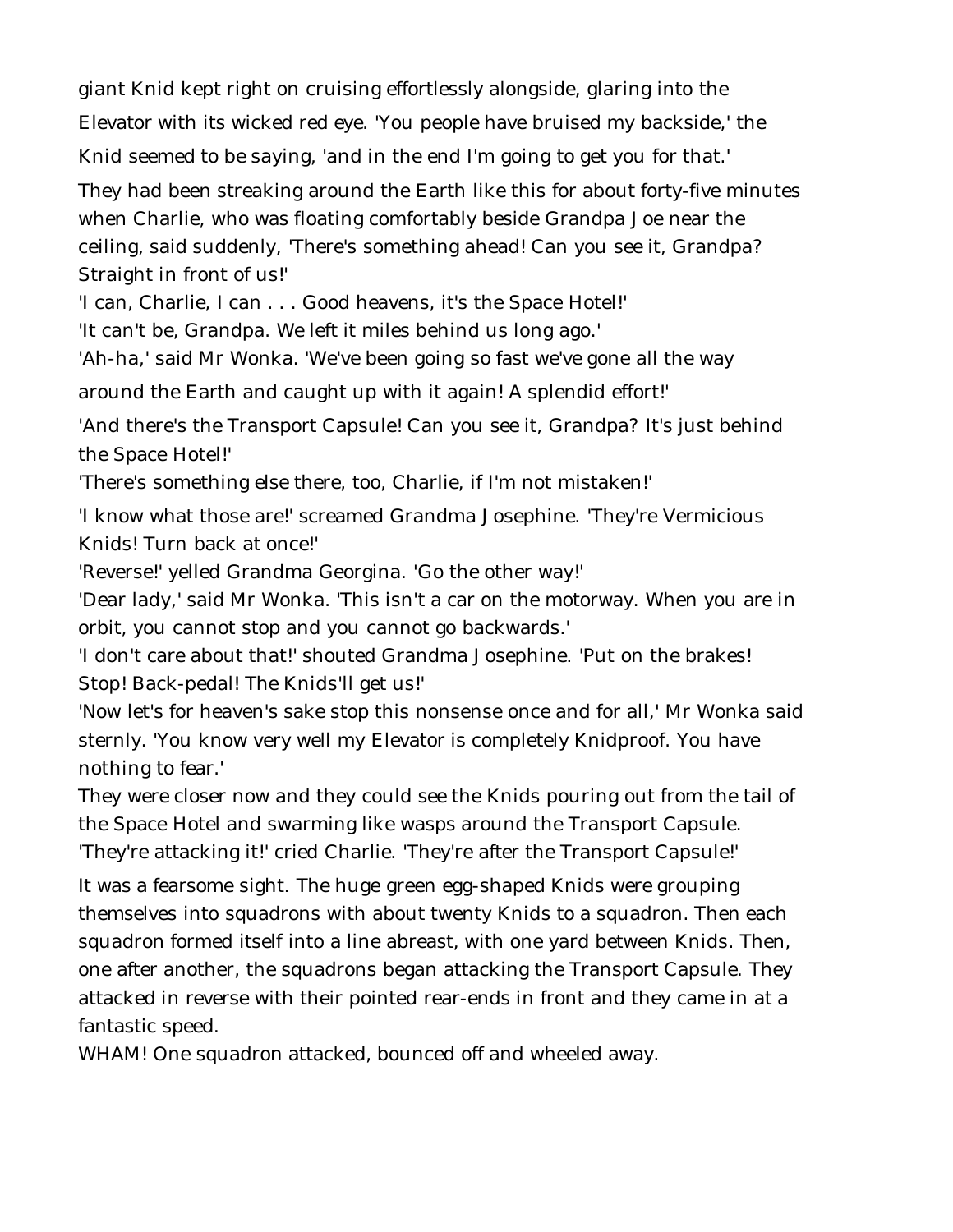CRASH! Another squadron smashed against the side of the Transport Capsule. 'Get us out of here, you madman!' screamed Grandma Josephine. 'What are you waiting for?'

'They'll be coming after us next!' yelled Grandma Georgina. 'For heaven's sake, man, turn back!'

'I doubt very much if that capsule of theirs is Knidproof,' said Mr Wonka.

'Then we must help them!' cried Charlie. 'We've got to do something! There are a hundred and fifty people inside that thing!'

Down on the Earth, in the White House study, the President and his advisers were listening in horror to the voices of the astronauts over the radio.

'They're coming at us in droves!' Shuckworth was shouting. 'They're bashing us to bits!'

'But who?' yelled the President. 'You haven't even told us who's attacking you!' 'These dirty great greenish-brown brutes with red eyes!' shouted Shanks,

butting in. 'They're shaped like enormous eggs and they're coming at us backwards!'

'Backwards?' cried the President. 'Why backwards?'

'Because their bottoms are even more pointy than their tops!' shouted Shuckworth. 'Look out! Here comes another lot!' BANG! 'We won't be able to stand this much longer, Mr President! The waitresses are screaming and the chambermaids are all hysterical and the bell-boys are being sick and the hall porters are saying their prayers so what shall we do, Mr President, sir, what on earth shall we do?'

'Fire your rockets, you idiot, and make a re-entry!' shouted the President. 'Come back to Earth immediately!'

'That's impossible!' cried Showler. 'They've busted our rockets! They've smashed them to smithereens!'

'We're cooked, Mr President!' shouted Shanks. 'We're done for! Because even if

they don't succeed in destroying the capsule, we'll have to stay up here in orbit

for the rest of our lives! We can't make a re-entry without rockets!'

The President was sweating and the sweat ran all the way down the back of his neck and inside his collar.

'Any moment now, Mr President,' Shanks went on, 'we're going to lose contact with you altogether! There's another lot coming at us from the left and they're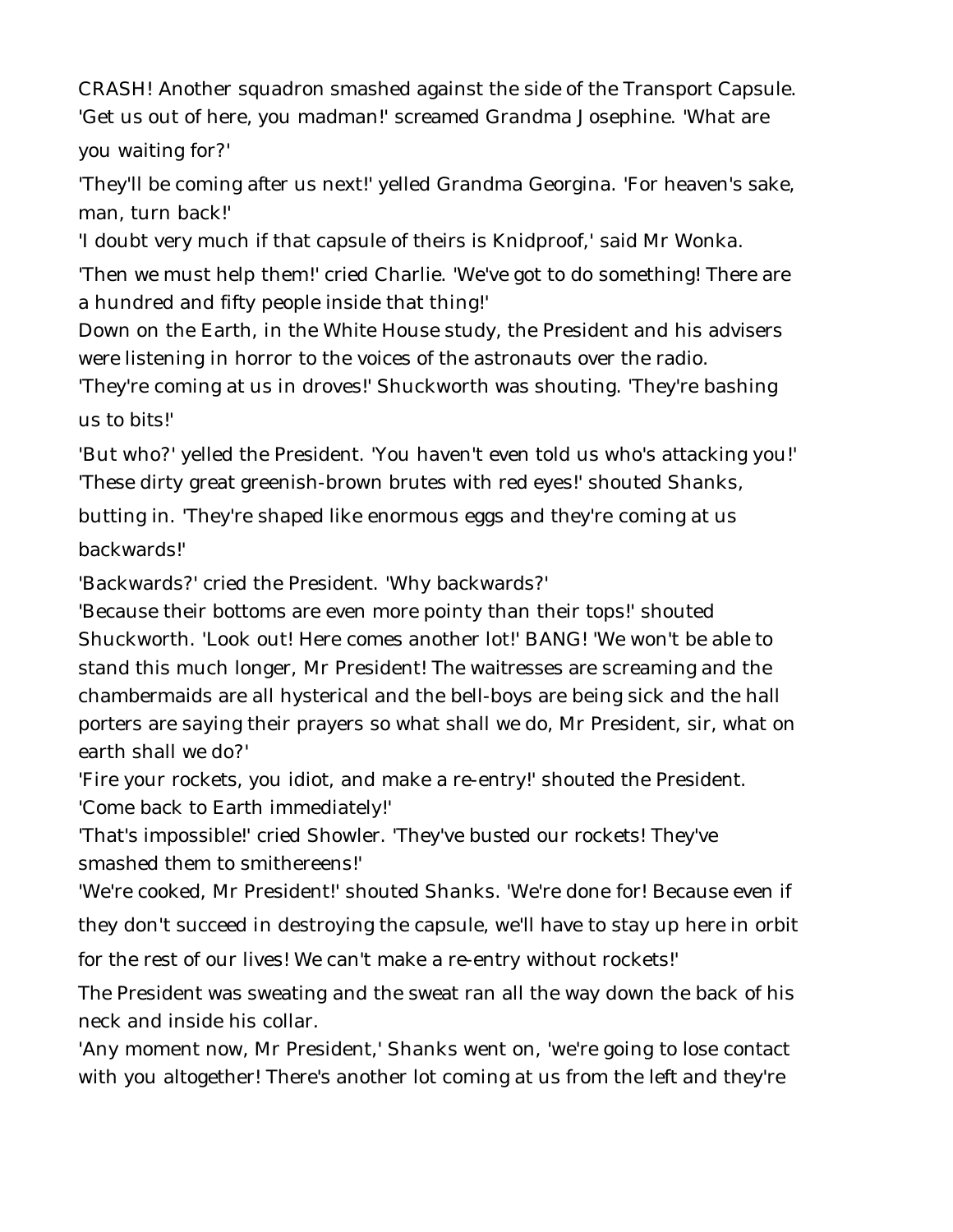aiming straight for our radio aerial! Here they come! I don't think we'll be able to . . .' The voice cut. The radio went dead.

'Shanks!' cried the President. 'Where are you, Shanks? . . . Shuckworth! Shanks! Showler! . . . Showlworth! Shucks! Shankler! . . . Shankworth! Show! Shuckler! Why don't you answer me?!'

Up in the Great Glass Elevator where they had no radio and could hear nothing of these conversations, Charlie was saying, 'Surely their only hope is to make a re-entry and dive back to Earth quickly!'

'Yes,' said Mr Wonka. 'But in order to re-enter the Earth's atmosphere they've got to kick themselves out of orbit. They've got to change course and head

downwards and to do that they need rockets! But their rocket tubes are all

dented and bent! You can see that from here! They're crippled!'

'Why can't we tow them down?' Charlie asked.

Mr Wonka jumped. Even though he was floating, he somehow jumped. He was so excited he shot upwards and hit his head on the ceiling. Then he spun round three times in the air and cried, 'Charlie! You've got it! That's it! We'll tow them out of orbit! To the buttons, quick!'

'What do we tow them with?' asked Grandpa Joe. 'Our neckties?'

'Don't you worry about a little thing like that!' cried Mr Wonka. 'My Great Glass Elevator is ready for anything! In we go! Into the breach, dear friends, into the breach!'

'Stop him!' screamed Grandma Josephine.

'You be quiet, Josie,' said Grandpa Joe. 'There's someone over there needs a helping hand and it's our job to give it. If you're frightened, you'd better just close your eyes tight and stick your fingers in your ears.'

**11**

# **The Battle of the Knids**

'Grandpa Joe, sir!' shouted Mr Wonka. 'Kindly jet yourself over to the far corner of the Elevator there and turn that handle! It lowers the rope!' 'A rope's no good, Mr Wonka! The Knids will bite through a rope in one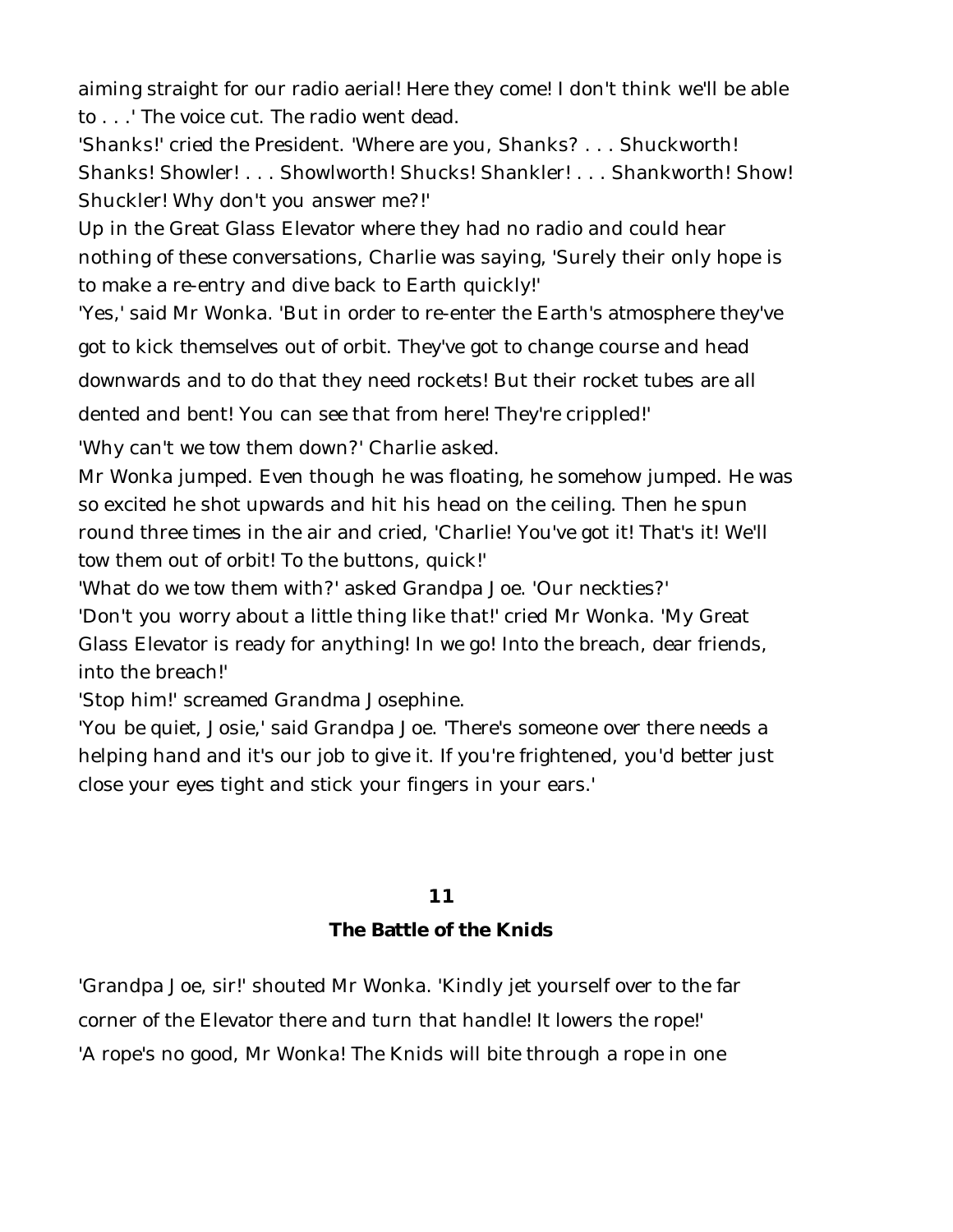second!'

'It's a steel rope,' said Mr Wonka. 'It's made of re-inscorched steel. If they try to bite through that their teeth will splinter like spillikins! To your buttons, Charlie! You've got to help me manoeuvre! We're going right over the top of the Transport Capsule and then we'll try to hook on to it somewhere and get a firm hold!'

Like a battleship going into action, the Great Glass Elevator with booster rockets firing moved smoothly in over the top of the enormous Transport Capsule. The Knids immediately stopped attacking the Capsule and went for the Elevator. Squadron after squadron of giant Vermicious Knids flung themselves furiously against Mr Wonka's marvellous machine! WHAM! CRASH! BANG! The noise was thunderous and terrible. The Elevator was tossed about the sky like a leaf, and inside it, Grandma Josephine, Grandma Georgina and Grandpa George, floating in their nightshirts, were all yowling and screeching and flapping their arms and calling for help. Mrs Bucket had wrapped her arms around Mr Bucket and was clasping him so tightly that one of his shirt buttons punctured his skin. Charlie and Mr Wonka, as cool as two cubes of ice, were up near the ceiling working the booster-rocket controls, and Grandpa Joe, shouting war-cries and throwing curses at the Knids, was down below turning the handle that unwound the steel rope. At the same time, he was watching the rope through the glass floor of the Elevator.

'Starboard a bit, Charlie!' shouted Grandpa Joe. 'We're right on top of her now! . . . Forward a couple of yards, Mr Wonka! . . . I'm trying to get the hook hooked around that stumpy thing sticking out in front there! . . . Hold it! . . . I've got it . . . That's it! . . . Forward a little now and see if it holds! . . . More! . . . More! . . .' The big steel rope tightened. It held! And now, wonder of wonders, with her booster-rockets blazing, the Elevator began to tow the huge Transport Capsule forward and away!

'Full speed ahead!' shouted Grandpa Joe. 'She's going to hold! She's holding! She's holding fine!'

'All boosters firing!' cried Mr Wonka, and the Elevator leaped ahead. Still the rope held. Mr Wonka jetted himself down to Grandpa Joe and shook him warmly by the hand. 'Well done, sir,' he said. 'You did a brilliant job under heavy fire!'

Charlie looked back at the Transport Capsule some thirty yards behind them on the end of the tow-line. It had little windows up front, and in the windows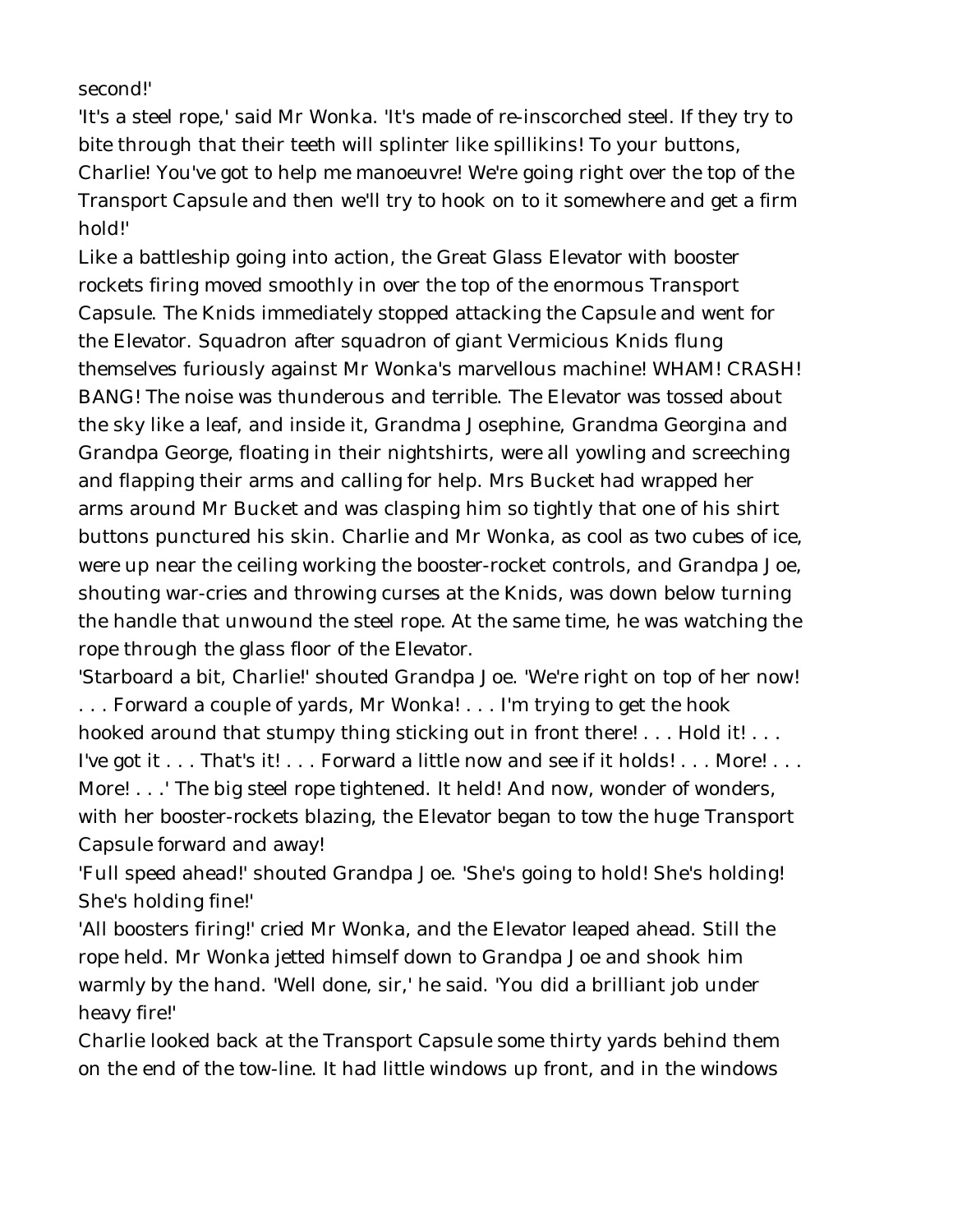he could clearly see the flabbergasted faces of Shuckworth, Shanks and Showler. Charlie waved to them and gave them the thumbs-up signal. They didn't wave back. They simply gaped. They couldn't believe what was happening.

Grandpa Joe blew himself upward and hovered beside Charlie, bubbling with excitement. 'Charlie, my boy,' he said. 'We've been through a few funny things together lately, but never anything like this!'

'Grandpa, where are the Knids? They've suddenly vanished!'

Everyone looked round. The only Knid in sight was their old friend with the purple behind, still cruising alongside in its usual place, still glaring into the Elevator.

'Just a minute!' cried Grandma Josephine. 'What's that I see over there?' Again they looked, and this time, sure enough, away in the distance, in the deep blue sky of outer space, they saw a massive cloud of Vermicious Knids wheeling and circling like a fleet of bombers.

'If you think we're out of the woods yet, you're crazy!' shouted Grandma Georgina.

'I fear no Knids!' said Mr Wonka. 'We've got them beaten now!'

'Poppyrot and pigwash!' said Grandma Josephine. 'Any moment now they'll be at us again! Look at them! They're coming in! They're coming closer!'

This was true. The huge fleet of Knids had moved in at incredible speed and was now flying level with the Great Glass Elevator, a couple of hundred yards away on the right-hand side. The one with the bump on its rear-end was much closer, only twenty yards away on the same side.

'It's changing shape!' cried Charlie. 'That nearest one! What's it going to do? It's getting longer and longer!' And indeed it was. The mammoth egg-shaped body was slowly stretching itself out like chewing-gum, becoming longer and longer and thinner and thinner, until in the end it looked exactly like a long slimy-green serpent as thick as a thick tree and as long as a football pitch. At the front end were the eyes, big and white with red centres, at the back a kind of tapering tail and at the very end of the tail was the enormous round swollen bump it had got when it crashed against the glass.

The people floating inside the Elevator watched and waited. Then they saw the long rope-like Knid turning and coming straight but quite slowly toward the Great Glass Elevator. Now it began actually wrapping its ropy body around the Elevator itself. Once around it went . . . then twice around, and very horrifying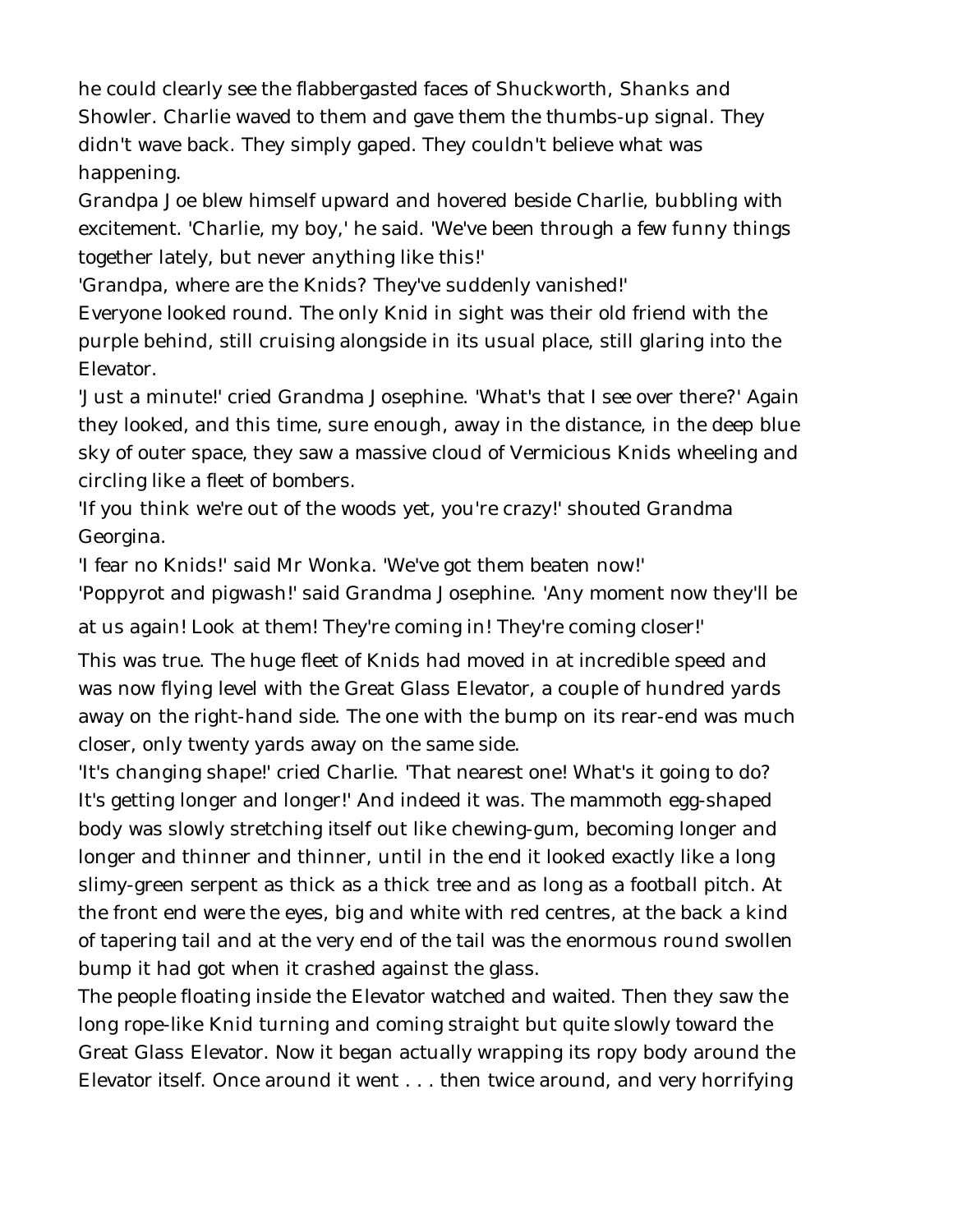it was to be inside and to see the soft green body squishing against the outside of the glass no more than a few inches away.

'It's tying us up like a parcel!' yelled Grandma Josephine.

'Bunkum!' said Mr Wonka.

'It's going to crush us in its coils!' wailed Grandma Georgina. 'Never!' said Mr Wonka.

Charlie glanced quickly back at the Transport Capsule. The sheet-white faces of Shuckworth, Shanks and Showler were pressed against the glass of the little windows, terror-struck, stupefied, stunned, their mouths open, their expressions frozen like fish fingers. Once again, Charlie gave them the thumbs-up signal. Showler acknowledged it with a sickly grin, but that was all.

'Oh, oh, oh!' screamed Grandma Josephine. 'Get that beastly squishy thing away from here!'

Having curled its body twice around the Elevator, the Knid now proceeded to tie a knot with its two ends, a good strong knot, left over right, then right over left. When it had pulled the knot tight, there remained about five yards of one end hanging loose. This was the end with the eyes on it. But it didn't hang loose for long. It quickly curled itself into the shape of a huge hook and the hook stuck straight out sideways from the Elevator as though waiting for something else to hook itself on to it.

While all this was going on, nobody had noticed what the other Knids were up to. 'Mr Wonka!' Charlie cried. 'Look at the others! What are they doing?' What indeed?

These, too, had all changed shape and had become longer, but not nearly so long or so thin as the first one. Each of them had turned itself into a kind of thick rod and the rod was curled around at both ends – at the tail end and at the head end – so that it made a double-ended hook. And now all the hooks were linking up into one long chain . . . one thousand Knids . . . all joining together and curving around in the sky to make a chain of Knids half a mile long or more! And the Knid at the very front of the chain (whose front hook was not, of course, hooked up to anything) was leading them in a wide circle and sweeping in toward the Great Glass Elevator.

'Hey!' shouted Grandpa Joe. 'They're going to hook up with this brute who's tied himself around us!'

'And tow us away!' cried Charlie.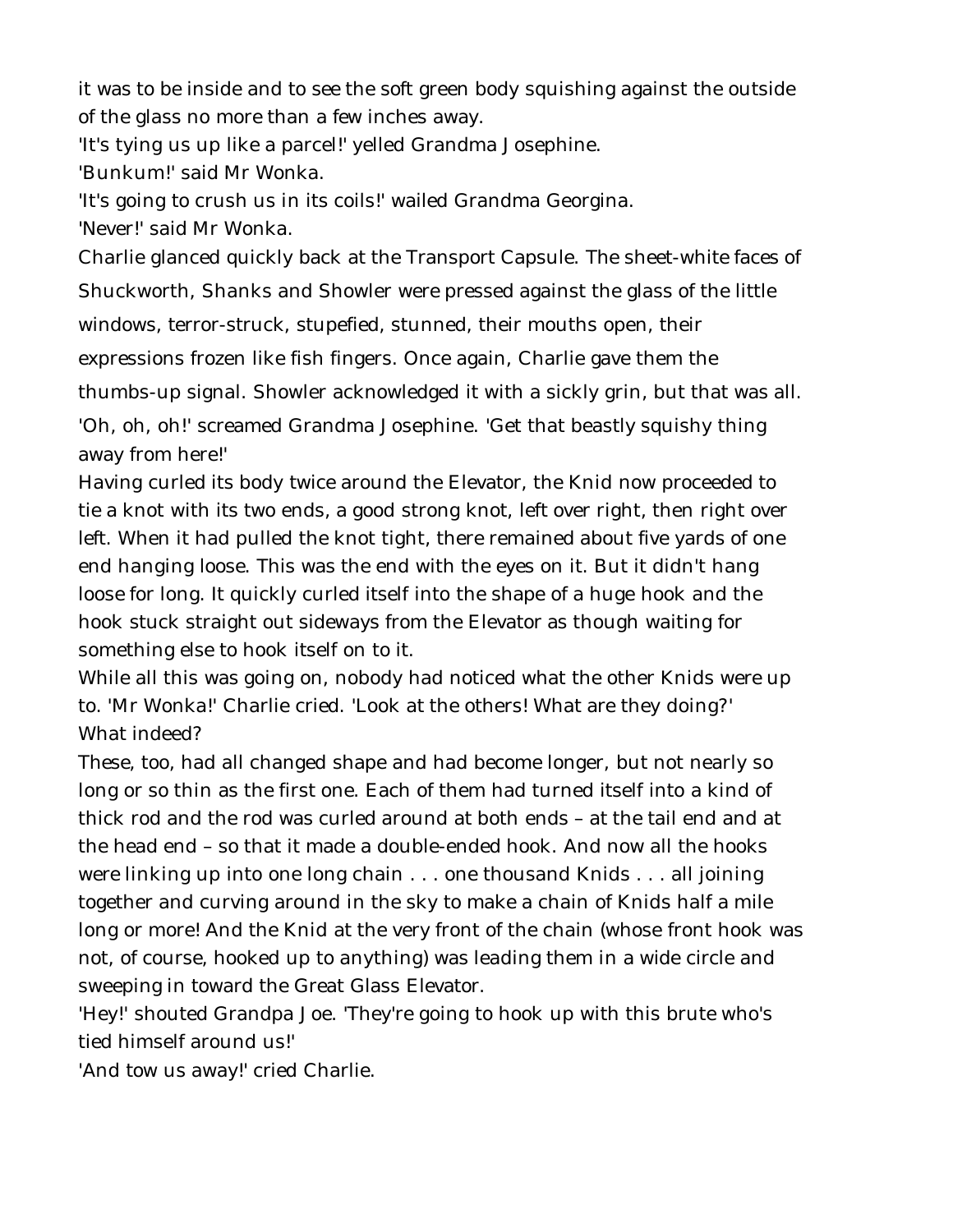'To the planet Vermes,' gasped Grandma Josephine. 'Eighteen thousand four hundred and twenty-seven million miles from here!'

'They can't do that!' cried Mr Wonka. 'We're doing the towing around here!' 'They're going to link up, Mr Wonka!' Charlie said. 'They really are! Can't we stop them? They're going to tow us away and they're going to tow the people we're towing away as well!'

'Do something, you old fool!' shrieked Grandma Georgina. 'Don't just float about looking at them!'

'I must admit,' said Mr Wonka, 'that for the first time in my life I find myself at a bit of a loss.'

They all stared in horror through the glass at the long chain of Vermicious Knids. The leader of the chain was coming closer and closer. The hook, with two big angry eyes on it, was out and ready. In thirty seconds it would link up with the hook of the Knid wrapped around the Elevator.

'I want to go home!' wailed Grandma Josephine. 'Why can't we all go home?' 'Great thundering tomcats!' cried Mr Wonka. 'Home is right! What on earth am I thinking of! Come on, Charlie! Quick! Re-entry! You take the yellow button! Press it for all you're worth! I'll handle this lot!' Charlie and Mr Wonka literally flew to the buttons. 'Hold your hats!' shouted Mr Wonka. 'Grab your gizzards! We're going down!'

Rockets started firing out of the Elevator from all sides. It tilted and gave a sickening lurch and then plunged downward into the Earth's atmosphere at a simply colossal speed. 'Retro-rockets!' bellowed Mr Wonka. 'I mustn't forget to fire the retro-rockets!' He flew over to another series of buttons and started playing on them like a piano.

The Elevator was now streaking downward head first, upside down, and all the passengers found themselves floating upside down as well. 'Help!' screamed

Grandma Georgina. 'All the blood's going to my head!'

'Then turn yourself the other way up,' said Mr Wonka. 'That's easy enough, isn't it?'

Everyone blew and puffed and turned somersaults in the air until at last they were all the right way up. 'How's the tow-rope holding, Grandpa?' Mr Wonka called out.

'They're still with us, Mr Wonka, sir! The rope's holding fine!'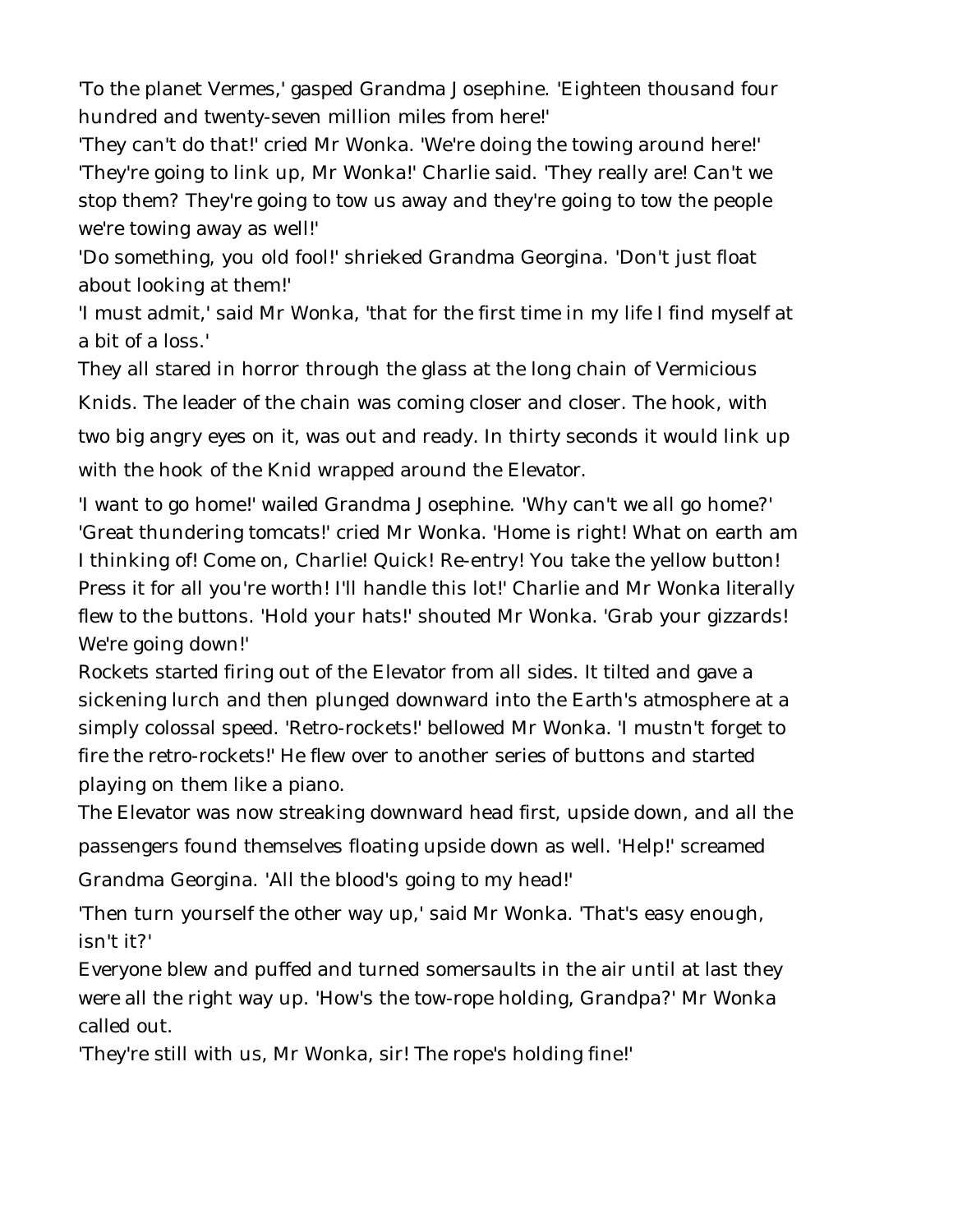It was an amazing sight – the Glass Elevator streaking down toward the Earth with the huge Transport Capsule in tow behind it. But the long chain of Knids was coming after them, following them down, keeping pace with them easily, and now the hook of the leading Knid in the chain was actually reaching out and grasping for the hook made by the Knid on the Elevator! 'We're too late!' screamed Grandma Georgina. 'They're going to link up and

haul us back!'

'I think not,' said Mr Wonka. 'Don't you remember what happens when a Knid enters the Earth's atmosphere at high speed? He gets red-hot. He burns away in a long fiery trail. He becomes a shooting Knid. Soon these dirty beasts will start popping like popcorn!'

As they streaked on downward, sparks began to fly off the sides of the Elevator. The glass glowed pink, then red, then scarlet. Sparks also began to fly on the long chain of Knids, and the leading Knid in the chain started to shine like a red-hot poker. So did all the others. So did the great slimy brute coiled around the Elevator itself. This one, in fact, was trying frantically to uncoil itself and get away, but it was having trouble untying the knot, and in another ten seconds it began to sizzle. Inside the Elevator they could actually hear it sizzling. It made a noise like bacon frying. And exactly the same sort of thing was happening to the other one thousand Knids in the chain. The tremendous heat was simply sizzling them up. They were red-hot, every one of them. Then suddenly, they became white-hot and they gave out a dazzling white light. 'They're shooting Knids!' cried Charlie.

'What a splendid sight,' said Mr Wonka. 'It's better than fireworks.' In a few seconds more, the Knids had blown away in a cloud of ashes and it was all over. 'We've done it!' cried Mr Wonka. 'They've been roasted to a crisp! They've been frizzled to a fritter! We're saved!'

'What do you mean saved?' said Grandma Josephine. 'We'll all be frizzled ourselves if this goes on any longer! We'll be barbecued like beefsteaks! Look at that glass! It's hotter than a fizzgig!'

'Have no fears, dear lady,' answered Mr Wonka. 'My Elevator is air-conditioned, ventilated, aerated and automated in every possible way. We're going to be all right now.'

'I haven't the faintest idea what's been going on,' said Mrs Bucket, making one of her rare speeches. 'But whatever it is, I don't like it.'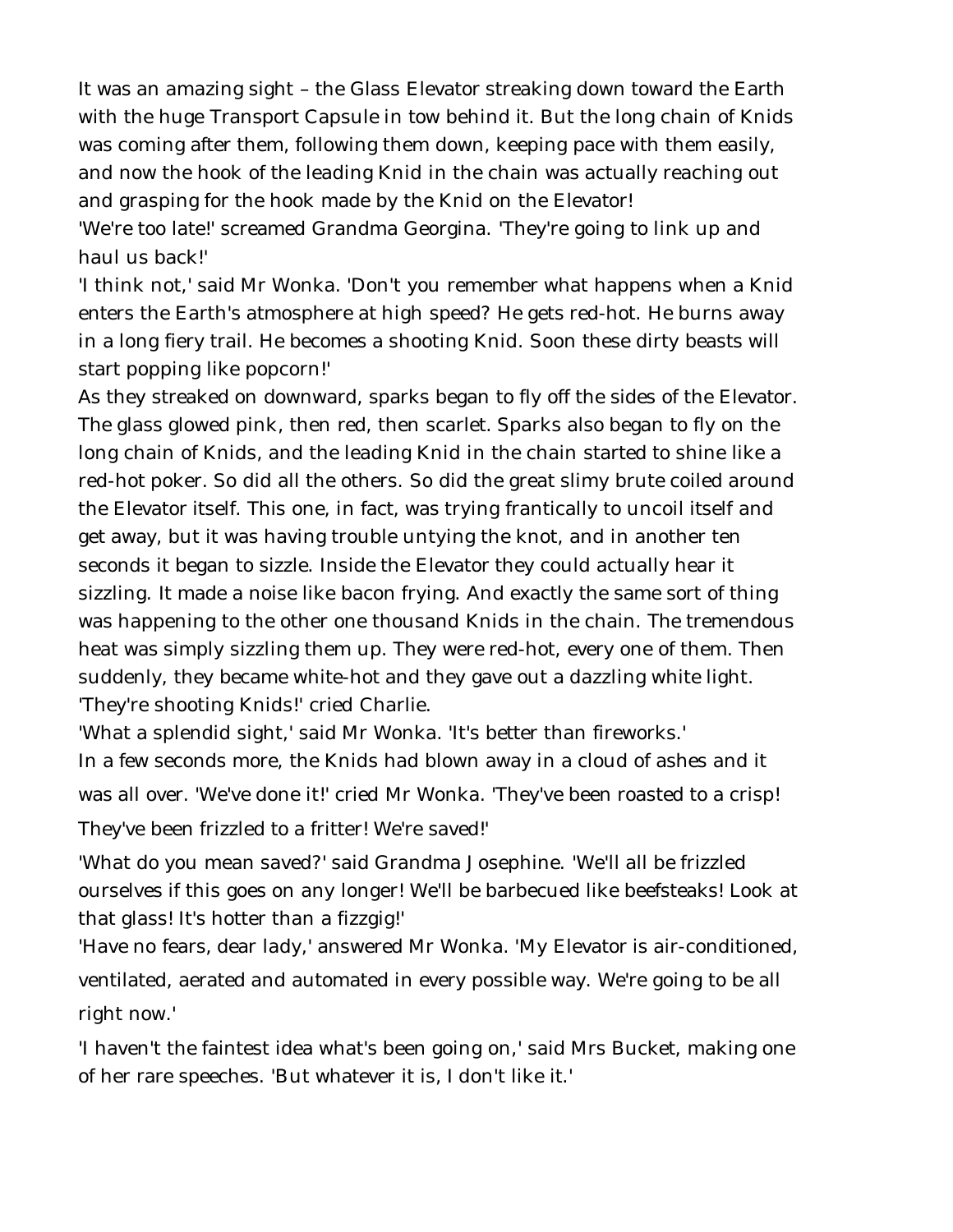'Aren't you enjoying it, Mother?' Charlie asked her.

'No,' she said. 'I'm not. Nor is your father.'

'What a great sight it is!' said Mr Wonka. 'Just look at the Earth down there,

Charlie, getting bigger and bigger!'

'And us going to meet it at two thousand miles an hour!' groaned Grandma Georgina. 'How are you going to slow down, for heaven's sake? You didn't think of that, did you!'

'He's got parachutes,' Charlie told her. 'I'll bet he's got great big parachutes that open just before we hit.'

'Parachutes!' said Mr Wonka with contempt. 'Parachutes are only for astronauts and sissies! And anyway, we don't want to slow down. We want to speed up. I've told you already we've got to be going at an absolutely

tremendous speed when we hit. Otherwise we'll never punch our way in

through the roof of the Chocolate Factory.'

'How about the Transport Capsule?' Charlie asked anxiously. 'We'll be letting them go in a few seconds now,' Mr Wonka answered. 'They do have parachutes, three of them, to slow them down on the last bit.' 'How do you know we won't land in the Pacific Ocean?' said Grandma Josephine.

'I don't,' said Mr Wonka. 'But we all know how to swim, do we not?' 'This man,' shouted Grandma Josephine, 'is crazy as a crumpet!' 'He's cracked as a crayfish!' cried Grandma Georgina.

Down and down plunged the Great Glass Elevator. Nearer and nearer came the Earth below. Oceans and continents rushed up to meet them, getting bigger every second . . .

'Grandpa Joe, sir! Throw out the rope! Let it go!' ordered Mr Wonka. 'They'll be all right now so long as their parachutes are working.'

'Rope gone!' called out Grandpa Joe, and the huge Transport Capsule, on its own now, began to swing away to one side. Charlie waved to the three

astronauts in the front window. None of them waved back. They were still sitting there in a kind of shocked daze, gaping at the old ladies and the old

men and the small boy floating about in the Glass Elevator.

'It won't be long now,' said Mr Wonka, reaching for a row of tiny pale blue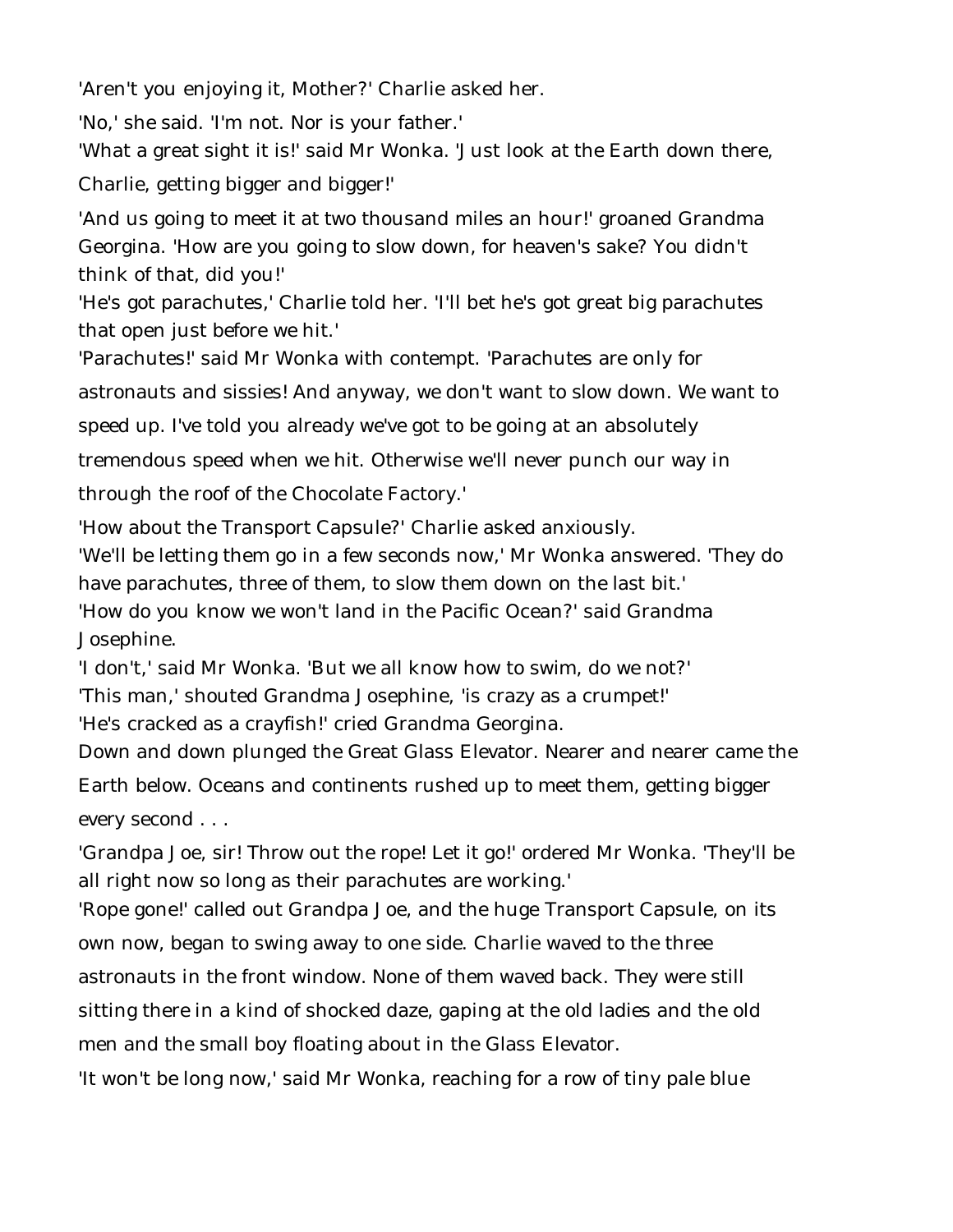buttons in one corner. 'We shall soon know whether we are alive or dead. Keep very quiet please for this final bit. I have to concentrate awfully hard, otherwise we'll come down in the wrong place.'

They plunged into a thick bank of cloud and for ten seconds they could see nothing. When they came out of the cloud, the Transport Capsule had disappeared, and the Earth was very close, and there was only a great spread of land beneath them with mountains and forests . . . then fields and trees . . . then a small town.

'There it is!' shouted Mr Wonka. 'My Chocolate Factory! My beloved Chocolate Factory!'

'You mean Charlie's Chocolate Factory,' said Grandpa Joe.

'That's right!' said Mr Wonka, addressing Charlie. 'I'd clean forgotten! I do

apologize to you, my dear boy! Of course it's yours! And here we go!'

Through the glass floor of the Elevator, Charlie caught a quick glimpse of the huge red roof and the tall chimneys of the giant factory. They were plunging straight down on to it.

'Hold your breath!' shouted Mr Wonka. 'Hold your nose! Fasten your seat-belts and say your prayers! We're going through the roof!'

#### **12**

## **Back to the Chocolate Factory**

And then the noise of splintering wood and broken glass and absolute darkness and the most awful crunching sounds as the Elevator rushed on and on, smashing everything before it.

All at once, the crashing noises stopped and the ride became smoother and the Elevator seemed to be travelling on guides or rails, twisting and turning like a roller-coaster. And when the lights came on, Charlie suddenly realized that for the last few seconds he hadn't been floating at all. He had been standing normally on the floor. Mr Wonka was on the floor, too, and so was Grandpa Joe and Mr and Mrs Bucket and also the big bed. As for Grandma Josephine,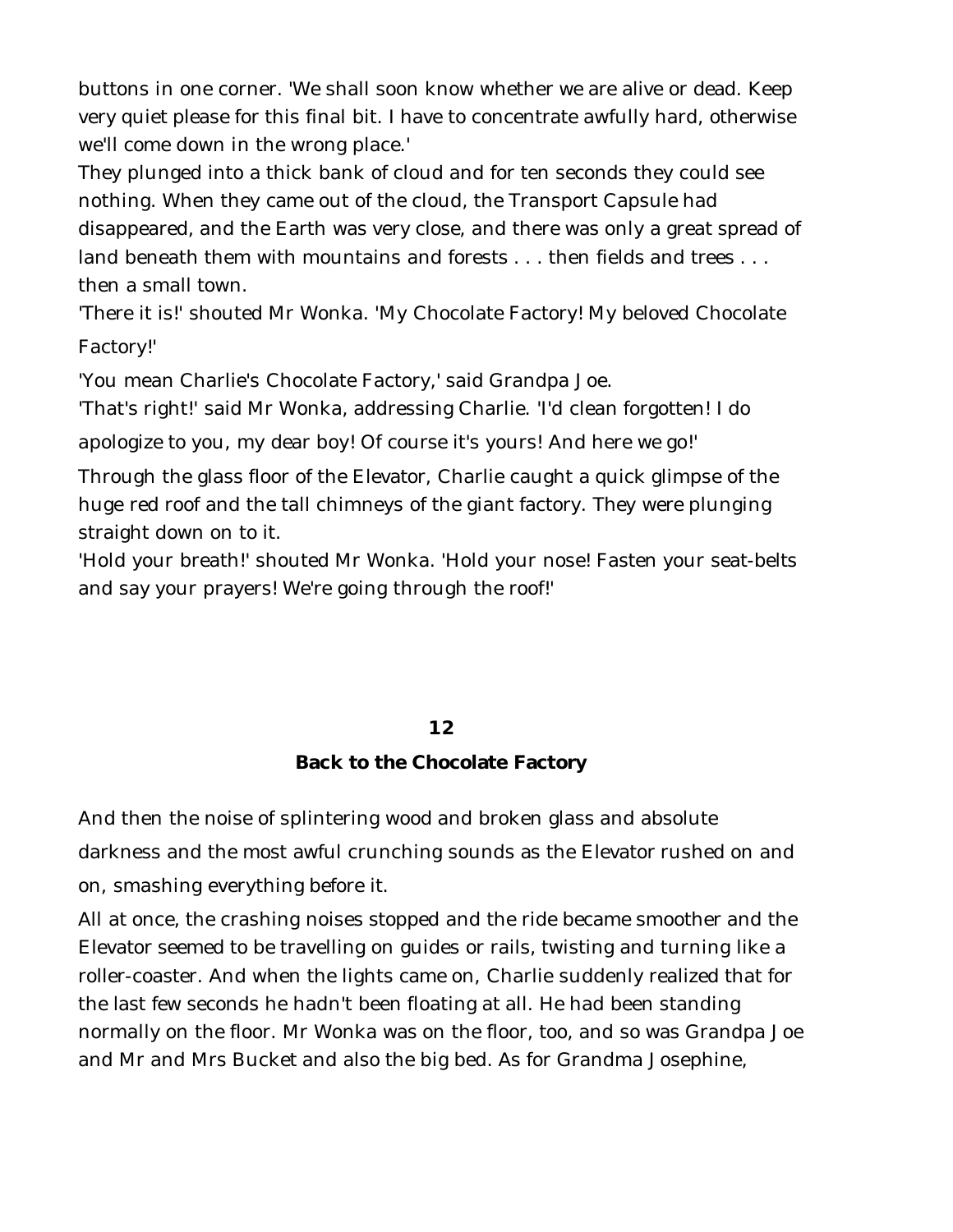Grandma Georgina and Grandpa George, they must have fallen right back on to the bed because they were now all three on top of it and scrabbling to get under the blanket.

'We're through!' yelled Mr Wonka. 'We've done it! We're in!' Grandpa Joe grabbed him by the hand and said, 'Well done, sir! How splendid! What a magnificent job!'

'Where in the world are we now?' said Mrs Bucket.

'We're back, Mother!' Charlie cried. 'We're in the Chocolate Factory!' 'I'm very glad to hear it,' said Mrs Bucket. 'But didn't we come rather a long way round?'

'We had to,' said Mr Wonka, 'to avoid the traffic.'

'I have never met a man,' said Grandma Georgina, 'who talks so much absolute nonsense!'

'A little nonsense now and then, is relished by the wisest men,' Mr Wonka said. 'Why don't you pay some attention to where this crazy Elevator's going!' shouted Grandma Josephine. 'And stop footling about!'

'A little footling round about, will stop you going up the spout,' said Mr Wonka. 'What did I tell you!' cried Grandma Georgina. 'He's round the twist! He's bogged as a beetle! He's dotty as a dingbat! He's got rats in the roof! I want to go home!'

'Too late,' said Mr Wonka. 'We're there!' The Elevator stopped. The doors opened and Charlie found himself looking out once again at the great Chocolate Room with the chocolate river and the chocolate waterfall, where everything was eatable – the trees, the leaves, the grass, the pebbles and even the rocks. And there to meet them were hundreds and hundreds of tiny Oompa-Loompas, all waving and cheering. It was a sight that took one's breath away. Even Grandma Georgina was stunned into silence for a few seconds. But not for long. 'Who in the world are all those peculiar little men?' she said. 'They're Oompa-Loompas,' Charlie told her. 'They're wonderful. You'll love them.'

'Ssshh!' said Grandpa Joe. 'Listen, Charlie! The drums are starting up! They're going to sing.'

'Alleluia!' sang the Oompa-Loompas. 'Oh alleluia and hooray! Our Willy Wonka's back today!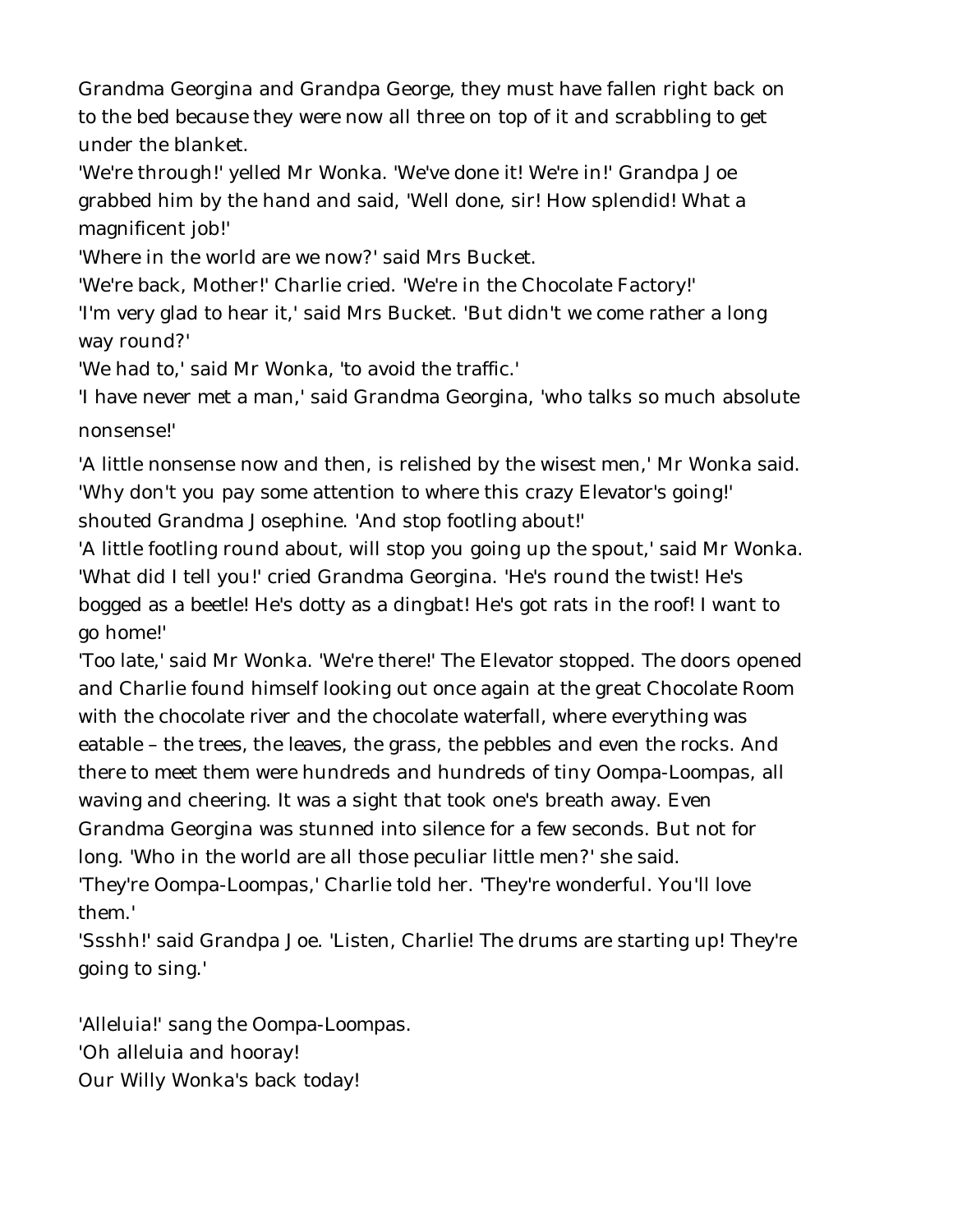We thought you'd never make it home! We thought you'd left us all alone! We knew that you would have to face Some frightful creatures up in space. We even thought we heard the crunch Of someone eating you for lunch . . .'

'All right!' shouted Mr Wonka, laughing and raising both hands. 'Thank you for your welcome! Will some of you please help to get this bed out of here!'

Fifty Oompa-Loompas ran forward and pushed the bed with the three old ones in it out of the Elevator. Mr and Mrs Bucket, both looking completely overwhelmed by it all, followed the bed out. Then came Grandpa Joe, Charlie and Mr Wonka.

'Now,' said Mr Wonka, addressing Grandpa George, Grandma Georgina and Grandma Josephine. 'Up you hop out of that bed and let's get cracking. I'm sure you'll all want to lend a hand running the factory.'

'Who, us?' said Grandma Josephine.

'Yes, you,' said Mr Wonka.

'You must be joking,' said Grandma Georgina.

'I never joke,' said Mr Wonka.

'Now just you listen to me, sir!' said old Grandpa George, sitting up straight in bed. 'You've got us into quite enough tubbles and trumbles for one day!'

'I've got you out of them, too,' said Mr Wonka proudly. 'And I'm going to get you out of that bed as well, you see if I don't!'

**13**

## **How Wonka-Vite Was Invented**

'I haven't been out of this bed in twenty years and I'm not getting out now for anybody!' said Grandma Josephine firmly.

'Nor me,' said Grandma Georgina.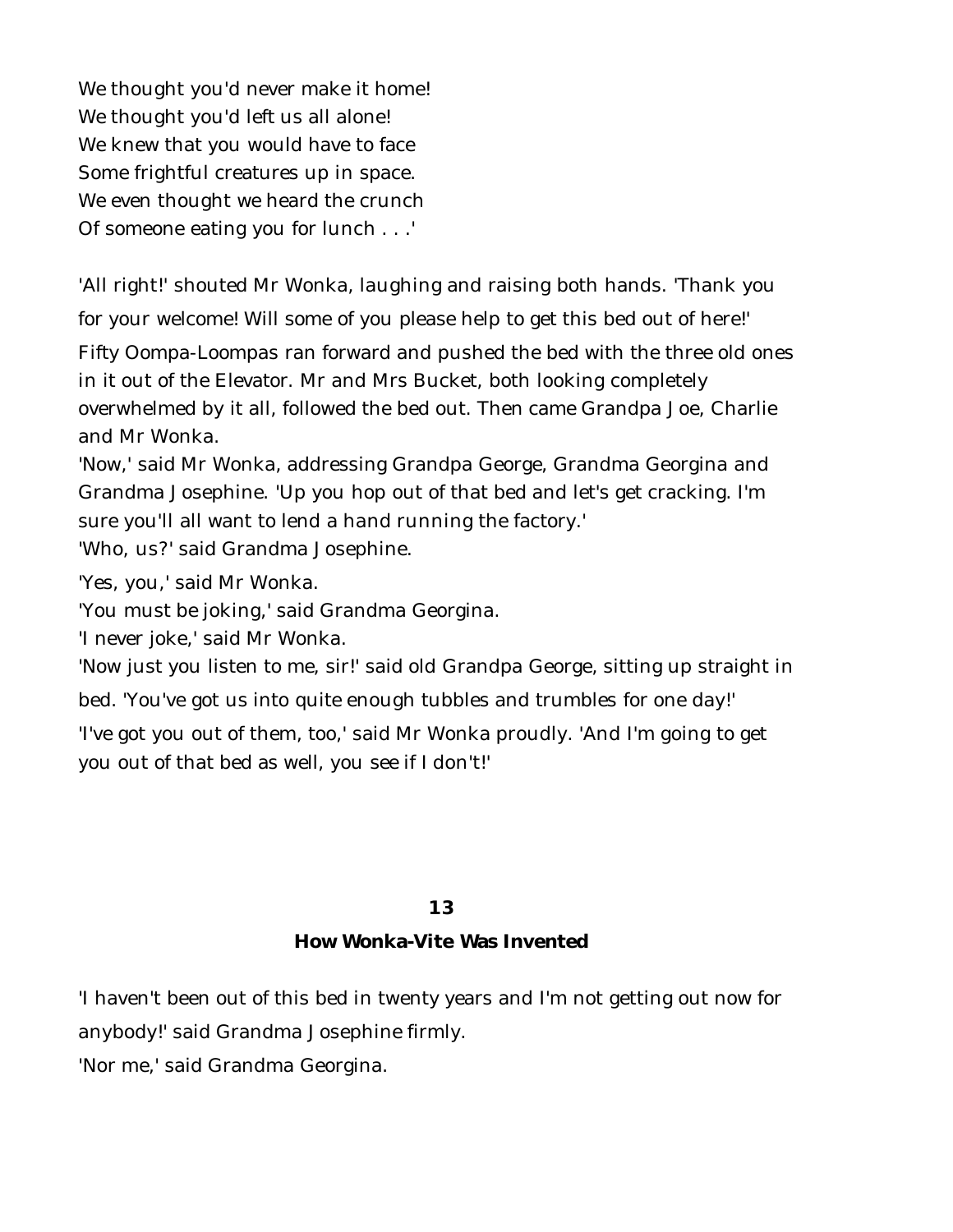'You were out of it just now, every one of you,' said Mr Wonka.

'That was floating,' said Grandpa George. 'We couldn't help it.'

'We never put our feet on the floor,' said Grandma Josephine.

'Try it,' said Mr Wonka. 'You might surprise yourself.'

'Go on, Josie,' said Grandpa Joe. 'Give it a try. I did. It was easy.'

'We're perfectly comfortable where we are, thank you very much,' said Grandma Josephine.

Mr Wonka sighed and shook his head very slowly and very sadly. 'Oh well,' he said, 'so that's that.' He laid his head on one side and gazed thoughtfully at the three old people in the bed, and Charlie, watching him closely, saw those bright little eyes of his beginning to spark and twinkle once again.

Ha-ha, thought Charlie. What's coming now?

'I suppose,' said Mr Wonka, placing the tip of one finger on the point of his nose and pressing gently, 'I suppose . . . because this is a very special case . . . I suppose I could spare you just a tiny little bit of . . .' He stopped and shook his head.

'A tiny little bit of what?' said Grandma Josephine sharply.

'No,' said Mr Wonka. 'It's pointless. You seem to have decided to stay in that bed whatever happens. And anyway, the stuff is much too precious to waste. I'm sorry I mentioned it.' He started to walk away.

'Hey!' shouted Grandma Georgina. 'You can't begin something and not go on with it! What is too precious to waste?'

Mr Wonka stopped. Slowly he turned around. He looked long and hard at the three old people in the bed. They looked back at him, waiting. He kept silent a little longer, allowing their curiosity to grow. The Oompa-Loompas stood absolutely still behind him, watching.

'What is this thing you're talking about?' said Grandma Georgina.

'Get on with it, for heaven's sake!' said Grandma Josephine.

'Very well,' Mr Wonka said at last. 'I'll tell you. And listen carefully because this could change your whole lives. It could even change you.'

'I don't want to be changed!' shouted Grandma Georgina.

'May I go on, madam? Thank you. Not long ago, I was fooling about in my Inventing Room, stirring stuff around and mixing things up the way I do every afternoon at four o'clock, when suddenly I found I had made something that seemed very unusual. This thing I had made kept changing colour as I looked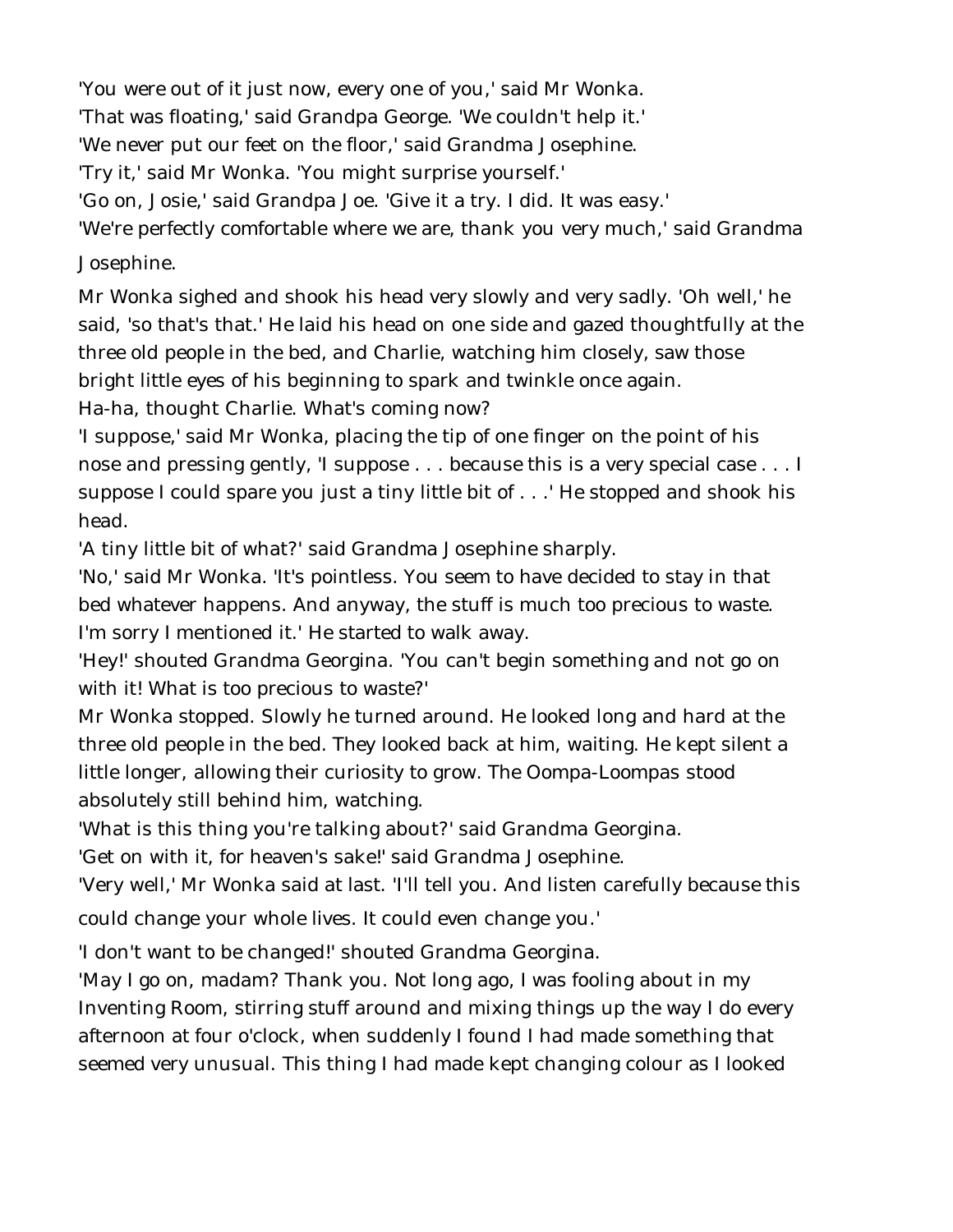at it, and now and again it gave a little jump, it actually jumped up in the air, as though it were alive. "What have we here?" I cried, and I rushed it quickly to the Testing Room and gave some to the Oompa-Loompa who was on duty there at the time. The result was immediate! It was flabbergasting! It was unbelievable! It was also rather unfortunate.'

'What happened?' said Grandma Georgina, sitting up.

'What indeed,' said Mr Wonka.

.'

'Answer her question,' said Grandma Josephine. 'What happened to the Oompa-Loompa?'

'Ah,' said Mr Wonka, 'yes . . . well . . . there's no point in crying over spilled milk, is there? I realized, you see, that I had stumbled upon a new and tremendously powerful vitamin, and I also knew that if only I could make it safe, if only I could stop it doing to others what it did to that Oompa-Loompa . .

'What did it do to that Oompa-Loompa?' said Grandma Georgina sternly. 'The older I get, the deafer I become,' said Mr Wonka. 'Do please raise your voice a trifle next time. Thank you so much. Now then. I simply had to find a way of making this stuff safe, so that people could take it without . . . er . . .' 'Without what?' snapped Grandma Georgina.

'Without a leg to stand on,' said Mr Wonka. 'So I rolled up my sleeves and set to work once more in the Inventing Room. I mixed and I mixed. I must have tried just about every mixture under the moon. By the way, there is a little hole in one wall of the Inventing Room which connects directly with the Testing Room next door, so I was able all the time to keep passing stuff through for testing to whichever brave volunteer happened to be on duty. Well, the first few weeks were pretty depressing and we won't talk about them. Let me tell you instead what happened on the one hundred and thirty-second day of my labours. That morning, I had changed the mixture drastically, and this time the little pill I produced at the end of it all was not nearly so active or alive as the others had been. It kept changing colour, yes, but only from lemon-yellow to blue, then back to yellow again. And when I placed it on the palm of my hand, it didn't jump about like a grasshopper. It only quivered, and then ever so slightly.

'I ran to the hole in the wall that led to the Testing Room. A very old Oompa-Loompa was on duty there that morning. He was a bald, wrinkled,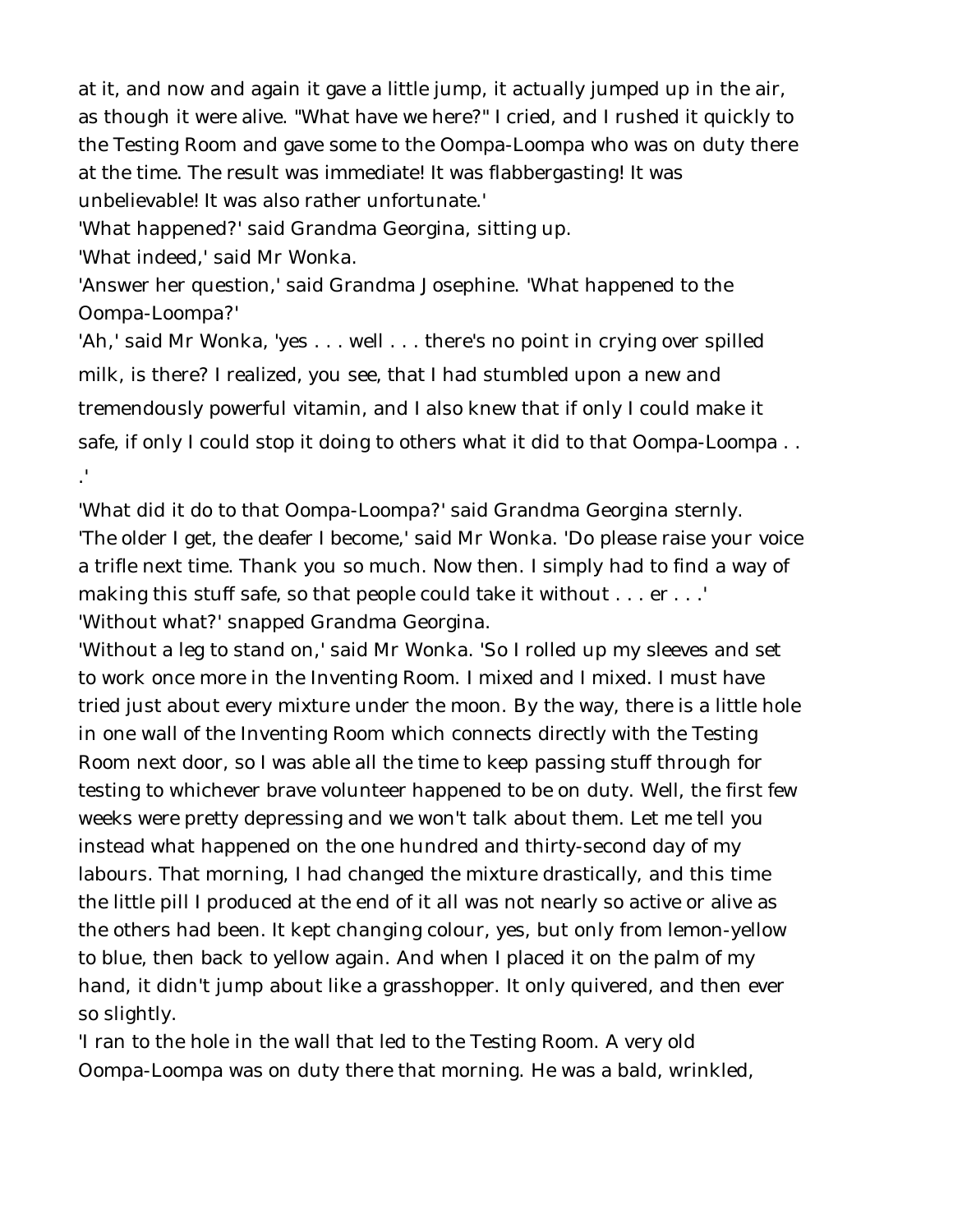toothless old fellow. He was in a wheel-chair. He had been in the wheel-chair for at least fifteen years.

'"This is test number one hundred and thirty-two!" I said, chalking it up on the board.

'I handed him the pill. He looked at it nervously. I couldn't blame him for being a bit jittery after what had happened to the other one hundred and thirty-one volunteers.'

'What had happened to them?' shouted Grandma Georgina. 'Why don't you answer the question instead of skidding around it on two wheels?' 'Who knows the way out of a rose?' said Mr Wonka. 'So this brave old Oompa-Loompa took the pill and, with the help of a little water, he gulped it down. And then, suddenly, the most amazing thing happened. Before my very eyes, queer little changes began taking place in the way he looked. A moment earlier, he had been practically bald, with just a fringe of snowy white hair around the sides and the back of his head. But now the fringe of white hair was turning gold and all over the top of his head new gold hair was beginning to sprout, like grass. In less than half a minute, he had grown a splendid new crop of long golden hair. At the same time, many of the wrinkles started disappearing from his face, not all of them, but about half, enough to make him look a good deal younger, and all of this must have given him a nice tickly feeling because he started grinning at me, then laughing, and as soon as he opened his mouth, I saw the strangest sight of all. Teeth were growing up out from those old toothless gums, good white teeth, and they were coming up so fast I could actually see them getting bigger and bigger.

'I was too flabbergasted to speak. I just stood there with my head poking through the hole in the wall, staring at the little Oompa-Loompa. I saw him slowly lifting himself out of his wheel-chair. He tested his legs on the ground. He stood up. He walked a few paces. Then he looked up at me and his face was bright. His eyes were huge and bright as two stars.

'"Look at me," he said softly. "I'm walking! It's a miracle!"

'"It's Wonka-Vite!" I said. "The great rejuvenator. It makes you young again. How old do you feel now?"

'He thought carefully about this question, then he said, "I feel almost exactly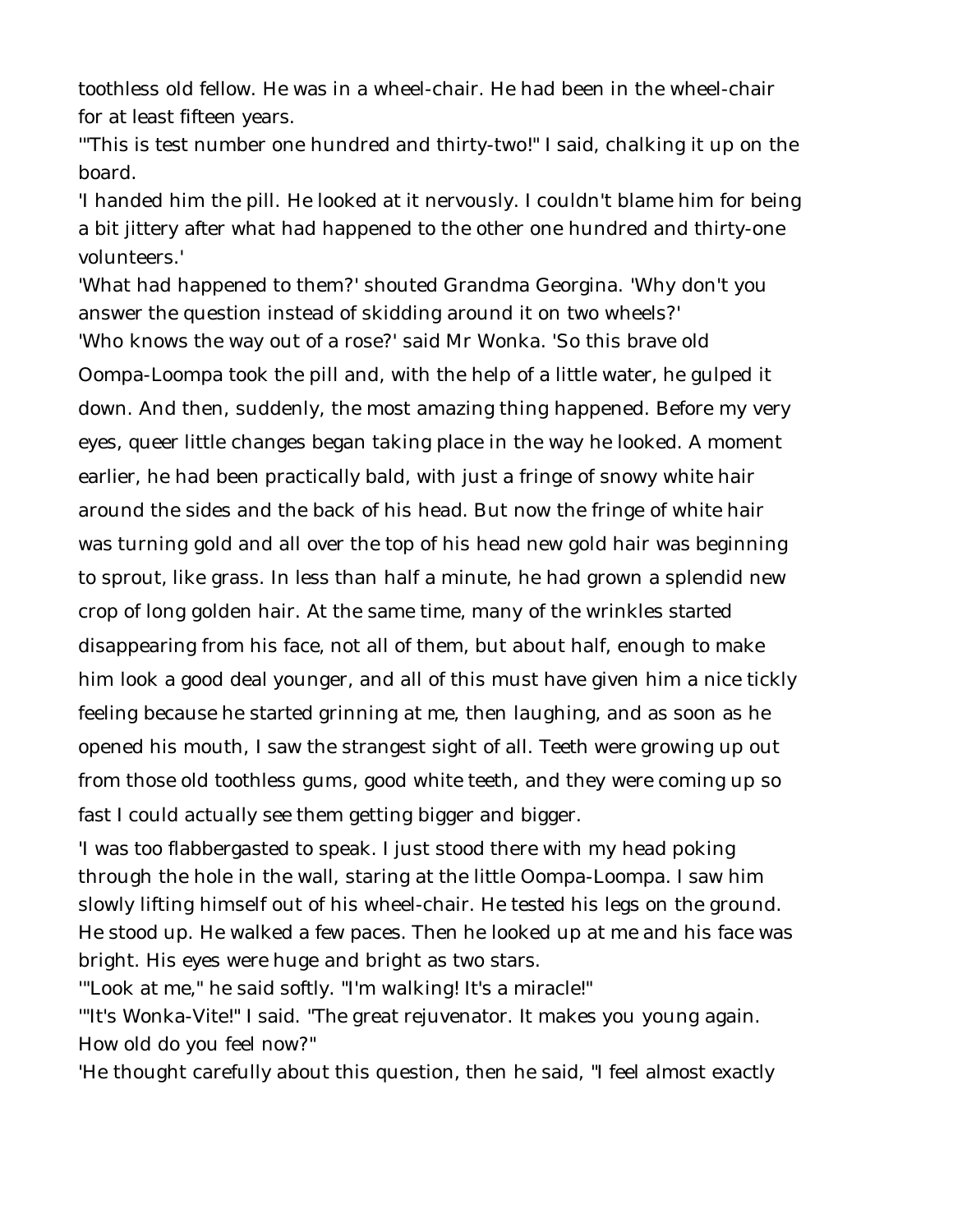how I felt when I was fifty years old."

'"How old were you just now, before you took the Wonka-Vite?" I asked him.

'"Seventy last birthday," he answered.

'"That means," I said, "it has made you twenty years younger."

'"It has, it has!" he cried, delighted. "I feel as frisky as a froghopper!"

'"Not frisky enough," I told him. "Fifty is still pretty old. Let us see if I can't help you a bit more. Stay right where you are. I'll be back in a twink."

'I ran to my work-bench and began to make one more pill of Wonka-Vite, using exactly the same mixture as before.

'"Swallow this," I said, passing the second pill through the hatch. There was no hesitating this time. Eagerly, he popped it into his mouth and chased it down with a drink of water. And behold, within half a minute, another twenty years had fallen away from his face and body and he was now a slim and sprightly young Oompa-Loompa of thirty. He gave a whoop of joy and started dancing around the room, leaping high in the air and coming down on his toes. "Are you happy?" I asked him.

'"I'm ecstatic!" he cried, jumping up and down. "I'm happy as a horse in a hay-field!" He ran out of the Testing Room to show himself off to his family and friends.

'Thus was Wonka-Vite invented!' said Mr Wonka. 'And thus was it made safe for all to use!'

'Why don't you use it yourself, then?' said Grandma Georgina. 'You told Charlie you were getting too old to run the factory, so why don't you just take a couple of pills and get forty years younger? Tell me that?'

'Anyone can ask questions,' said Mr Wonka. 'It's the answers that count. Now then, if the three of you in the bed would care to try a dose . . .'

'Just one minute!' said Grandma Josephine, sitting up straight. 'First I'd like to take a look at this seventy-year-old Oompa-Loompa who is now back to thirty!'

Mr Wonka flicked his fingers. A tiny Oompa-Loompa, looking young and perky, ran forward out of the crowd and did a marvellous little dance in front of the three old people in the big bed. 'Two weeks ago, he was seventy years old and in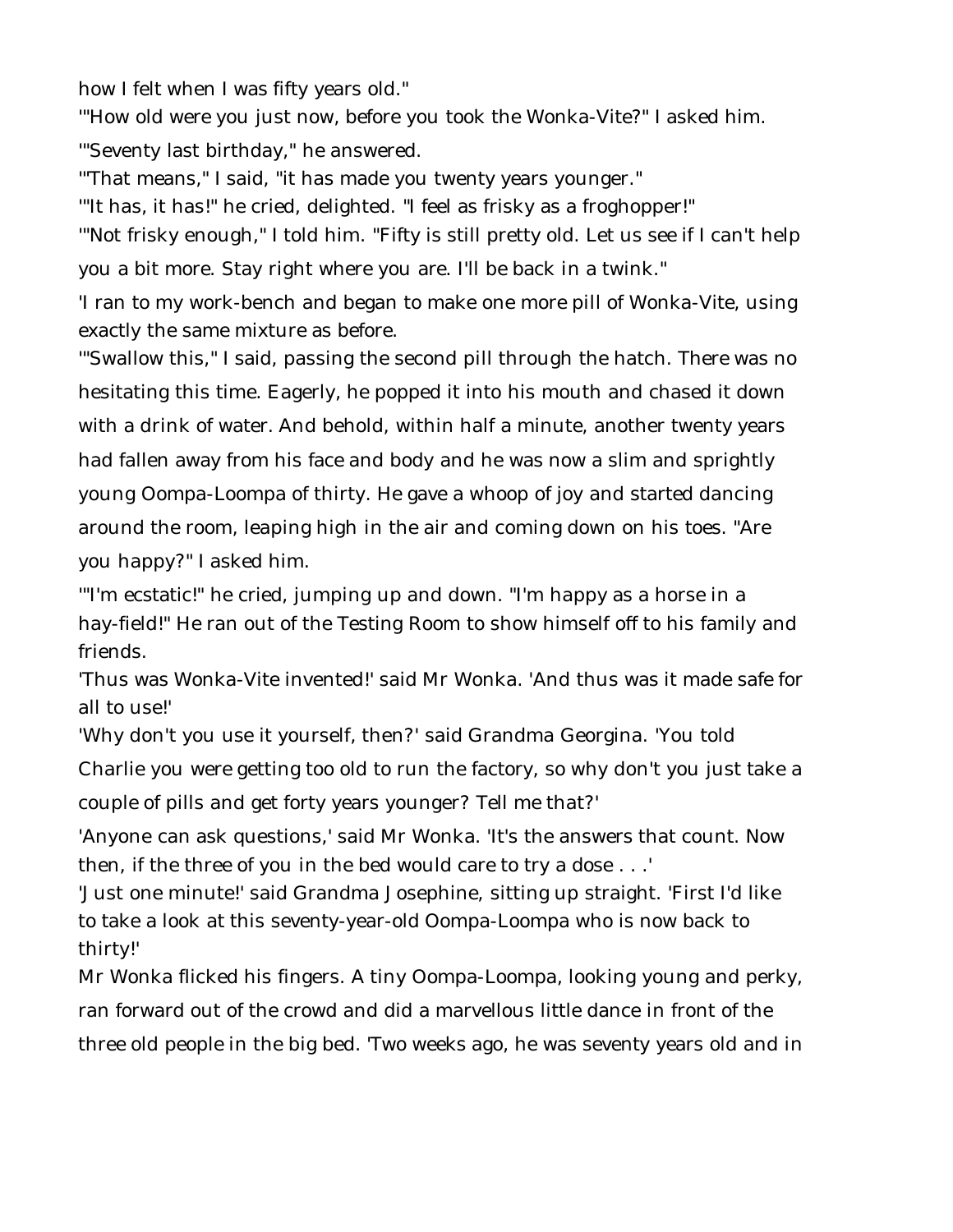a wheel-chair!' Mr Wonka said proudly. 'And look at him now!' 'The drums, Charlie!' said Grandpa Joe. 'Listen! They're starting up again!' Far away down on the bank of the chocolate river, Charlie could see the Oompa-Loompa band striking up once more. There were twenty Oompa-Loompas in the band, each with an enormous drum twice as tall as himself, and they were beating a slow mysterious rhythm that soon had all the other hundreds of Oompa-Loompas swinging and swaying from side to side in a kind of trance. They then began to chant:

'If you are old and have the shakes, If all your bones are full of aches, If you can hardly walk at all, If living drives you up the wall, If you're a grump and full of spite, If you're a human parasite, THEN WHAT YOU NEED IS WONKA-VITE! Your eyes will shine, your hair will grow, Your face and skin will start to glow, Your rotten teeth will all drop out And in their place new teeth will sprout. Those rolls of fat around your hips Will vanish, and your wrinkled lips Will get so soft and rosy-pink That all the boys will smile and wink And whisper secretly that this Is just the girl they want to kiss! But wait! For that is not the most Important thing of which to boast. Good looks you'll have, we've told you so, But looks aren't everything, you know. Each pill, as well, to you will give AN EXTRA TWENTY YEARS TO LIVE! So come, old friends, and do what's right! Let's make your lives as bright as bright! Let's take a dose of this delight! This heavenly magic dynamite!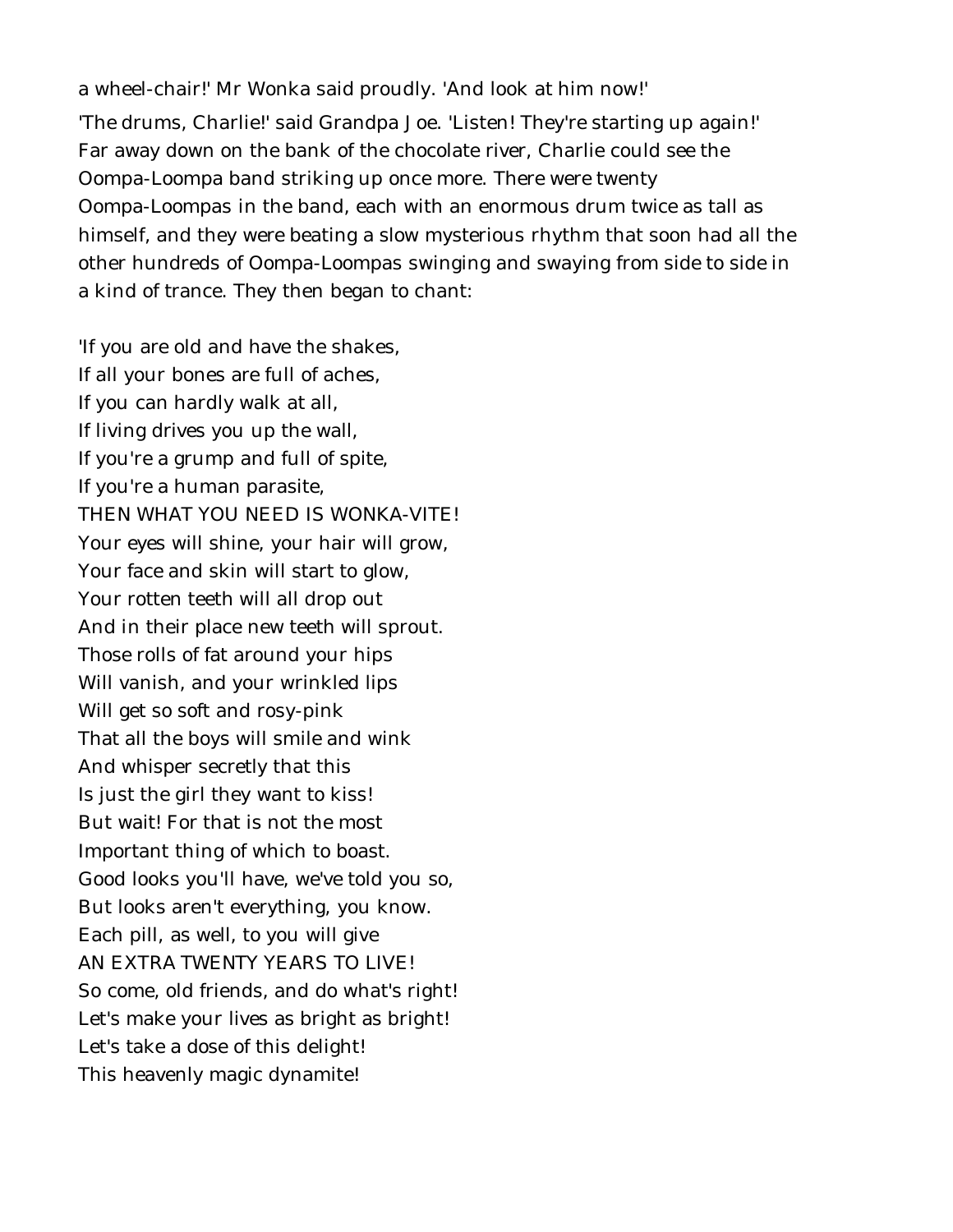# You can't go wrong, you must go right! IT'S WILLY WONKA'S WONKA-VITE!'

**14**

# **Recipe for Wonka-Vite**

'Here it is!' cried Mr Wonka, standing at the end of the bed and holding high in one hand a little bottle. 'The most valuable bottle of pills in the world! And that, by the way,' he said, giving Grandma Georgina a saucy glance, 'is why I haven't taken any myself. They are far too valuable to waste on me.'

He held the bottle out over the bed. The three old ones sat up and stretched their scrawny necks, trying to catch a glimpse of the pills inside. Charlie and Grandpa Joe also came forward to look. So did Mr and Mrs Bucket. The label said:

| WONKA-VITE                                      |
|-------------------------------------------------|
| Each pill will make you YOUNGER by exactly 20   |
| vears                                           |
| CAUTION!                                        |
| Do not take more than the amount recommended by |
|                                                 |
| Mr. Wonka                                       |
|                                                 |

They could all see the pills through the glass. They were brilliant yellow, shimmering and quivering inside the bottle. Vibrating is perhaps a better word. They were vibrating so rapidly that each pill became a blur and you couldn't see its shape. You could only see its colour. You got the impression that there was something very small but incredibly powerful, something not quite of this world, locked up inside them and fighting to get out.

'They're wriggling,' said Grandma Georgina. 'I don't like things that wriggle. How do we know they won't go on wriggling inside us after we've swallowed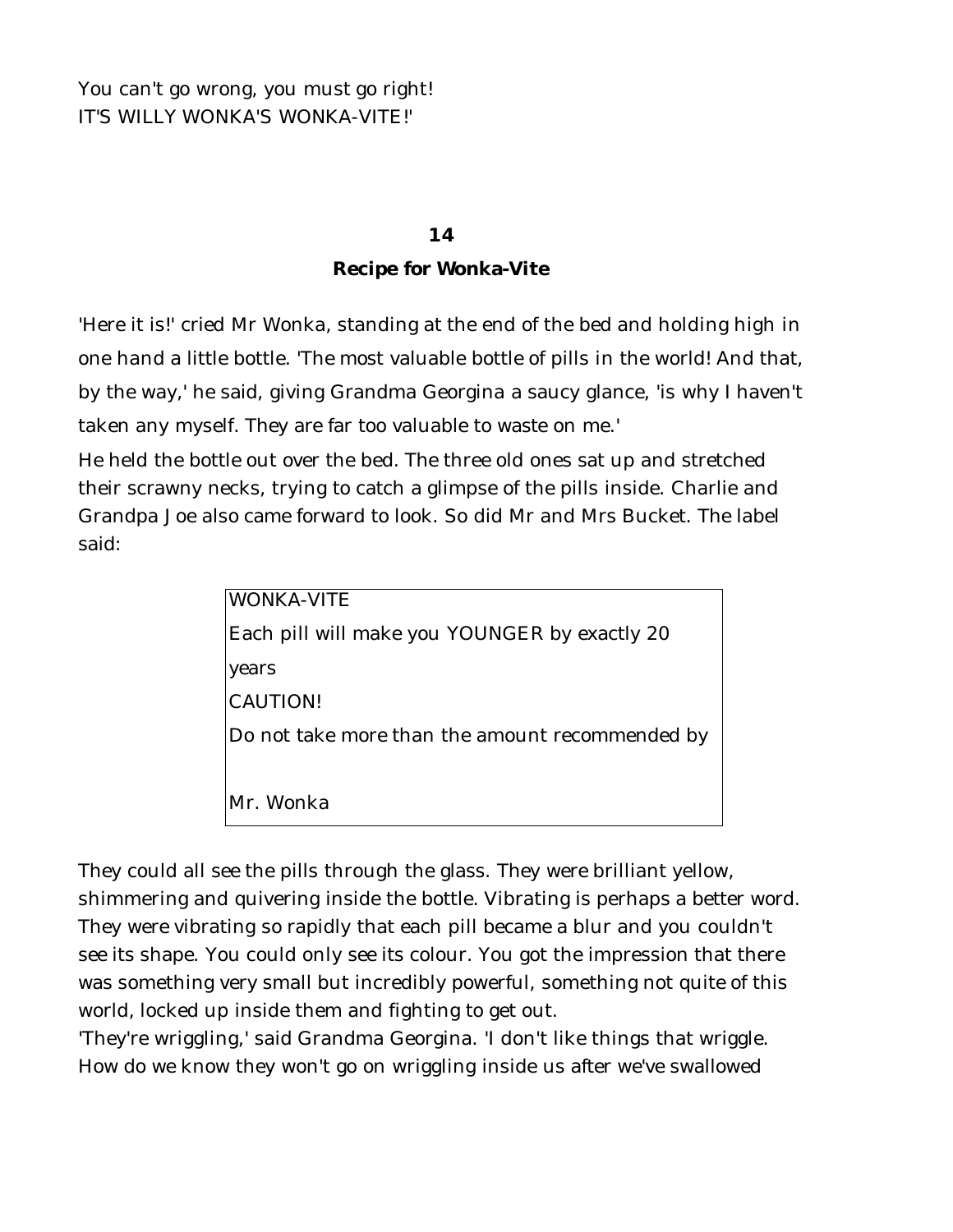them? Like those Mexican jumping beans of Charlie's I swallowed a couple of years back. You remember that, Charlie?'

'I told you not to eat them, Grandma.'

'They went on jumping about inside me for a month,' said Grandma Georgina. 'I couldn't sit still!'

'If I'm going to eat one of those pills, I jolly well want to know what's in it first,' said Grandma Josephine.

'I don't blame you,' said Mr Wonka. 'But the recipe is extremely complicated. Wait a minute . . . I've got it written down somewhere . . .' He started digging around in the pockets of his coat-tails. 'I know it's here somewhere,' he said. 'I can't have lost it. I keep all my most valuable and important things in these pockets. The trouble is, there's such a lot of them . . .' He started emptying the pockets and placing the contents on the bed – a homemade catapult . . . a yo-yo . . . a trick fried-egg made of rubber . . . a slice of salami . . . a tooth with a filling in it . . . a stinkbomb . . . a packet of itching-powder . . . 'It must be here, it must be, it must, he kept muttering. 'I put it away so carefully . . . Ah! Here it is!' He unfolded a crumpled piece of paper, smoothed it out, held it up and began to read as follows:

#### RECIPE FOR MAKING WONKA-VITE

Take a block of finest chocolate weighing one ton (or twenty sackfuls of broken chocolate, whichever is the easier). Place chocolate in very large cauldron and melt over red-hot furnace. When melted, lower the heat slightly so as not to burn the chocolate, but keep it boiling. Now add the following, in precisely the order given, stirring well all the time and allowing each item to dissolve before adding the next:

THE HOOF OF A MANTICORE THE TRUNK (AND THE SUITCASE) OF AN ELEPHANT THE YOLKS OF THREE EGGS FROM A WHIFFLE-BIRD A WART FROM A WART-HOG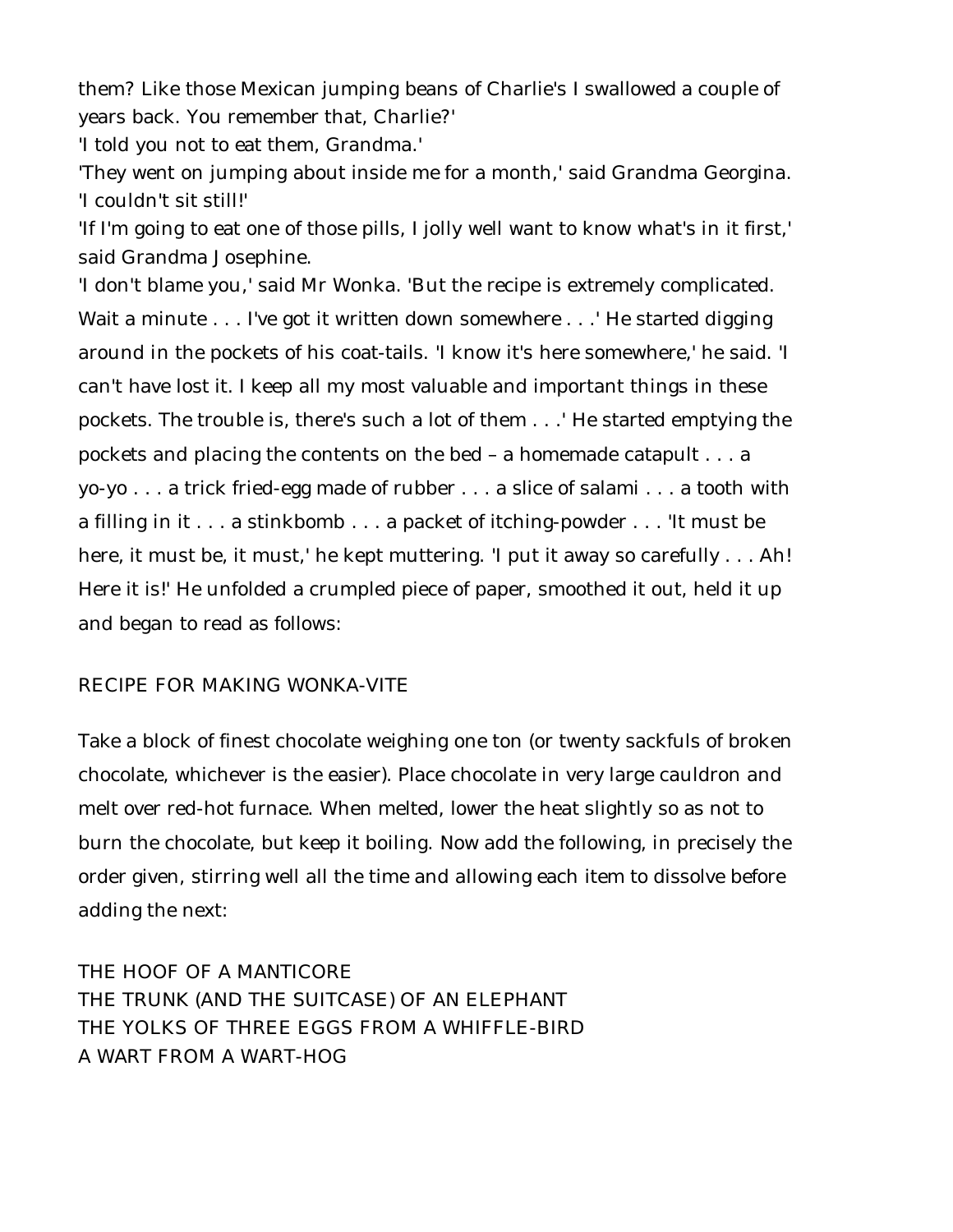THE HORN OF A COW (IT MUST BE A LOUD HORN) THE FRONT TAIL OF A COCKATRICE SIX OUNCES OF SPRUNGE FROM A YOUNG SLIMESCRAPER TWO HAIRS (AND ONE RABBIT) FROM THE HEAD OF A HIPPOCAMPUS THE BEAK OF A RED-BREASTED WILBATROSS A CORN FROM THE TOE OF A UNICORN THE FOUR TENTACLES OF A QUADROPUS THE HIP (AND THE PO AND THE POT) OF A HIPPOPOTAMUS THE SNOUT OF A PROGHOPPER A MOLE FROM A MOLE THE HIDE (AND THE SEEK) OF A SPOTTED WHANGDOODLE THE WHITES OF TWELVE EGGS FROM A TREE-SQUEAK THE THREE FEET OF A SNOZZWANGER (IF YOU CAN'T GET THREE FEET, ONE YARD WILL DO) THE SQUARE-ROOT OF A SOUTH AMERICAN ABACUS THE FANGS OF A VIPER (IT MUST BE A VINDSCREEN VIPER) THE CHEST (AND THE DRAWERS) OF A WILD GROUT

When all the above are thoroughly dissolved, boil for a further twenty-seven days but do not stir. At the end of this time, all liquid will have evaporated and there will be left in the bottom of the cauldron only a hard brown lump about the size of a football. Break this open with a hammer and in the very centre of it you will find a small round pill. This pill is WONKA-VITE.

**15**

#### **Good-bye Georgina**

When Mr Wonka had finished reading the recipe, he carefully folded the paper and put it back into his pocket. 'A very, very complicated mixture,' he said. 'So can you wonder it took me so long to get it just right?' He held the bottle up high and gave it a little shake and the pills rattled loudly inside it, like glass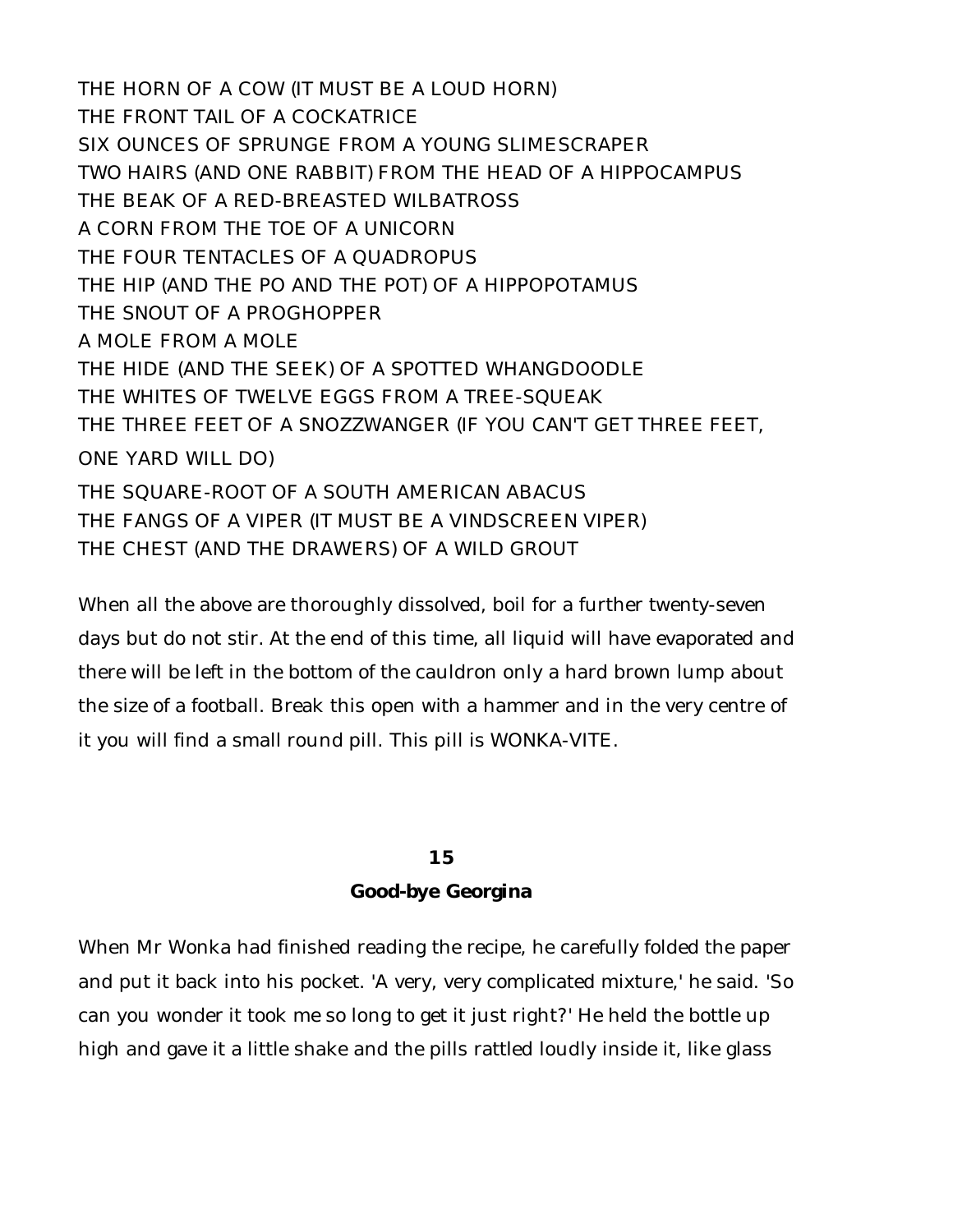beads. 'Now, sir,' he said, offering the bottle first to Grandpa George. 'Will you take one pill or two?'

'Will you solemnly swear,' said Grandpa George, 'that it will do what you say it will and nothing else?'

Mr Wonka placed his free hand on his heart. 'I swear it,' he said.

Charlie edged forward. Grandpa Joe came with him. The two of them always stayed close together. 'Please excuse me for asking,' Charlie said, 'but are you really absolutely sure you've got it quite right?'

'Whatever makes you ask a funny question like that?' said Mr Wonka.

'I was thinking of the gum you gave to Violet Beauregarde,' Charlie said.

'So that's what's bothering you!' cried Mr Wonka. 'But don't you understand, my dear boy, that I never did give that gum to Violet? She snatched it without permission. And I shouted, "Stop! Don't! Spit it out!" But the silly girl took no notice of me. Now Wonka-Vite is altogether different. I am offering these pills to your grandparents. I am recommending them. And when taken according to my instructions, they are as safe as sugar-candy!'

'Of course they are!' cried Mr Bucket. 'What are you waiting for, all of you!' An extraordinary change had come over Mr Bucket since he had entered the Chocolate Room. Normally he was a pretty timid sort of person. A lifetime devoted to screwing caps on to the tops of toothpaste tubes in a toothpaste factory had turned him into a rather shy and quiet man. But the sight of the marvellous Chocolate Factory had made his spirits soar. What is more, this business of the pills seemed to have given him a terrific kick. 'Listen!' he cried, going up to the edge of the bed. 'Mr Wonka's offering you a new life! Grab it while you can!'

'It's a delicious sensation,' Mr Wonka said. 'And it's very quick. You lose a year a second. Exactly one year falls away from you every second that goes by!' He stepped forward and placed the bottle of pills gently in the middle of the bed. 'So here you are, my dears,' he said. 'Help yourselves!' 'Come on!' cried all the Oompa-Loompas together.

'Come on, old friends, and do what's right! Come make your lives as bright as bright! Just take a dose of this delight!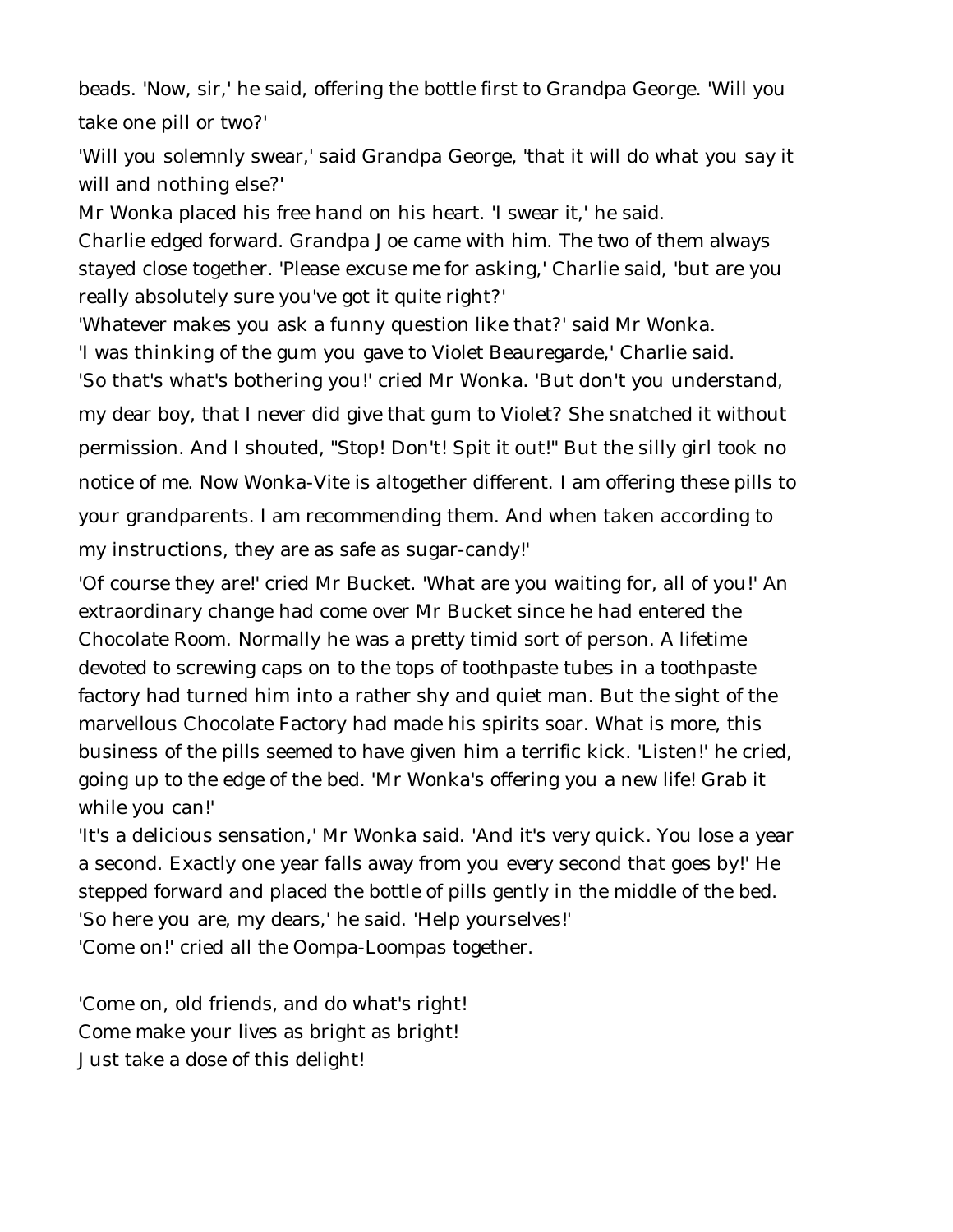This heavenly magic dynamite! You can't go wrong, you must go right! IT'S WILLY WONKA'S WONKA-VITE!'

This was too much for the old people in the bed. All three of them made a dive for the bottle. Six scrawny hands shot out and started scrabbling to get hold of it. Grandma Georgina got it. She gave a grunt of triumph and unscrewed the cap and tipped all the little brilliant yellow pills on to the blanket on her lap. She cupped her hands around them so the others couldn't reach out and snatch them. 'All right!' she shouted excitedly, counting them quickly. 'There's twelve pills here! That's six for me and three each for you!'

'Hey! That's not fair!' shrilled Grandma Josephine. 'It's four for each of us!' 'Four each is right!' cried Grandpa George. 'Come on, Georgina! Hand over my share!'

Mr Wonka shrugged his shoulders and turned his back on them. He hated squabbles. He hated it when people got grabby and selfish. Let them fight it out among themselves, he thought, and he walked away. He walked slowly down toward the chocolate waterfall. It was an unhappy truth, he told himself, that nearly all people in the world behave badly when there is something really big at stake. Money is the thing they fight over most. But these pills were bigger than money. They could do things for you no amount of money could ever do. They were worth at least a million dollars a pill. He knew plenty of very rich men who would gladly pay that much in order to become twenty years younger. He reached the riverbank below the waterfall and he stood there gazing at the great gush and splash of melted chocolate pouring down. He had hoped the noise of the waterfall would drown the arguing voices of the old grandparents in the bed, but it didn't. Even with his back to them, he still couldn't help hearing most of what they were saying.

'I got them first!' Grandma Georgina was shouting. 'So they're mine to share out!'

'Oh no they're not!' shrilled Grandma Josephine. 'He didn't give them to you! He gave them to all three of us!'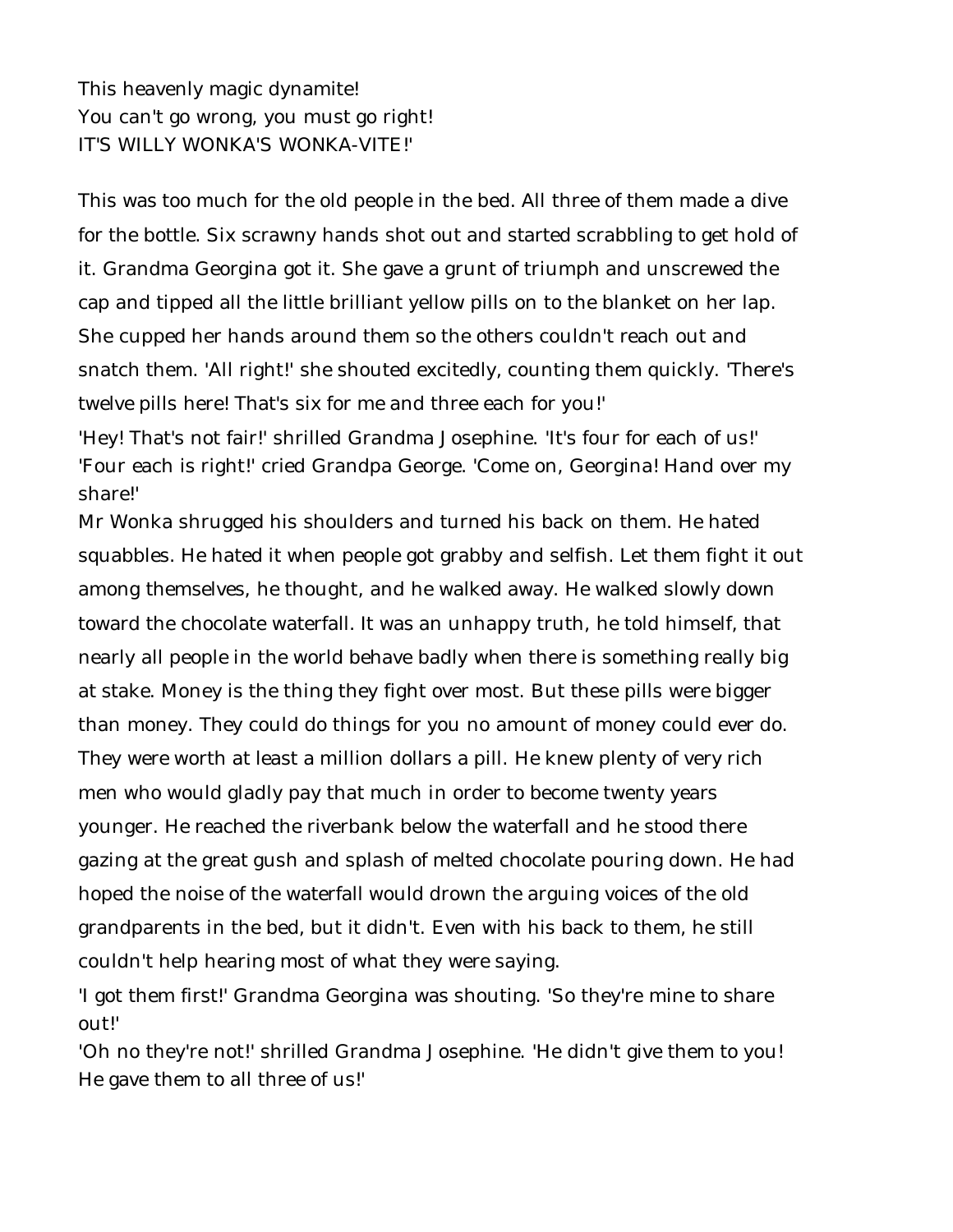'I want my share and no one's going to stop me getting it!' yelled Grandpa George. 'Come on, woman! Hand them over!'

Then came the voice of Grandpa Joe, cutting in sternly through the rabble. 'Stop this at once!' he ordered. 'All three of you! You're behaving like savages!' 'You keep out of this, Joe, and mind your own business!' said Grandma Josephine.

'Now you be careful, Josie,' Grandpa Joe went on. 'Four is too many for one person anyway.'

'That's right,' Charlie said. 'Please, Grandma, why don't you just take one or two each like Mr Wonka said, and that'll leave some for Grandpa Joe and Mother and Father.'

'Yes!' cried Mr Bucket. 'I'd love one!'

'Oh, wouldn't it be wonderful,' said Mrs Bucket, 'to be twenty years younger and not have aching feet any more! Couldn't you spare just one for each of us, Mother?'

'I'm afraid not,' said Grandma Georgina. 'These pills are specially reserved for us three in the bed. Mr Wonka said so!'

'I want my share!' shouted Grandpa George. 'Come on, Georgina! Dish them out!'

'Hey, let me go, you brute!' cried Grandma Georgina. 'You're hurting me! Ow! .

. . ALL RIGHT! All right! I'll share them out if you'll stop twisting my arm . . . That's better . . . Here's four for Josephine . . . and four for George . . . and four for me.'

'Good,' said Grandpa George. 'Now who's got some water?'

Without looking around, Mr Wonka knew that three Oompa-Loompas would be running to the bed with three glasses of water. Oompa-Loompas were always ready to help. There was a brief pause, and then:

'Well, here goes!' cried Grandpa George.

'Young and beautiful, that's what I'll be!' shouted Grandma Josephine. 'Farewell, old age!' cried Grandma Georgina. 'All together now! Down the hatch!'

Then there was silence. Mr Wonka was itching to turn around and look, but he forced himself to wait. Out of the corner of one eye he could see a group of

Oompa-Loompas, all motionless, their eyes fixed intently in the direction of the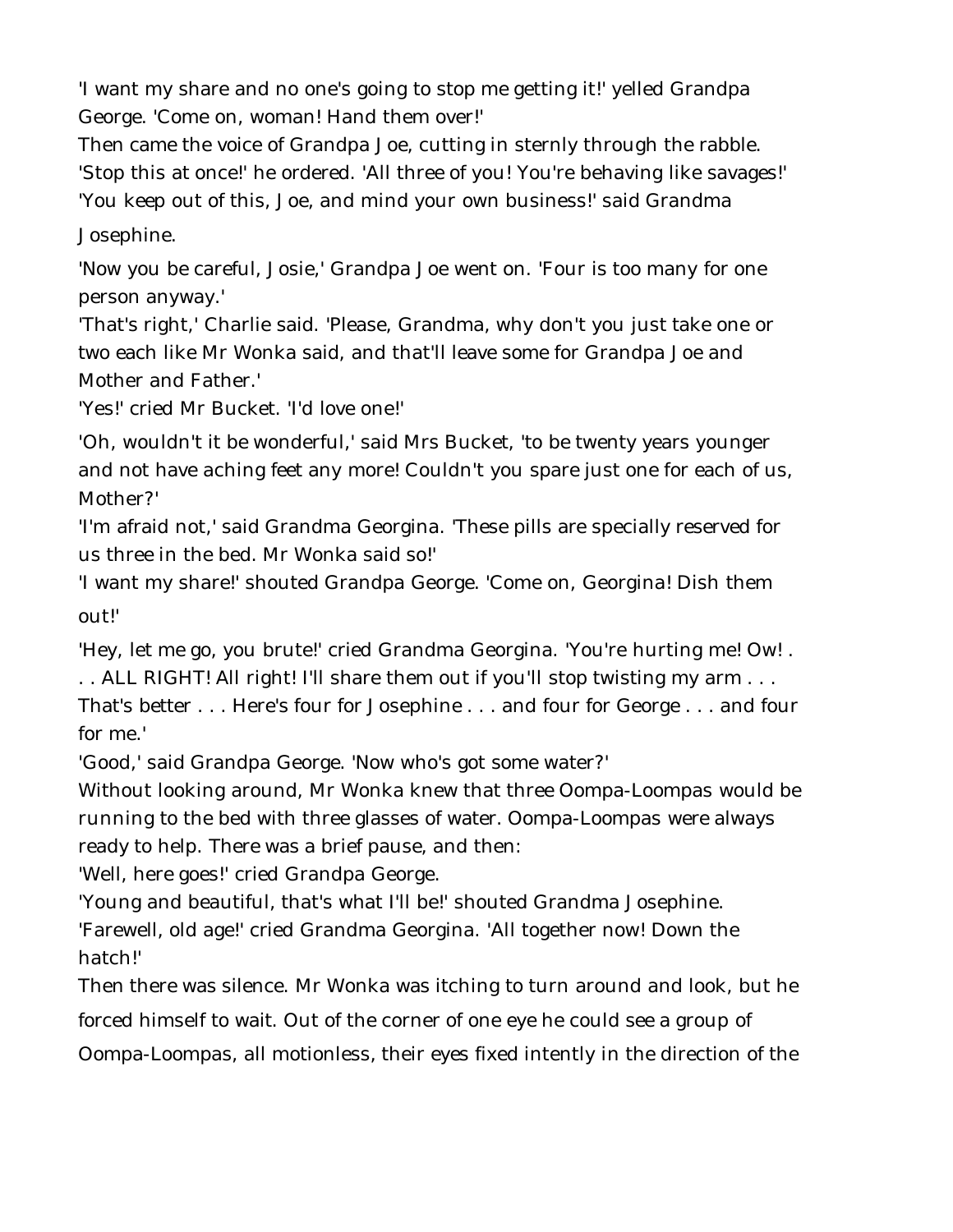big bed over by the Elevator. Then Charlie's voice broke the silence. 'Wow!' he was shouting. 'Just look at that! It's . . . it's incredible!'

'I can't believe it!' Grandpa Joe was yelling. 'They're getting younger and younger! They really are! Just look at Grandpa George's hair!'

'And his teeth!' cried Charlie. 'Hey, Grandpa! You're getting lovely white teeth all over again!'

'Mother!' shouted Mrs Bucket to Grandma Georgina. 'Oh, Mother! You're beautiful! You're so young! And just look at Dad!' she went on, pointing at

Grandpa George. 'Isn't he handsome!'

'What's it feel like, Josie?' asked Grandpa Joe excitedly. 'Tell us what it feels like to be back to thirty again! . . . Wait a minute! You look younger than thirty! You can't be a day more than twenty now! . . . But that's enough, isn't it! . . . I should stop there if I were you! Twenty's quite young enough! . . .' Mr Wonka shook his head sadly and passed a hand over his eyes. Had you been standing very close to him you would have heard him murmuring softly under his breath, 'Oh, deary deary me, here we go again . . .'

'Mother!' cried Mrs Bucket, and now there was a shrill note of alarm in her voice. 'Why don't you stop, Mother! You're going too far! You're way under twenty! You can't be more than fifteen! . . . You're . . . you're . . . you're ten . . . you're getting smaller, Mother!'

'Josie!' shouted Grandpa Joe. 'Hey, Josie! Don't do it, Josie! You're shrinking! You're a little girl! Stop her, somebody! Quick!'

'They're all going too far!' cried Charlie.

'They took too much,' said Mr Bucket.

'Mother's shrinking faster than any of them!' wailed Mrs Bucket. 'Mother!

Can't you hear me, Mother? Can't you stop?'

'My heavens, isn't it quick!' said Mr Bucket, who seemed to be the only one enjoying it. 'It really is a year a second!'

'But they've hardly got any more years left!' wailed Grandpa Joe.

'Mother's no more than four now!' Mrs Bucket cried out. 'She's three . . . two . . . one . . . Gracious me! What's happening to her! Where's she gone? Mother? Georgina! Where are you? Mr Wonka! Come quickly! Come here, Mr Wonka! Something frightful's happened! Something's gone wrong! My old mother's disappeared!'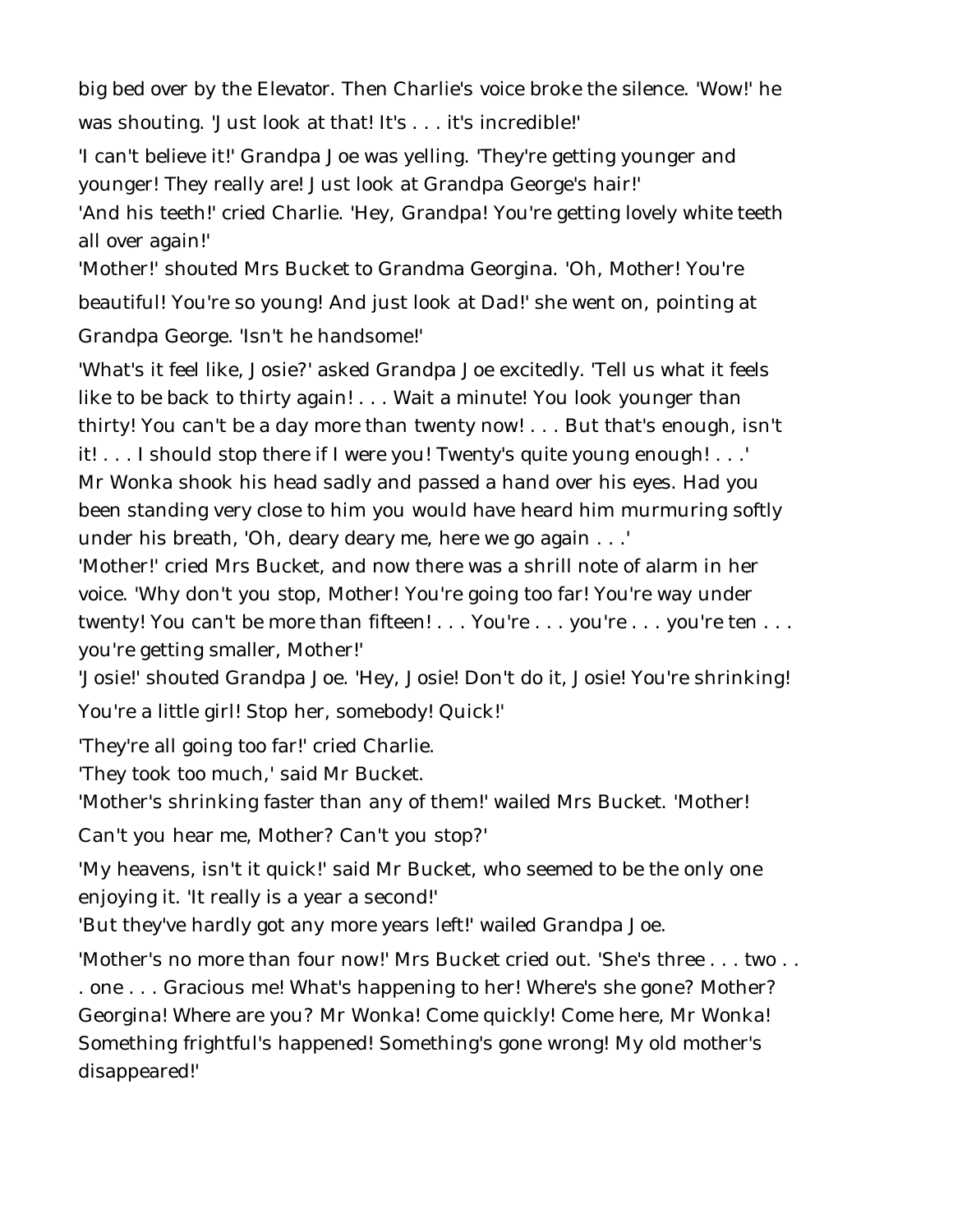Mr Wonka sighed and turned around and walked slowly and quite calmly back toward the bed.

'Where's my mother?' bawled Mrs Bucket.

'Look at Josephine!' cried Grandpa Joe. 'Just look at her! I ask you!' Mr Wonka looked first at Grandma Josephine. She was sitting in the middle of the huge bed, bawling her head off. 'Wa! Wa! Wa!' she said. 'Wa! Wa! Wa! Wa!

Wa!'

'She's a screaming baby!' cried Grandpa Joe. 'I've got a screaming baby for a wife!'

'The other one's Grandpa George!' Mr Bucket said, smiling happily. 'The slightly bigger one there crawling around. He's my wife's father.'

'That's right! He's my father!' wailed Mrs Bucket. 'And where's Georgina, my old mother? She's vanished! She's nowhere, Mr Wonka! She's absolutely nowhere! I saw her getting smaller and smaller and in the end she got so small she just disappeared into thin air! What I want to know is where's she gone to! And how in the world are we going to get her back!'

'Ladies and gentlemen!' said Mr Wonka, coming up close and raising both hands for silence. 'Please, I beg you, do not ruffle yourselves! There's nothing to worry about . . .'

'You call it nothing!' cried poor Mrs Bucket. 'When my old mother's gone down the drain and my father's a howling baby . . .'

'A lovely baby,' said Mr Wonka.

'I quite agree,' said Mr Bucket.

'What about my Josie?' cried Grandpa Joe.

'What about her?' said Mr Wonka.

'Well . . .'

'A great improvement, sir,' said Mr Wonka, 'don't you agree?'

'Oh, yes!' said Grandpa Joe. 'I mean NO! What am I saying? She's a howling baby!'

'But in perfect health,' said Mr Wonka. 'May I ask you, sir, how many pills she took?'

'Four,' said Grandpa Joe glumly. 'They all took four.'

Mr Wonka made a wheezing noise in his throat and a look of great sorrow came over his face. 'Why oh why can't people be more sensible?' he said sadly. 'Why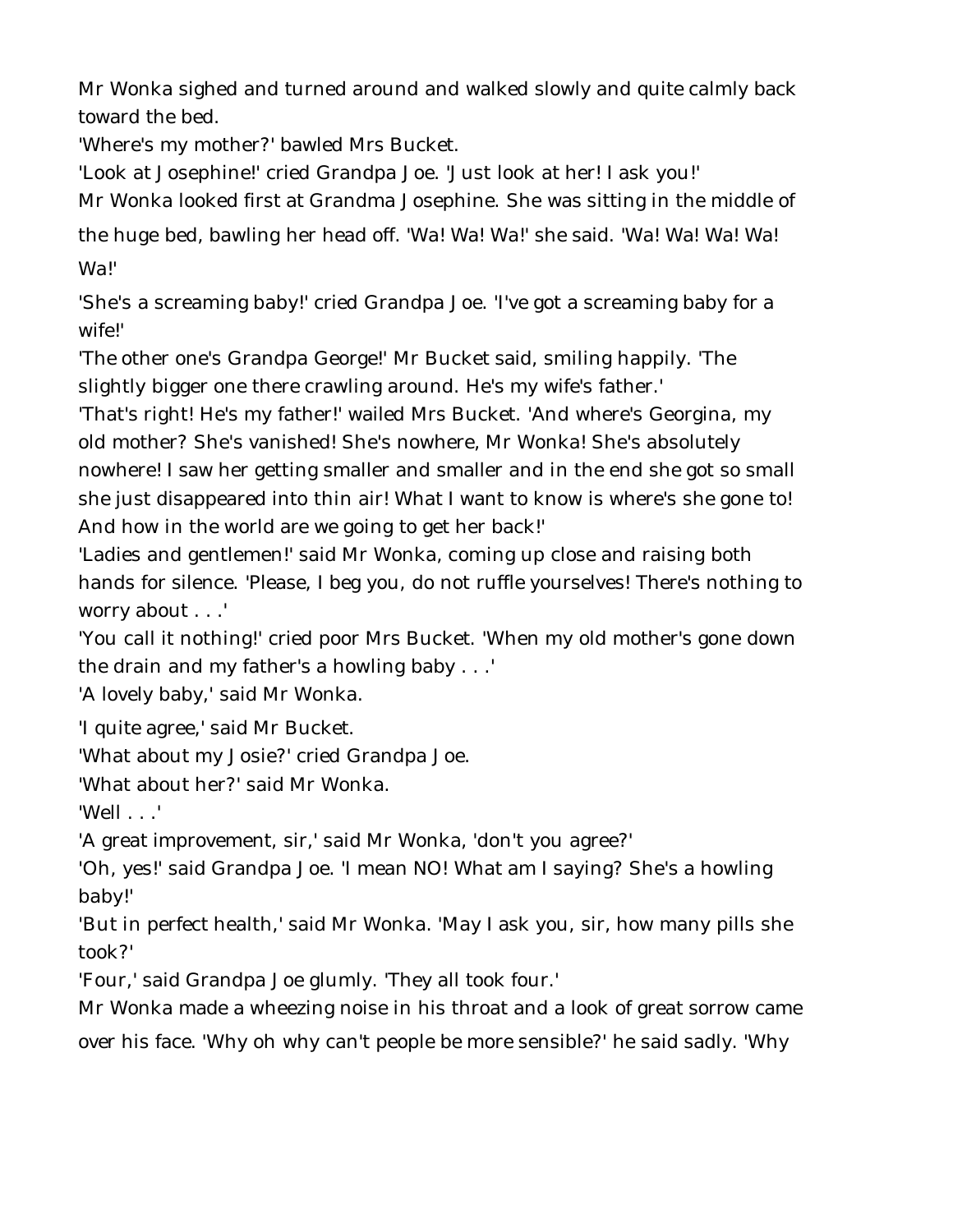don't they listen to me when I tell them something? I explained very carefully beforehand that each pill makes the taker exactly twenty years younger. So if Grandma Josephine took four of them, she automatically became younger by four times twenty, which is . . . wait a minute now . . . four twos are eight . . . add a nought . . . that's eighty . . . so she automatically became younger by eighty years. How old, sir, was your wife, if I may ask, before this happened?' 'She was eighty last birthday,' Grandpa Joe answered. 'She was eighty and three months.'

'There you are, then!' cried Mr Wonka, flashing a happy smile. 'The Wonka-Vite worked perfectly! She is now precisely three months old! And a plumper rosier infant I've never set eyes on!'

'Nor me,' said Mr Bucket. 'She'd win a prize in any baby competition.'

'First prize,' said Mr Wonka.

'Cheer up, Grandpa,' said Charlie, taking the old man's hand in his. 'Don't be sad. She's a beautiful baby.'

'Madam,' said Mr Wonka, turning to Mrs Bucket. 'How old, may I ask, was Grandpa George, your father?'

'Eighty-one,' wailed Mrs Bucket. 'He was eighty-one exactly.'

'Which makes him a great big bouncing one-year-old boy now,' said Mr Wonka happily.

'How splendid!' said Mr Bucket to his wife. 'You'll be the first person in the world to change her father's nappies!'

'He can change his own rotten nappies!' said Mrs Bucket. 'What I want to know is where's my mother? Where's Grandma Georgina?'

'Ah-ha,' said Mr Wonka. 'Oh-ho . . . Yes, indeed . . . Where oh where has Georgina gone? How old, please, was the lady in question?' 'Seventy-eight,' Mrs Bucket told him.

'Well, of course!' laughed Mr Wonka. 'That explains it!'

'What explains what?' snapped Mrs Bucket.

'My dear madam,' said Mr Wonka. 'If she was only seventy-eight and she took enough Wonka-Vite to make her eighty years younger, then naturally she's vanished. She's bitten off more than she could chew! She's taken off more years than she had!'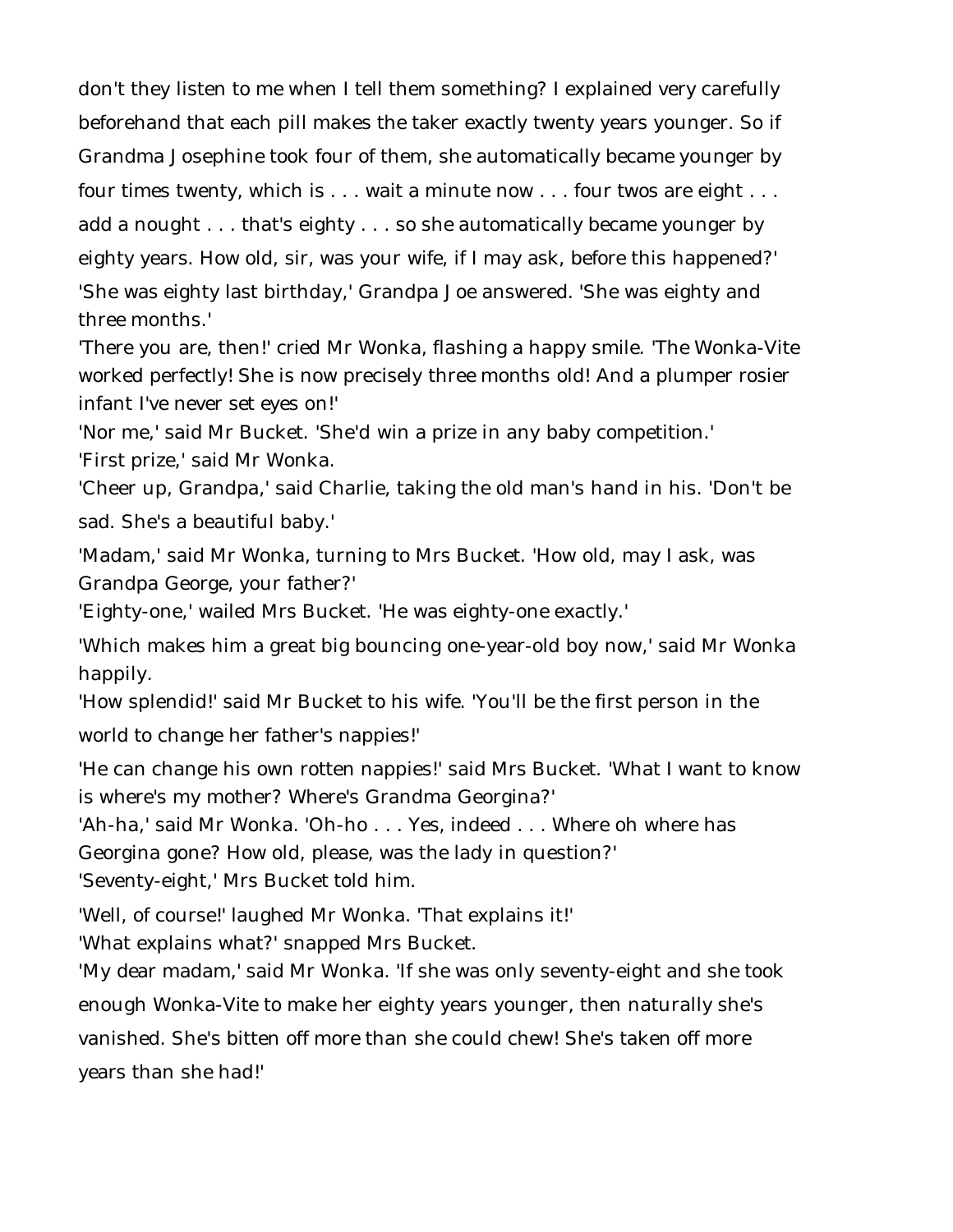'Explain yourself,' said Mrs Bucket. 'Simple arithmetic,' said Mr Wonka. 'Subtract eighty from seventy-eight and what do you get?' 'Minus two!' said Charlie. 'Hooray!' said Mr Bucket. 'My mother-in-law's minus two years old!' 'Impossible!' said Mrs Bucket. 'It's true,' said Mr Wonka. 'And where is she now, may I ask?' said Mrs Bucket. 'That's a good question,' said Mr Wonka. 'A very good question. Yes, indeed. Where is she now?' 'You don't have the foggiest idea, do you?' 'Of course I do,' said Mr Wonka. 'I know exactly where she is.' 'Then tell me!' 'You must try to understand,' said Mr Wonka, 'that if she is now minus two, she's got to add two more years before she can start again from nought. She's got to wait it out.' 'Where does she wait?' said Mrs Bucket. 'In the Waiting Room, of course,' said Mr Wonka. BOOM!-BOOM! said the drums of the Oompa-Loompa band. BOOM-BOOM! BOOM-BOOM! And all the Oompa-Loompas, all the hundreds of them

standing there in the Chocolate Room began to sway and hop and dance to the rhythm of the music. 'Attention, please!' they sang.

'Attention, please! Attention, please! Don't dare to talk! Don't dare to sneeze! Don't doze or daydream! Stay awake! Your health, your very life's at stake! Ho-ho, you say, they can't mean me. Ha-ha, we answer, wait and see.

Did any of you ever meet A child called Goldie Pinklesweet? Who on her seventh birthday went To stay with Granny down in Kent.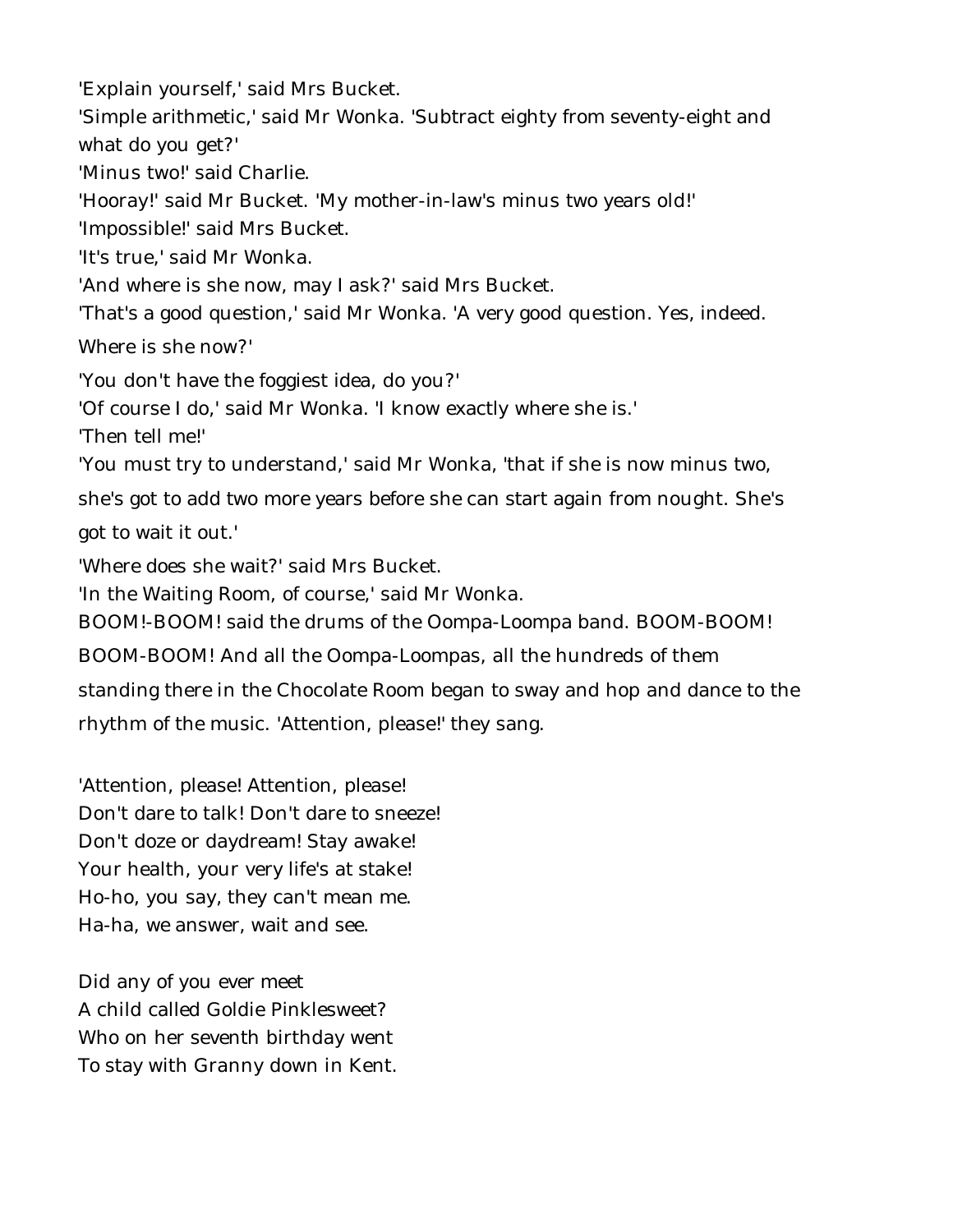At lunchtime on the second day Of dearest little Goldie's stay, Granny announced, "I'm going down To do some shopping in the town." (D'you know why Granny didn't tell The child to come along as well? She's going to the nearest inn To buy herself a double gin.)

So out she creeps. She shuts the door. And Goldie, after making sure That she is really by herself, Goes quickly to the medicine shelf, And there, her little greedy eyes See pills of every shape and size, Such fascinating colours too – Some green, some pink, some brown, some blue. "All right," she says, "let's try the brown." She takes one pill and gulps it down. "Yum-yum!" she cries. "Hooray! What fun! They're chocolate-coated, every one!" She gobbles five, she gobbles ten, She stops her gobbling only when The last pill's gone. There are no more. Slowly she rises from the floor. She stops. She hiccups. Dear, oh dear, She starts to feel a trifle queer.

You see, how could young Goldie know, For nobody had told her so, That Grandmama, her old relation, Suffered from frightful constipation. This meant that every night she'd give Herself a powerful laxative, And all the medicines that she'd bought Were naturally of this sort.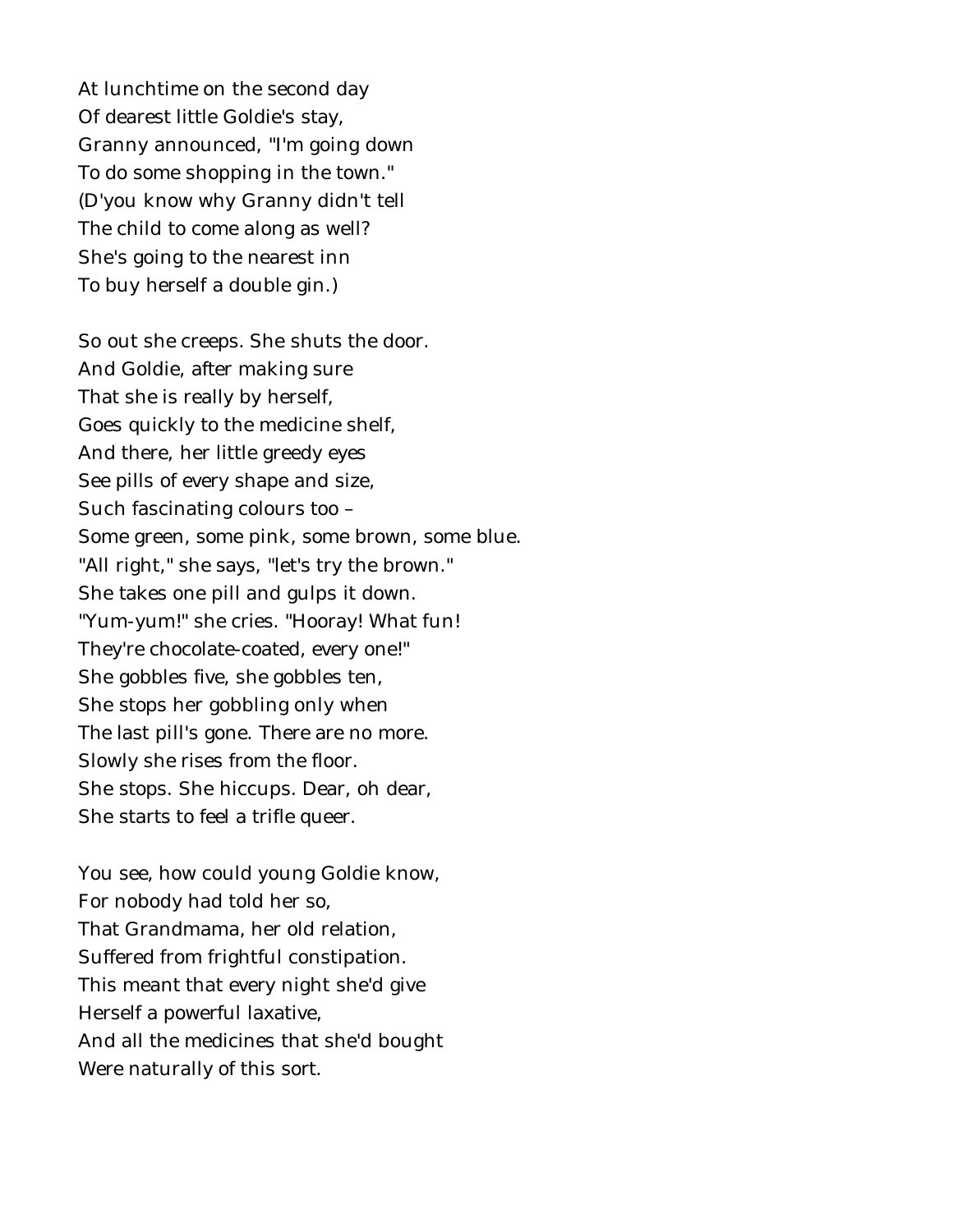The pink and red and blue and green Were all extremely strong and mean. But far more fierce and meaner still, Was Granny's little chocolate pill. Its blast effect was quite uncanny. It used to shake up even Granny. In point of fact she did not dare To use them more than twice a year. So can you wonder little Goldie Began to feel a wee bit mouldy?

Inside her tummy, something stirred. A funny gurgling sound was heard, And then, oh dear, from deep within, The ghastly rumbling sounds begin! They rumbilate and roar and boom! They bounce and echo round the room! The floorboards shake and from the wall Some bits of paint and plaster fall. Explosions, whistles, awful bangs Were followed by the loudest clangs. (A man next door was heard to say, "A thunderstorm is on the way.") But on and on the rumbling goes. A window cracks, a lamp-bulb blows. Young Goldie clutched herself and cried, "There's something wrong with my inside!" This was, we very greatly fear, The understatement of the year. For wouldn't any child feel crummy, With loud explosions in her tummy?

Granny, at half past two, came in, Weaving a little from the gin, But even so she quickly saw The empty bottle on the floor.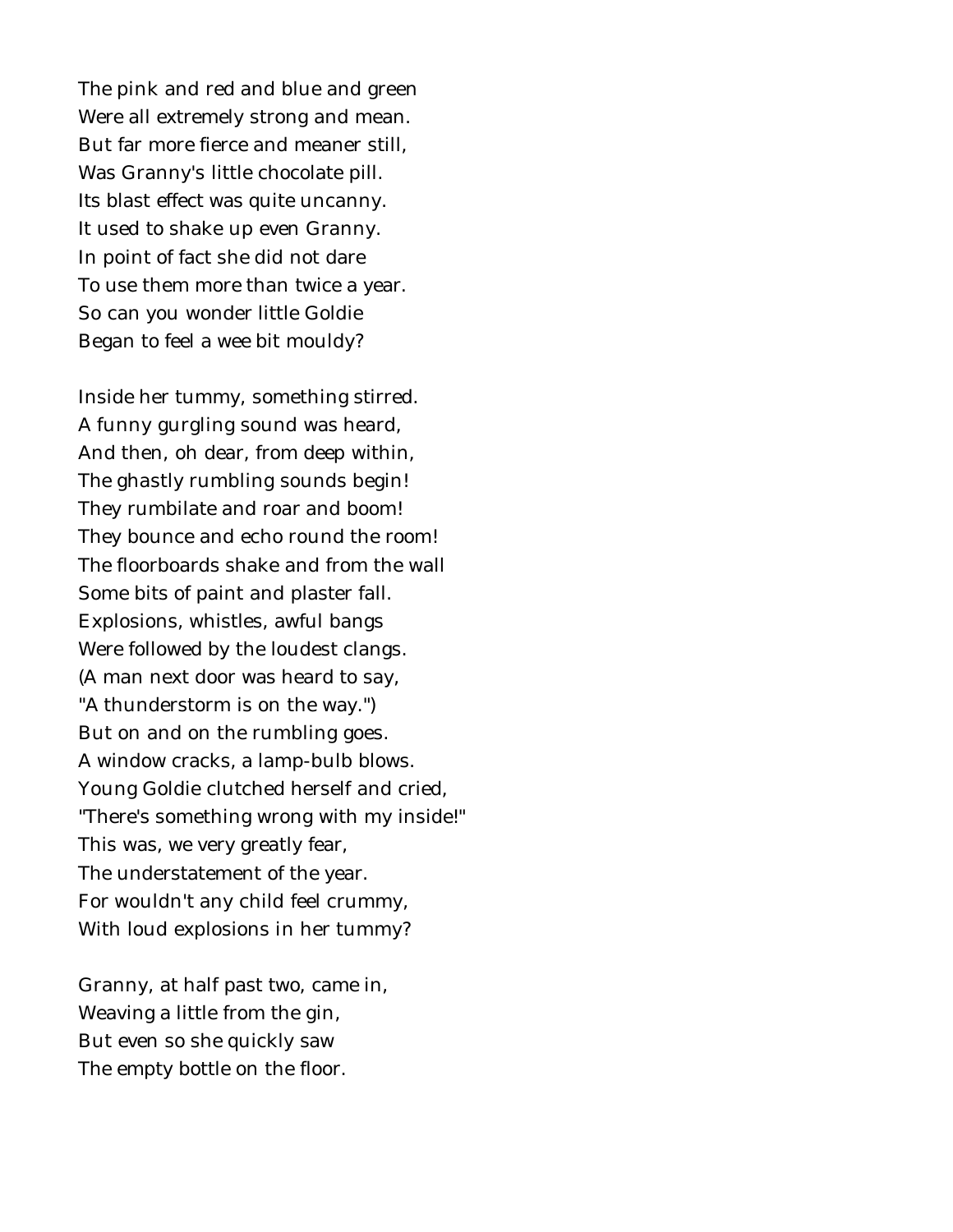"My precious laxatives!" she cried. "I don't feel well," the girl replied. Angrily Grandma shook her head. "I'm really not surprised," she said. "Why can't you leave my pills alone?" With that, she grabbed the telephone And shouted, "Listen, send us quick An ambulance! A child is sick! It's number fifty, Fontwell Road! Come fast! I think she might explode!"

We're sure you do not wish to hear About the hospital and where They did a lot of horrid things With stomach-pumps and rubber rings. Let's answer what you want to know: Did Goldie live or did she go? The doctors gathered round her bed. "There's really not much hope," they said. "She's going, going, gone!" they cried. "She's had her chips! She's dead! She's dead!" "I'm not so sure," the child replied. And all at once she opened wide Her great big bluish eyes and sighed, And gave the anxious docs a wink, And said, "I'll be okay, I think."

So Goldie lived and back she went At first to Granny's place in Kent. Her father came the second day And fetched her in a Chevrolet, And drove her to their home in Dover. But Goldie's troubles were not over. You see, if someone takes enough Of any highly dangerous stuff, One will invariably find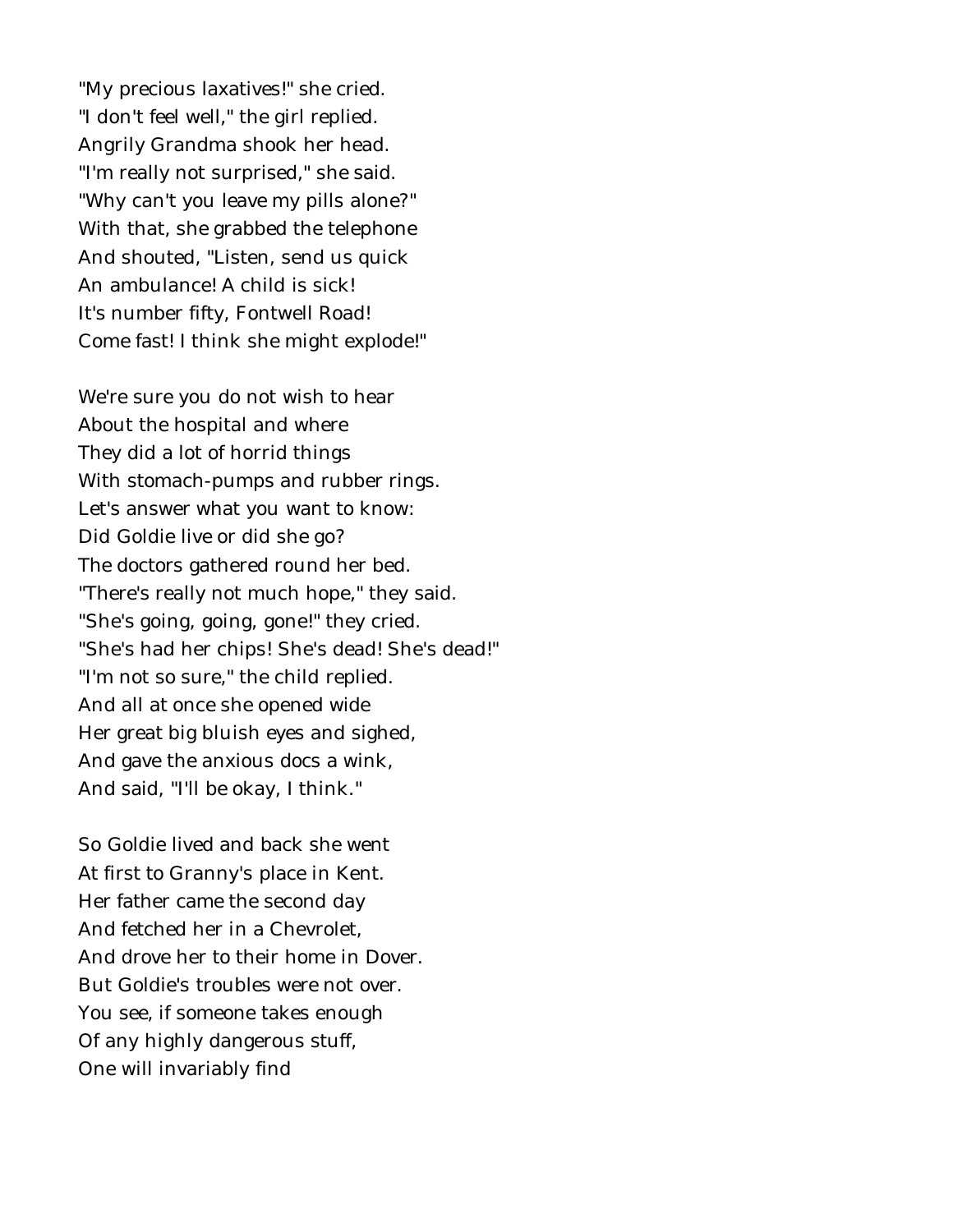Some traces of it left behind. It pains us greatly to relate That Goldie suffered from this fate. She'd taken such a massive fill Of this unpleasant kind of pill, It got into her blood and bones, It messed up all her chromosomes, It made her constantly upset, And she could never really get The beastly stuff to go away. And so the girl was forced to stay For seven hours every day Within the everlasting gloom Of what we call The Ladies Room. And after all, the W.C. Is not the gayest place to be. So now, before it is too late, Take heed of Goldie's dreadful fate. And seriously, all jokes apart, Do promise us across your heart That you will never help yourself To medicine from the medicine shelf.'

## **16 Vita-Wonk and Minusland**

'It's up to you, Charlie my boy,' said Mr Wonka. 'It's your factory. Shall we let your Grandma Georgina wait it out for the next two years or shall we try to bring her back right now?'

'You don't really mean you might be able to bring her back?' cried Charlie. 'There's no harm in trying, is there . . . if that's the way you want it?' 'Oh yes! Of course I do! For Mother's sake especially! Can't you see how sad she is!'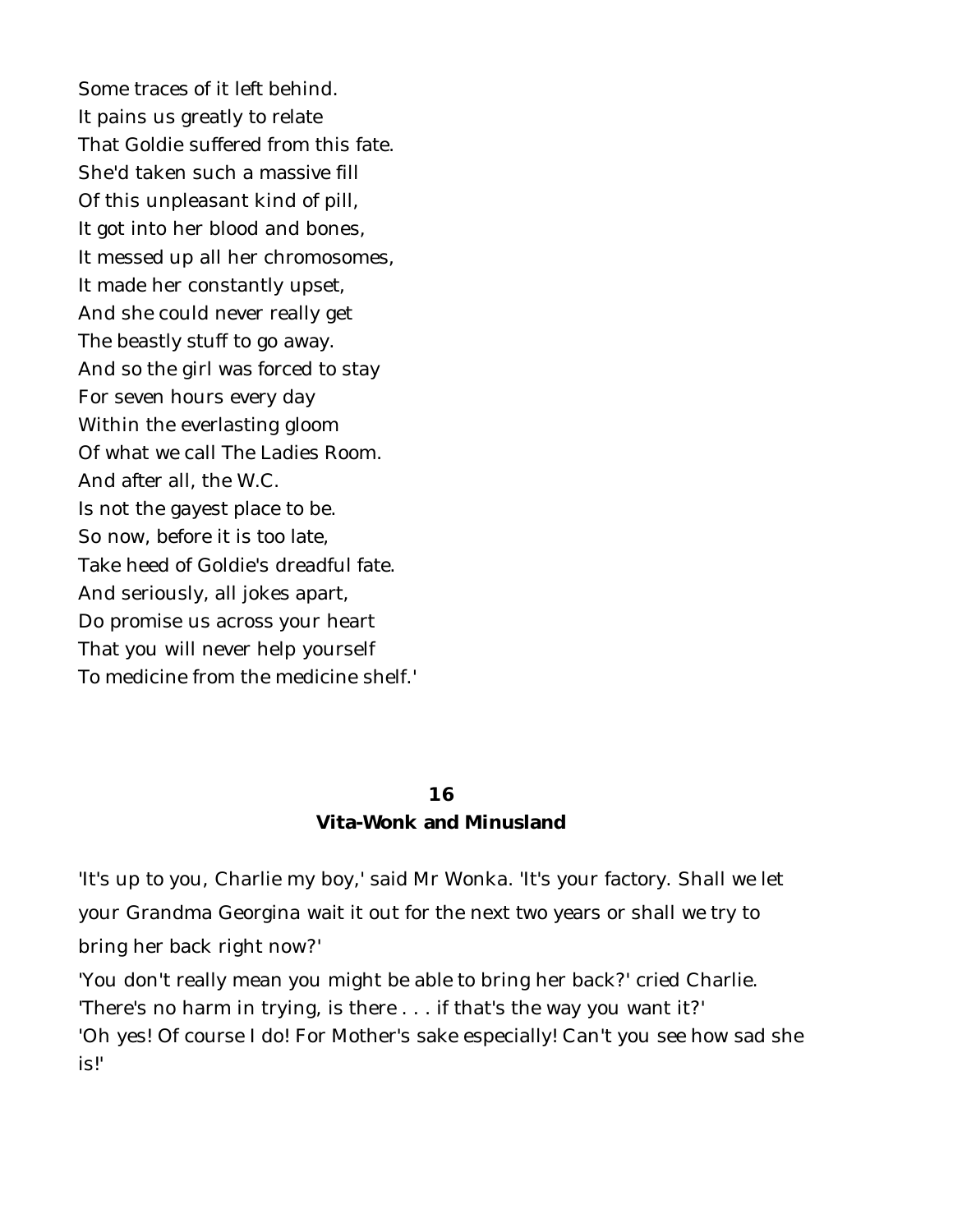Mrs Bucket was sitting on the edge of the big bed, dabbing her eyes with a hanky. 'My poor old mum,' she kept saying. 'She's minus two and I won't see her again for months and months and months – if ever at all!' Behind her, Grandpa Joe, with the help of an Oompa-Loompa, was feeding his three-month-old wife, Grandma Josephine, from a bottle. Alongside them, Mr Bucket was spooning something called 'Wonka's Squdgemallow Baby Food' into one-year-old Grandpa George's mouth but mostly all over his chin and chest. 'Big deal!' he was muttering angrily. 'What a lousy rotten rotten this is! They tell me I'm going to the Chocolate Factory to have a good time and I finish up being a mother to my father-in-law.'

'Everything's under control, Charlie,' said Mr Wonka, surveying the scene. 'They're doing fine. They don't need us here. Come along! We're off to hunt for Grandma!' He caught Charlie by the arm and went dancing towards the open door of the Great Glass Elevator. 'Hurry up, my dear boy, hurry up!' he cried. 'We've got to hustle if we're going to get there before!'

'Before what, Mr Wonka?'

'Before she gets subtracted of course! All Minuses are subtracted! Don't you know any arithmetic at all?'

They were in the Elevator now and Mr Wonka was searching among the hundreds of buttons for the one he wanted.

'Here we are!' he said, placing his finger delicately upon a tiny ivory button on which it said 'MINUSLAND'.

The doors slid shut. And then, with a fearful whistling whirring sound the great machine leaped away to the right. Charlie grabbed Mr Wonka's legs and held on for dear life. Mr Wonka pulled a jump-seat out of the wall and said, 'Sit down Charlie, quick, and strap yourself in tight! This journey's going to be rough and choppy!' There were straps on either side of the seat and Charlie buckled himself firmly in. Mr Wonka pulled out a second seat for himself and did the same.

'We are going a long way down,' he said. 'Oh, such a long way down we are going.'

The Elevator was gathering speed. It twisted and swerved. It swung sharply to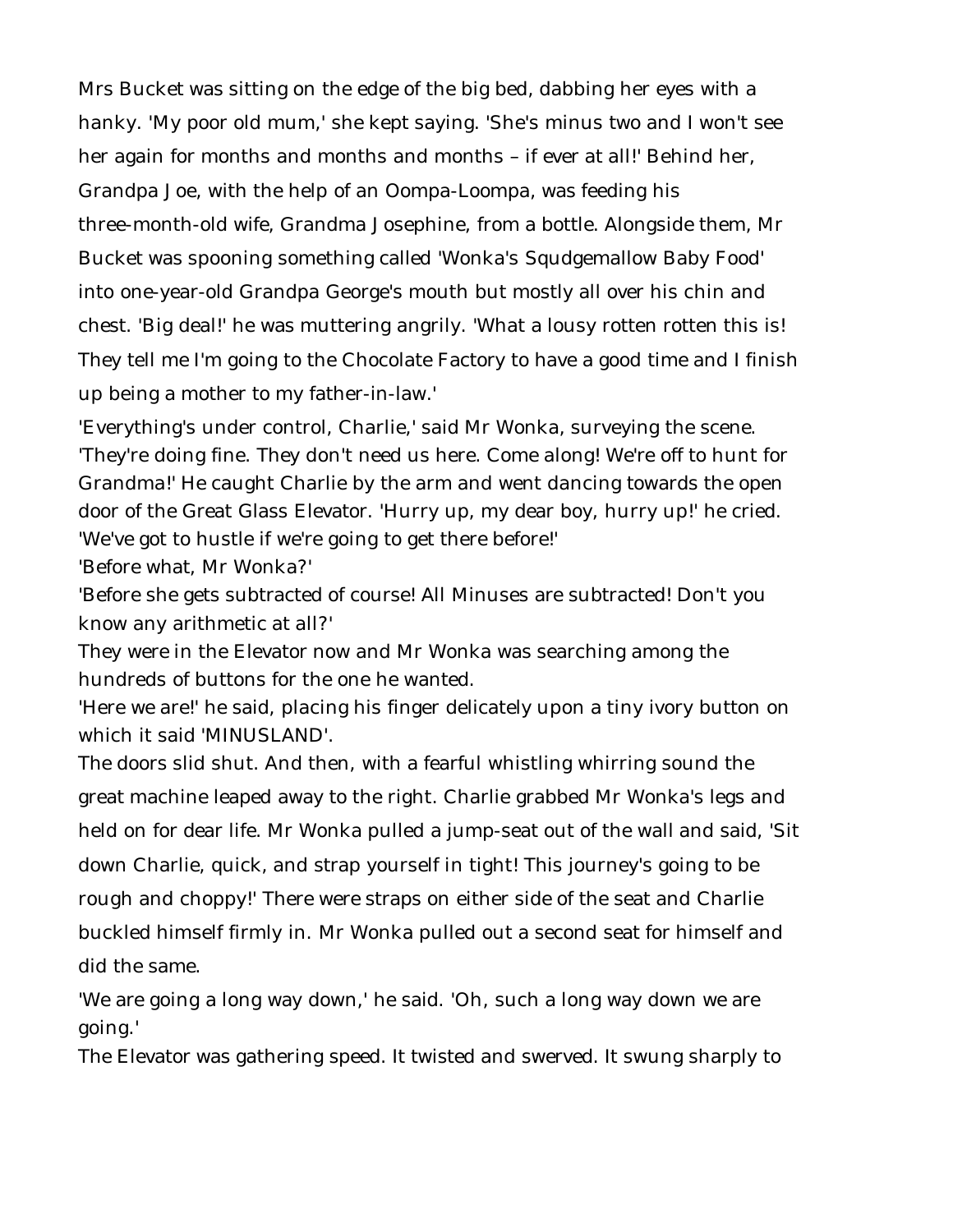the left, then it went right, then left again, and it was heading downward all the time – down and down and down. 'I only hope,' said Mr Wonka, 'the Oompa-Loompas aren't using the other Elevator today.' 'What other Elevator?' asked Charlie.

'The one that goes the opposite way on the same track as this.' 'Holy snakes, Mr Wonka! You mean we might have a collision?' 'I've always been lucky so far, my boy . . . Hey! Take a look out there! Quick!' Through the window, Charlie caught a glimpse of what seemed like an enormous quarry with a steep craggy-brown rock-face, and all over the rock-face there were hundreds of Oompa-Loompas working with picks and pneumatic drills.

'Rock-candy,' said Mr Wonka. 'That's the richest deposit of rock-candy in the world.'

The Elevator sped on. 'We're going deeper, Charlie. Deeper and deeper. We're about two hundred thousand feet down already.' Strange sights were flashing by outside, but the Elevator was travelling at such a terrific speed that only occasionally was Charlie able to recognize anything at all. Once, he thought he saw in the distance a cluster of tiny houses shaped like upside-down cups, and there were streets in between the houses and Oompa-Loompas walking in the streets. Another time, as they were passing some sort of a vast red plain dotted with things that looked like oil derricks, he saw a great spout of brown liquid spurting out of the ground high into the air. 'A gusher!' cried Mr Wonka, clapping his hands. 'A whacking great gusher! How splendid! Just when we needed it!'

'A what?' said Charlie.

'We've struck chocolate again, my boy. That'll be a rich new field. Oh, what a beautiful gusher! Just look at it go!'

On they roared, heading downward more steeply than ever now, and hundreds, literally hundreds of astonishing sights kept flashing by outside. There were giant cog-wheels turning and mixers mixing and bubbles bubbling and vast orchards of toffee-apple trees and lakes the size of football grounds filled with blue and gold and green liquid, and everywhere there were Oompa-Loompas! 'You realize,' said Mr Wonka, 'that what you saw earlier on when you went round the factory with all those naughty little children was only a tiny corner of the establishment. It goes down for miles and miles. And as soon as possible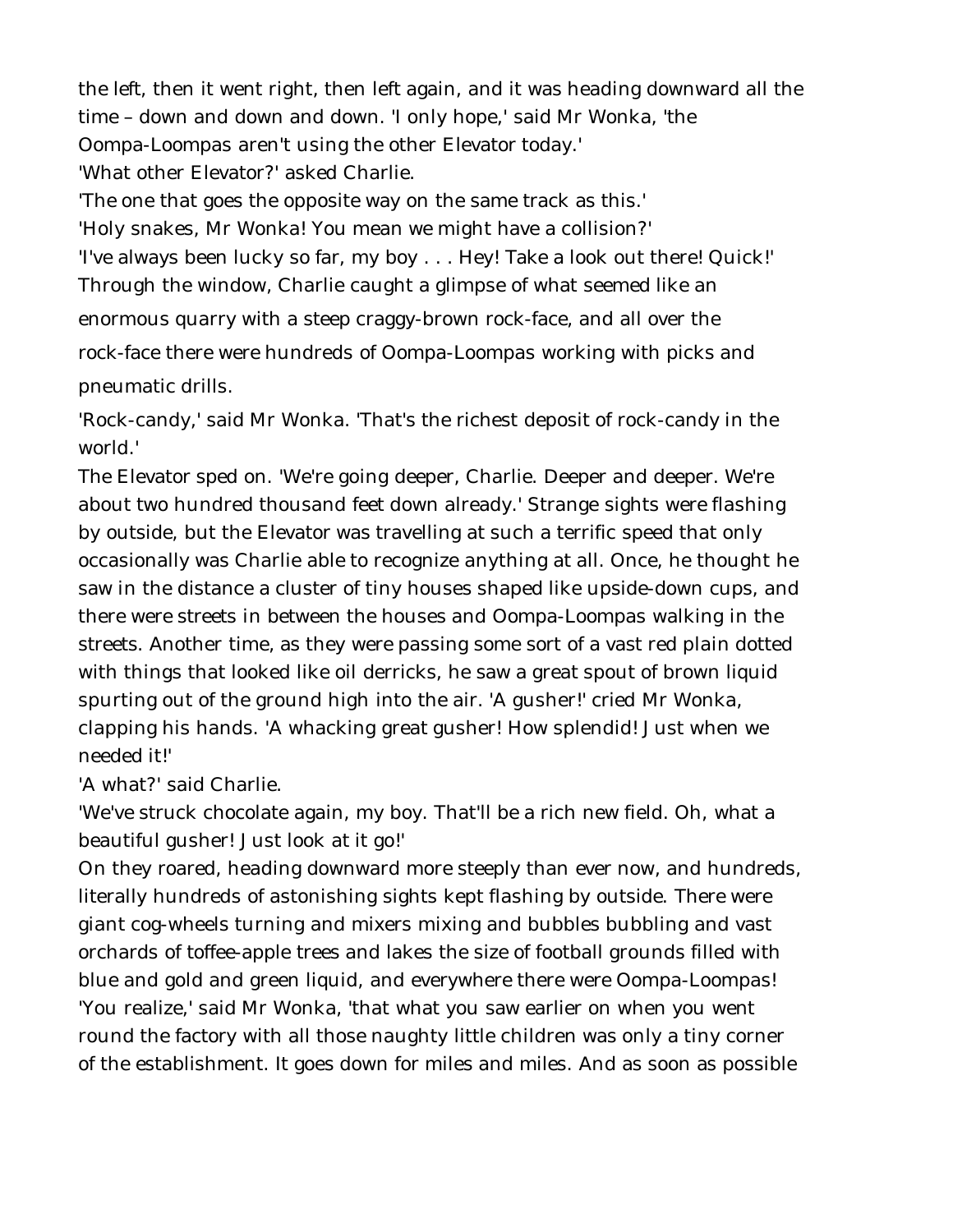I shall show you all the way around slowly and properly. But that will take three weeks. Right now we have other things to think about and I have important things to tell you. Listen carefully to me, Charlie. I must talk fast, for we'll be there in a couple of minutes.

'I suppose you guessed,' Mr Wonka went on, 'what happened to all those Oompa-Loompas in the Testing Room when I was experimenting with Wonka-Vite. Of course you did. They disappeared and became Minuses just like your Grandma Georgina. The recipe was miles too strong. One of them actually became Minus eighty-seven! Imagine that!'

'You mean he's got to wait eighty-seven years before he can come back?' Charlie asked.

'That's what kept bugging me, my boy. After all, one can't allow one's best friends to wait around as miserable Minuses for eighty-seven years . . .'

'And get subtracted as well,' said Charlie. 'That would be frightful.'

'Of course it would, Charlie. So what did I do? "Willy Wonka," I said to myself, "if you can invent Wonka-Vite to make people younger, then surely to goodness you can also invent something else to make people older!"'

'Ah-ha!' cried Charlie. 'I see what you're getting at. Then you could turn the Minuses quickly back into Pluses and bring them home again.'

'Precisely, my dear boy, precisely – always supposing, of course, that I could find out where the Minuses had gone to!'

The Elevator plunged on, diving steeply toward the centre of the Earth. All was blackness outside now. There was nothing to be seen.

'So once again,' Mr Wonka went on, 'I rolled up my sleeves and set to work.

Once again I squeezed my brain, searching for the new recipe . . . I had to create age . . . to make people old . . . old, older, oldest . . . "Ha-ha!" I cried, for now the ideas were beginning to come. "What is the oldest living thing in the world? What lives longer than anything else?"'

'A tree,' Charlie said.

'Right you are, Charlie! But what kind of a tree? Not the Douglas Fir. Not the Oak. Not the Cedar. No no, my boy. It is a tree called the Bristlecone Pine that grows upon the slopes of Wheeler Peak in Nevada, U.S.A. You can find Bristlecone Pines on Wheeler Peak today that are over four thousand years old! This is fact, Charlie. Ask any dendrochronologist you like (and look that word up in the dictionary when you get home, will you, please?). So that started me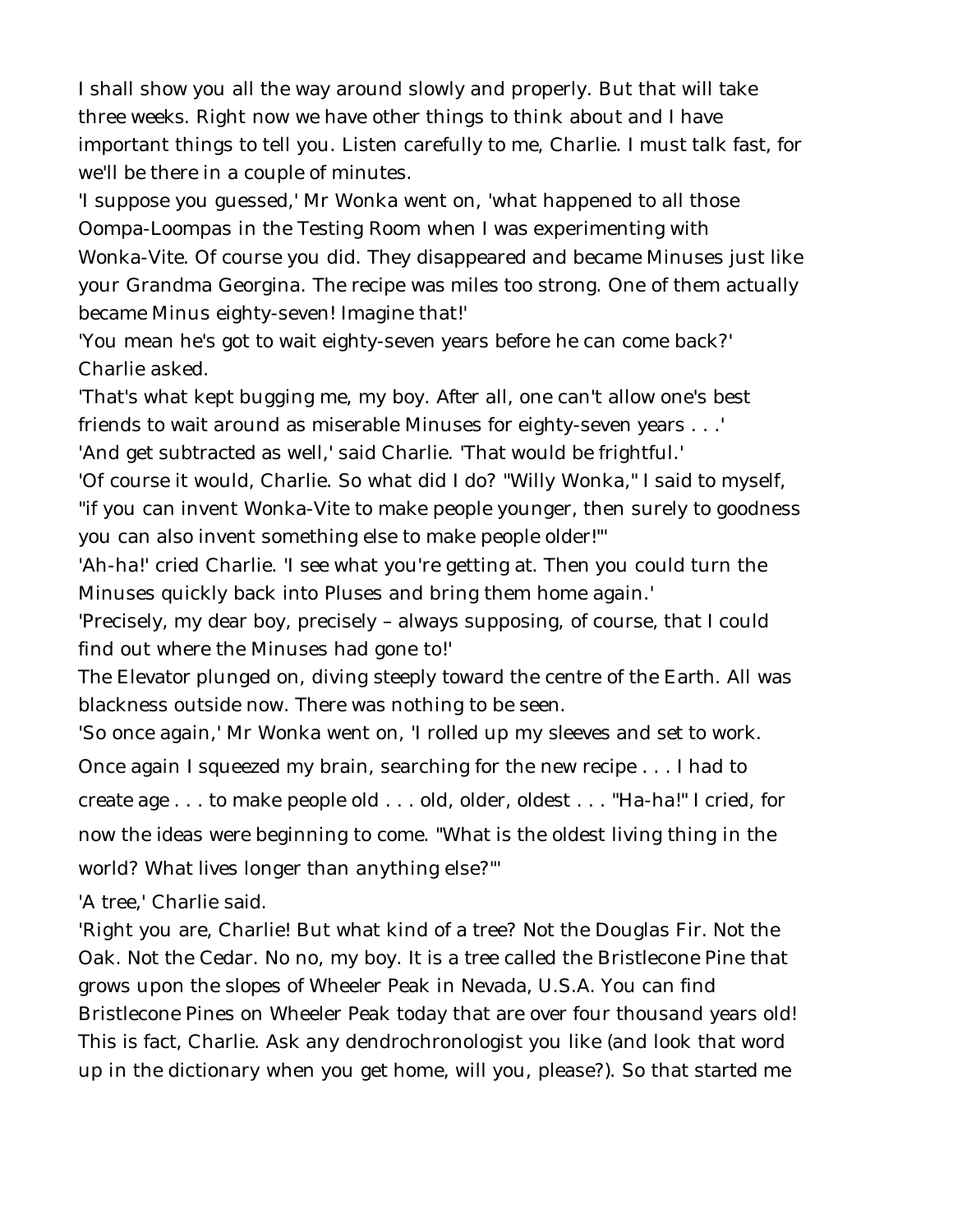off. I jumped into the Great Glass Elevator and rushed all over the world collecting special items from the oldest living things . . .

A PINT OF SAP FROM A 4000-YEAR-OLD BRISTLECONE PINE THE TOE-NAIL CLIPPINGS FROM A 168-YEAR-OLD RUSSIAN FARMER CALLED PETROVITCH GREGOROVITCH AN EGG LAID BY A 200-YEAR-OLD TORTOISE BELONGING TO THE KING OF TONGA THE TAIL OF A 51-YEAR-OLD HORSE IN ARABIA THE WHISKERS OF A 36-YEAR-OLD CAT CALLED CRUMPETS AN OLD FLEA WHICH HAD LIVED ON CRUMPETS FOR 36 YEARS THE TAIL OF A 207-YEAR-OLD GIANT RAT FROM TIBET THE BLACK TEETH OF A 97-YEAR OLD GRIMALKIN LIVING IN A CAVE ON MOUNT POPOCATEPETL

THE KNUCKLEBONES OF A 700-YEAR-OLD CATTALOO FROM PERU . . .

. . . All over the world, Charlie, I tracked down very old and ancient animals and took an important little bit of something from each one of them – a hair or an eyebrow or sometimes it was no more than an ounce or two of the jam scraped from between its toes while it was sleeping. I tracked down THE WHISTLE-PIG, THE BOBOLINK, THE SKROCK, THE POLLY-FROG, THE GIANT CURLICUE, THE STINGING SLUG AND THE VENOMOUS SQUERKLE who can spit poison right into your eye from fifty yards away. But there's no time to tell you about them all now, Charlie. Let me just say quickly that in the end, after lots of boiling and bubbling and mixing and testing in my Inventing Room, I produced one tiny cupful of oily black liquid and gave four drops of it to a brave twenty-year-old Oompa-Loompa volunteer to see what happened.' 'What did happen?' Charlie asked.

'It was fantastic!' cried Mr Wonka. 'The moment he swallowed it, he began wrinkling and shrivelling up all over and his hair started dropping off and his teeth started falling out and, before I knew it, he had suddenly become an old fellow of seventy-five! And thus, my dear Charlie, was Vita-Wonk invented!' 'Did you rescue all the Oompa-Loompa Minuses, Mr Wonka?'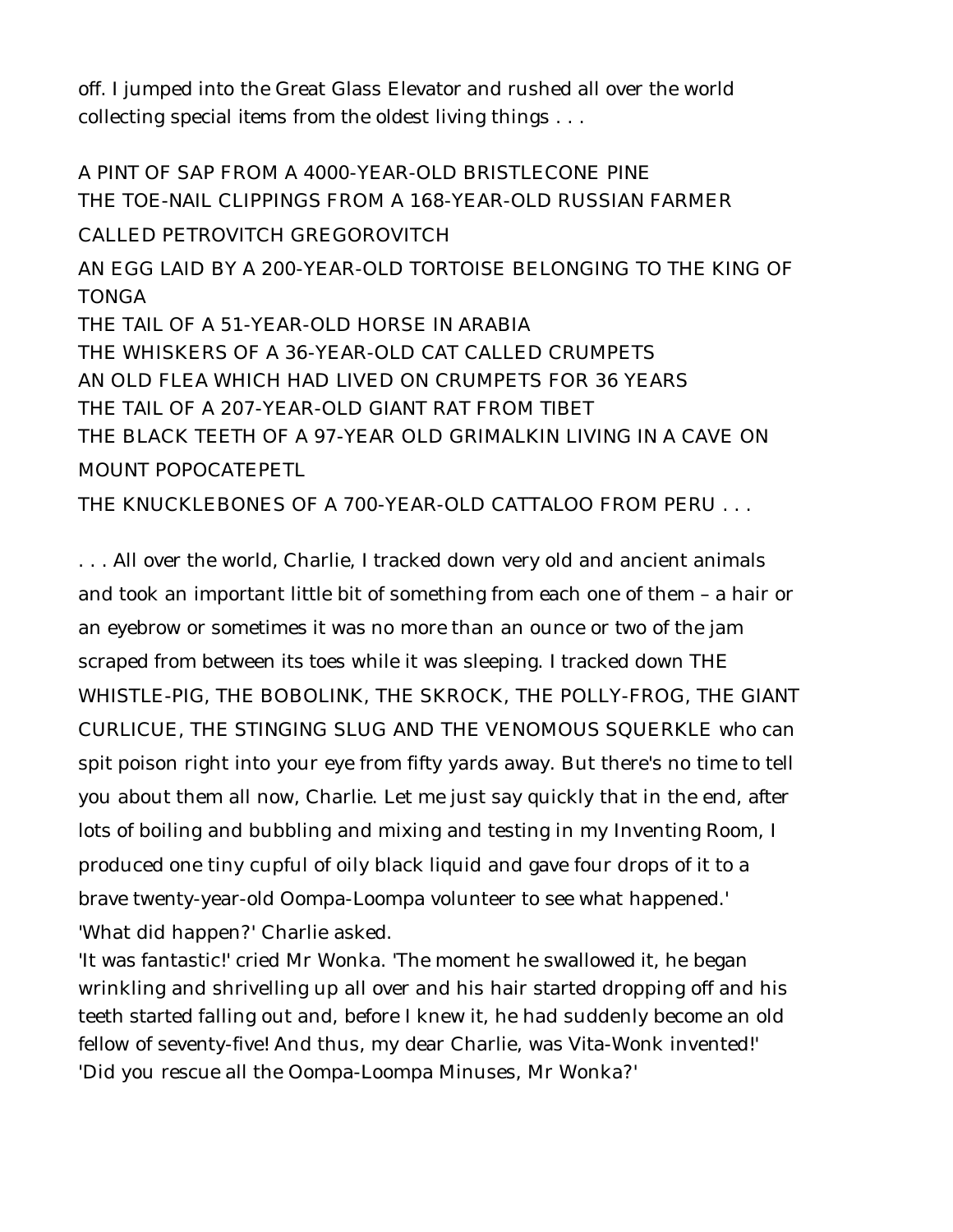'Every single one of them, my boy! One hundred and thirty-one all told! Mind you, it wasn't quite as easy as all that. There were lots of snags and complications along the way. . . . Good heavens! We're nearly there! I must stop talking now and watch where we're going.'

Charlie realized that the Elevator was no longer rushing and roaring. It was hardly moving at all now. It seemed to be drifting. 'Undo your straps,' Mr Wonka said. 'We must get ready for action.' Charlie undid his straps and stood up and peered out. It was an eerie sight. They were drifting in a heavy grey mist and the mist was swirling and swishing around them as though driven by winds from many sides. In the distance, the mist was darker and almost black and it seemed to be swirling more fiercely than ever over there. Mr Wonka slid open the doors. 'Stand back!' he said. 'Don't fall out, Charlie, whatever you do!' The mist came into the Elevator. It had the fusty reeky smell of an old underground dungeon. The silence was overpowering. There was no sound at all, no whisper of wind, no voice of creature or insect, and it gave Charlie a queer frightening feeling to be standing there in the middle of this grey inhuman nothingness – as though he were in another world altogether, in some place where man should never be.

'Minusland!' whispered Mr Wonka. 'This is it, Charlie! The problem now is to find her. We may be lucky . . . and there again, we may not!'

### **17**

### **Rescue in Minusland**

'I don't like it here at all,' Charlie whispered. 'It gives me the willies.'

'Me, too,' Mr Wonka whispered back. 'But we've got a job to do, Charlie, and we must go through with it.'

The mist was condensing now on the glass walls of the Elevator making it difficult to see out except through the open doors.

'Do any other creatures live here, Mr Wonka?'

'Plenty of Gnoolies.'

'Are they dangerous?'

'If they bite you, they are. You're a gonner, my boy, if you're bitten by a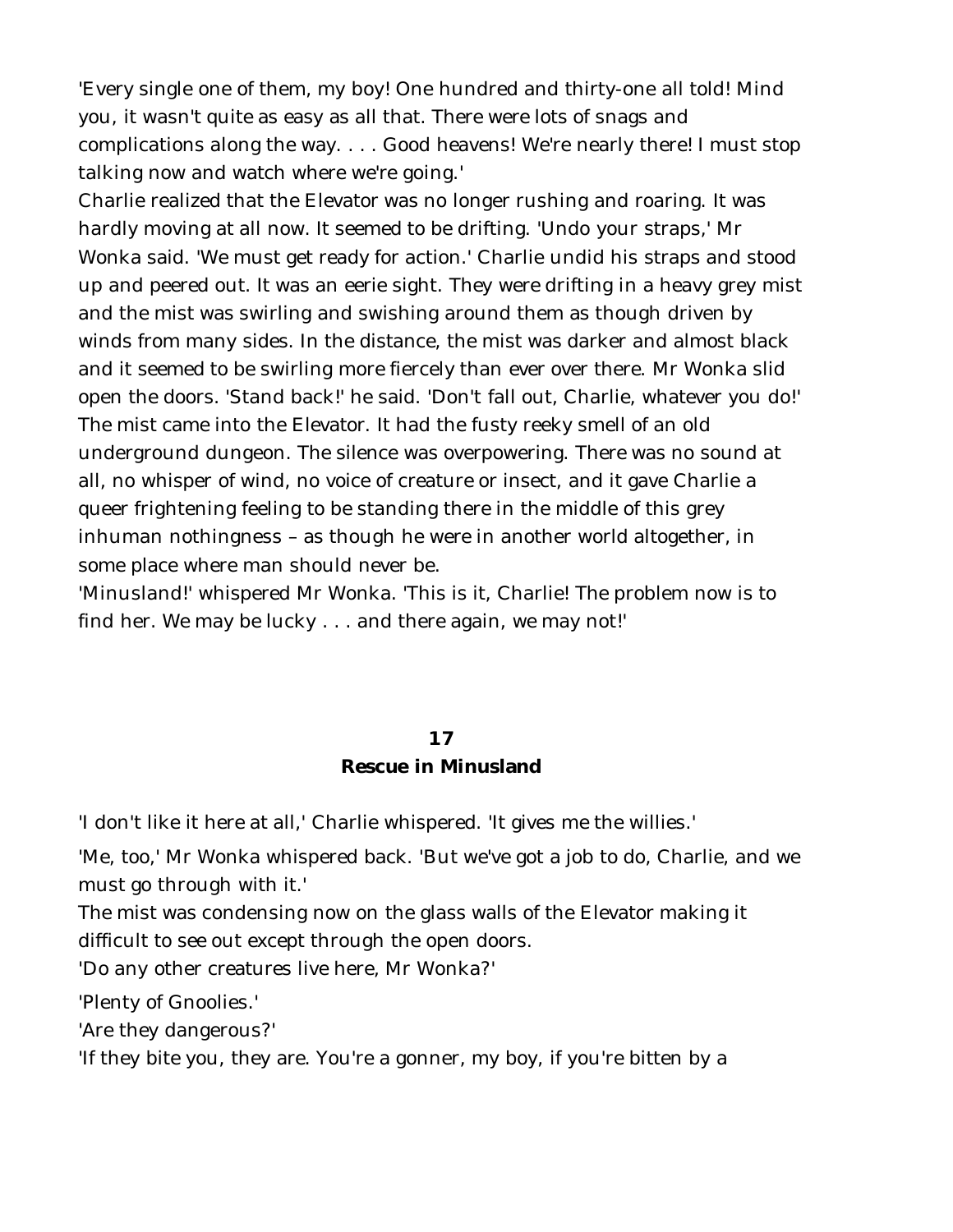Gnooly.'

The Elevator drifted on, rocking gently from side to side. The grey-black oily fog swirled around them.

'What does a Gnooly look like, Mr Wonka?'

'They don't look like anything, Charlie. They can't.'

'You mean you've never seen one?'

'You can't see Gnoolies, my boy. You can't even feel them . . . until they

puncture your skin . . . then it's too late. They've got you.'

'You mean . . . there might be swarms of them all around us this very moment?' Charlie asked.

'There might,' said Mr Wonka.

Charlie felt his skin beginning to creep. 'Do you die at once?' he asked. 'First you become subtracted . . . a little later you are divided . . . but very slowly . . . it takes a long time . . . it's long division and it's very painful. After that, you become one of them.'

'Couldn't we shut the door?' Charlie asked.

'I'm afraid not, my boy. We'd never see her through the glass. There's too much mist and moisture. She's not going to be easy to pick out anyway.'

Charlie stood at the open door of the Elevator and stared into the swirling vapours. This, he thought, is what hell must be like . . . hell without heat . . . there was something unholy about it all, something unbelievably diabolical . . . It was all so deathly quiet, so desolate and empty . . . At the same time, the constant movement, the twisting and swirling of the misty vapours, gave one the feeling that some very powerful force, evil and malignant, was at work all around . . . Charlie felt a jab on his arm! He jumped! He almost jumped out of the Elevator! 'Sorry,' said Mr Wonka. 'It's only me.'

'Oh-h-h!' Charlie gasped. 'For a second, I thought . . .'

'I know what you thought, Charlie . . . And by the way, I'm awfully glad you're with me. How would you like to come here alone . . . as I did . . . as I had to . . . many times?'

'I wouldn't,' said Charlie.

'There she is!' said Mr Wonka, pointing. 'No, she isn't! . . . Oh, dear! I could have sworn I saw her for a moment right over there on the edge of that dark patch. Keep watching, Charlie.'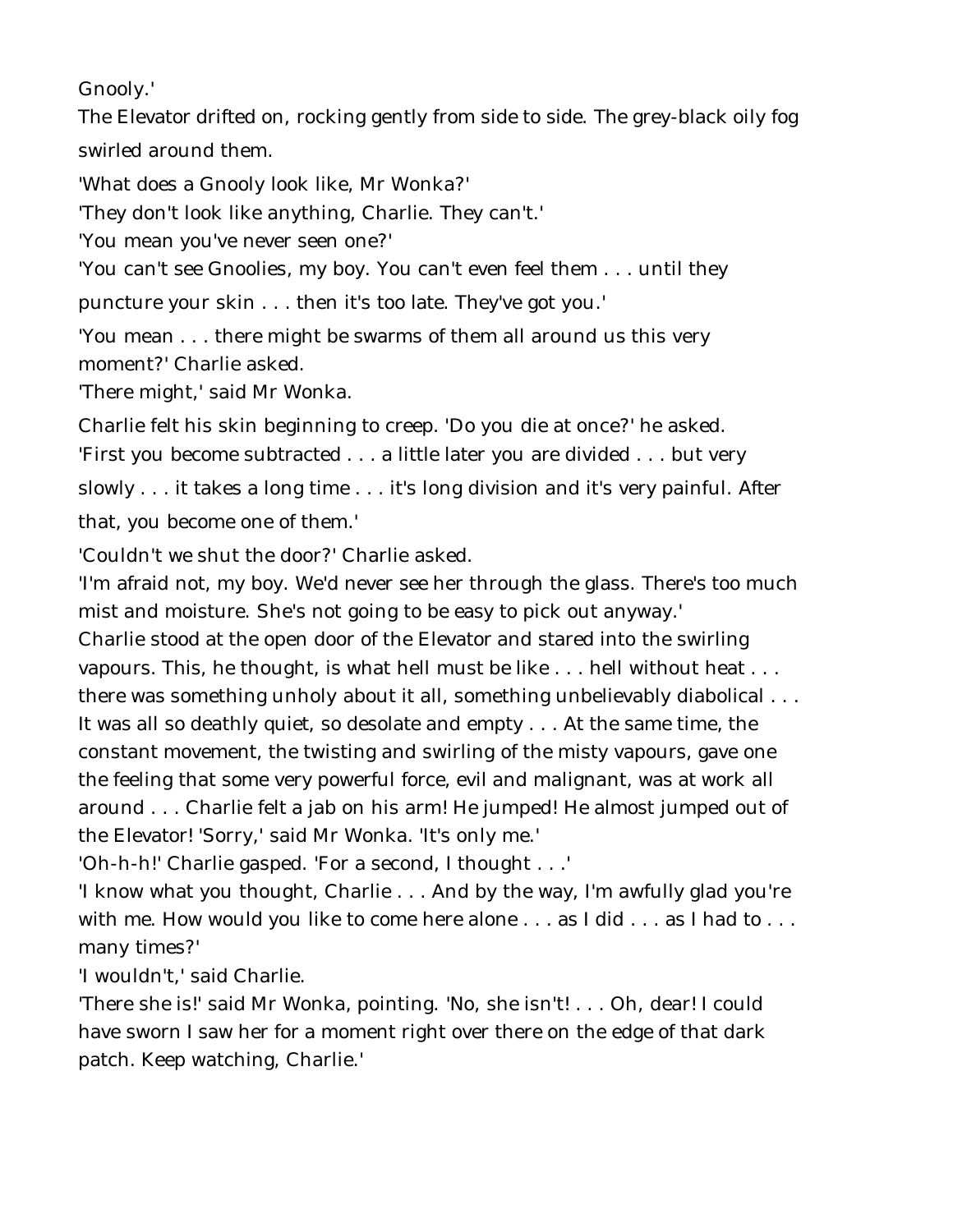'There!' said Charlie. 'Over there. Look!'

'Where?' said Mr Wonka. 'Point to her, Charlie!'

'She's . . . she's gone again. She sort of faded away,' Charlie said.

They stood at the open door of the Elevator, peering into the swirly grey vapours.

'There! Quick! Right there!' Charlie cried. 'Can't you see her?'

'Yes, Charlie! I see her! I'm moving up close now!'

Mr Wonka reached behind him and began touching a number of buttons.

'Grandma!' Charlie cried out. 'We've come to get you, Grandma!'

They could see her faintly through the mist, but oh so faintly. And they could

see the mist through her as well. She was transparent. She was hardly there at

all. She was no more than a shadow. They could see her face and just the

faintest outline of her body swathed in a sort of gown. But she wasn't upright.

She was floating lengthwise in the swirling vapour.

'Why is she lying down?' Charlie whispered.

'Because she's a Minus, Charlie. Surely you know what a minus looks like . . . Like that . . .' Mr Wonka drew a horizontal line in the air with his finger.

The Elevator glided close. The ghostly shadow of Grandma Georgina's face was no more than a yard away now. Charlie reached out through the door to touch her but there was nothing there to touch. His hand went right through her skin. 'Grandma!' he gasped. She began to drift away.

'Stand back!' ordered Mr Wonka, and suddenly, from some secret place inside his coat-tails he whisked out a spray-gun. It was one of those old-fashioned things people used to use for spraying fly-spray around the room before aerosols came along. He aimed the spray-gun straight at the shadow of Grandma Georgina and he pumped the handle hard ONCE . . . TWICE . . .

THREE TIMES! Each time, a fine black spray spurted out from the nozzle of the gun. Instantly, Grandma Georgina disappeared.

'A bull's eye!' cried Mr Wonka, jumping up and down with excitement. 'I got her with both barrels! I plussed her good and proper! That's Vita-Wonk for you!'

'Where's she gone?' Charlie asked.

'Back where she came from, of course! To the factory! She's a Minus no longer, my boy! She's a one hundred per cent red-blooded Plus! Come along now! Let's get out of here quickly before the Gnoolies find us!' Mr Wonka jabbed a button.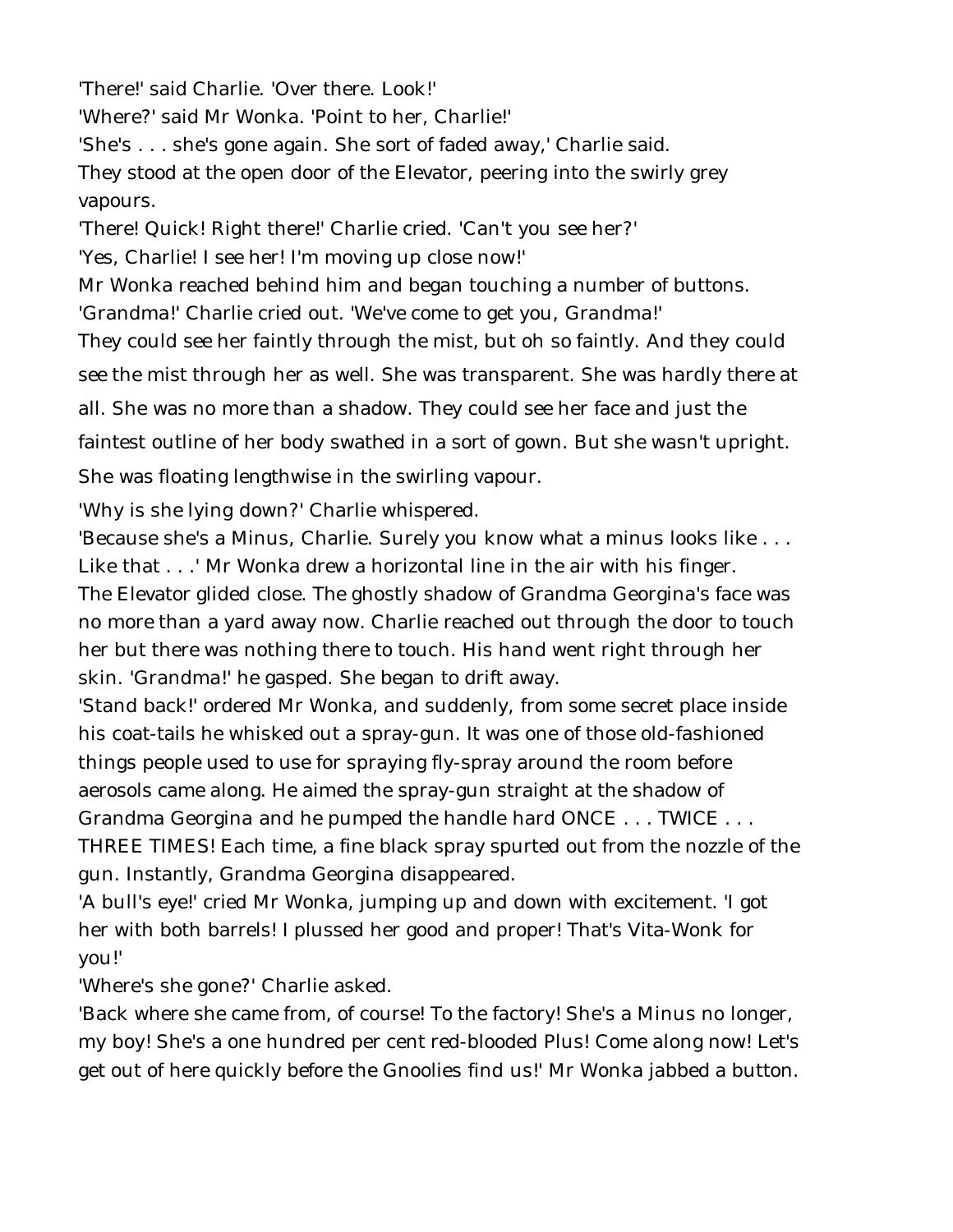The doors closed and the Great Glass Elevator shot upwards for home. 'Sit down and strap yourself in again, Charlie!' said Mr Wonka. 'We're going flat out this time!'

The Elevator roared and rocketed up toward the surface of the Earth. Mr Wonka and Charlie sat side by side on their little jump-seats, strapped in tight. Mr Wonka started tucking the spray-gun back into that enormous pocket somewhere in his coat-tails. 'It's such a pity one has to use a clumsy old thing like this,' he said. 'But there's simply no other way of doing it. Ideally, of course, one would measure out exactly the right number of drops into a teaspoon and feed it carefully into the mouth. But it's impossible to feed anything into a Minus. It's like trying to feed one's own shadow. That's why I've got to use a spray-gun. Spray 'em all over, my boy! That's the only way!' 'It worked fine, though, didn't it?' Charlie said.

'Oh, it worked all right, Charlie! It worked beautifully! All I'm saying is that there's bound to be a slight overdose . . .'

'I don't quite know what you mean, Mr Wonka.'

'My dear boy, if it only takes four drops of Vita-Wonk to turn a young Oompa-Loompa into an old man . . .' Mr Wonka lifted his hands and let them fall limply on to his lap.

'You mean Grandma may have got too much?' asked Charlie, turning slightly pale.

'I'm afraid that's putting it rather mildly,' said Mr Wonka.

'But . . . but why did you give her such a lot of it, then?' said Charlie, getting more and more worried. 'Why did you spray her three times? She must have

got pints and pints of it!'

'Gallons!' cried Mr Wonka, slapping his thighs. 'Gallons and gallons! But don't let a little thing like that bother you, my dear Charlie! The important part of it is we've got her back! She's a Minus no longer! She's a lovely Plus!

'She's as plussy as plussy can be! She's more plussy than you or than me! The question is how, Just how old is she now? Is she more than a hundred and three?'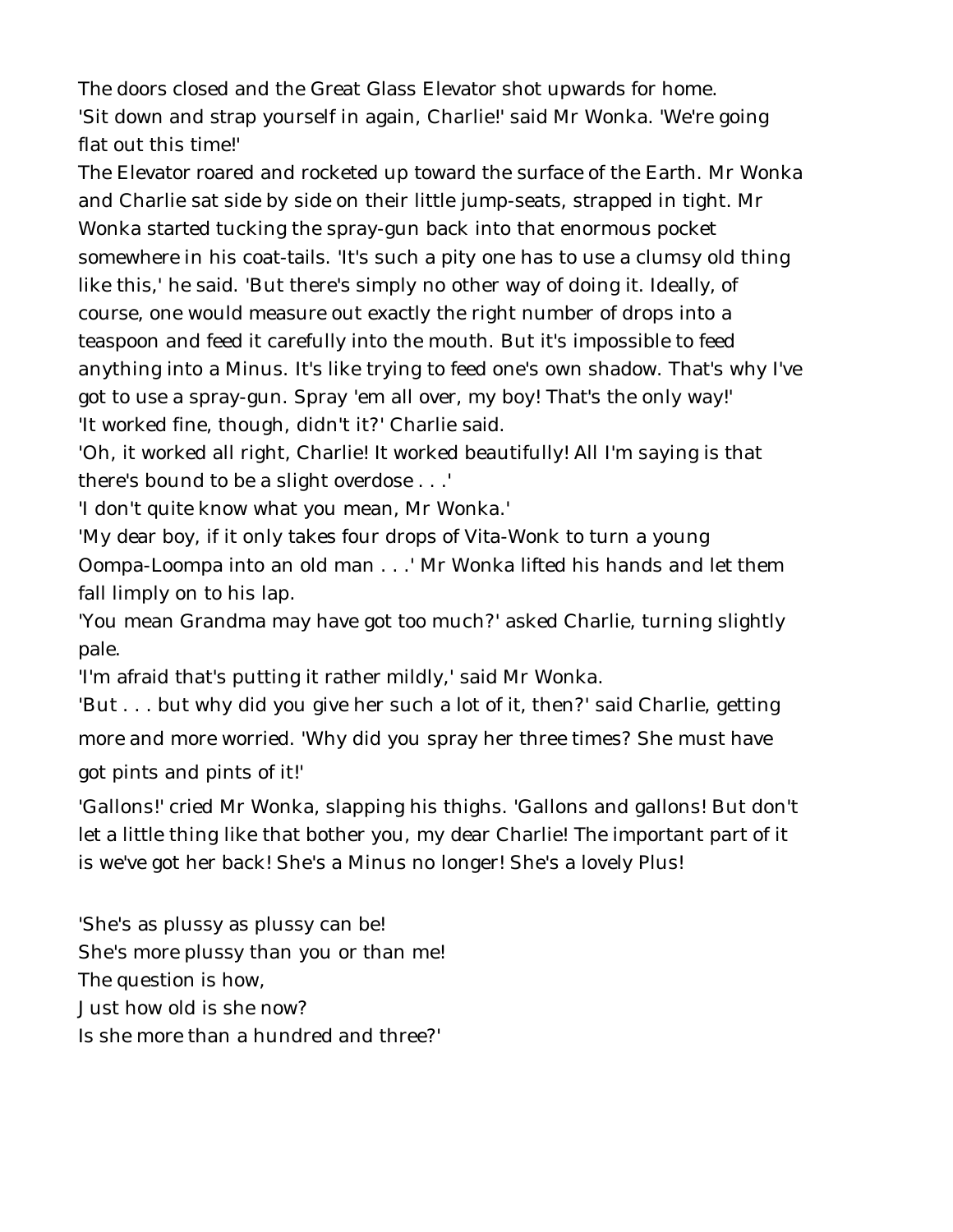# **The Oldest Person in the World**

'We return in triumph, Charlie!' cried Mr Wonka as the Great Glass Elevator began to slow down. 'Once more your dear family will all be together again!' The Elevator stopped. The doors slid open. And there was the Chocolate Room and the chocolate river and the Oompa-Loompas and in the middle of it all the great bed belonging to the old grandparents. 'Charlie!' said Grandpa Joe, rushing forward. 'Thank heavens you're back!' Charlie hugged him. Then he hugged his mother and his father. 'Is she here?' he said. 'Grandma Georgina?' Nobody answered. Nobody did anything except Grandpa Joe, who pointed to the bed. He pointed but he didn't look where he was pointing. None of them looked at the bed – except Charlie. He walked past them all to get a better view, and he saw at one end the two babies, Grandma Josephine and Grandpa George, both tucked in and sleeping peacefully. At the other end . . . 'Don't be alarmed,' said Mr Wonka, running up and placing a hand on Charlie's arm. 'She's bound to be just a teeny bit over-plussed. I warned you about that.'

'What have you done to her?' cried Mrs Bucket. 'My poor old mother!' Propped up against the pillows at the other end of the bed was the most extraordinary-looking thing Charlie had ever seen! Was it some ancient fossil? It couldn't be that because it was moving slightly! And now it was making sounds! Croaking sounds – the kind of sounds a very old frog might make if it knew a few words. 'Well, well, well,' it croaked. 'If it isn't dear Charlie.' 'Grandma!' cried Charlie. 'Grandma Georgina! Oh . . . Oh . . . Oh!' Her tiny face was like a pickled walnut. There were such masses of creases and wrinkles that the mouth and eyes and even the nose were sunken almost out of sight. Her hair was pure white and her hands, which were resting on top of the blanket, were just little lumps of wrinkly skin.

The presence of this ancient creature seemed to have terrified not only Mr and Mrs Bucket, but Grandpa Joe as well. They stood well back, away from the bed. Mr Wonka, on the other hand, was as happy as ever. 'My dear lady!' he cried, advancing to the edge of the bed and clasping one of those tiny wrinkled hands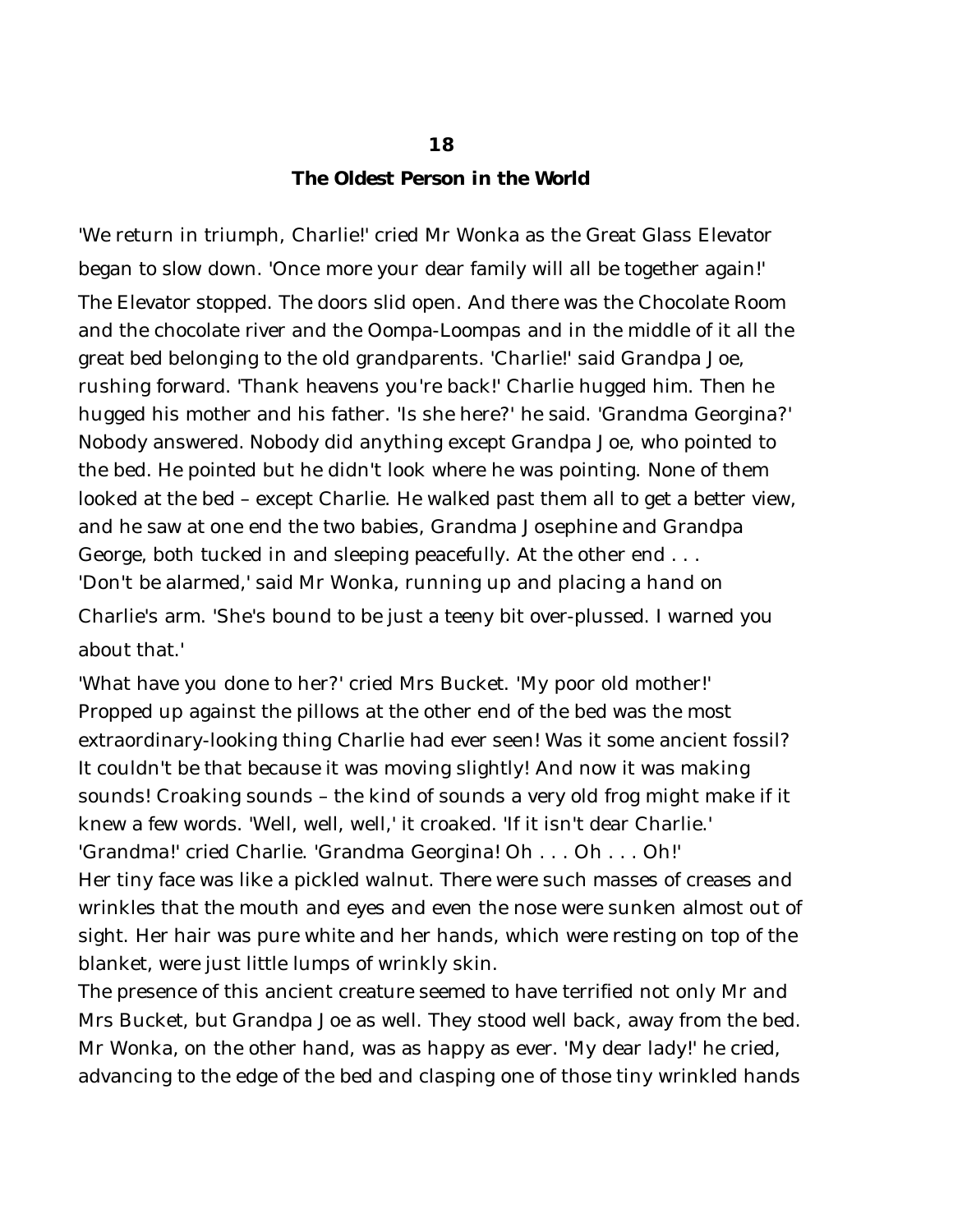in both of his. 'Welcome home! And how are you feeling on this bright and glorious day?'

'Not too bad,' croaked Grandma Georgina. 'Not too bad at all . . . considering my age.'

'Good for you!' said Mr Wonka. 'Atta girl! All we've got to do now is find out exactly how old you are! Then we shall be able to take further action!'

'You're taking no further action around here,' said Mrs Bucket, tight-lipped. 'You've done enough damage already!'

'But my dear old muddleheaded mugwump,' said Mr Wonka, turning to Mrs Bucket. 'What does it matter that the old girl has become a trifle too old? We

can put that right in a jiffy! Have you forgotten Wonka-Vite and how every

tablet makes you twenty years younger? We shall bring her back! We shall

transform her into a blossoming blushing maiden in the twink of an eye!'

'What good is that when her husband's not even out of his nappies yet?' wailed Mrs Bucket, pointing a finger at the one-year-old Grandpa George, so peacefully sleeping.

'Madam,' said Mr Wonka, 'let us do one thing at a time . . .'

'I forbid you to give her that beastly Wonka-Vite!' said Mrs Bucket. 'You'll turn her into a Minus again just as sure as I'm standing here!'

'I don't want to be a Minus!' croaked Grandma Georgina. 'If I ever have to go back to that beastly Minusland again, the Gnoolies will knickle me!' 'Fear not!' said Mr Wonka. 'This time I myself will supervise the giving of the medicine. I shall personally see to it that you get the correct dosage. But listen very carefully now! I cannot work out how many pills to give you until I know

exactly how old you are! That's obvious, isn't it?'

'It is not obvious at all,' said Mrs Bucket. 'Why can't you give her one pill at a time and play it safe?'

'Impossible, madam. In very serious cases such as this one, Wonka-Vite doesn't work at all when given in small doses. You've got to throw everything at her in one go. You've got to hit her with it hard. A single pill wouldn't even begin to shift her. She's too far gone for that. It's all or nothing.'

'No,' said Mrs Bucket firmly.

'Yes,' said Mr Wonka. 'Dear lady, please listen to me. If you have a very severe headache and you need three aspirins to cure it, it's no good taking only one at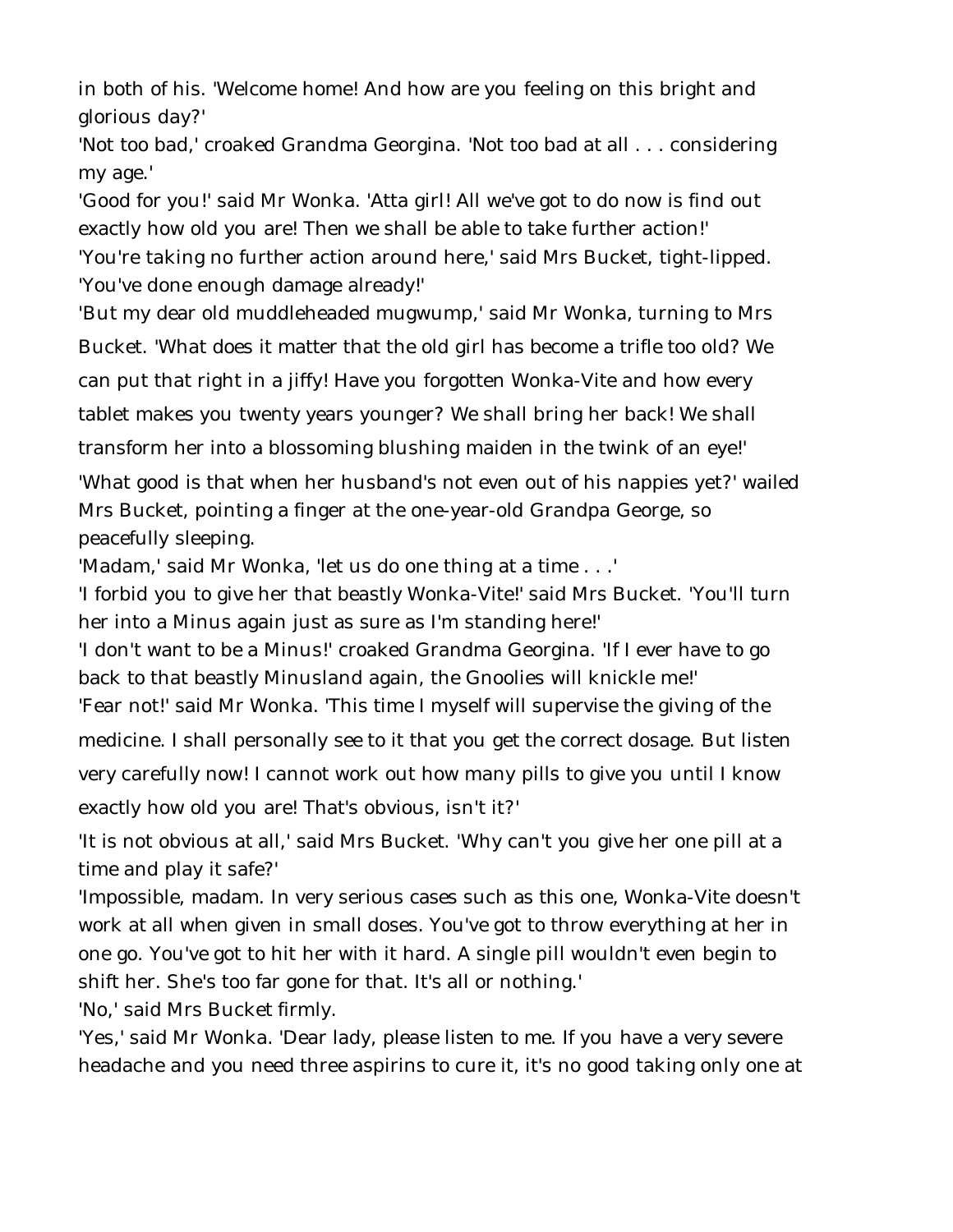a time and waiting four hours between each. You'll never cure yourself that way. You've got to gulp them all down in one go. It's the same with Wonka-Vite. May I proceed?'

'Oh, all right, I suppose you'll have to,' said Mrs Bucket.

'Good,' said Mr Wonka, giving a little jump and twirling his feet in the air. 'Now then, how old are you, my dear Grandma Georgina?'

'I don't know,' she croaked. 'I lost count of that years and years ago.'

'Don't you have any idea?' said Mr Wonka.

'Of course I don't,' gibbered the old woman. 'Nor would you if you were as old as I am.'

'Think!' said Mr Wonka. 'You've got to think!'

The tiny old wrinkled brown walnut face wrinkled itself up more than ever. The

others stood waiting. The Oompa-Loompas, enthralled by the sight of this

ancient object, were all edging closer and closer to the bed. The two babies slept on.

'Are you, for example, a hundred?' said Mr Wonka. 'Or a hundred and ten? Or a hundred and twenty?'

'It's no good,' she croaked. 'I never did have a head for numbers.'

'This is a catastrophe!' cried Mr Wonka. 'If you can't tell me how old you are, I can't help you! I dare not risk an overdose!'

Gloom settled upon the entire company, including for once Mr Wonka himself. 'You've messed it up good and proper this time, haven't you?' said Mrs Bucket. 'Grandma,' Charlie said, moving forward to the bed. 'Listen, Grandma. Don't

worry about exactly how old you might be. Try to think of a happening instead

. . . think of something that happened to you . . . anything you like . . . as far back as you can . . . it may help us . . .'

'Lots of things happened to me, Charlie . . . so many many things happened to me . . .'

'But can you remember any of them, Grandma?'

'Oh, I don't know, my darling . . . I suppose I could remember one or two if I thought hard enough . . .'

'Good, Grandma, good!' said Charlie eagerly. 'Now what is the very earliest thing you can remember in your whole life?'

'Oh, my dear boy, that really would be going back a few years, wouldn't it?'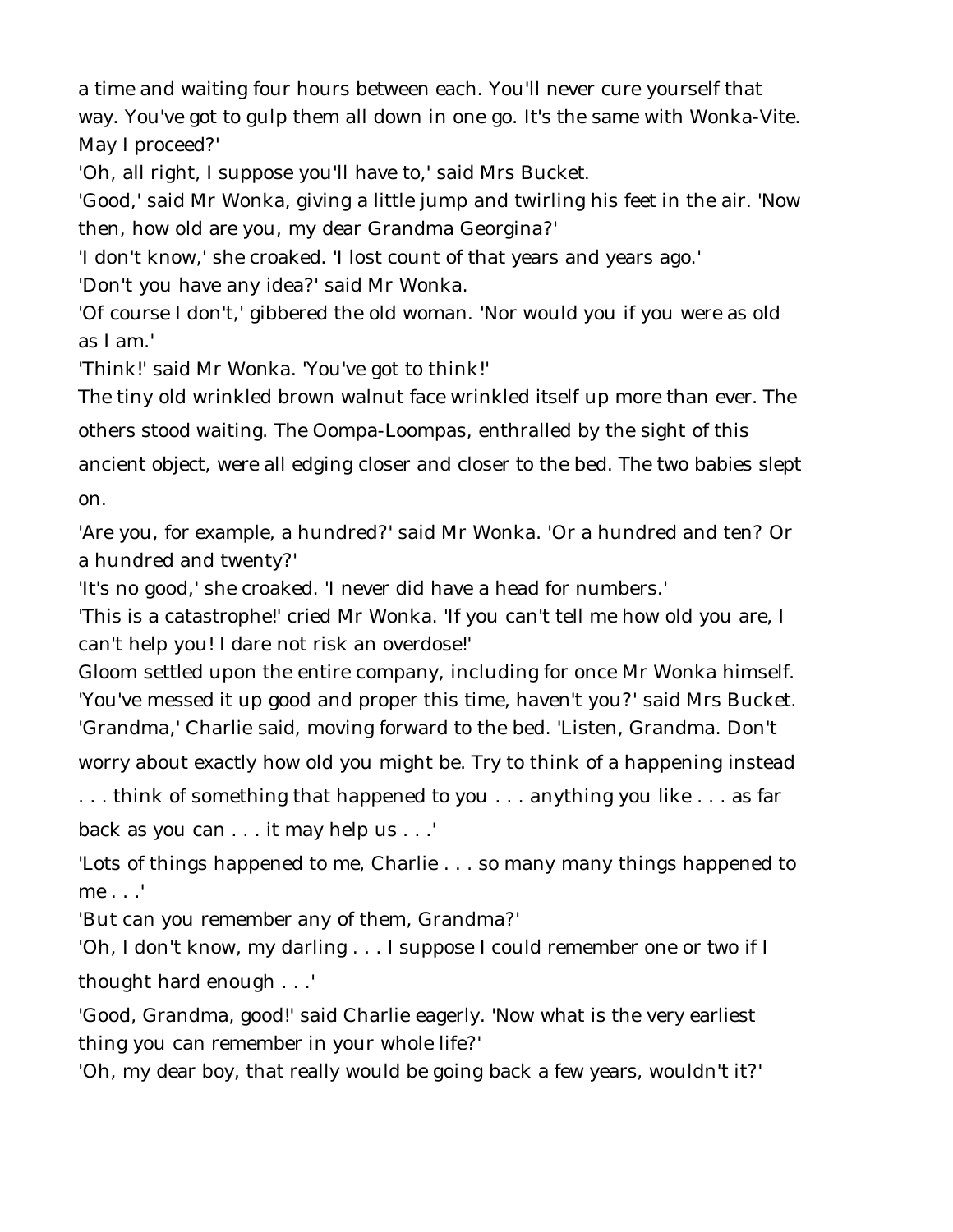'When you were little, Grandma, like me. Can't you remember anything you did when you were little?'

The tiny sunken black eyes glimmered faintly and a sort of smile touched the corners of the almost invisible little slit of a mouth. 'There was a ship,' she said. 'I can remember a ship . . . I couldn't ever forget that ship . . .'

'Go on, Grandma! A ship! What sort of a ship? Did you sail on her?'

'Of course I sailed on her, my darling . . . we all sailed on her . . .'

'Where from? Where to?' Charlie went on eagerly.

'Oh no, I couldn't tell you that . . . I was just a tiny little girl . . .' She lay back on the pillow and closed her eyes. Charlie watched her, waiting for something more. Everybody waited. No one moved.

'. . . It had a lovely name, that ship . . . there was something beautiful . . . something so beautiful about that name . . . but of course I couldn't possibly remember it . . .'

Charlie, who had been sitting on the edge of the bed, suddenly jumped up. His face was shining with excitement. 'If I said the name, Grandma, would you remember it then?'

'I might, Charlie . . . yes . . . I think I might . . .'

'THE MAYFLOWER!' cried Charlie.

The old woman's head jerked up off the pillow. 'That's it!' she croaked. 'You've got it, Charlie! The Mayflower . . . Such a lovely name . . .'

'Grandpa!' Charlie called out, dancing with excitement. 'What year did the Mayflower sail for America?'

'The Mayflower sailed out of Plymouth Harbour on September the sixth, sixteen hundred and twenty,' said Grandpa Joe.

'Plymouth . . .' croaked the old woman. 'That rings a bell, too . . . Yes, it might easily have been Plymouth . . .'

'Sixteen hundred and twenty!' cried Charlie. 'Oh, my heavens above! That means you're . . . you do it, Grandpa!'

'Well now,' said Grandpa Joe. 'Take sixteen hundred and twenty away from nineteen hundred and seventy-two . . . that leaves . . . don't rush me now,

Charlie . . . That leaves three hundred . . . and . . . and fifty-two.'

'Jumping jackrabbits!' yelled Mr Bucket. 'She's three hundred and fifty-two years old!'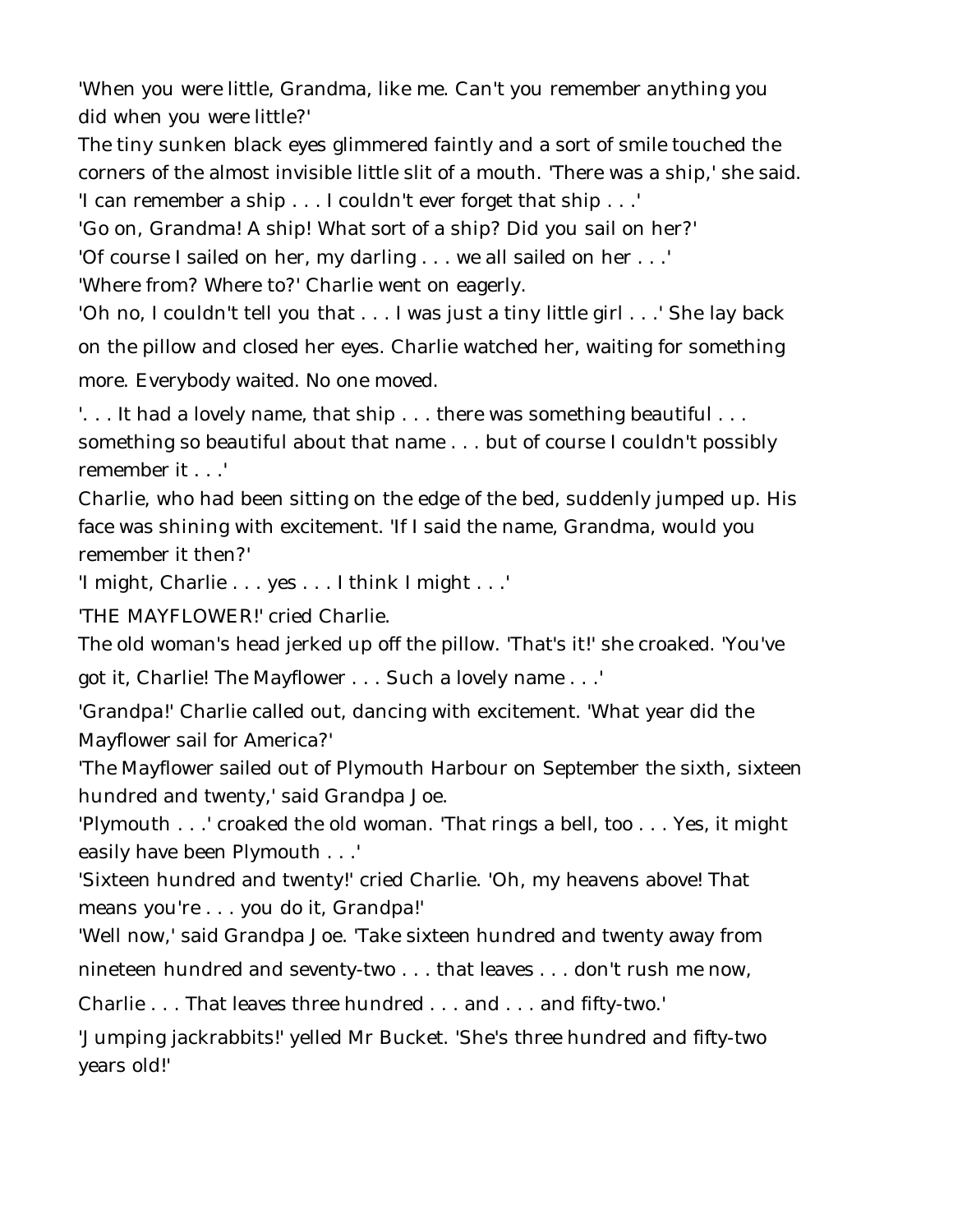'She's more,' said Charlie. 'How old did you say you were, Grandma, when you sailed on the Mayflower? Were you about eight?'

'I think I was even younger than that, my darling . . . I was only a bitty little girl . . . probably no more than six . . .'

'Then she's three hundred and fifty-eight!' gasped Charlie.

'That's Vita-Wonk for you,' said Mr Wonka proudly. 'I told you it was powerful stuff.'

'Three hundred and fifty-eight!' said Mr Bucket. 'It's unbelievable!'

'Just imagine the things she must have seen in her lifetime!' said Grandpa Joe. 'My poor old mother!' wailed Mrs Bucket. 'What on earth . . .'

'Patience, dear lady,' said Mr Wonka. 'Now comes the interesting part. Bring on the Wonka-Vite!'

An Oompa-Loompa ran forward with a large bottle and gave it to Mr Wonka. He put it on the bed. 'How young does she want to be?' he asked.

'Seventy-eight,' said Mrs Bucket firmly. 'Exactly where she was before all this nonsense started!'

'Surely she'd like to be a bit younger than that?' said Mr Wonka.

'Certainly not!' said Mrs Bucket. 'It's too risky!'

'Too risky, too risky!' croaked Grandma Georgina. 'You'll only Minus me again

if you try to be clever!'

'Have it your own way,' said Mr Wonka. 'Now then, I've got to do a few sums.' Another Oompa-Loompa trotted forward, holding up a blackboard. Mr Wonka took a piece of chalk from his pocket and wrote:

'Fourteen pills of Wonka-Vite exactly,' said Mr Wonka. The Oompa-Loompa took the blackboard away. Mr Wonka picked up the bottle from the bed and opened it and counted out fourteen of the little brilliant yellow pills. 'Water!' he said. Yet another Oompa-Loompa ran forward with a glass of water. Mr Wonka tipped all fourteen pills into the glass. The water bubbled and frothed. 'Drink it while it's fizzing,' he said, holding the glass up to Grandma Georgina's lips. 'All in one gulp!'

She drank it.

Mr Wonka sprang back and took a large brass clock from his pocket. 'Don't forget,' he cried, 'it's a year a second! She's got two hundred and eighty years to lose! That'll take her four minutes and forty seconds! Watch the centuries fall away!'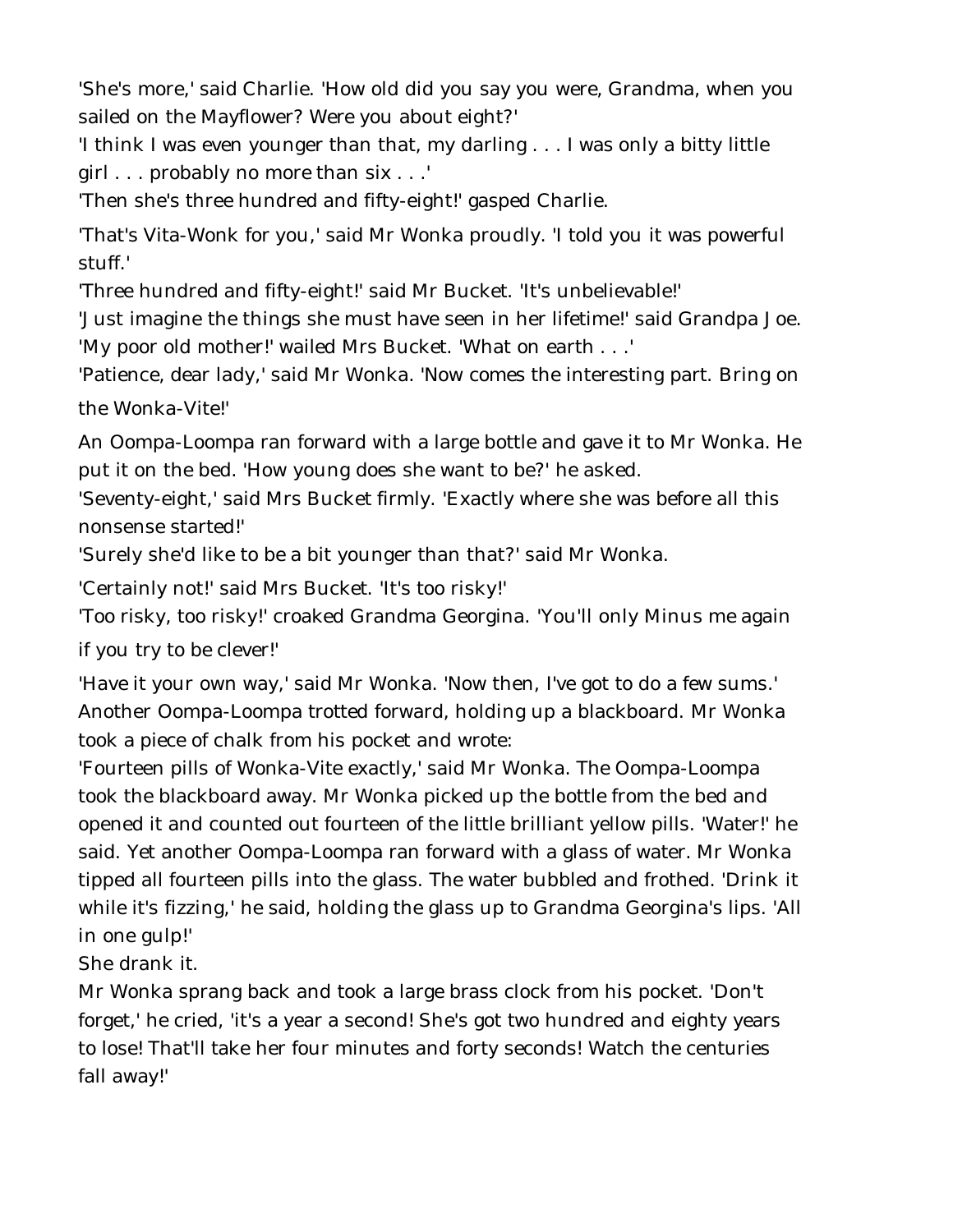The room was so silent they could hear the ticking of Mr Wonka's clock. At first nothing much happened to the ancient person lying on the bed. She closed her eyes and lay back. Now and again, the puckered skin of her face gave a twitch and her little hands jerked up and down, but that was all . . .

'One minute gone!' called Mr Wonka. 'She's sixty years younger.'

'She looks just the same to me,' said Mr Bucket.

'Of course she does,' said Mr Wonka. 'What's a mere sixty years when you're over three hundred to start with!'

'Are you all right, Mother?' said Mrs Bucket anxiously. 'Talk to me, Mother!' 'Two minutes gone!' called Mr Wonka. 'She's one hundred and twenty years younger!'

And now definite changes were beginning to show in the old woman's face. The

skin was quivering all over and some of the deepest wrinkles were becoming

less and less deep, the mouth less sunken, the nose more prominent.

'Mother!' cried Mrs Bucket. 'Are you all right? Speak to me, Mother, please!' Suddenly, with a suddenness that made everyone jump, the old woman sat bolt upright in bed and shouted, 'Did you hear the news! Admiral Nelson has beaten the French at Trafalgar!'

'She's going crazy!' said Mr Bucket.

'Not at all,' said Mr Wonka. 'She's going through the nineteenth century.' 'Three minutes gone!' said Mr Wonka.

Every second now she was growing slightly less and less shrivelled, becoming more and more lively. It was a marvellous thing to watch.

'Gettysburg!' she cried. 'General Lee is on the run!'

And a few seconds later she let out a great wail of anguish and said, 'He's dead, he's dead, he's dead!'

'Who's dead?' said Mr Bucket, craning forward.

'Lincoln!' she wailed. 'There goes the train . . .'

'She must have seen it!' said Charlie. 'She must have been there!'

'She is there,' said Mr Wonka. 'At least she was a few seconds ago.'

'Will someone please explain to me,' said Mrs Bucket, 'what on earth . . .'

'Four minutes gone!' said Mr Wonka. 'Only forty seconds left! Only forty more years to lose!'

'Grandma!' cried Charlie, running forward. 'You're looking almost exactly like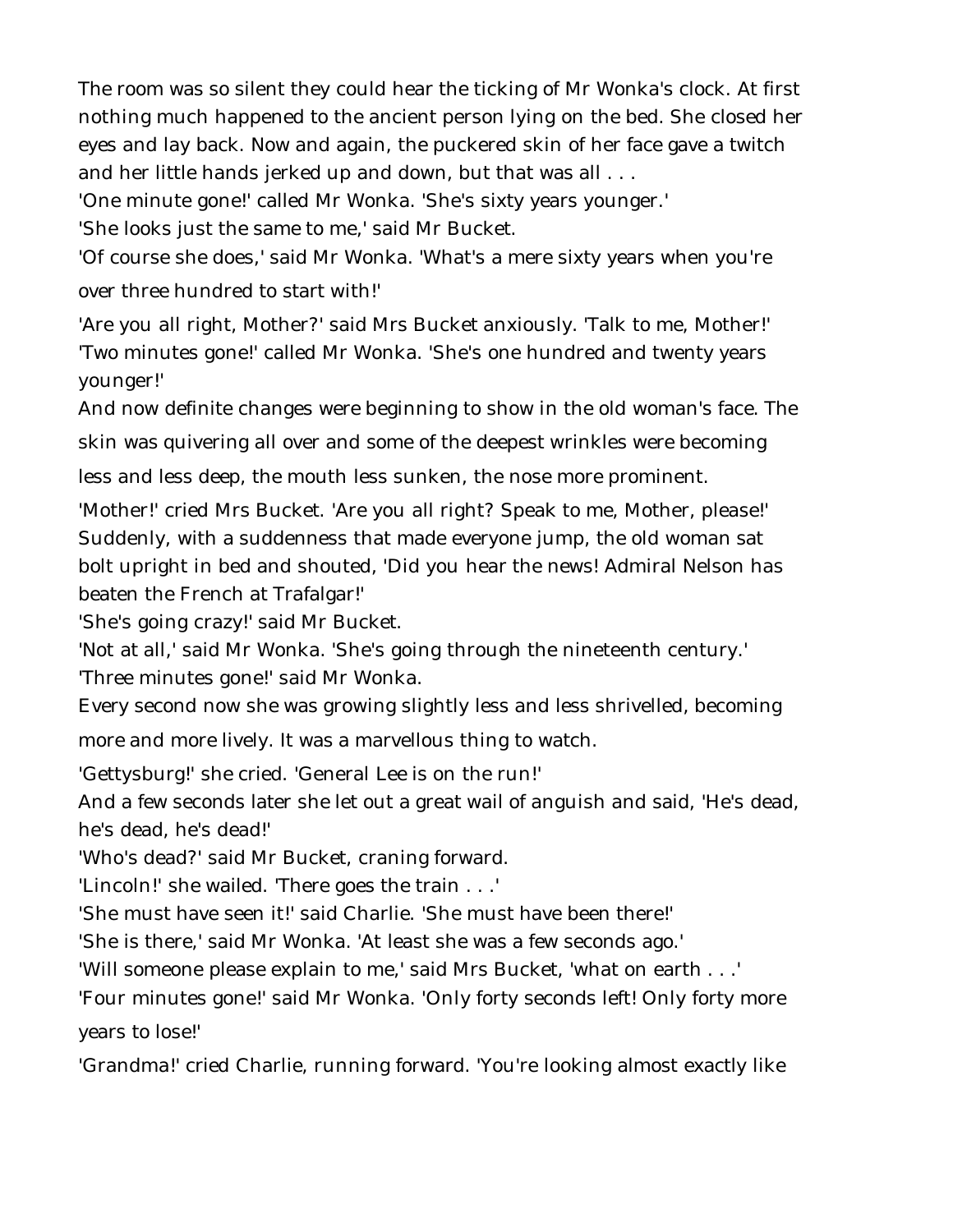you used to! Oh, I'm so glad!'

'Just as long as it all stops when it's meant to,' said Mrs Bucket.

'I'll bet it doesn't,' said Mr Bucket. 'Something always goes wrong.' 'Not when I'm in charge of it, sir,' said Mr Wonka. 'Time's up! She is now seventy-eight years old! How do you feel, dear lady? Is everything all right?' 'I feel tolerable,' she said. 'Just tolerable. But that's no thanks to you, you meddling old mackerel!'

There she was again, the same cantankerous grumbling old Grandma Georgina that Charlie had known so well before it all started. Mrs Bucket flung her arms around her and began weeping with joy. The old woman pushed her aside and said, 'What, may I ask, are those two silly babies doing at the other end of the bed?'

'One of them's your husband,' said Mr Bucket.

'Rubbish!' she said. 'Where is George?'

'I'm afraid it's true, Mother,' said Mrs Bucket. 'That's him on the left. The other one's Josephine . . .'

'You . . . you chiselling old cheeseburger!' she shouted, pointing a fierce finger at Mr Wonka. 'What in the name of . . .'

'Now now now now now!' said Mr Wonka. 'Let us not for mercy's sake have another row so late in the day. If everyone will keep their hair on and leave this to Charlie and me, we shall have them exactly where they used to be in the flick of a fly's wing!'

**19**

### **The Babies Grow Up**

'Bring on the Vita-Wonk!' said Mr Wonka. 'We'll soon fix these two babies.'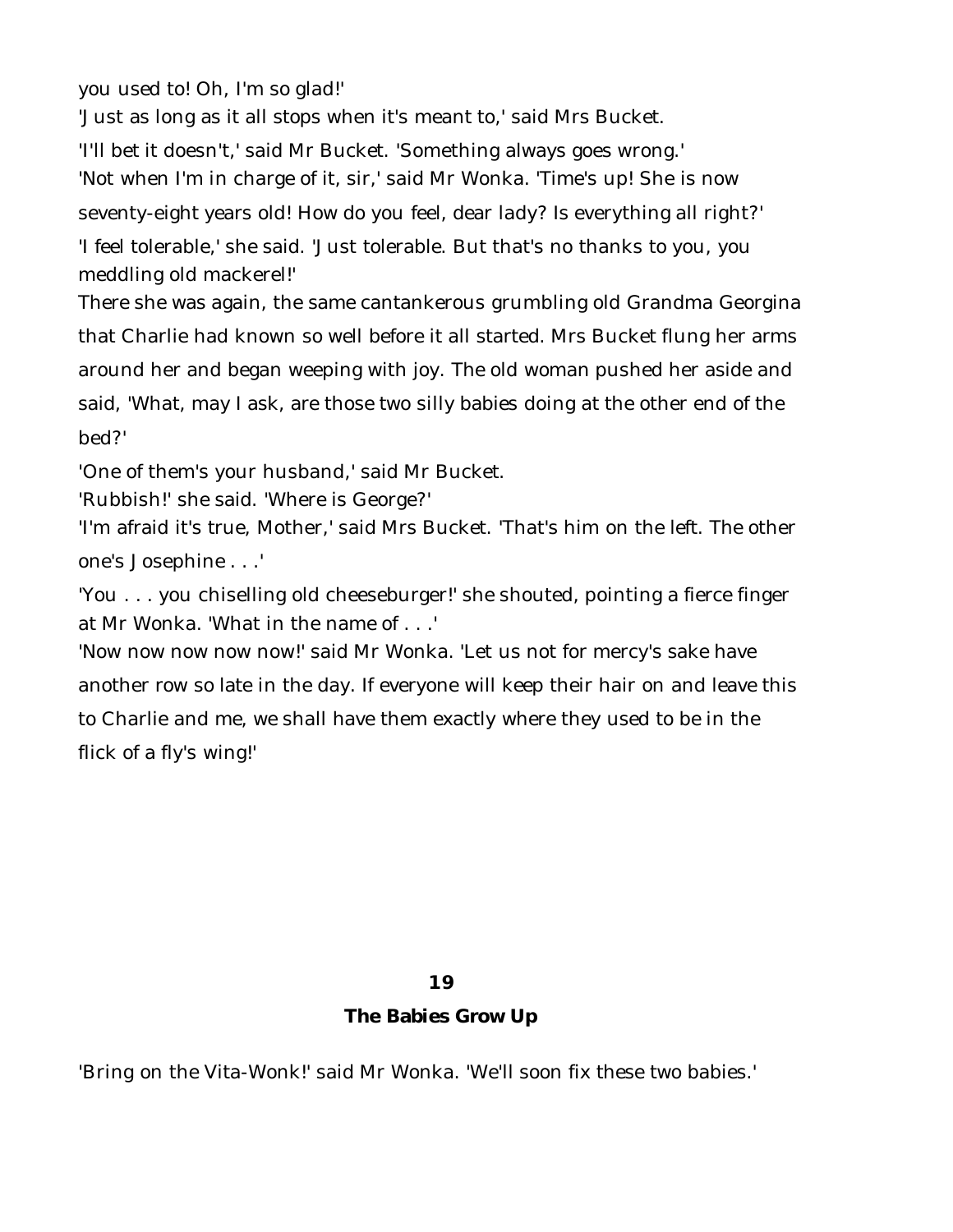An Oompa-Loompa ran forward with a small bottle and a couple of silver teaspoons.

'Wait just one minute!' snapped Grandma Georgina. 'What sort of devilish dumpery are you up to now?'

'It's all right, Grandma,' said Charlie. 'I promise you it's all right. Vita-Wonk does the opposite to Wonka-Vite. It makes you older. It's what we gave you when you were a Minus. It saved you!'

'You gave me too much!' snapped the old woman.

'We had to, Grandma.'

'And now you want to do the same to Grandpa George!'

'Of course we don't,' said Charlie.

'I finished up three hundred and fifty-eight years old!' she went on. 'What's to stop you making another little mistake and giving him fifty times more than you gave me? Then I'd suddenly have a twenty-thousand-year-old caveman in

bed beside me! Imagine that, and him with a big knobby club in one hand and

dragging me around by my hair with the other! No, thank you!'

'Grandma,' Charlie said patiently. 'With you we had to use a spray because you were a Minus. You were a ghost. But here Mr Wonka can . . .'

'Don't talk to me about that man!' she cried. 'He's batty as a bullfrog!'

'No, Grandma, he is not. And here he can measure it out exactly right, drop by drop, and feed it into their mouths. That's true, isn't it, Mr Wonka?'

'Charlie,' said Mr Wonka. 'I can see that the factory is going to be in good hands when I retire. You learn very fast. I am so pleased I chose you, my dear boy, so very pleased. Now then, what's the verdict? Do we leave them as babies or do we grow them up with Vita-Wonk?'

'You go ahead, Mr Wonka,' said Grandpa Joe. 'I'd like you to grow my Josie up so she's just the same as before – eighty years old.'

'Thank you, sir,' said Mr Wonka. 'I appreciate the confidence you place in me. But what about the other one, Grandpa George?'

'Oh, all right, then,' said Grandma Georgina. 'But if he ends up a caveman I don't want him in this bed any more!'

'That's settled then!' said Mr Wonka. 'Come along, Charlie! We'll do them both together. You hold one spoon and I'll hold the other. I shall measure out four drops and four drops only into each spoon and we'll wake them up and pop it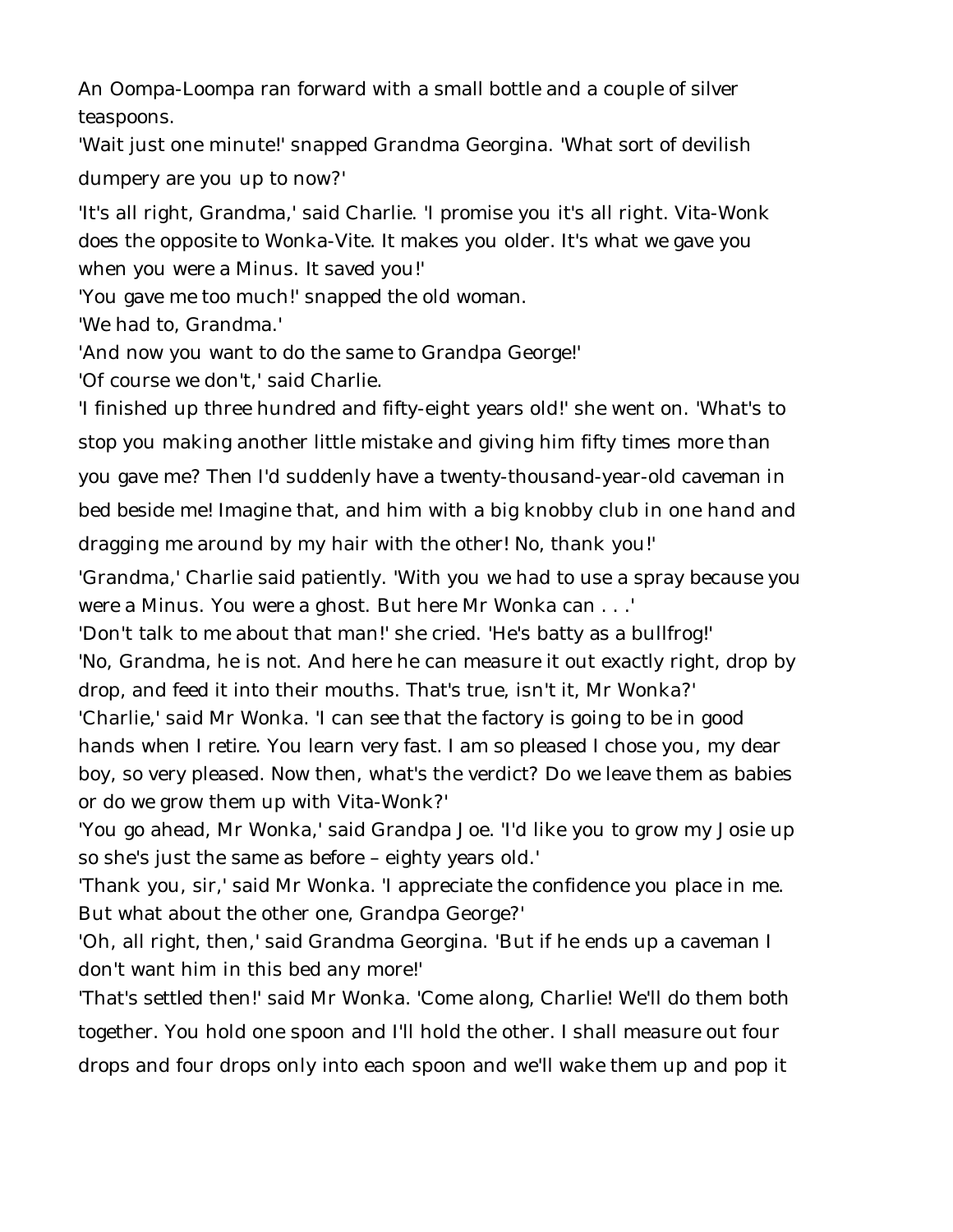into their mouths.'

'Which one shall I do, Mr Wonka?'

'You do Grandma Josephine, the tiny one. I'll do Grandpa George, the one-year-old. Here's your spoon.'

Charlie took the spoon and held it out. Mr Wonka opened the bottle and dripped four drops of oily black liquid into Charlie's spoon. Then he did the same to his own. He handed the bottle back to the Oompa-Loompa. 'Shouldn't someone hold the babies while you give it?' said Grandpa Joe. 'I'll hold Grandma Josephine.'

'Are you mad!' said Mr Wonka. 'Don't you realize that Vita-Wonk acts instantly? It's not one year a second like Wonka-Vite. Vita-Wonk is as quick as lightning! The moment the medicine is swallowed – ping! – and it all happens! The getting bigger and the growing older and everything else all happens in one second! So don't you see, my dear sir,' he said to Grandpa Joe, 'that one moment you'd be holding a tiny baby in your arms and just one second later you'd find yourself staggering about with an eighty-year-old woman and you'd drop her like a ton of bricks on the floor!'

'I see what you mean,' said Grandpa Joe.

'All set, Charlie?'

'All set, Mr Wonka.' Charlie moved around the bed to where the tiny sleeping baby lay. He placed one hand behind her head and lifted it. The baby awoke and started yelling. Mr Wonka was on the other side of the bed doing the same to the one-year-old George. 'Both together now, Charlie!' said Mr Wonka.

'Ready, steady, go! Pop it in!' Charlie pushed his spoon into the open mouth of the baby and tipped the drops down her throat.

'Make sure she swallows it!' cried Mr Wonka. 'It won't work until it gets into their tummies!'

It is difficult to explain what happened next, and whatever it was, it only lasted for one second. A second is about as long as it takes you to say aloud and quickly, 'one-two-three-four-five'. And that is how long it took, with Charlie watching closely, for the tiny baby to grow and swell and wrinkle into the eighty-year-old Grandma Josephine. It was a frightening thing to see. It was like an explosion. A small baby suddenly exploded into an old woman, and Charlie all at once found himself staring straight into the well-known and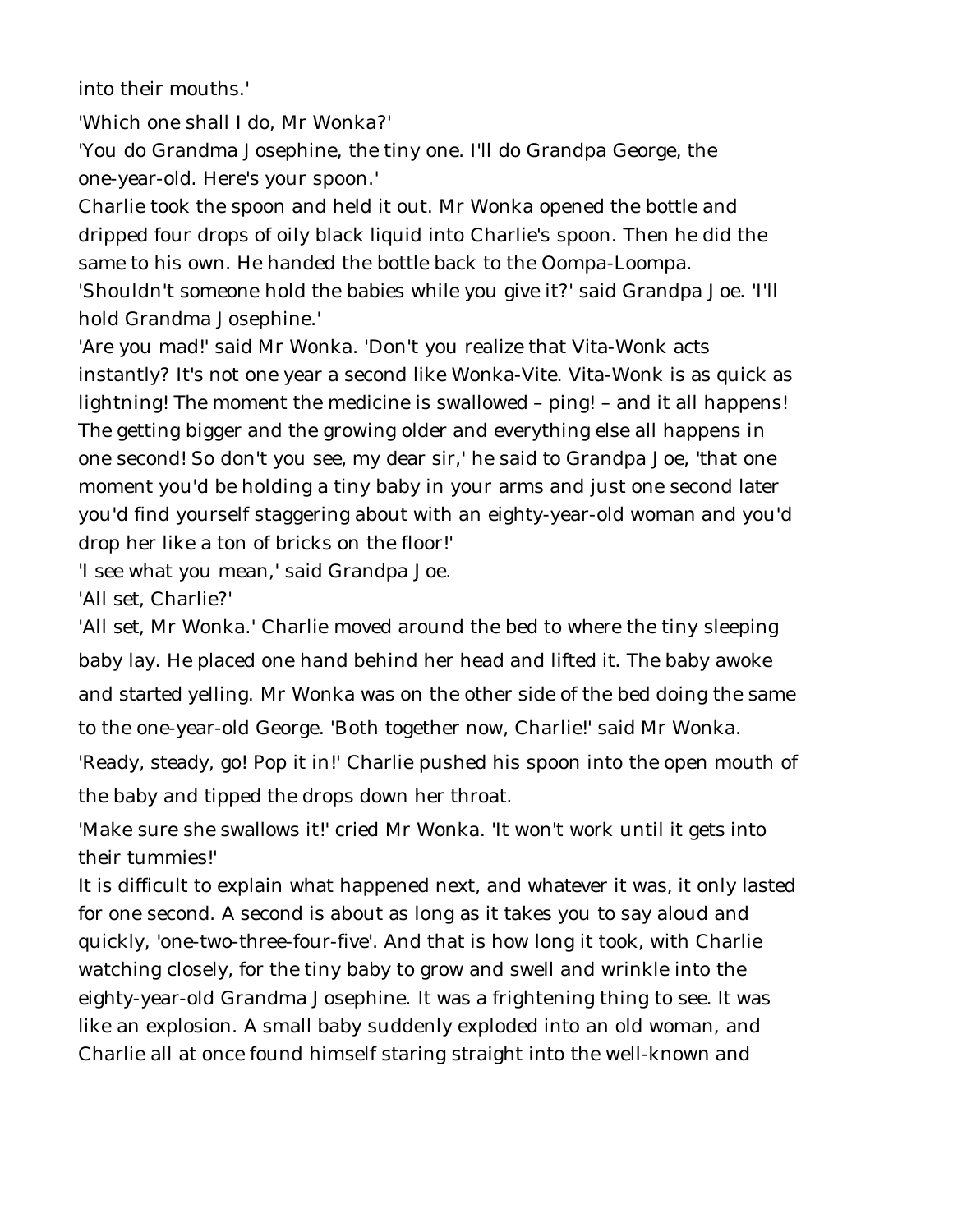much-loved wrinkly old face of his Grandma Josephine. 'Hello, my darling,' she said. 'Where have you come from?'

'Josie!' cried Grandpa Joe, rushing forward. 'How marvellous! You're back!' 'I didn't know I'd been away,' she said.

Grandpa George had also made a successful comeback. 'You were

better-looking as a baby,' Grandma Georgina said to him. 'But I'm glad you've

grown up again, George . . . for one reason.'

'What's that?' asked Grandpa George.

'You won't wet the bed any more.'

#### **20**

**How to Get Someone out of Bed**

'I am sure,' said Mr Wonka, addressing Grandpa George, Grandma Georgina and Grandma Josephine, 'I am quite sure the three of you, after all that, will now want to jump out of bed and lend a hand in running the Chocolate Factory.'

'Who, us?' said Grandma Josephine.

'Yes, you,' said Mr Wonka.

'Are you crazy?' said Grandma Georgina. 'I'm staying right here where I am in this nice comfortable bed, thank you very much!'

'Me, too!' said Grandpa George.

At that moment, there was a sudden commotion among the Oompa-Loompas at the far end of the Chocolate Room. There was a buzz of excited chatter and a lot of running about and waving of arms, and out of all this a single

Oompa-Loompa emerged and came rushing toward Mr Wonka, carrying a huge envelope in his hands. He came up close to Mr Wonka. He started whispering. Mr Wonka bent down low to listen.

'Outside the factory gates?' cried Mr Wonka. 'Men! . . . What sort of men? . . . Yes, but do they look dangerous? . . . Are they ACTING dangerously? . . . And a what? . . . A HELICOPTER! . . . And these men came out of it? . . . They gave you this? . . .'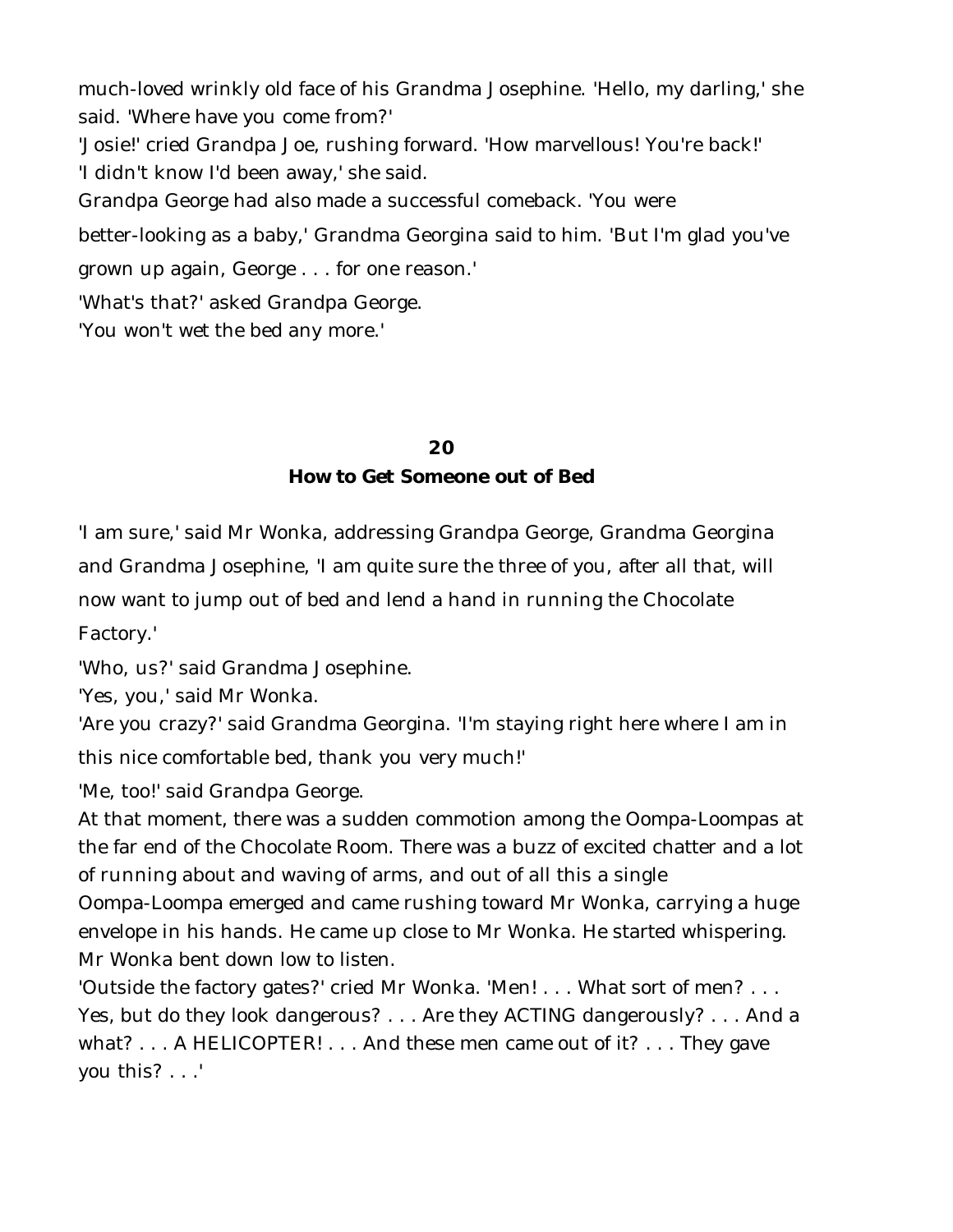Mr Wonka grabbed the huge envelope and quickly slit it open and pulled out the folded letter inside. There was absolute silence as he skimmed swiftly over what was written on the paper. Nobody moved. Charlie began to feel cold. He knew something dreadful was going to happen. There was a very definite smell of danger in the air. The men outside the gates, the helicopter, the nervousness of the Oompa-Loompas . . . He was watching Mr Wonka's face, searching for a clue, for some change in expression that would tell him how bad the news was. 'Great whistling whangdoodles!' cried Mr Wonka, leaping so high in the air that when he landed his legs gave way and he crashed on to his backside. 'Snorting snozzwangers!' he yelled, picking himself up and waving the letter about as though he were swatting mosquitoes. 'Listen to this, all of you! Just you listen to this!' He began to read aloud:

THE WHITE HOUSE WASHINGTON D.C.

TO MR WILLY WONKA.

SIR

TODAY THE ENTIRE NATION, INDEED THE WHOLE WORLD, IS REJOICING AT THE SAFE RETURN OF OUR TRANSPORT CAPSULE FROM SPACE WITH 136 SOULS ON BOARD. HAD IT NOT BEEN FOR THE HELP THEY RECEIVED FROM AN UNKNOWN SPACESHIP, THESE 136 PEOPLE WOULD NEVER HAVE COME BACK. IT HAS BEEN REPORTED TO ME THAT THE COURAGE SHOWN BY THE EIGHT ASTRONAUTS ABOARD THIS UNKNOWN SPACESHIP WAS EXTRAORDINARY. OUR RADAR STATIONS, BY TRACKING THIS SPACESHIP ON ITS RETURN TO EARTH, HAVE DISCOVERED THAT IT SPLASHED DOWN IN A PLACE KNOWN AS WONKA'S CHOCOLATE FACTORY. THAT, SIR, IS WHY THIS LETTER IS BEING DELIVERED TO YOU.

I WISH NOW TO SHOW THE GRATITUDE OF THE NATION BY INVITING ALL EIGHT OF THOSE INCREDIBLY BRAVE ASTRONAUTS TO COME AND STAY IN THE WHITE HOUSE FOR A FEW DAYS AS MY HONOURED GUESTS. I AM ARRANGING A SPECIAL CELEBRATION PARTY IN THE BLUE ROOM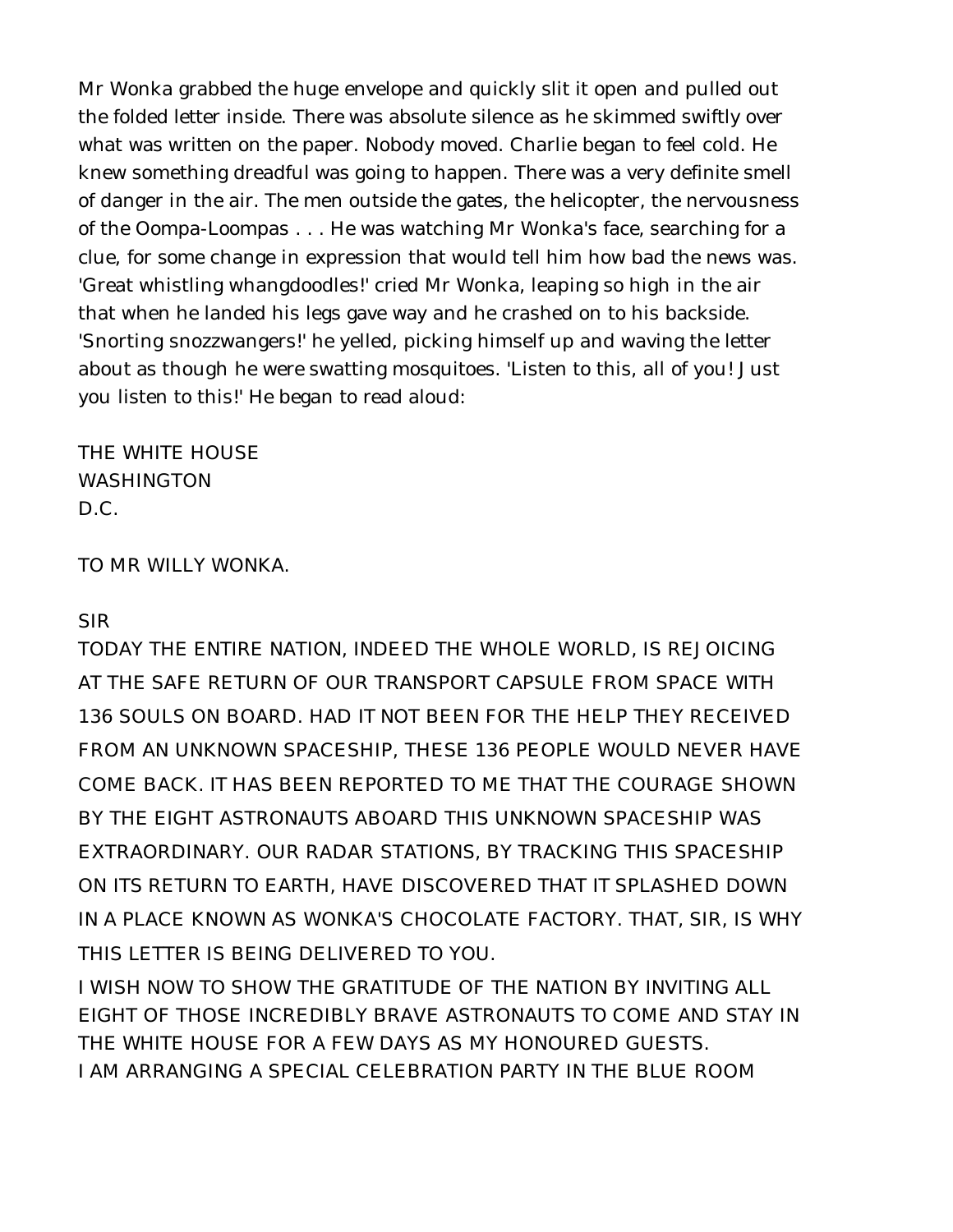THIS EVENING AT WHICH I MYSELF WILL PIN MEDALS FOR BRAVERY UPON ALL EIGHT OF THESE GALLANT FLIERS. THE MOST IMPORTANT PERSONS IN THE LAND WILL BE PRESENT AT THIS GATHERING TO SALUTE THE HEROES WHOSE DAZZLING DEEDS WILL BE WRITTEN FOR EVER IN THE HISTORY OF OUR NATION. AMONG THOSE ATTENDING WILL BE THE VICE-PRESIDENT (MISS ELVIRA TIBBS), ALL THE MEMBERS OF MY CABINET, THE CHIEFS OF THE ARMY, THE NAVY AND THE AIR FORCE, ALL MEMBERS OF THE CONGRESS. A FAMOUS SWORD-SWALLOWER FROM AFGHANISTAN WHO IS NOW TEACHING ME TO EAT MY WORDS (WHAT YOU DO IS YOU TAKE THE S OFF THE BEGINNING OF THE SWORD AND PUT IT ON THE END BEFORE YOU SWALLOW IT). AND WHO ELSE IS COMING? OH YES, MY CHIEF INTERPRETER, AND THE GOVERNORS OF EVERY STATE IN THE UNION, AND OF COURSE MY CAT, MRS TAUBSYPUSS. A HELICOPTER AWAITS ALL EIGHT OF YOU OUTSIDE THE FACTORY GATES. I MYSELF AWAIT YOUR ARRIVAL AT THE WHITE HOUSE WITH THE VERY GREATEST PLEASURE AND IMPATIENCE. I BEG TO REMAIN, SIR, MOST SINCERELY YOURS LANCELOT R. GILLIGRASS President of the United States

P.S. COULD YOU PLEASE BRING ME A FEW WONKA FUDGEMALLOW DELIGHTS. I LOVE THEM SO MUCH BUT EVERYBODY AROUND HERE KEEPS STEALING MINE OUT OF THE DRAWER IN MY DESK. AND DON'T TELL NANNY.

Mr Wonka stopped reading. And in the stillness that followed Charlie could hear people breathing. He could hear them breathing in and out much faster than usual. And there were other things, too. There were so many feelings and passions and there was so much sudden happiness swirling around in the air it made his head spin. Grandpa Joe was the first to say something . . . 'Yippeeeeeeeeeee!' he yelled out, and he flew across the room and caught Charlie by the hands and the two of them started dancing away along the bank of the chocolate river. 'We're going, Charlie!' sang Grandpa Joe. 'We're going to the White House after all!' Mr and Mrs Bucket were also dancing and laughing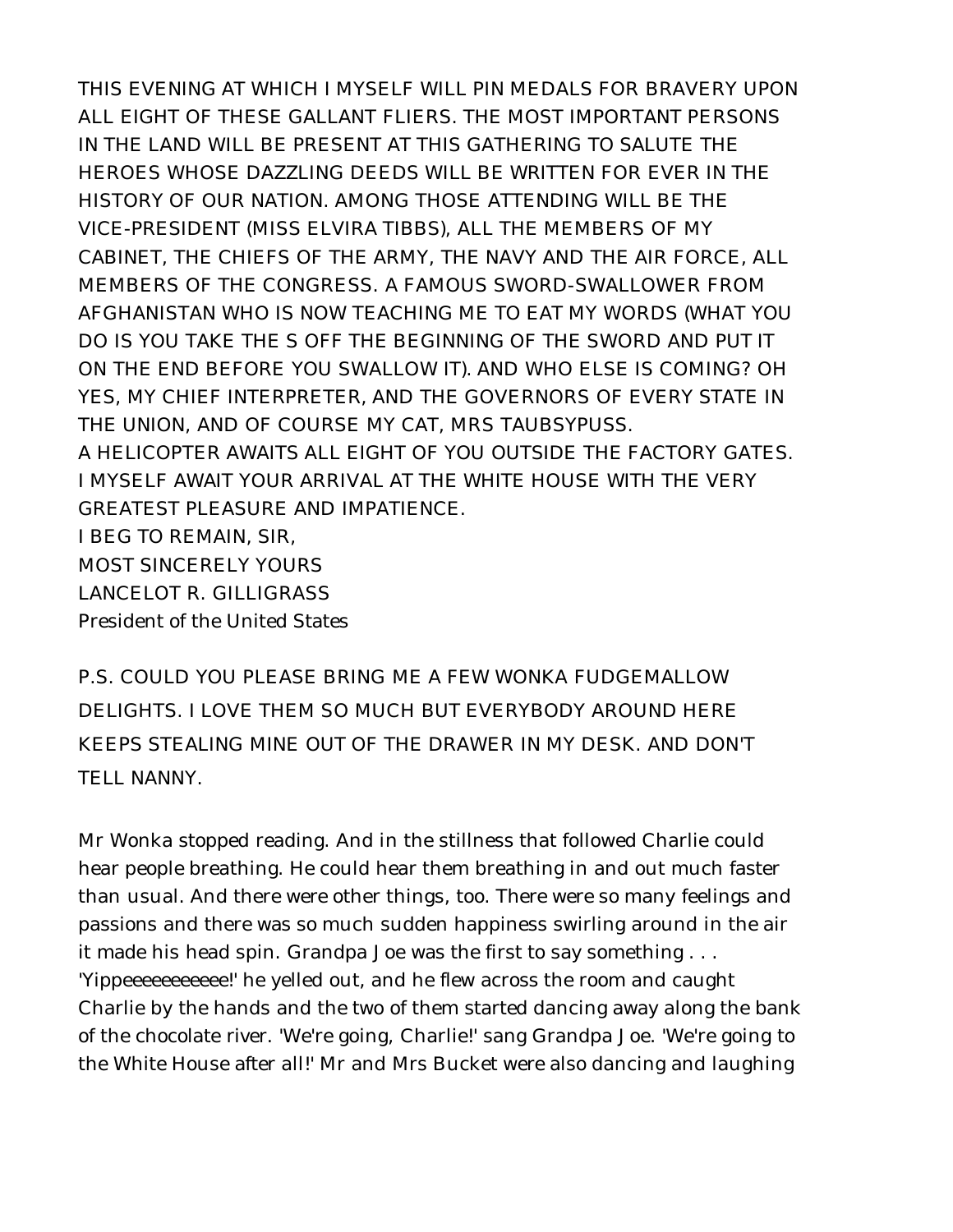and singing, and Mr Wonka ran all over the room proudly showing the President's letter to the Oompa-Loompas. After a minute or so, Mr Wonka clapped his hands for attention. 'Come along, come along!' he called out. 'We mustn't dilly! We mustn't dally! Come on, Charlie! And you, sir, Grandpa Joe! And Mr and Mrs Bucket! The helicopter is outside the gates! We can't keep it waiting!' He began hustling the four of them toward the door.

'Hey!' screamed Grandma Georgina from the bed. 'What about us? We were invited too, don't you forget that!'

'It said all eight of us were invited!' cried Grandma Josephine.

'And that includes me!' said Grandpa George.

Mr Wonka turned and looked at them. 'Of course it includes you,' he said. 'But we can't possibly get that bed into a helicopter. It won't go through the door.'

'You mean . . . you mean if we don't get out of bed we can't come?' said Grandma Georgina.

'That's exactly what I mean,' said Mr Wonka. 'Keep going, Charlie,' he whispered, giving Charlie a little nudge. 'Keep walking toward the door.' Suddenly, behind them, there was a great SWOOSH of blankets and sheets and a pinging of bedsprings as the three old people all exploded out of the bed together. They came sprinting after Mr Wonka, shouting, 'Wait for us! Wait for us!' It was amazing how fast they were running across the floor of the great Chocolate Room. Mr Wonka and Charlie and the others stood staring at them in wonder. They leaped across paths and over little bushes like gazelles in spring-time, with their bare legs flashing and their nightshirts flying out behind them.

Suddenly Grandma Josephine put the brakes on so hard she skidded five yards before coming to a stop. 'Wait!' she screamed. 'We must be mad! We can't go to a famous party in the White House in our nightshirts! We can't stand there practically naked in front of all those people while the President pins medals all over us!'

'Oh-h-h-h!' wailed Grandma Georgina. 'Oh, what are we going to do?' 'Don't you have any clothes with you at all?' asked Mr Wonka.

'Of course we don't!' said Grandma Josephine. 'We haven't been out of that bed for twenty years!'